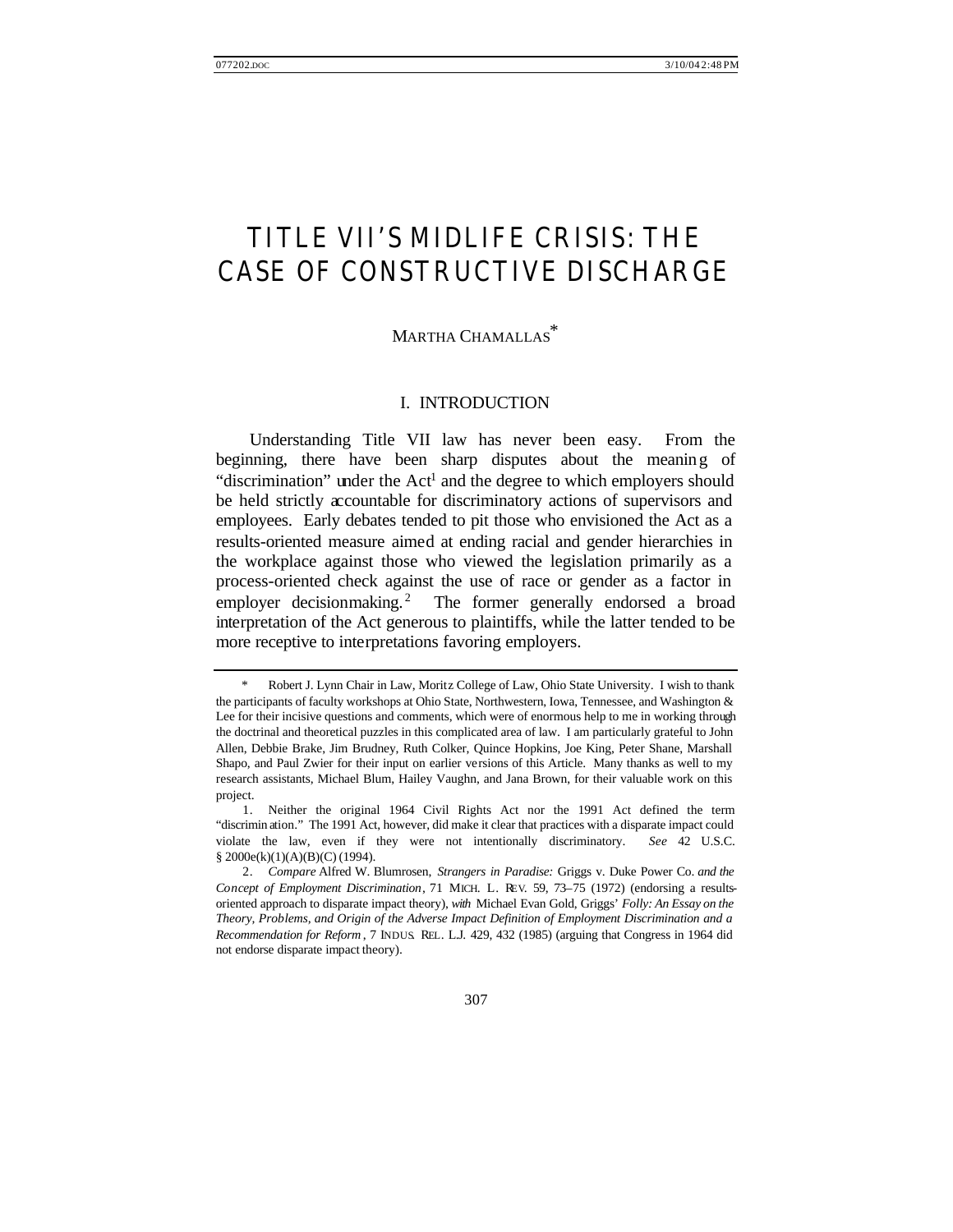The fault lines in contemporary scholarship are much harder to characterize. Contemporary doctrinal debates have tended to focus narrowly on particular statutory provisions or modes of proof, and emerging theories do not always line up as predictably along ideological lines.<sup>3</sup> The interplay between Congress and the Supreme Court has only made things messier: On several occasions, Congress has stepped in to express its disapproval of conservative Court rulings, $4$  without, however, dramatically changing the prevailing judicial approach to interpreting the Act.<sup>5</sup> The last major statutory revision was the 1991 Civil Rights Act, a sweeping reform that affected each major framework of liability,<sup>6</sup> introduced jury trials, and significantly altered the remedial scheme of the Act.<sup>7</sup>

<sup>3.</sup> For example, one recent major theoretical art icle favors large-scale structural changes in workplaces to promote gender equity, but advocates leaving employers considerable freedom to devise their own substantive rules and procedures to comply with Title VII. *See* Susan Sturm, *Second Generation Emplo yment Discrimination: A Structural Approach*, 101 COLUM. L. REV. 458, 462–64 (2001). This proposal goes against the conventional wisdom that fears that privatization will result in placing low priority on gender equity, subordinating equality to the goals of promoting efficiency or preserving traditional ways of doing business. *See generally* Susan Bisom-Rapp, *Discerning Form from Substance: Understanding Employer Litigation Prevention Strategies*, 3 EMPLOYEE RTS. & EMPLOY. POL'Y J. 1 (1999) (discussing employer litigation-prevention strategies that may mask discrimination).

<sup>4.</sup> *See, e.g.*, Pregnancy Discrimination Act of 1978, 42 U.S.C. § 2000e(k) (1994) (overruling *General Electric Co. v. Gilbert*, 429 U.S. 125 (1976), by placing pregnancy within the meaning of discrimination "on the basis of sex"); Civil Rights Act of 1991, Pub. L. No. 102-66, 105 Stat. 1071 (1991) (overruling or changing five Supreme Court opinions, including aspects of *Wards Cove Packing Co. v. Atonio* , 490 U.S. 642 (1989)).

<sup>5.</sup> The latest empirical evidence indicates that appellate courts prefer defendants in employment discrimin ation suits. *See* Theodore Eisenberg & Stewart J. Schwab, Double Standard on Appeal: An Empirical Analysis of Employment Discrimination Cases in the U.S. Courts of Appeals (July 16, 2001) (unpublished manuscript) (finding that 5.8% of employer victories are reversed on appeal, compared to a reversal rate of 43.6% for plaintiff victories—a gap that is bigger than any other category of cases, including civil prisoner cases), *available at* http://www.findjustice.com/ms/pdf/double-standard.PDF; Kevin M. Clermont & Theodore Eisenberg, *Plaintiphobia in the Appellate Courts: Civil Rights Really Do Differ from Negotiable Instruments*, 2002 U. ILL. L. REV. 947, 949 (2002). Trial judges also tend to favor defendants in employment discrimination suits. *See* Michael Selmi, *Why Are Employment Discrimination Cases So Hard to Win?*, 61 LA. L. REV. 555, 560 (2001) (stating that plaintiffs are only half as successful when their cases are tried before a judge).

<sup>6.</sup> The 1991 Act codified the mixed-motivation framework for individual disparate treatment cases, *see* 42 U.S.C. §2000e(m), (g)(2)(B); clarified that there is no business-necessity defense for systemic disparate treatment, see 42 U.S.C. §2000e(k)(2); revamped the framework for disparate impact litigation, *see* 42 U.S.C. §2000e(k)(1)(A); and provided damages and jury trials for suits alleging intentional discrimination, including harassment suits, *see* 42 U.S.C. § 1981a.

<sup>7.</sup> Plaintiffs alleging intentional discrimination are now entitled to jury trials and may seek compensatory and punitive damages, changes that some have argued have made Title VII more tort -like in character, rather than exclusively equitable and preventive. *See* David Benjamin Oppenheimer, *Negligent Discrimination*, 141 U. PA. L. REV. 899, 918 (1993).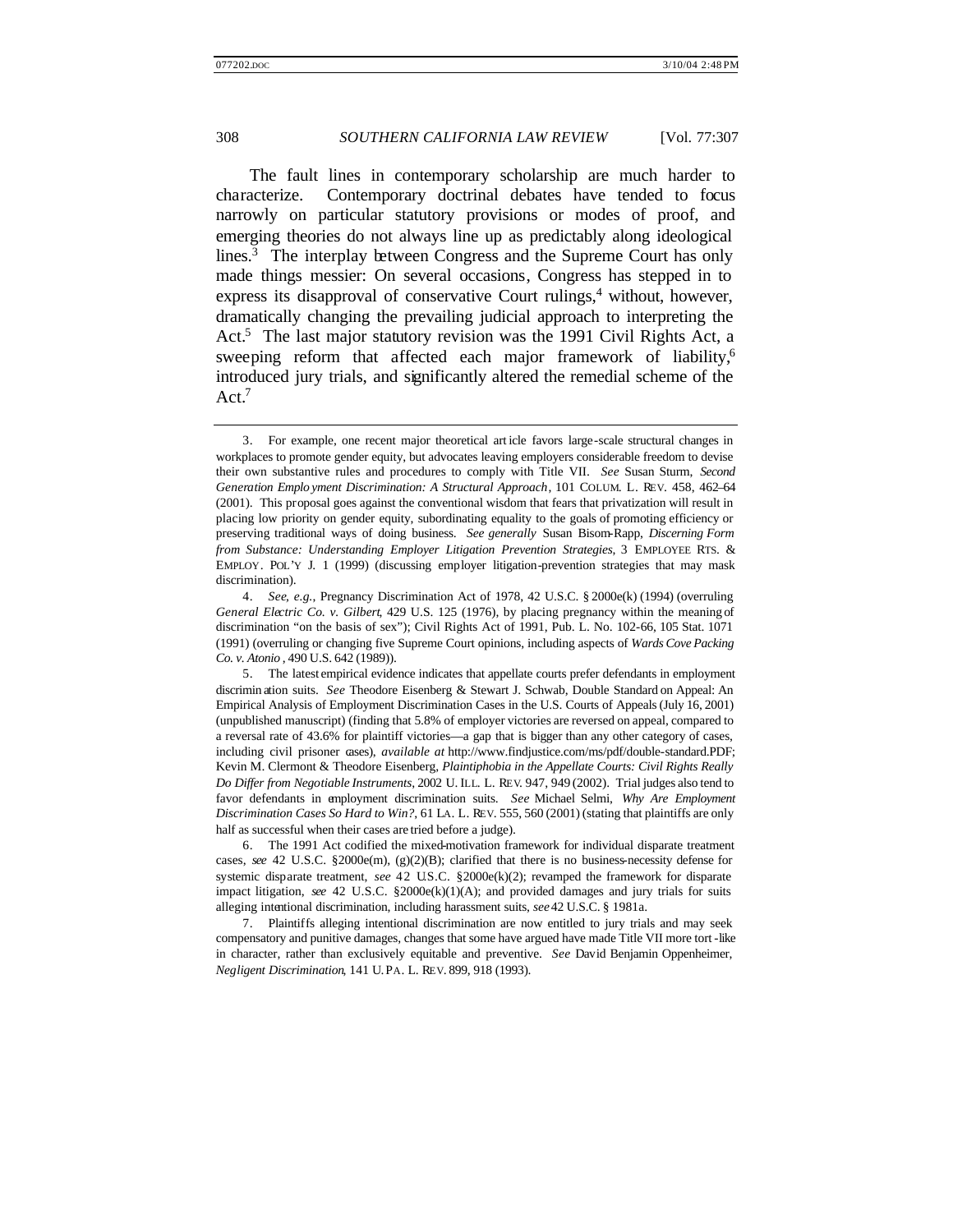After more than a decade of litigation under the revised Act, it is fair to say that Title VII law has never been more complex and confusing. The number of available frameworks of liability has increased and each has become increasingly elaborate.<sup>8</sup> Calls for simplification abound,  $9$  as commentators seem to recognize that there is something unseemly about a law prohibiting employment discrimination that few employees can comprehend. As I see it, Title VII is experiencing a midlife crisis as it transforms into a highly technical field where nonspecialists fear to tread.

At this point in Title VII's life, it is particularly difficult to define the boundaries of the various types of claims and to arrive at an appropriate categorization of cases.<sup>10</sup> For example, are some cases by their nature harassment rather than disparate treatment cases, or is it simply a matter of the litigation strategy pursued by the plaintiff's attorney? Should the categorization of a case affect the available remedies, or does it simply change the model used to establish liability? How can we best describe the boundaries in Title VII law—as clearly distinct, somewhat overlapping and permeable, or wholly illusory?

In this Article, I attempt to get at the boundary crisis by examining an important corner of Title VII doctrine—the law governing claims of constructive discharge.<sup>11</sup> A constructive discharge occurs when an

11. For a synopsis of the general law governing constructive discharge, see *infra* notes 42–71.

<sup>8.</sup> As I count them, there are currently four basic frameworks of liability, each with its own special elements and allocations of burden of proof. The field is now divided into (1) individual disparate treatment, (2) systemic disparate treatment, (3) disparate impact, and (4) harassment. The conventional wisdom may still be that there are three basic frameworks of liability: individual disparate treatment, systemic disparate treatment, and disparate impact, with harassment classified as a variation of individual disparate treatment. The specialized rules governing hostile environment cases, however, justify treating harassment as a distinctive framework, even though the Court regards harassment as a form of intentional discrimination. *See* Burlington Indus., Inc. v. Ellerth, 524 U.S. 742, 756 (1998) ("Sexual harassment under Title VII presupposes intentional conduct.").

<sup>9.</sup> *See, e.g.*, Catherine J. Lanctot, *Secrets and Lies: The Need for a Definitive Rule of Law in Pretext Cases*, 61 LA. L. REV. 539 (2001) (decrying the "disarray of the lower federal courts that has persisted for more than twenty years"); Vicki Schultz, *Reconceptualizing Sexual Harassment*, 107 YALE L.J. 1683, 1799 (1998) (arguing for a streamlined cause of action focusing on causation, harm, and employer responsibility); John Valery White, *The Irrational Turn in Employment Discrimination Law: Slouching Toward a Unified Approach to Civil Rights Law*, 53 MERCER L. REV. 709, 710 (2002) (describing the structure of disparate treatment proof as "wildly complicated"). *But see* Henry L. Chambers, Jr., *Discrimination, Plain and Simple*, 36 TULSA L.J. 557, 579–80 (2001) (arguing that simplification of Title VII doctrin e may produce inequities in race discrimination cases).

<sup>10.</sup> *See* Cheryl L. Anderson, *"Thinking Within the Box": How Proof Models Are Used to Limit the Scope of Sexual Harassment Law*, 19 HOFSTRA LAB. & EMP. L.J. 125, 126–27 (2001) (criticizing the Seventh Circuit Court of Appeals for its treatment of Title VII proof models as rigid boxes, making it more difficult for plaintiffs to plead and prove their case).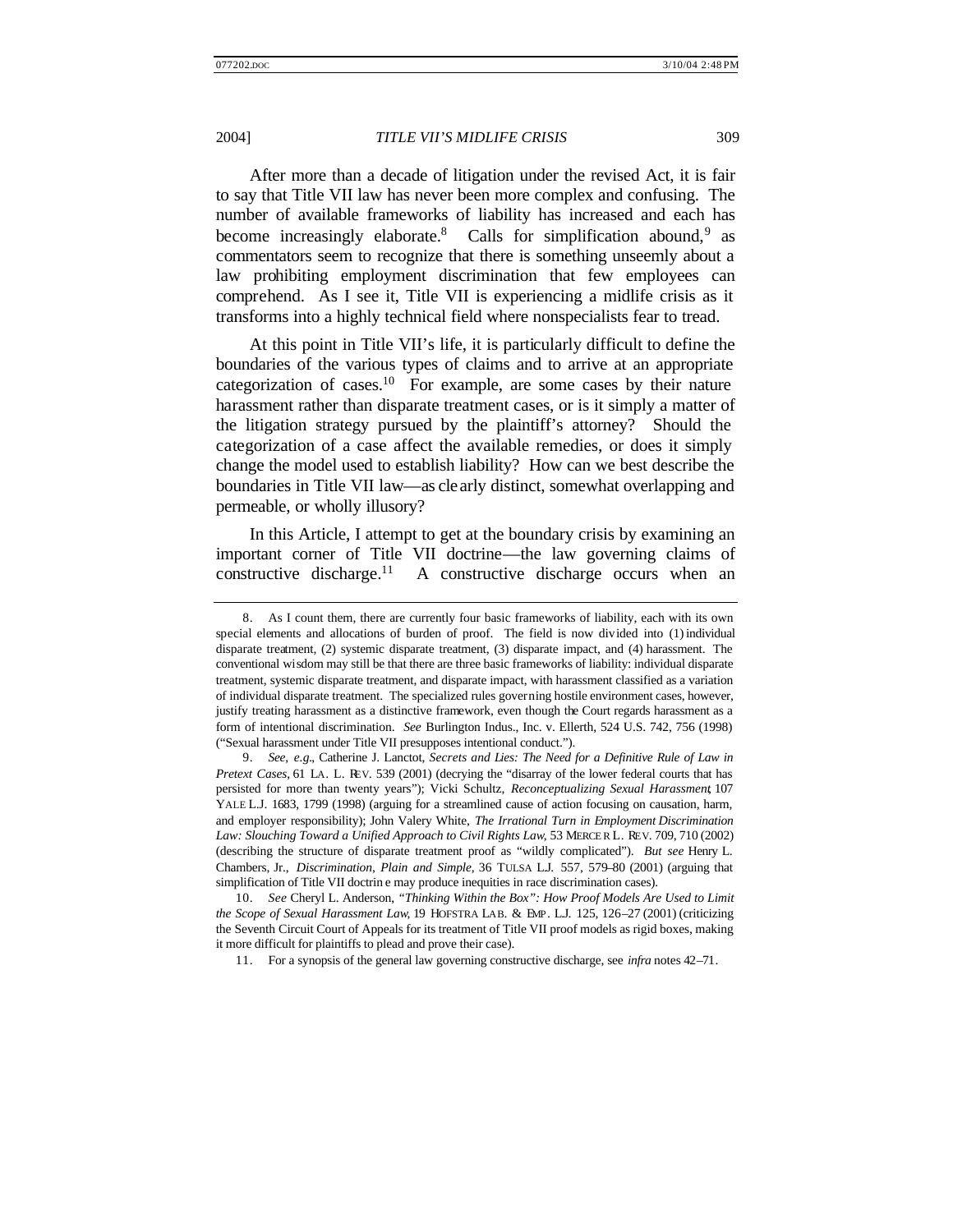employee quits her job<sup>12</sup> in response to intolerable working conditions, often a sexually hostile environment. I chose this topic because constructive discharge is a recurring type of discrimination claim that has never comfortably fit within the conventional categories of Title VII. Constructive discharge cases lie at the cusp of two very common types of discrimination cases: claims of disparate treatment alleging discriminatory discharge and harassment claims stemming from sexually hostile environments.

In part because of this classification dilemma, the lower courts are experiencing considerable difficulty handling even routine constructive discharge cases. The current split in the circuits centers on whether employers should be held vicariously liable for the acts of supervisors who cause their employees to quit their job.<sup>13</sup> The courts' problems with constructive discharge go much deeper, however, affecting both the substantive elements of the claim and its connection to other Title VII causes of action. The courts have yet to develop a workable approach that does not end up treating constructive discharge cases as an anomaly.

Whatever its location within the doctrinal structure of Title VII, constructive discharge is important as a claim in its own right. The reason constructive discharge cases are so numerous is that sexual harassment victims so often quit their job in response to their discriminatory treatment.<sup>14</sup> Employment discrimination lawyers know that employees are reluctant to sue their current employer and will often file a claim only after

<sup>12.</sup> Throughout this Article, I refer to constructive discharge victims as women. I recognize that men as well as women can be constructively discharged from their job. However, because constructive discharge so often stems from sexually hostile environments and the large majority of sexual harassment victims are women, it seems appropriate to use "she" when describing constructive discharge plaintiffs. *See* EEOC, SEXUAL HARASSMENT CHARGES, EEOC & FEPAS COMBINED: FY 1992–2002 (noting that in 2002, 14.9% of sexual harassment charges were filed by men), *at* http://eeoc.gov/stats/harass.html.

<sup>13.</sup> *See infra* Part II.C.

<sup>14.</sup> *See* Frances S. Coles, *Forced to Quit: Sexual Harassment Complaints and Agency Response*, 14 SEX ROLES 81, 89 (1986) (finding that nearly twenty-five percent of employees filing complaints of sexual harassment resigned due to harassment); Barbara A. Gutek & Mary P. Koss, *Changed Women and Changed Organizations: Consequences of and Coping with Sexual Harassment*, 42 J. VOCATIONAL BEHAV. 28, 31 (1993) (noting that, although there are no carefully controlled studies of effects of harassment, existing studies indicate ten percent of harassment victims report leaving their job as a result of harassment); Audrey J. Murrell, Josephine E. Olson & Irene Hanson Frieze, *Sexual Harassment and Gender Discrimination: A Longitudinal Study of Women Managers*, 51 J. SOC. ISSUES 139, 141 (1995) ("[O]ne of the frequent responses to harassment is to quit one's job."); Ronni Sandroff, *Sexual Harassment: The Inside Story*, WORKING WOMAN, June 1992, at 50 (noting that twenty-five percent of readers who reported sexual harassment said they were fired or forced to quit their job).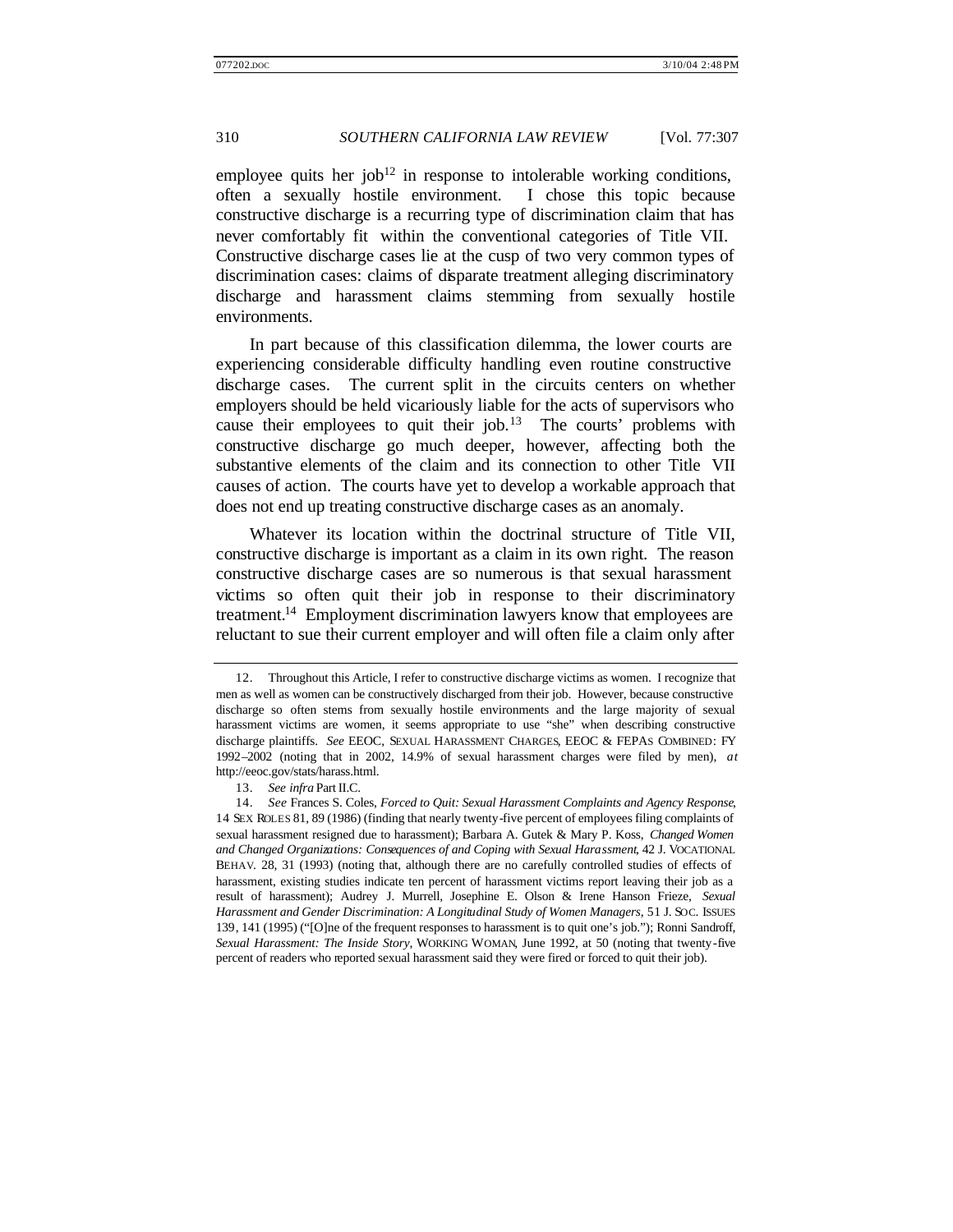they have left their job. <sup>15</sup> Constructive discharge claims are thus one important vehicle by which sexual harassment is challenged by employees and scrutinized in the courts.

This Article first takes a close look at the legal status of the constructive discharge claim under Title VII. My point of departure is the familiar scenario in which a plaintiff asserts that she was forced to quit because of her supervisor's persistent harassment. In Part II, I summarize the general law governing constructive discharge and its connection to sexual harassment doctrine.<sup>16</sup> Under the prevailing doctrine, a plaintiff alleging constructive discharge must prove more than that she quit her job when faced with the "severe or pervasive" harassment that defines a sexually hostile environment. Instead, the high threshold of proof commonly imposed in constructive discharge cases requires plaintiffs to prove that working conditions had become so intolerable that a reasonable employee would have quit in response.

In Part II, I also discuss how the general law of constructive discharge has been affected by two recent Supreme Court rulings governing employer liability in sexual harassment cases.<sup>17</sup> The burning question that has not yet been addressed by the Court is whether the affirmative defense that employers are now permitted to invoke in hostile environment cases will also be available in constructive discharge cases. This seemingly small doctrinal issue could affect the outcome in many cases because, in practice, the affirmative defense has proven to be of great value to employers, often resulting in defense victories on summary judgment.<sup>18</sup> In many cases, employers are able to assert the affirmative defense and defeat the claims of employees who have been subjected to even the most severe forms of harassment, largely because those employees have failed to pursue formal complaints through their employers' internal grievance procedures.

In the final section of Part II, I review the current split in the circuit courts as to the proper approach to analyzing constructive discharge

<sup>15.</sup> *See* Theresa Beiner, *Using Evidence of Women's Stories in Sexual Harassment Cases*, 24 U. ARK. LITTLE ROCK L. REV. 117, 124–25 (2001) ("[M]any plaintiffs' lawyers would tell you that once an employee complains about discrimination on the job, he or she can usually consider that employment relationship over."); Phoebe A. Morgan, *Risking Relationships: Understanding the Litigation Choices of Sexually Harassed Women*, 33 LAW & SOC'Y REV. 67, 75 (1999) (noting that among thirty-one women studied, "job loss, or fear of it, was the primary consideration for a serious consideration of litigation").

<sup>16.</sup> *See infra* Part II.A–B.

<sup>17.</sup> *See infra* Part II.B.

<sup>18.</sup> *See infra* text accompanying notes 89–92.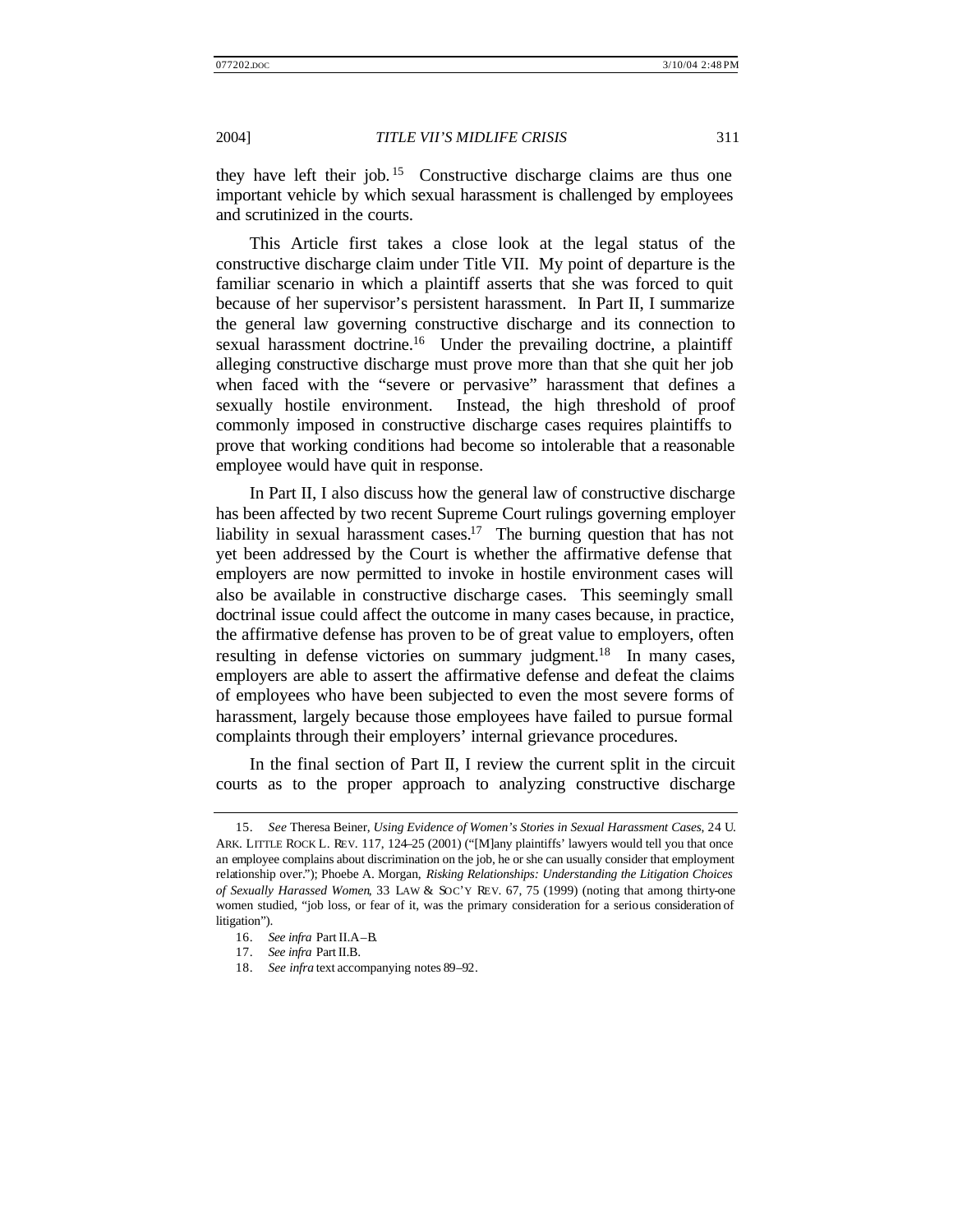claims.<sup>19</sup> So far, two major positions have emerged. The first allows employers to assert the affirmative defense and draws no distinction between ordinary hostile environment cases and claims of constructive discharge.<sup>20</sup> The second line of cases imposes automatic liability on employers and treats constructive discharge as a "tangible employment action" that differentiates it from ordinary hostile environment cases.<sup>21</sup> For the most part, however, the lower court decisions have only scratched the doctrinal surface and have not yet clearly explained how constructive discharge fits into the broader Title VII structure.

To see what lies underneath the classification dilemma, Part III analyzes constructive discharge along five distinct (but interrelated) Title VII categorical axes. First, at the most superficial level, there is the question of whether a claim of constructive discharge in a harassment suit should be treated as a *tangible employment action* or under the *hostile environment* rubric. <sup>22</sup> Second, scratching the surface a bit is whether such a constructive discharge is more properly regarded as a type of *disparate treatment* that results in a termination (akin to a conventional discharge) or, alternatively, as a particularly virulent kind of *harassment*. <sup>23</sup> Third, on a bit more abstract level, one might ask whether the categorization of such constructive discharge cases depends on the official or formal nature of an employer's action (with an emphasis on the official decisionmaking *process*) or turns on the *effect*<sup>24</sup> or impact that the employer's behavior has on the targeted employee, regardless of the informal or unofficial nature of the employer's behavior.

Under current law, the answers to the foregoing three category questions are not merely academic, but have a significant effect on substantive law and employer liability. This is because the categorization determines the fourth question of whether the employer will be held *vicariously liable* for the acts of its supervisory employees or will be able to escape liability if it is not at fault under a specialized set of *negligence* principles.<sup>25</sup> Fifth and finally, there is the nagging question of whether the problem posed by a constructive discharge case is primarily a question of

<sup>19.</sup> *See infra* Part II.C.

<sup>20.</sup> *See infra* Part II.C.1.

<sup>21.</sup> *See infra* Part II.C.2.

<sup>22.</sup> *See infra* Part III.A.

<sup>23.</sup> *See infra* Part III.B.

<sup>24.</sup> *See infra* Part III.C.

<sup>25.</sup> *See infra* Part III.D.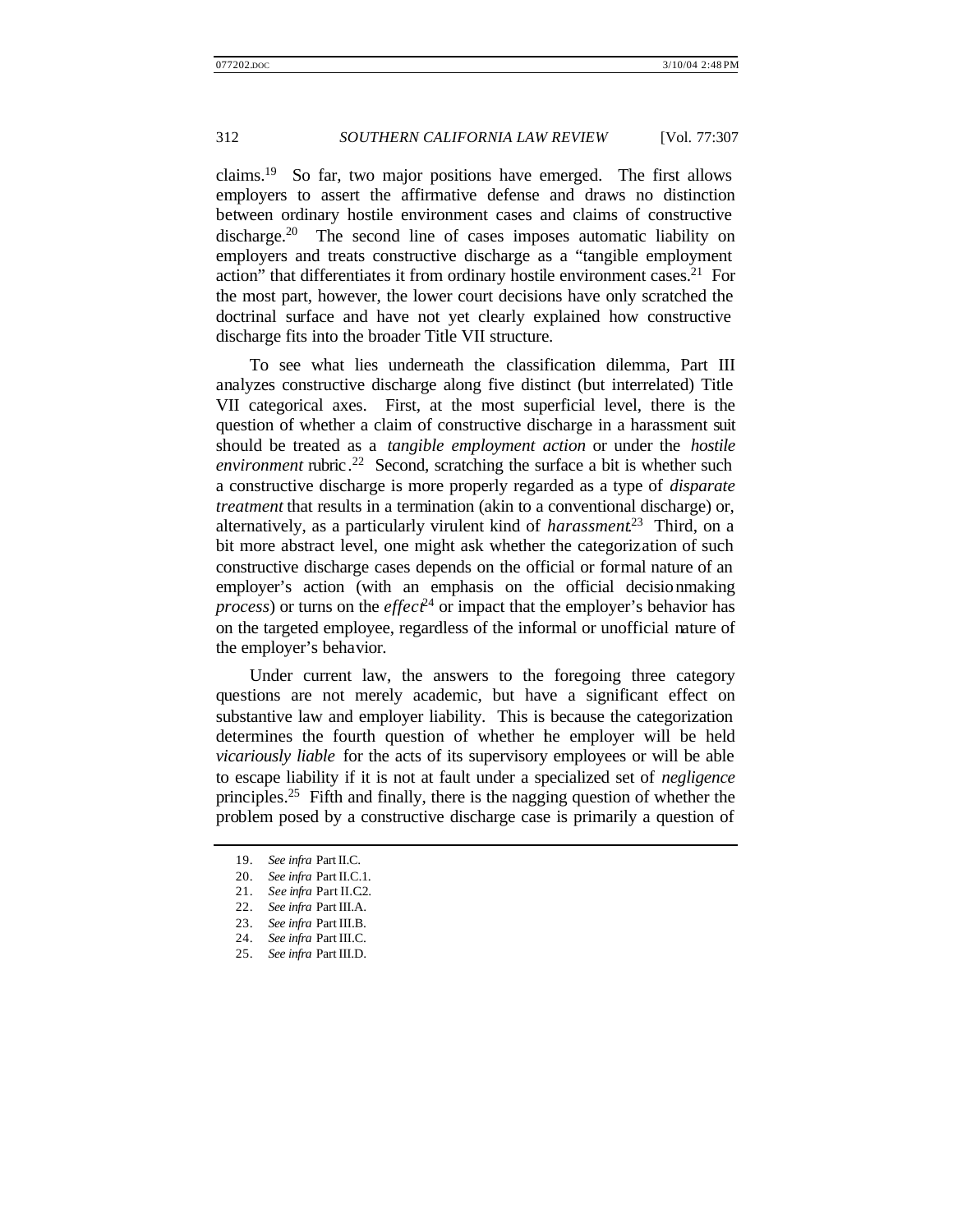*remedy* (i.e., applying the appropriate standards for the award of backpay) rather than *substantive law*. 26

Ultimately, I conclude that, with respect to each of these five axes, it cannot be said that constructive discharge, by its nature, falls on one side of the fence rather than the other. Once unpacked, the classific ation may have less to do with the nature of the claim than with general attitudes toward sexual harassment and in juries linked to women.  $27$  My dissection of the constructive discharge claim leads me to believe that underneath the categorization dilemma lies a contest over who should be held responsible for the loss of the employee's job—the employee or her employer. My primary point is that at the crux of the constructive discharge litigation is a question of attribution of responsibility, rather than one of the proper characterization of the nature of the action.<sup>28</sup>

Part IV turns from doctrine and category dilemmas to those policy considerations especially relevant for constructive discharge cases. I focus on the emerging requirement placed on employees to report harassment through their employer's internal grievance procedures and discuss how this requirement is at odds with the way employees actually behave and respond to harassment.<sup>29</sup> This part reviews the social science literature on sexual harassment reporting<sup>30</sup> and discusses some of the drawbacks of employer-controlled systems of dispute resolution.<sup>31</sup>

Part V then sets forth four guiding principles for interpreting Title VII that I argue courts should consider before finally settling on an approach to constructive discharge.<sup>32</sup> The first two principles relate to how business enterprises are perceived by the courts. I urge courts to recognize the importance of informal, as well as formal, corporate and institutional structures<sup>33</sup> and to recognize the use and significance of informal, as well as formal, power of supervisors within the organization.<sup>34</sup> The third principle relates to the way courts judge the actions of employees who claim to have suffered discrimination. I make the case for treating the common or typical response of victims as a reasonable response and for stopping the practice of penalizing or blaming victims for acting the way

<sup>26.</sup> *See infra* Part III.E.

<sup>27.</sup> *See infra* text accompanying notes 214–42.

<sup>28.</sup> *See infra* text accompanying notes 140–43.

<sup>29.</sup> *See infra* Part IV.

<sup>30.</sup> *See infra* text accompanying notes 270–74.

<sup>31.</sup> *See infra* text accompanying notes 293–301.

<sup>32.</sup> *See infra* Part V.

<sup>33.</sup> *See infra* text accompanying note 306.

<sup>34.</sup> *See infra* text accompanying note 307.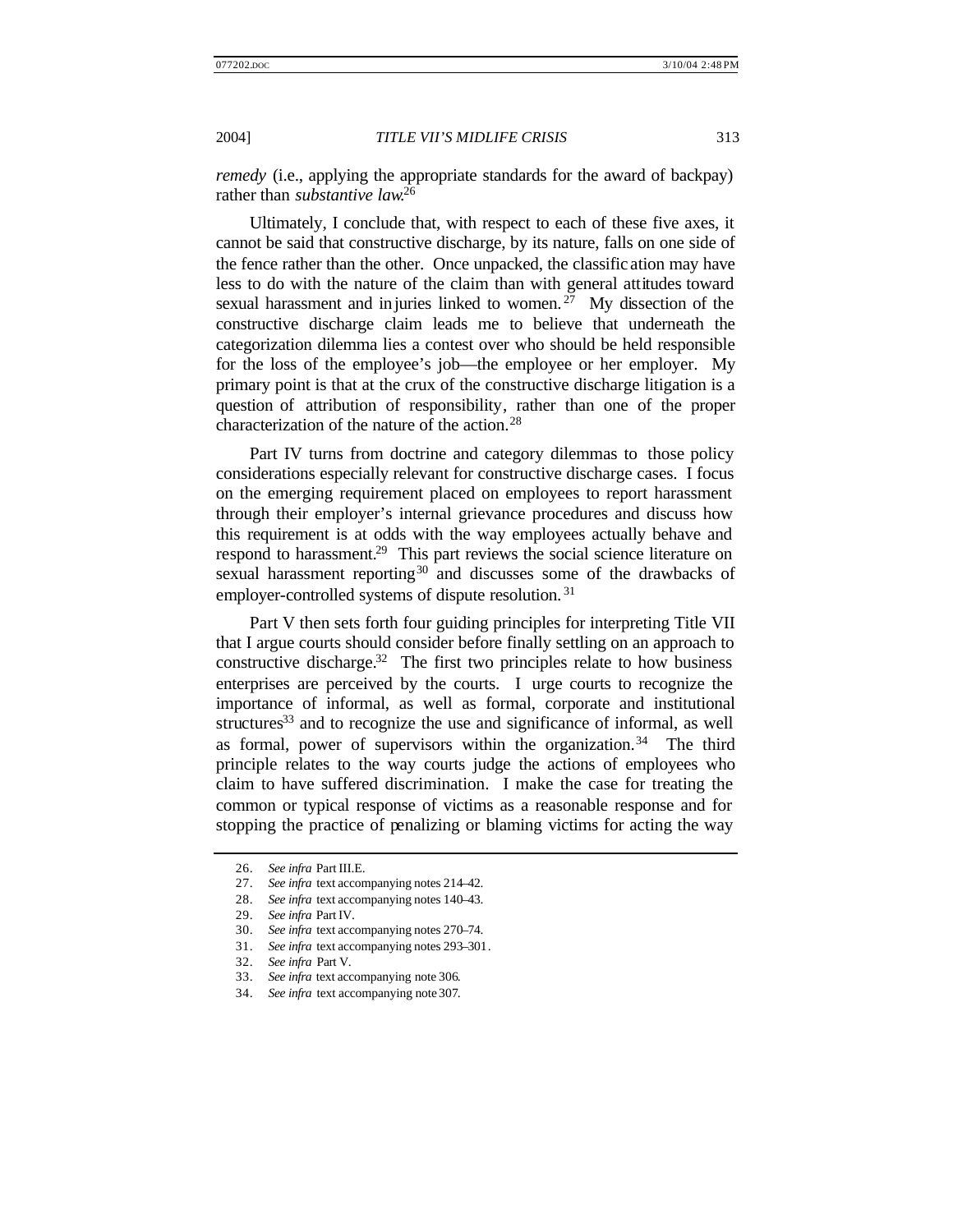most employees would under the circumstances.<sup>35</sup> Against the grain of the case law, I also argue that employees should have the right to quit their job if they are forced to work in a hostile environment.<sup>36</sup> The fourth and final principle relates to categorization of harm stemming from discrimination in the workplace. I urge recognition of the interrelationship between economic harms on the one hand and psychological harms on the other.<sup>37</sup> Because one type of harm frequently coexists with the other, or tends to produce the other, I believe it is futile and unwise for courts to try to draw sharp lines between economic and other losses. Instead, each should be treated as a legitimate, job-related injury worthy of compensation.

Overall, I maintain that following these four principles would strengthen the law's capacity to prevent and remedy harassment and would further the goal of compensating victims of employment discrimination. Although informed by feminist theory and social science research, I regard these principles as simple statements of policy, fully consistent with the language and history of the Act and easily incorporated into judicial interpretations of Title VII.

In Part VI of this Article, I return to constructive discharge and outline three possible models for courts to use in this type of case.<sup>38</sup> In addition to the two models most often advocated by defendants<sup>39</sup> and plaintiffs respectively,<sup>40</sup> I develop a causation-based model that embraces the four guiding principles discussed above.<sup>41</sup> My proposal would streamline the constructive discharge claim by focusing on three basic elements: (1) discrimination, (2) causation, and (3) damages. Under this simplified model, a plaintiff would be entitled to recover damages for constructive discharge whenever she proved that discrimination—either in the form of a hostile work environment or some other discrete discriminatory action proximately caused her to quit her job.

### II. CONSTRUCTIVE DISCHARGE IN LEGAL CONTEXT

These days, the prototypical Title VII constructive-discharge case is a harassment case. More precisely, it is a case of virulent sexual harassment in which conditions have become so intolerable for a female employee that

<sup>35.</sup> *See infra* text accompanying note 309.

<sup>36.</sup> *See infra* text accompanying notes 310–11.

<sup>37.</sup> *See infra* text accompanying notes 314–18.

<sup>38.</sup> *See infra* Part VI.

<sup>39.</sup> *See infra* Part VI.A.

<sup>40.</sup> *See infra* Part VI.B.

<sup>41.</sup> *See infra* Part VI.C.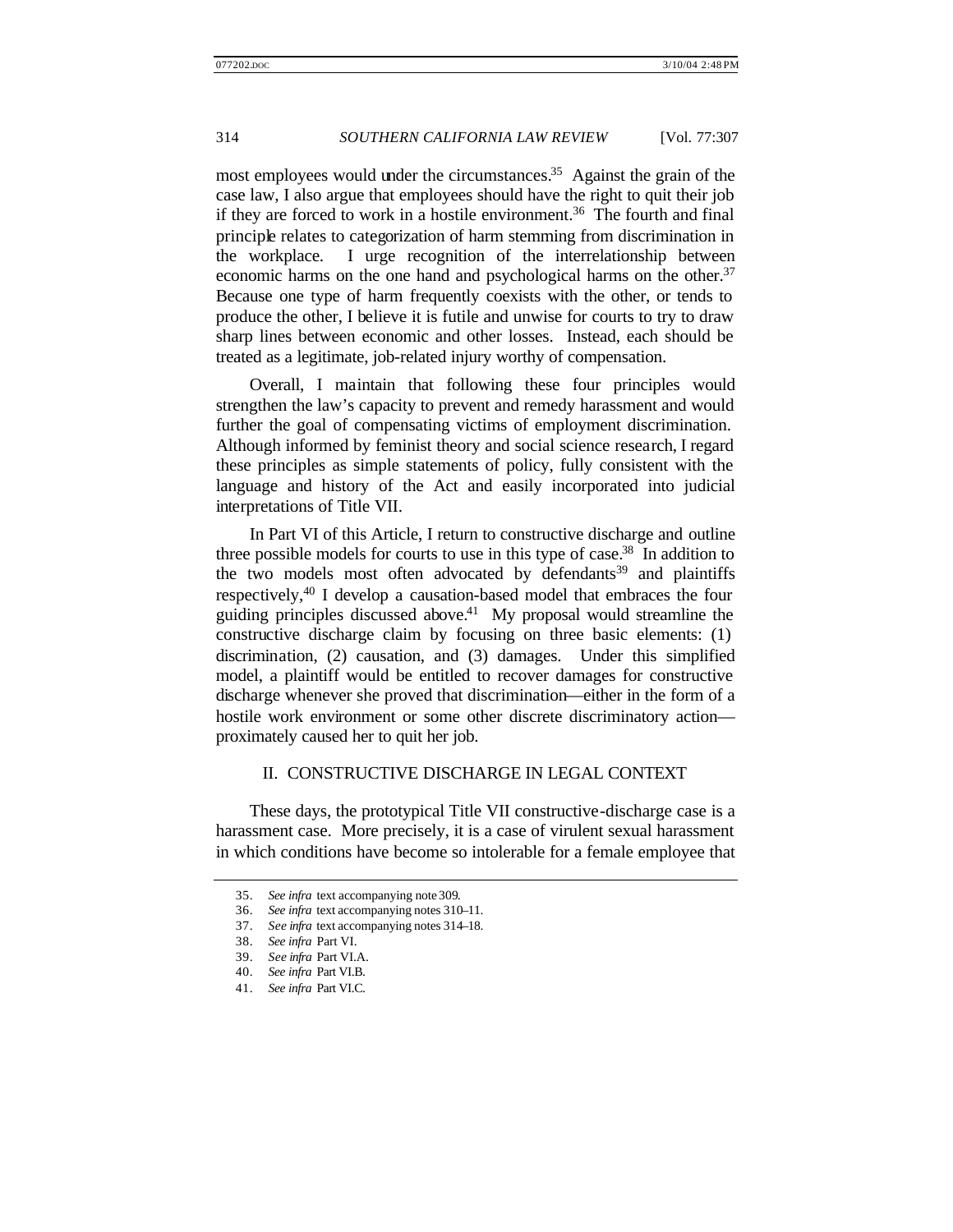she is forced to quit her job. Factually, the prototypical constructive discharge case is closely tied to the hostile environment claim. The employee attempts to prove that the hostile environment caused her to quit and what would otherwise be regarded as a voluntary resignation should be treated as an involuntary termination.

#### A. GENERAL LAW OF CONSTRUCTIVE DISCHARGE

Under the general law of constructive discharge, if the plaintiff is successful in proving such a paradigm case of constructive discharge, she will be entitled to recover two sets of damages: not only those damages flowing from the hostility of supervisors and co-workers while on the job, such as emotional distress and possibly punitive damages, but also damages flowing from the loss of her job—most notably, backpay and frontpay.<sup>42</sup> It is important to note at the outset that courts generally will not allow a plaintiff who quits to recover backpay and frontpay unless she proves a constructive discharge.<sup>43</sup> Victims of hostile environments who cannot prove constructive discharge are thus limited to those compensatory and punitive damages traceable to the abuse on the job.

The difference in available remedies between a hostile environment and constructive discharge case is not the only difference between the two causes of action. By far, most courts also employ a more stringent standard of liability for proof of constructive discharge than they do for proof of hostile environment. The most important threshold requirement for establishing a hostile environment claim is a showing that the harassment was severe or pervasive.<sup>44</sup> Courts routinely state that it is not enough to prove isolated instances of harassment, unless the incidents are unusually

<sup>42.</sup> Backpay and frontpay are particularly important, however, because they are not capped. *See* Pollard v. E.I. du Pont de Nemours & Co., 532 U.S. 843, 848–54 (2001).

<sup>43.</sup> *But see* Mark S. Kende, *Deconstructing Constructive Discharge: The Misapplication of Constructive Discharge Standards in Employment Discrimination Remedies*, 71 NOTRE DAME L. REV. 39, 52–57 (1995) (describing an approach, adopted by a small minority of courts, that does not require proof of constructive discharge to recover backpay).

<sup>44.</sup> In addition to proof of severe or pervasive harassment, the plaintiff in a hostile environment claim must show (1) unwelcome harassment, (2) based on sex or gender, and (3) respondeat superior (i.e., in a case of co-worker harassment, that the employer knew or should have known of the harassment and failed to take corrective action). In the case of a supervisor, there is strict liability, subject to the *Ellerth* /*Faragher* defense, which is discussed in Part II.B, *infra*. *See generally* Theresa Beiner, *Let the Jury Decide: The Gap Between What Judges and Reasonable People Believe Is Sexually Harassing*, 75 S. CAL. L. REV. 791, 796–97 (2002) (citing cases).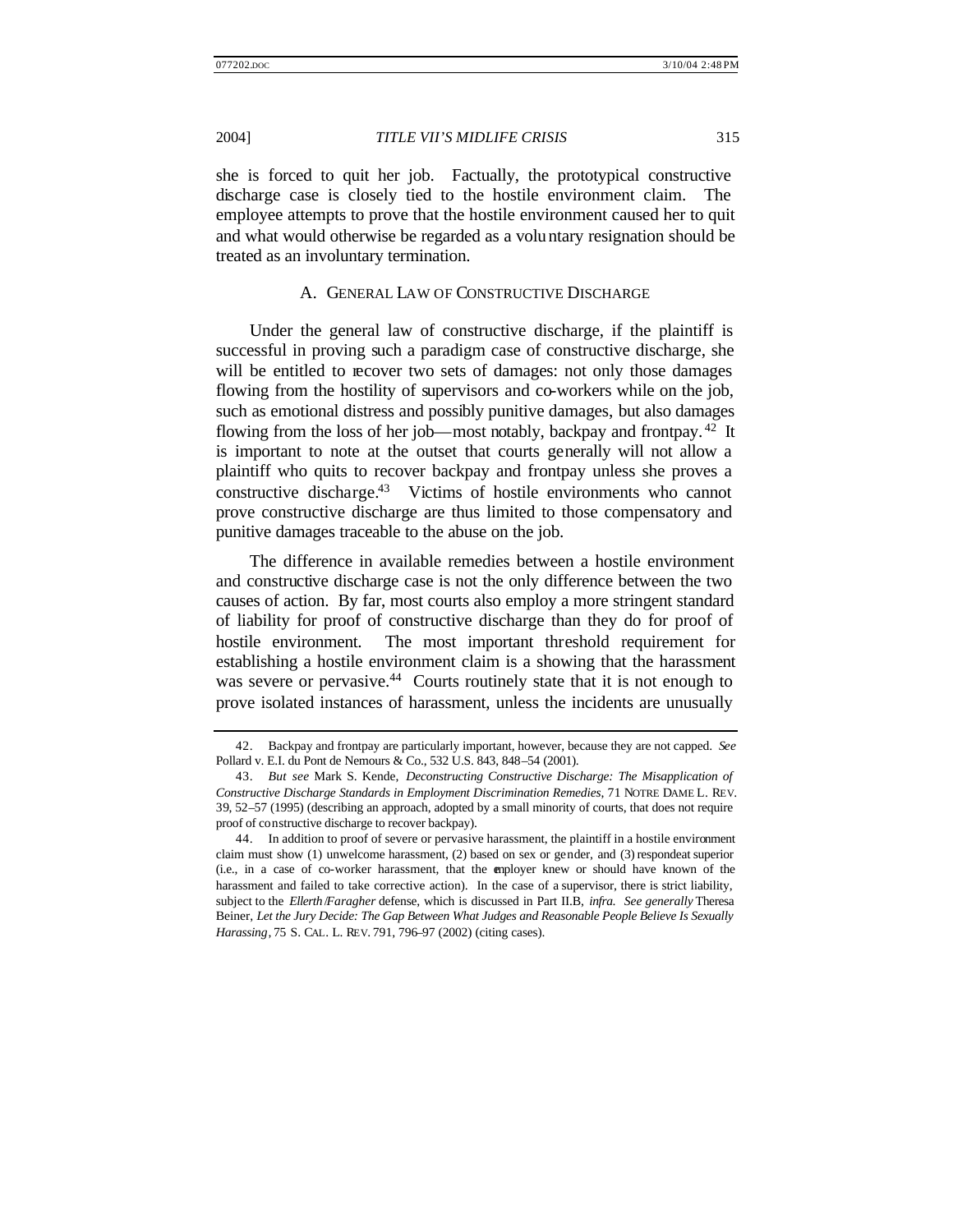severe.<sup>45</sup> Proof of constructive discharge, however, typically requires even more than a showing of severe or pervasive harassment.<sup>46</sup> The most common formulation of the constructive discharge standard requires the plaintiff to prove that the employer has rendered the employee's working conditions so intolerable that a reasonable person would quit her job.<sup>47</sup> Most significantly, several courts in recent cases have concluded that not all hostile environments are "intolerable" under the stringent constructive discharge standard, with the result that plaintiffs who have quit their job due to unlawful harassment may nevertheless lose on their claim of constructive discharge.<sup>48</sup> Factfinders are thus called on to make fine calibrations of the magnitude of the harassment faced by the plaintiff, implicitly judging between harassment that is bad enough to amount to a change in working conditions for the plaintiff (the "severe or pervasive" standard for hostile environments), but not bad enough to justify plaintiff quitting her job (the "intolerable" standard for constructive discharge).

Additionally, in a few jurisdictions, there is the lingering question of proof of employer intent in constructive discharge cases. In the minority of jurisdictions, the employee must provide evidence of an employer's specific intent to force the employee to resign. $49$  This evidence may be especially difficult to come by in those cases of sexual harassment in which the harasser's motivation appears to be to pressure the plaintiff to have sex rather than to induce her to quit her job. In the majority of jurisdictions,

<sup>45.</sup> *See, e.g.*, Jones v. Clinton, 990 F. Supp. 657, 675–76 (E.D. Ark. 1998) (finding a single incident of harassment not sufficiently severe to constitute a hostile environment, despite an allegation that Clinton exposed himself and requested that the plaintiff perform oral sex).

<sup>46.</sup> *See* Landgraf v. USI Film Prods., 968 F.2d 427, 430 (5th Cir. 1992) ("To prove constructive discharge, the plaintiff must demonstrate a greater severity or pervasiveness of harassment than the minimum required to prove a hostile working environment."); Marrero v. Goya of P.R., Inc., 304 F.3d 7, 28 (1st Cir. 2002); Campbell v. Fla. Steel Corp., 919 S.W.2d 26, 34 (Tenn. 1996); Stacy v. Shoney's, Inc., 955 F. Supp. 751, 756 (E.D. Ky. 1997).

<sup>47.</sup> The leading case is *Bourque v. Powell Electrical Manufacturing Co.*, 617 F.2d 61 (5th Cir. 1980). *See infra* text accompanying notes 56–58, 251–61.

<sup>48.</sup> *See, e.g.*, Breeding v. Arthur J. Gallagher & Co., 164 F.3d 1151, 1159 (8th Cir. 1999) (entitling the plaintiff to a trial on the hostile environment claim, but rejecting summary judgment on the constructive discharge claim); Coffman v. Tracker Marine L.P., 141 F.3d 1241 (8th Cir. 1998) (entitling the plaintiff to emotional distress damages on the retaliation claims, but denying backpay because there was no constructive discharge).

<sup>49.</sup> *See* HAROLD S. LEWIS, JR. & ELIZABETH J. NORMAN, EMPLOYMENT DISCRIMINATION LAW AND PRACTICE § 2.50, at 109–10 (2001); Cathy Shuck, *That's It, I Quit: Returning to First Principles in Constructive Discharge Doctrine*, 23 BERKELEY J. EMP. & LAB. L. 401, 413–18 (2002) (discussing the Second and Fourth Circuits' interpretation of the intent requirement). In labor law cases, the NLRB also requires employees to prove the employer's specific intent to force the employee to resign. *See*  Crystal Princeton Ref. Co., 222 N.L.R.B. 1068 (1976); Roslyn Corenzwit Lieb, *Constructive Discharge Under Section 8(a)(3) of the National Labor Relations Act: A Study in Undue Concern over Motives*, 7 INDUS. REL. L.J. 143, 156 (1985).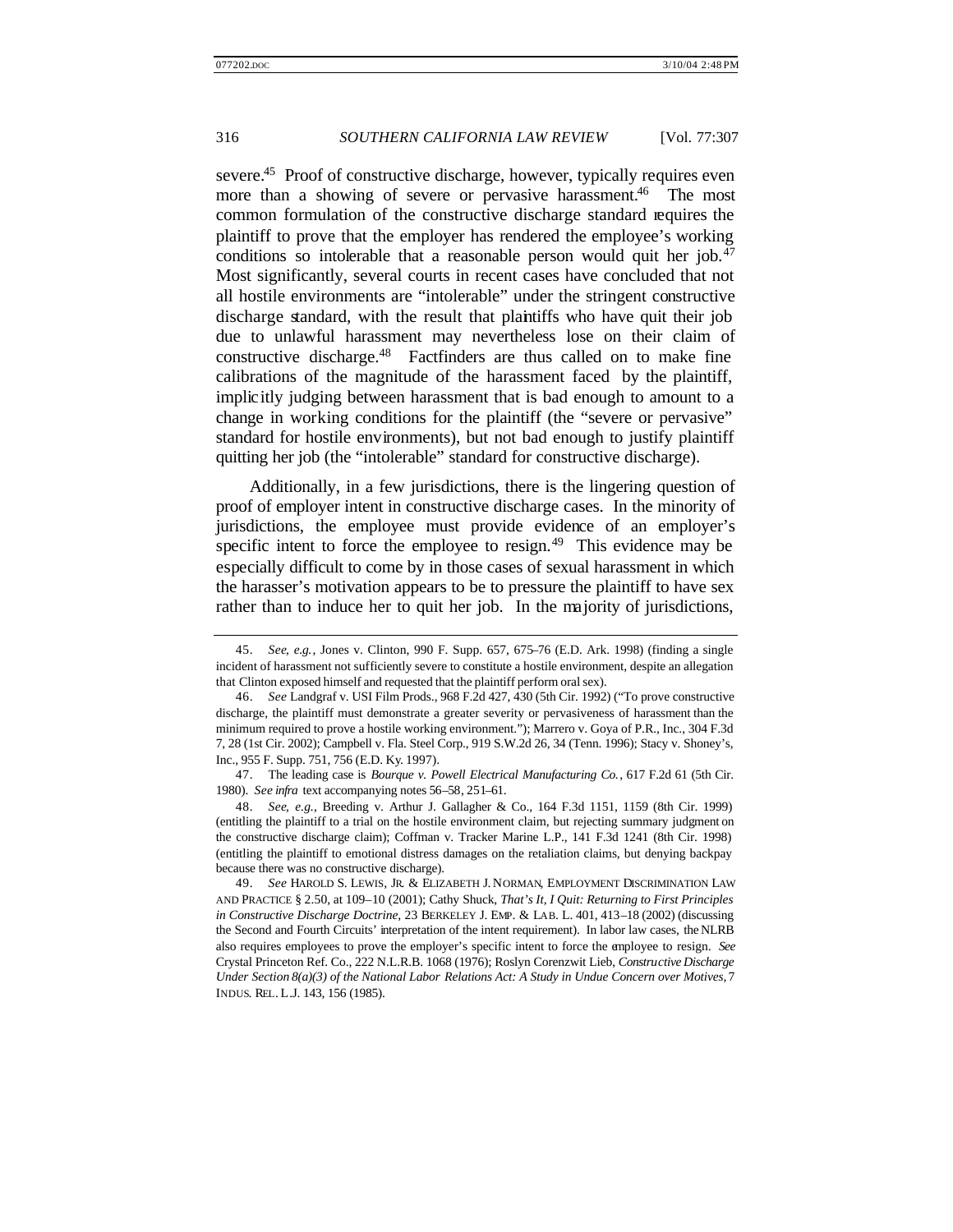however, an "objective" test of deliberateness is used, requiring only that the plaintiff demonstrate that the employer's conduct would have the foreseeable result of creating working conditions so unpleasant or difficult that a reasonable person in the plaintiff's position would feel forced to resign. <sup>50</sup>

In sum, the current law of constructive discharge has both a substantive and a remedial dimension. As a matter of substantive law, constructive discharge requires a showing of intolerable working conditions and turns on whether the plaintiff is able to convince the factfinder that she was justified in quitting her job under the circumstances. The most important remedial consequence is that, absent proof of constructive discharge, the plaintiff will not be able to recover the economic or other losses tied to losing her job, even if she maintains that the hostile environment caused her to quit and is successful in establishing a Title VII violation via a hostile environment claim.

It is instructive to note that the calibrated distinction between a mere hostile environment claim and a hostile environment claim that amounts to a constructive discharge is a recent doctrinal development that was not present when the constructive discharge doctrine was first imported into Title VII law.<sup>51</sup> The early Title VII constructive-discharge cases tended not to be sexual harassment/hostile environment suits for the simple reason that the Supreme Court did not endorse the hostile environment cause of action until 1986.<sup>52</sup> Instead, the prototypical case of constructive discharge in this early era often centered on a discrete discriminatory act, such as a

<sup>50.</sup> LEWIS & NORMAN, *supra* note 49, § 2.50, at 110.

<sup>51.</sup> The constructive discharge doctrine was imported from labor law. *See infra* text accompanying notes 195–203. For examples of early labor cases in which union supporters complained of management behavior designed to force them to quit, see *J.P. Stevens & Co. v. NLRB*, 461 F.2d 490, 494 (4th Cir. 1972); *NLRB v. Saxe-Glassman Shoe Corp*., 201 F.2d 238, 243 (1st Cir. 1953); and *NLRB v. East Texas Motor Freight Lines*, 140 F.2d 404, 405 (5th Cir. 1944). Constructive discharges may also be alleged in connection with an employer's material breach of contract. In these cases, constructive discharge is not treated as a separate cause of action, but rather supplies proof of the discharge element in a claim based on breach of contract. *See* MARK A. ROTHSTEIN, CHARLES B. CRAVER, ELINOR P. SCHROEDER & ELAINE W. SHOBEN, EMPLOYMENT LAW § 8.7, at 695 (2d ed. 1999).

<sup>52.</sup> *Meritor Savings Bank v. Vinson*, 477 U.S. 57 (1986), held that Title VII was not limited to the kind of quid pro quo harassment that almost invariably resulted in economic loss. The Court endorsed the 1980 EEOC Guidelines, which defined as actionable "conduct [that] has the purpose or effect of unreasonably interfering with an individual's work performance or creating an intimidating, hostile, or offensive working environment." *Id.* at 58 (citing 29 C.F.R. § 1604.11(a)(3) (1985)).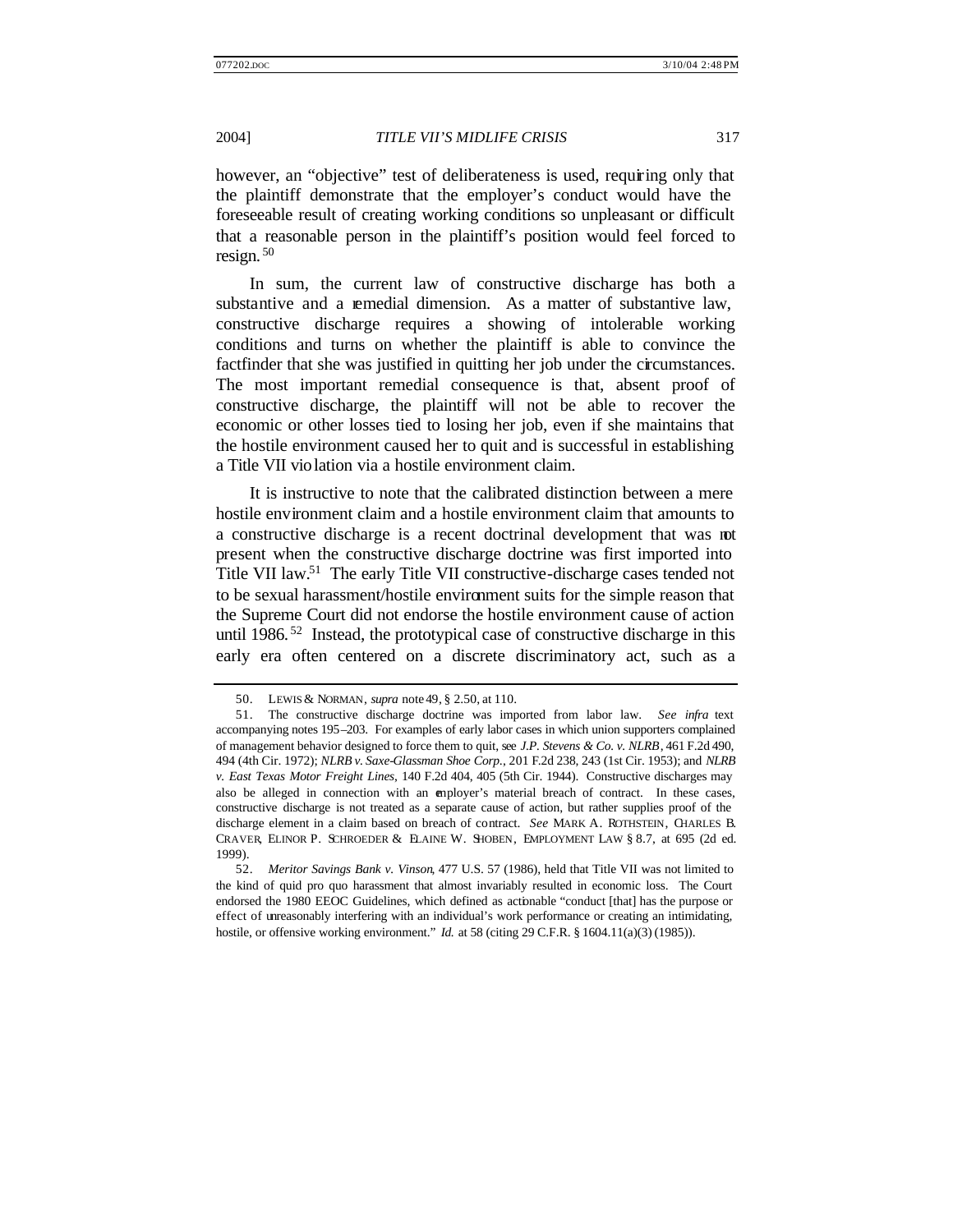demotion,<sup>53</sup> being passed over for promotion,<sup>54</sup> or being paid a discriminatory wage,<sup>55</sup> which the plaintiff claimed caused her to quit her job in response. For example, one frequently cited opinion written by Judge Frank Johnson in the Fifth Circuit—*Bourque v. Powell Electrical Manufacturing Co.*<sup>56</sup>—involved a woman who started her career as a secretary and sought to be promoted to the predominantly male job of buyer. The plaintiff persuaded her employer to try her out in the buyer's position at her secretary's salary, but she expected to receive pay comparable to her male counterparts once she showed her supervisors that she could do the work satisfactorily. When the employer refused to pay her a comparable wage even though her supervisors were pleased with her work in the new position, the plaintiff quit in protest. The court rejected plaintiff's constructive discharge claim, holding that "discrimination manifesting itself in the form of unequal pay cannot, alone, be sufficient to support a finding of constructive discharge."<sup>57</sup> The court indicated that something more was needed to find the requisite intolerable conditions for a constructive discharge, hinting that this case was not like the aggravated situation of continuing discrimination and harassment.<sup>58</sup>

At this early period in the development of sexual harassment law, before the maturity of the hostile environment claim, there were few occasions to compare the level of harassment required for a Title VII violation and the presence of aggravating factors sufficient to warrant a finding of constructive discharge.<sup>59</sup> Indeed, one influential commentary on constructive discharge law seems to have assumed that the presence of "continuing affronts or hostile working conditions"<sup>60</sup> would be enough to establish a constructive discharge, suggesting that the terms "severe or pervasive" and "intolerable working conditions" might well turn out to be synonymous.

<sup>53.</sup> *See* Derr v. Gulf Oil Corp., 796 F.2d 340, 344 (10th Cir. 1986) (remanding to determine whether a demotion caused a constructive discharge); Henry v. Lennox Indus., 768 F.2d 746, 751-52 (6th Cir. 1985) (affirming that a demotion and failure to promote constitutes a constructive discharge).

<sup>54.</sup> *See* Muller v. United States Steel Corp., 509 F.2d 923, 929 (10th Cir. 1975), *cert. denied*, 423 U.S. 825 (1975) (finding no constructive discharge due to a discriminatory denial of promotion).

<sup>55.</sup> *See* Waters v. Heublein, Inc., 23 Fair Empl. Prac. Cas. (BNA) 351 (N.D. Cal. 1978) (holding a discriminatory wage insufficient to establish a constructive discharge).

<sup>56.</sup> Bourque v. Powell Elec. Mfg. Co., 617 F.2d 61 (5th Cir. 1980).

<sup>57.</sup> *Id.* at 65 (citing Cullari v. East -West Gateway Coordinating Counsel, 457 F. Supp. 335, 341 (E.D. Mo. 1978)).

<sup>58.</sup> *Id.* at 66.

<sup>59.</sup> *See, e.g.*, Coley v. Consol. Rail Corp., 561 F. Supp. 645, 651 (E.D. Mich. 1982) (fin ding a constructive discharge simply from an employer's failure to remedy a hostile environment).

<sup>60.</sup> Martin W. O'Toole, Note, *Choosing a Standard for Constructive Discharge in Title VII Litigation*, 71 CORNELL L. REV. 587, 606 (1986).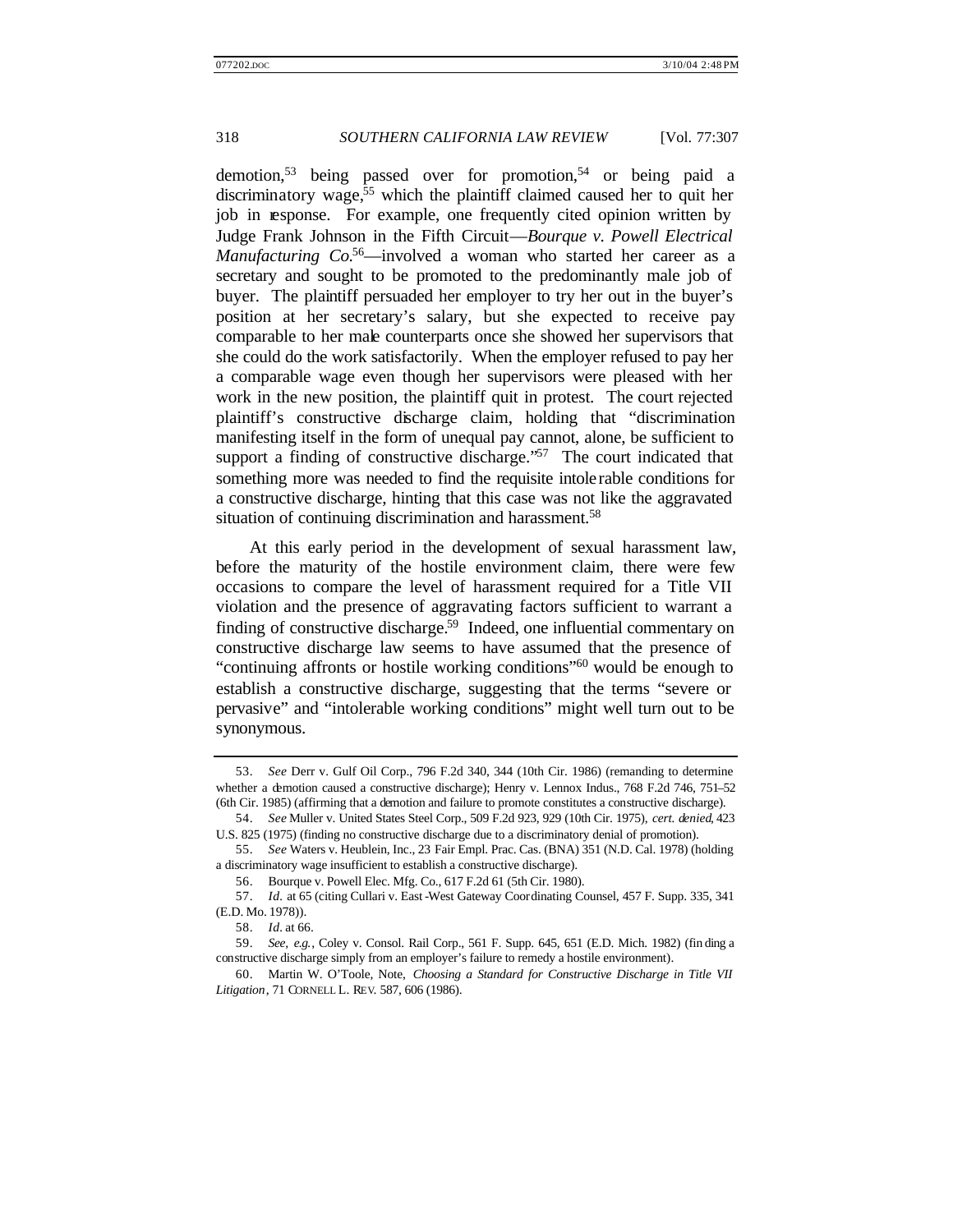The important point here, however, is to underscore that when the standard of intolerable conditions became part of the substantive Title VII constructive-discharge law, the courts were primarily searching for a way to distinguish tolerable discriminatory acts from intolerable working conditions to assure that not all claims of discrimination allowed plaintiffs to quit their job in protest. They did not devise the intolerable working conditions requirement as a deliberate contrast to the severe or pervasive requirement for hostile environment cases. As noted earlier,<sup>61</sup> however, recent cases have tended to assume that the constructive discharge standard is more stringent than the hostile environment standard without thoroughly analyzing the difference between constructive discharge claims that are predicated on hostile environments and older-style claims that stem from discrete discriminatory acts.

Additionally, before the establishment of the hostile environment claim, courts simply assumed that constructive discharges would entail vicarious liability for the employer.<sup>62</sup> Proof of a constructive discharge amounted to proof that the employer, not the employee, was responsible for the termination and was treated like other discriminatory discharges that gave rise to vicarious liability. Doubts about whether the employer should be vicariously liable for constructive discharge emerged only when the courts balked at imposing vicarious liability for supervisor-caused sexually hostile environments in which plaintiffs alleged no other economic harm. As I develop in depth later in this Article,<sup>63</sup> the courts' reluctance to impose vicarious liability surfaced when constructive discharge became cognitively linked to the disfavored claim for sexual harassment and the prototypical victim became a woman.

On the remedial side, the significance of a finding of constructive discharge has also evolved over time. Because Title VII contains an

<sup>61.</sup> *See supra* text accompanying notes 44–48.

<sup>62.</sup> *See, e.g.*, Goss v. Exxon Office Sys., 747 F.2d 885 (3d Cir. 1984) (finding a constructive discharge arising from being assigned a new, less lucrative territory upon returning to work following a miscarriage); Nolan v. Cleland, 686 F.2d 806, 812–13 (9th Cir. 1982) (affirmin g that a constructive discharge stemming from discrimination based on a plaintiff's marriage should be treated like a formal discharge); Held v. Gulf Oil Co., 684 F.2d 427 (6th Cir. 1982) (upholding damages for a constructive discharge claim arising from a combination of gender-based discrimination and sexual harassment). In one of the first federal appellate court decisions to recognize the hostile environment claim, the court treated the plaintiff's constructive discharge claim as a claim involving a tangible employment detriment, in contrast to her claim for a hostile work environment. Henson v. City of Dundee, 682 F.2d 897, 906, 909 (11th Cir. 1982). Although the court upheld the lower court's ruling that the plaintiff did not quit because of the intolerable environment, it noted in dicta that vicarious liability was appropriate for claims asserting tangible job detriments. *See infra* discussion accompanying notes 210–13.

<sup>63.</sup> *See infra* Part III.D.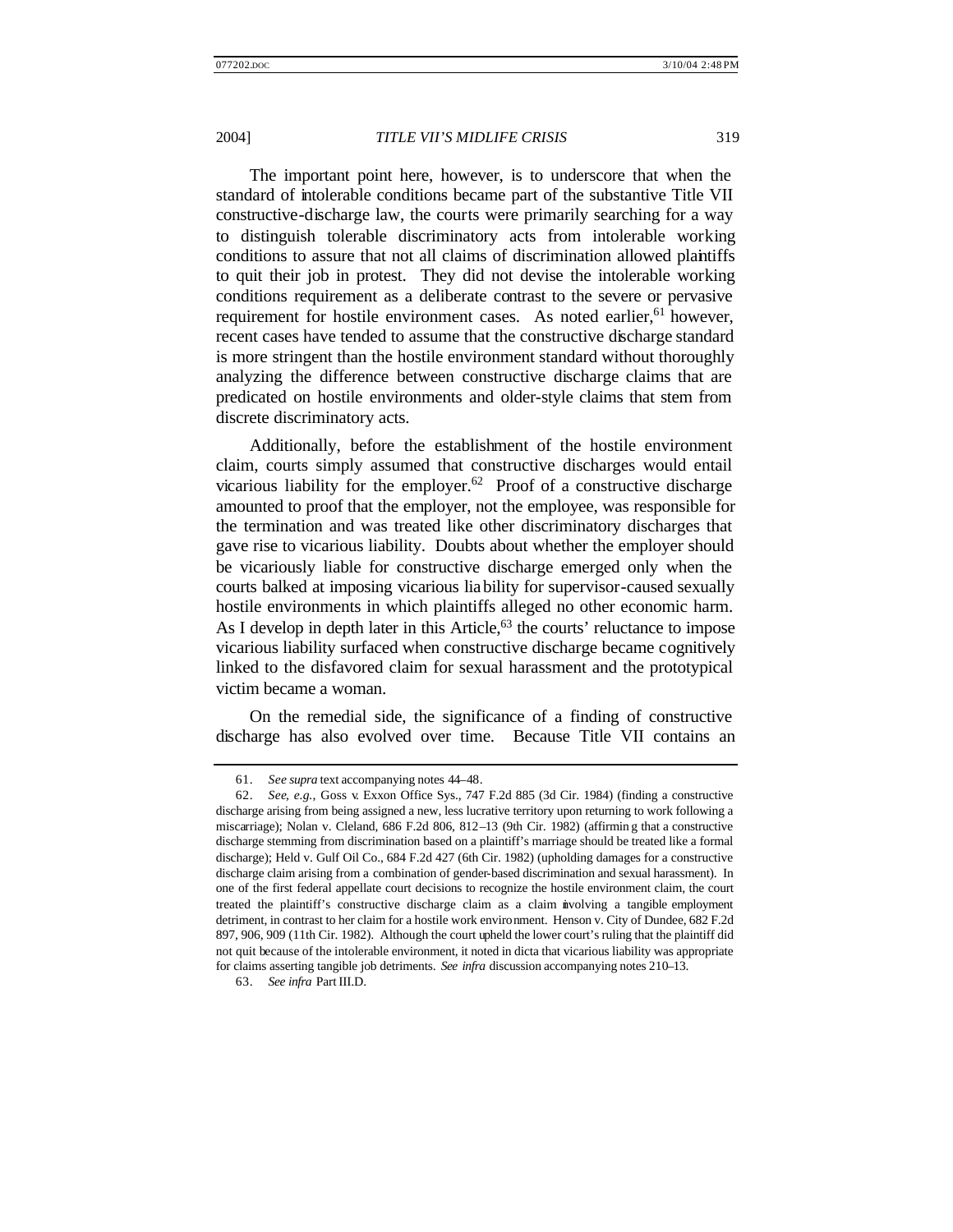express "duty to mitigate" provision,  $64$  any recovery of backpay has always been limited to amounts that the plaintiff did not, or reasonably could not, recoup through securing comparable employment after quitting her job. Thus, even the plaintiff who proves constructive discharge is not entitled to sit tight and wait to be vindicated through a judgment awarding reinstatement and backpay. Instead, Title VII explicitly requires backpay awards to be reduced by "interim earnings or amounts earnable with reasonable diligence."<sup>65</sup> Through the duty to mitigate, Congress provided a powerful incentive for potential Title VII claimants to seek new jobs and reduced the possibility that plaintiffs would use discrimination as an excuse to quit their job and receive pay while they stayed at home and litigated their claim. From the beginning, the constructive discharge claim has merely assured that plaintiffs would be compensated for the loss of their job in the event that they could not find comparable employment, making the claim most important for employees who work in unique positions or who are discharged in bad economic times.<sup>66</sup>

Before the passage of the 1991 Civil Rights Act, however, prevailing on the constructive discharge claim was particularly important for plaintiffs. Prior to the 1991 Amendments, only equitable remedies were permitted against employers, $67$  such that backpay was generally the only form of monetary relief available to plaintiffs.<sup>68</sup> Plaintiffs who complained of hostile environments and who quit their job in response could only recover a money judgment if they proved constructive discharge because no award for the psychological and other noneconomic harm associated with being subjected to repeated sexual harassment was available. The 1991 Act first introduced tort-like remedies into the Act, allowing plaintiffs

67. Significantly, because individual supervisors are not subject to personal liability under Title VII, only employers are liable under the Act. *See* Lissau v. S. Food Serv., Inc., 159 F.3d 177, 180–81 (4th Cir. 1998); Huckabay v. Moore, 142 F.3d 233, 241 (5th Cir. 1998); Cross v. Ala. Dep't of Mental Health & Mental Retardation, 49 F.3d 1490, 1504 (11th Cir. 1995); Tomka v. Seiler Corp., 66 F.3d 1295, 1313–16 (2d Cir. 1995); Miller v. Maxwell's Int'l, 991 F.2d 583, 587–88 (9th Cir. 1993).

<sup>64. 42</sup> U.S.C. §2000e-5(g)(1) (2000). For a discussion and critique of the statutory duty of mitigation, see Howard C. Eglit, *Damages Mitigation Doctrine in the Statutory Anti-Discrimination Context: Mitigating Its Negative Impact*, 69 U. CIN. L. REV. 7 (2000).

<sup>65.</sup> 42 U.S.C. § 2000e–5(g)(1).

<sup>66.</sup> One state court has even required a plaintiff who was constructively discharged to accept an unconditional offer of reinstatement from her former employer or be barred from recovering backpay. *See* Pollock v. Wetterau Food Distribution Group, 11 S.W.3d 754, 770 (Mo. Ct. App. 1999). In that case, the employer claimed that the plaintiff's refusal to return to work was unreasonable because the harasser was no longer employed by the defendant.

<sup>68.</sup> Frontpay is also awarded if reinstatement is delayed or is not possible. *See* Farber v. Massillon Bd. of Educ., 917 F.2d 1391 (6th Cir. 1990); Patterson v. Am. Tobacco Co., 535 F.2d 257, 269 (4th Cir. 1976).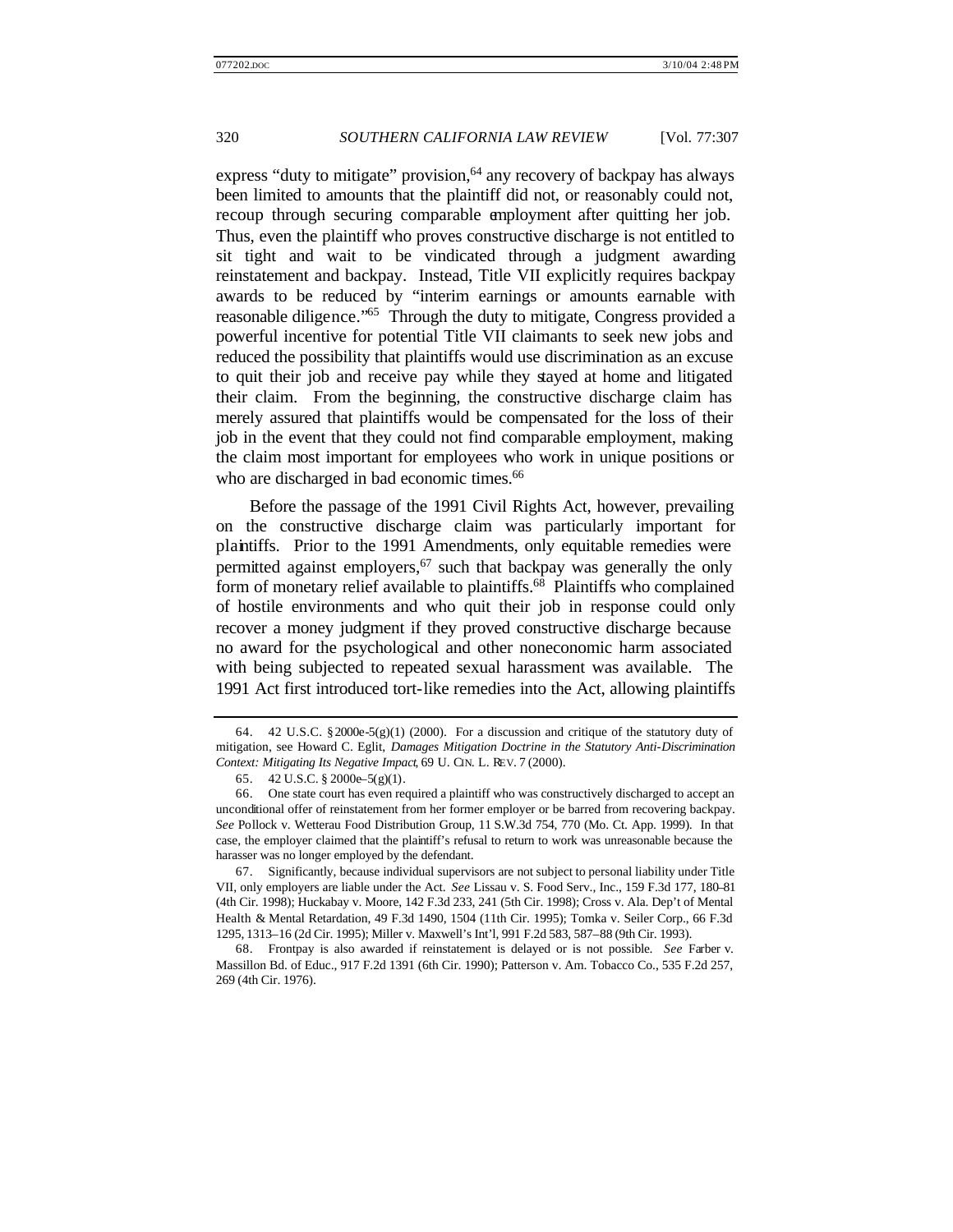to recover compensatory and punitive damages and have these claims tried before a jury. Now, hostile environment claimants may recover damages for the harm they sustain while on the job that stems from the harassment itself. Thus, even if the constructive discharge claim is unsuccessful, recovery for hostile environment alone might justify bringing the suit. In many cases, however, proof of constructive discharge and attendant recovery of backpay likely remains crucial: The 1991 legislation capped compensatory and punitive damages at between \$50,000 to \$300,000, depending on the size of the employer, $69$  and the Supreme Court has placed strict limitations on the recovery of punitive damages in cases of vicarious liability where top management is not aware of the misconduct of lowerlevel supervisors.<sup>70</sup>

In contrast, backpay and frontpay are considered equitable remedies not subject to the caps on recovery.<sup>71</sup> These remedies may still represent the largest heading of monetary relief, especially for highly compensated employees who cannot find comparable work. The significance of recovering on the constructive discharge claim thus must be assessed on a case-by-case basis and remains particularly important for hostile environment claimants who have not suffered other economic loss in the form of discriminatory demotions, unequal pay, or lost promotions.

Beyond delineating the elements of the specific claim for constructive discharge and their remedial consequences, the most vexing problem in this area of law involves harmonizing the doctrinal requirements for constructive discharge with the rapidly developing framework for hostile environment litigation. Although not every case of constructive discharge is predicated on a hostile environment, now that this type of constructive discharge has become the paradigm case, judges find that they must look closely at the two claims and determine whether existing proof requirements continue to make sense in the overall scheme of harassment and disparate treatment law evolving under Title VII.

# B. HOSTILE ENVIRONMENT LAW AND THE REQUIREMENT OF NOTICE

The problem of harmonizing claims of hostile environment and claims of constructive discharge came more sharply into focus with the 1998

<sup>69.</sup> 42 U.S.C. § 1981a(b)(3) (2000).

<sup>70.</sup> *See* Kolstad v. Am. Dental Ass'n, 527 U.S. 526, 544–45 (1999) (finding no vicarious liability for punitive damages if an employer made good-faith efforts to comply with Title VII).

<sup>71.</sup> *See* Pollard v. E.I. du Pont de Nemours & Co., 532 U.S. 843, 852–54 (2001).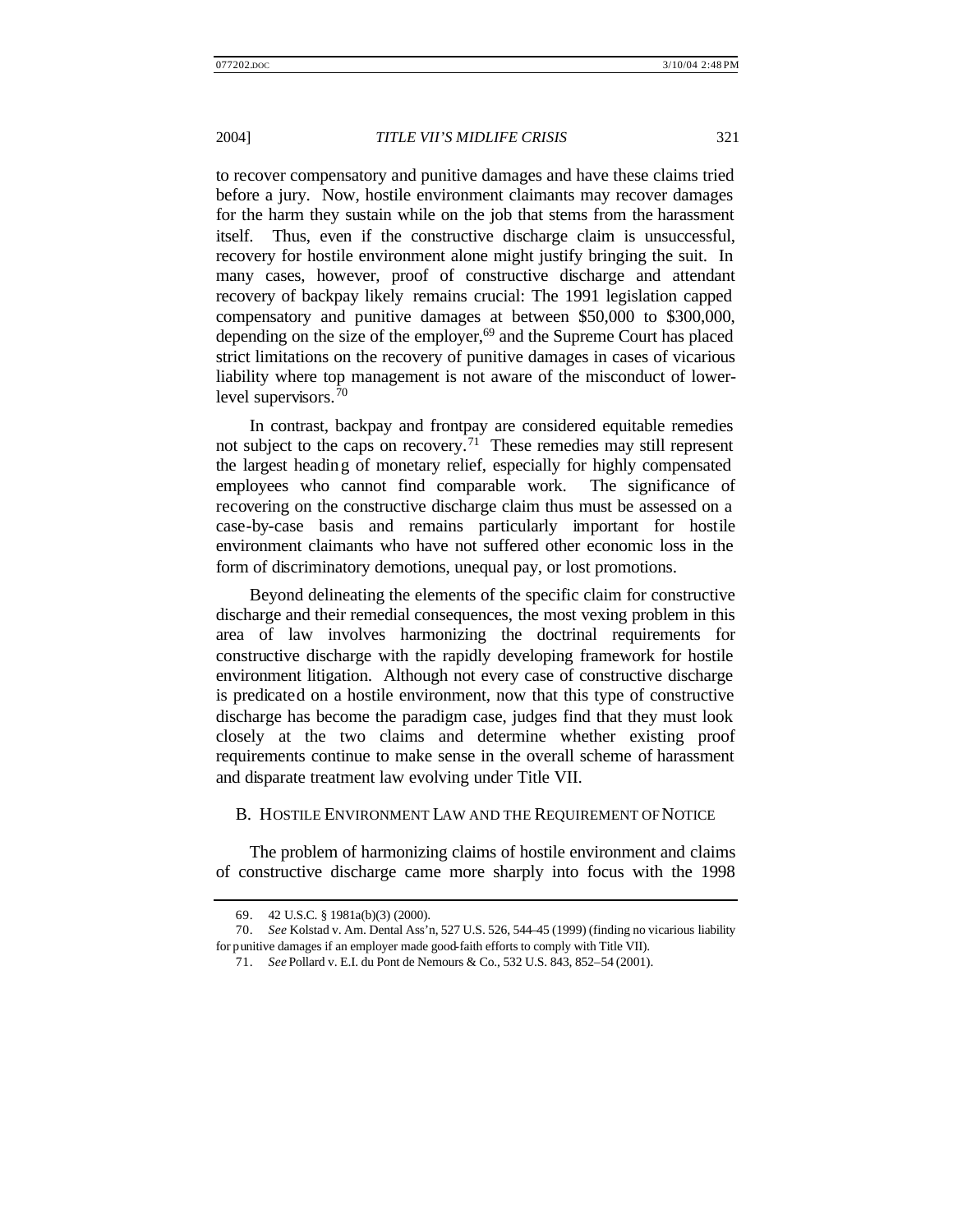Supreme Court decisions in *Burlington Industries, Inc. v. Ellerth*<sup>72</sup> and *Faragher v. City of Boca Raton*. <sup>73</sup> Both these cases involved claims for sexually hostile environments in which the plaintiffs alleged that they were harassed by their supervisors. Although the plaintiffs in each case quit their job in response to the harassment, in neither case was the specific claim of constructive discharge before the Court.<sup>74</sup> Rather, the issue that principally occupied the Court was the extent to which employers should be strictly liable for the harassment of supervisors. More specifically, the Court framed the issue as whether a plaintiff who suffered "no adverse, tangible job consequences<sup>"75</sup> could recover against an employer without proof of the employer's negligence or fault. The plaintiff in *Ellerth* had been told by her supervisor that he "could make [her] life very hard or very easy"<sup>76</sup> and made other intimidating sexual overtures toward her, but he never carried through on the threats. The sexual harassment of the plaintiff in *Faragher* took the form of repeated offensive touchings and remarks, without express or implied threats of dismissal.<sup>77</sup> Under the framework prevailing in the lower courts, *Ellerth* could arguably have been classified as a quid pro quo case, subjecting the employer to vicarious liability for the implied threats of retaliation. In contrast, *Faragher* would in all likelihood have been classified as a hostile environment case. When the Court decided the pair of cases, no consensus had emerged among the lower courts as to whether such "pure" hostile environment cases should be governed by negligence or strict liability.

The Court took this opportunity to refine the framework of analysis for sexual harassment litigation. It set the new demarcation line as between cases involving tangible employment actions and all other cases, which would now fall into the category of hostile environment claims. This new demarcation line resolved the category problem of *Ellerth*: Because the case involved only unfulfilled threats with no resulting tangible detriment to the plaintiff, it was placed in the hostile environment category, even though it might have qualified as a quid pro quo claim under the old scheme.

<sup>72.</sup> Burlington Indus., Inc. v. Ellerth, 524 U.S. 742 (1998).

<sup>73.</sup> Faragher v. City of Boca Raton, 524 U.S. 775 (1998).

<sup>74.</sup> The question was never even before the Seventh Circuit. The appellate court considered only whether unfulfilled threats to deny a promotion or raise const ituted a tangible employment action. *See* Cherry v. Menard, Inc., 101 F. Supp. 2d 1160, 1174–75 (N.D. Iowa 2000) (citing Jansen v. Packaging Corp. of Am., 123 F.3d 490, 492–94 (7th Cir. 1997) (appeal consolidated with *Ellerth* )).

<sup>75.</sup> *Ellerth*, 524 U.S. at 747.

<sup>76.</sup> *Id.* at 748.

<sup>77.</sup> Although *Faragher* was not litigated as an unfulfilled threats case, the plaintiff did allege that her immediate supervisor had said, "date me or clean the toilets for a year." *Faragher*, 524 U.S. at 780.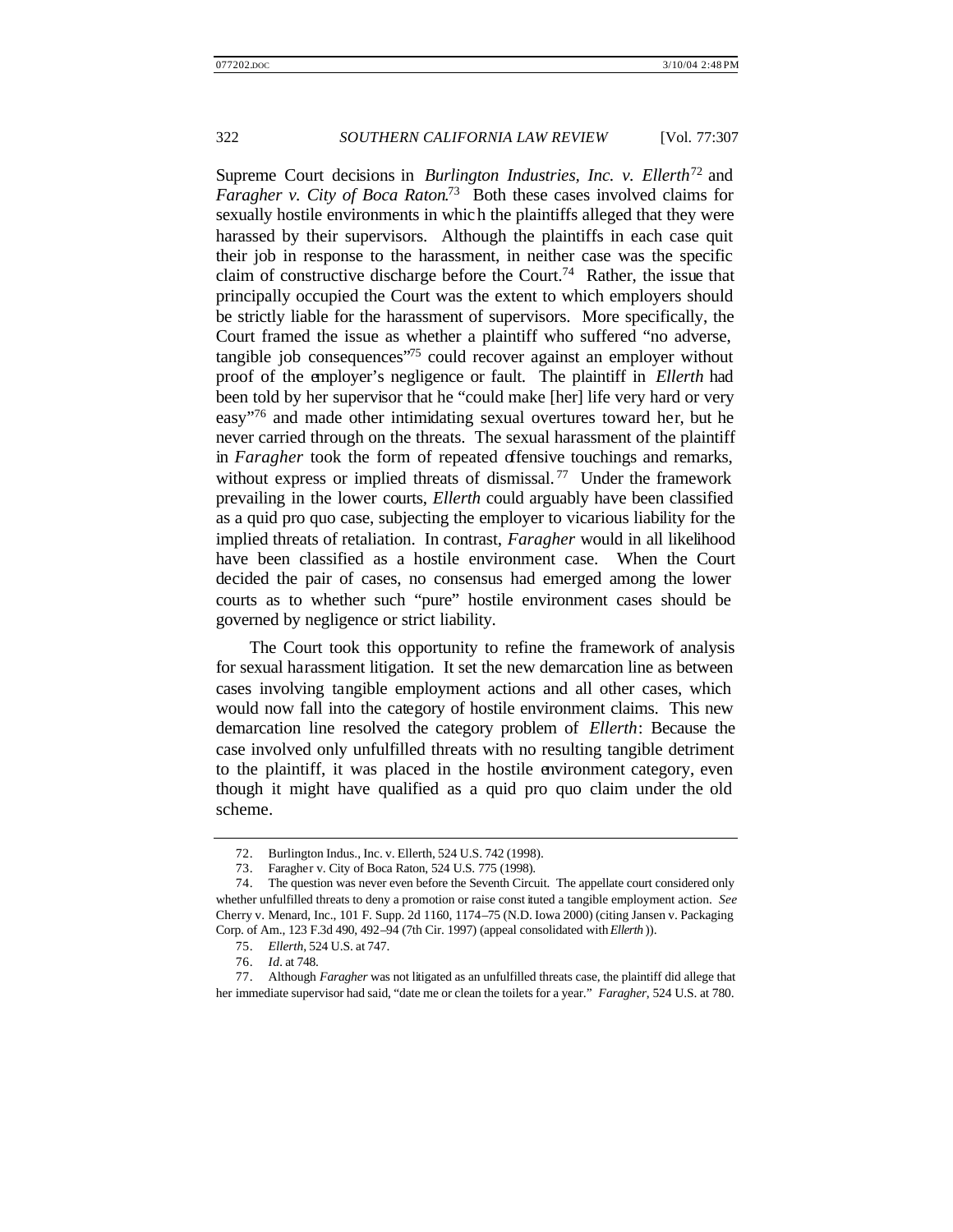In important dicta, the Court discussed the meaning of "tangible employment action," a term it imported from Title VII case law in other contexts.<sup>78</sup> It first focused on the effect that such an action has on employees, noting that "[a] tangible employment action constitutes a significant change in employment status, such as hiring, firing, failing to promote, reassignment with significantly different responsibilities, or a decision causing a significant change in benefits."<sup>79</sup> It then theorized on the connection between tangible employment actions and the special power wielded by supervisors. The Court explained that "[t]angible employment actions fall within the special province of the supervisor," <sup>80</sup> and that "[w]hen a supervisor makes a tangible employment decision, there is assurance the injury could not have been inflicted absent the agency relation. . . . As a general proposition, only a supervisor, or other person acting with the authority of the company, can cause this sort of injury."<sup>81</sup> Finally, the Court reflected on the connection between tangible employment actions and the official acts of the enterprise, noting that "[t]angible employment actions are the means by which the supervisor brings the official power of the enterprise to bear on subordinates. A tangible employment decision requires an official act of the enterprise, a company act."<sup>82</sup>

This description of tangible employment actions led the Court to conclude that automatic vicarious liability was warranted when the plaintiff alleged such an injury. It was convinced that, in that class of case, the agency relation sufficiently aided the supervisor in carrying out the harassment and that the employer should be liable, even if the supervisor acted against company policy and the employer was not negligent in failing

<sup>78.</sup> *Ellerth*, 524 U.S. at 761. The Court cited four disparate treatment cases in which the courts denied recovery because plaintiffs had not proven a "materially adverse" employment action. *Id.* For a discussion of the courts' propensity to establish threshold "adversity" requirements in Title VII cases, see Rebecca Hanner White, *De Minimis Discrimination*, 47 EMORY L.J. 1121, 1142–47 (1998). Some lower courts, however, have recently drawn a distinction between a "material adverse" action and a "tangible adverse" action. *See* Suders v. Easton, 325 F.3d 432, 434 n.1 (3d Cir. 2003); Gonzales v. Beth Isr. Med. Ctr., 262 F. Supp. 2d 342, 351–52 (S.D.N.Y. 2003).

<sup>79.</sup> *Ellerth*, 524 U.S. at 761.

<sup>80.</sup> *Id.* at 762.

<sup>81.</sup> *Id.* at 761–62. The Court also noted the connection between a tangible employment action and direct economic harm. The Court explained that "[a] tangible employment action in most cases inflicts direct economic harm." *Id.* at 762.

<sup>82.</sup> *Id.* The Court also noted that tangible employment actions, presumably in contrast to less official acts, were documented and subject to review. "The decision in most cases is documented in official company records, and may be subject to review by higher level supervisors. The supervisor often must obtain the imprimatur of the enterprise and use its internal processes." *Id.* (internal citations omitted).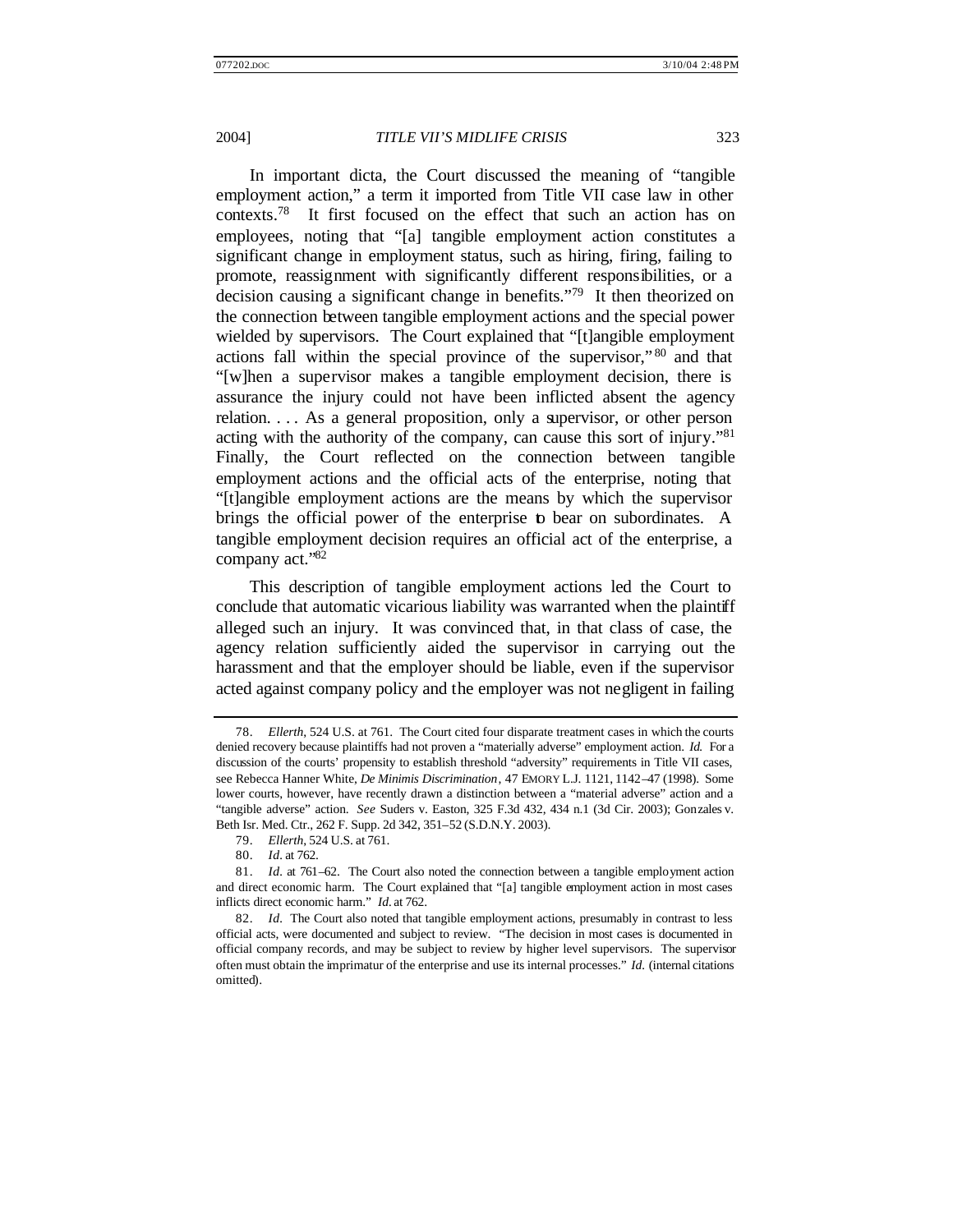to prevent the harassment.<sup>83</sup> This pronouncement was in line with the unanimous holding of the lower courts prior to *Ellerth*/*Faragher* to impose vicarious liability in quid pro quo cases.

The more difficult issue for the Supreme Court was how to approach liability in cases of supervisory harassment that did not culminate in a tangible employment action. For these hostile environment cases, the Court devised a novel solution that imposed vicarious liability on employers but permitted them to plead and prove an affirmative defense fashioned along negligence principles.<sup>84</sup> The new two-prong affirmative defense was clearly the centerpiece of the Court's ruling and would prove to be the most-litigated aspect of the new jurisprudence on sexual harassment. Specifically, the Court held:

An employer is subject to vicarious liability to a victimized employee for an actionable hostile environment created by a supervisor with immediate (or successively higher) authority over the employee. When no tangible employment action is taken, a defending employer may raise an affirmative defense to liability or damages, subject to proof by a preponderance of the evidence. The defense comprises two necessary elements: (a) that the employer exercised reasonable care to prevent and correct promptly any sexually harassing behavior, and (b) that the plaintiff employee unreasonably failed to take advantage of any preventive or corrective opportunities provided by the employer or to avoid harm otherwise.<sup>85</sup>

The affirmative defense essentially requires the employer to prove that it was not negligent in failing to prevent or correct the harassment and, most significantly for purposes of this analysis, that the plaintiff was negligent in failing to mitigate her own harm. The Court explained that the second prong of the defense would normally be satisfied by a showing that the plaintiff failed to report the harassment via the complaint procedure

<sup>83.</sup> *See id.* at 764–65. In *Faragher*, Justice David Souter cited additional rationales for holding an enterprise vicariously liable for tangible employment actions. He noted that some courts have adopted a variation of the proxy theory, which holds that a supervisor's act "merges" with that of the employer, and further noted that other courts regard vicarious liability as proper because a supervisor acts within the scope of his authority when making hiring, firing, and promotion decisions. Faragher v. City of Boca Raton, 524 U.S. 775, 790–91 (1998).

<sup>84.</sup> Not all state courts have adopted the *Ellerth*/*Faragher* approach in interpreting state antidiscrimination statutes. *See, e.g.*, VECO, Inc. v. Rosebrock, 970 P.2d 906, 913–14 (Alaska 1999) (imposing vicario us liability for harassment by supervisors even in a pure hostile work environment case); Pollock v. Wetterau Food Distribution Group, 11 S.W.3d 754, 766 (Mo. Ct. App. 1999).

<sup>85.</sup> *Ellerth*, 524 U.S. at 765 (internal citation omitted).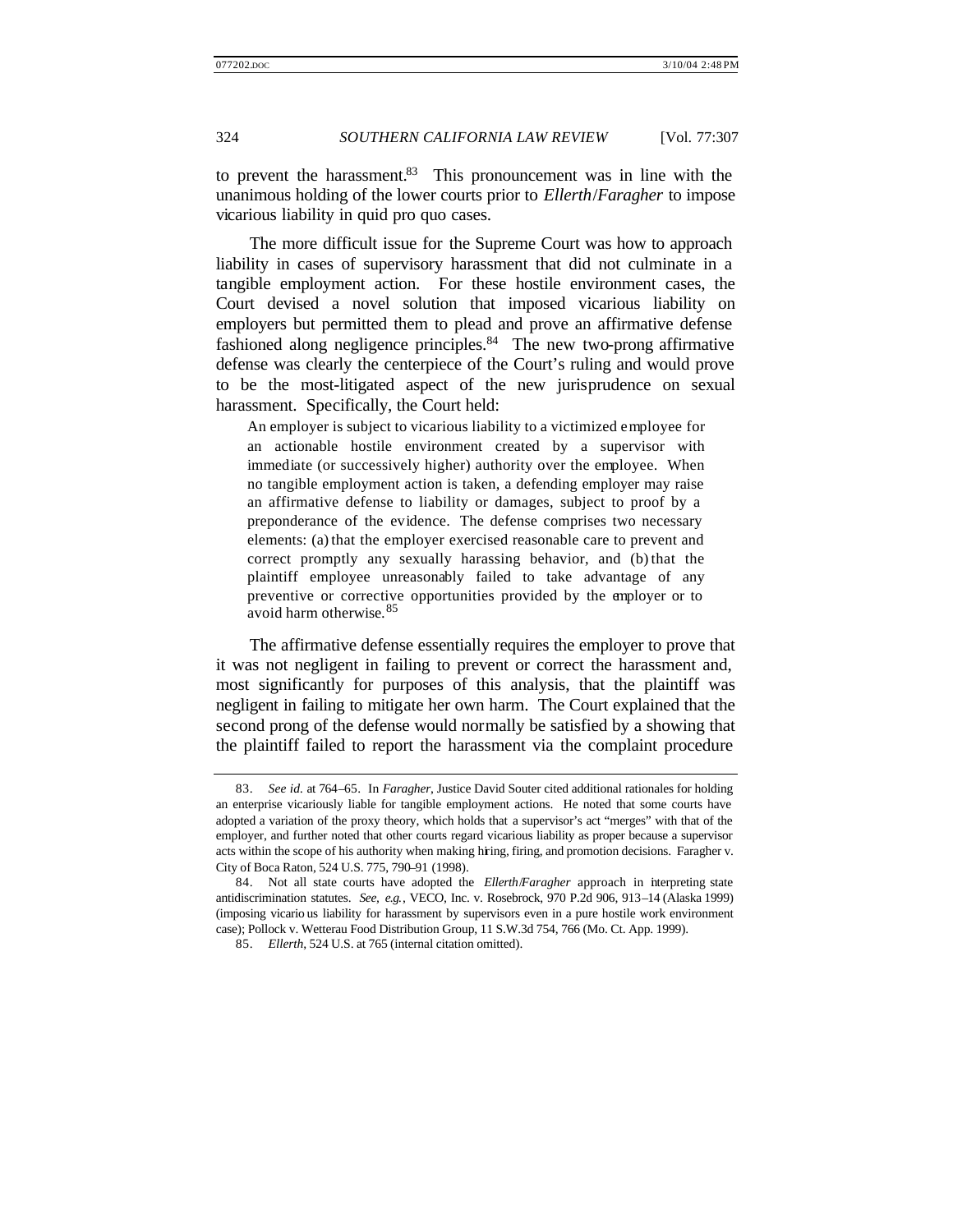provided by the employer, although it recognized that such a failure might not always be regarded as unreasonable.<sup>86</sup>

It should be noted that the *Ellerth*/*Faragher* framework applies only to cases in which supervisors create the hostile environment. In the many cases involving hostile environment caused by co-workers or third parties, such as regular customers or suppliers, the courts have never imposed strict liability.<sup>87</sup> Because only supervisors are plausibly agents of the employer, if the harassment is perpetrated by co-workers, the employer is responsible only for its own negligence in failing to prevent or correct the harassment. In such cases, the courts have required plaintiffs, as part of their prima facie case of sexual harassment, to prove that the employer knew or should have known of the harassment and failed to take prompt corrective action.<sup>88</sup> Nothing in *Ellerth*/*Faragher* suggests a departure from that approach.

Since *Ellerth*/*Faragher*, a significant number of courts have ruled for employers in hostile environment cases, $89$  often on summary judgment motions,<sup>90</sup> because the plaintiffs failed to report the harassment through designated channels<sup>91</sup>—a response that is quite common among harassment victims who seldom file formal complaints.<sup>92</sup> For such plaintiffs who quit their job in response to harassment by their supervisor and subsequently

<sup>86.</sup> "[W]hile proof that an employee failed to fulfill the corresponding obligation of reasonable care . . . is not limited to showing any unreasonable failure to use any complaint procedure provided by the employer, a demonstration of such failure will normally . . . satisfy the employer's burden under the second element of the defense." *Id.*

<sup>87.</sup> *See, e.g.*, Swinton v. Potomac Corp., 270 F.3d 794, 803 (9th Cir. 2001) (noting that a negligence standard, not strict liability, applies in cases in which the harasser is a co-worker); Quinn v. Green Tree Credit Corp., 159 F.3d 759, 766 (2d Cir. 1999) (noting that a negligence standard applies in cases of harassment by outsiders, such as customers).

<sup>88.</sup> *See Faragher*, 524 U.S. at 796–800; LEWIS & NORMAN, *supra* note 49, § 2.22, at 74–77.

<sup>89.</sup> *See* Beiner, *supra* note 15, at 117, 120–29; Joanna L. Grossman, *The First Bite Is Free: Employer Liability for Sexual Harassment*, 61 U. PITT. L. REV. 671, 708–15 (2000). *Cf.* Ann Juliano & Stewart Schwab, *The Sweep of Sexual Harassment Cases*, 86 CORNELL L. REV. 548, 587, 591 (2001) (noting that prior to *Ellerth* /*Faragher*, plaintiffs who failed to report lost seventy-six percent of the time).

<sup>90.</sup> *See, e.g.*, Jones v. USA Petroleum Corp., 20 F. Supp. 2d 1379 (S.D. Ga. 1998). For an empirical study of post -*Ellerth*/*Faragher* cases granting summary judgment in favor of employers because plaintiffs failed to use available grievance procedures, see David Sherwyn, Michael Heise & Zev J. Eigen, *Don't Train Your Employees and Cancel Your "1 -800" Harassment Hotline: An Empirical Examination and Correction of the Flaws in the Affirmative Defense to Sexual Harassment Charges*, 69 FORDHAM L. REV. 1265 (2001). *See also* John H. Marks, *Smoke, Mirrors, and the*  Disappearance of "Vicarious" Liability: The Emergence of a Dubious Summary-Judgment Safe Harbor *for Employers Whose Supervisory Personnel Commit Hostile Environment Workplace Harassment*, 38 HOUS. L. REV. 1401, 1435 (2002).

<sup>91.</sup> *See Jones*, 20 F. Supp. 2d at 1385 ("[T]he new keystone to a sexual harassment claim is notice.").

<sup>92.</sup> *See infra* discussion accompanying notes 270–74.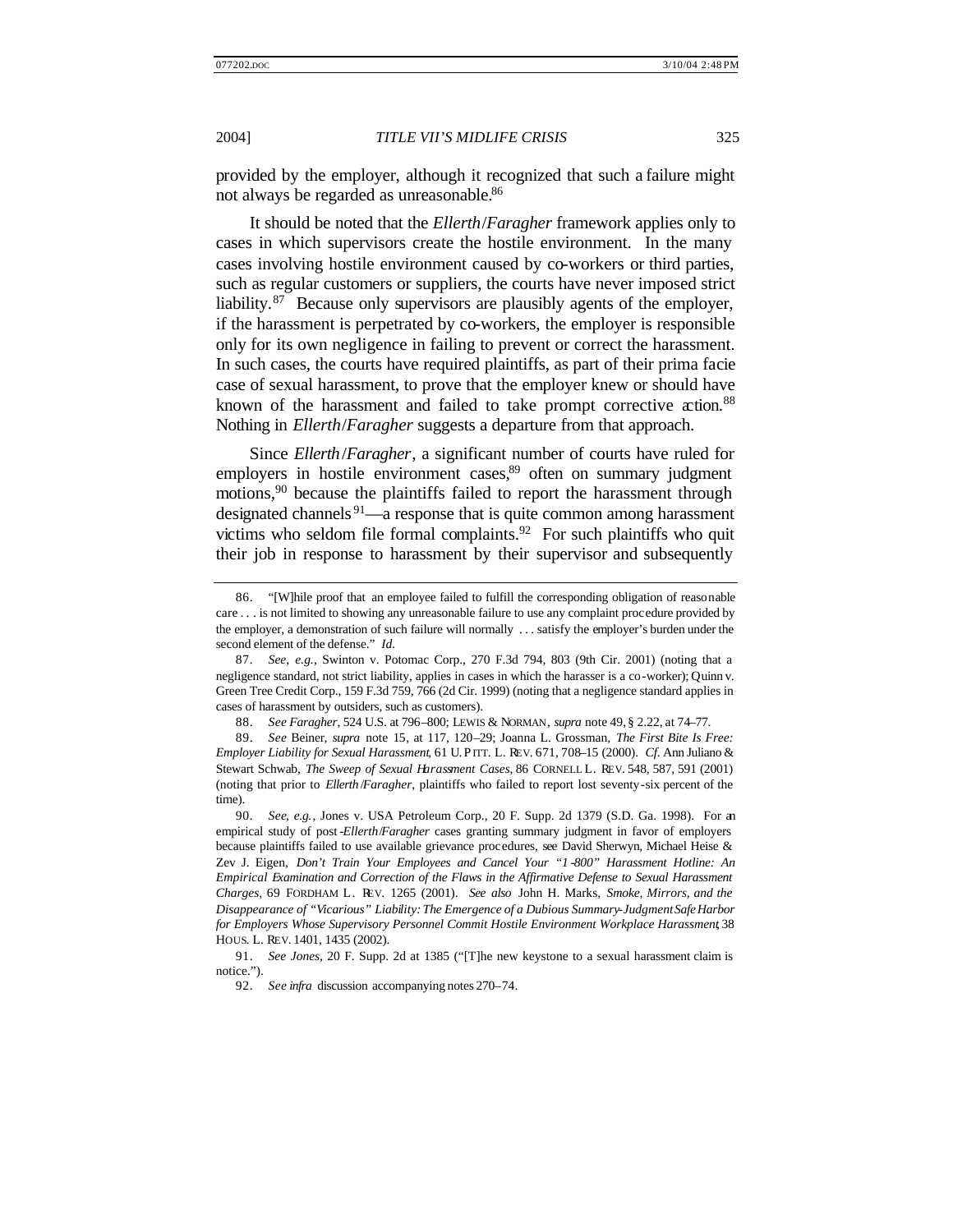charge that they were constructively discharged, the characterization of their case is important. Specifically, if the case is classified as a tangible employment action, the affirmative defense is not available and their failure to report will not prevent the imposition of vicarious liability. If the case is classified solely as a hostile environment action, however, the affirmative defense is available and the plaintiff's failure to report the harassment could prove fatal to her claim for injuries stemming both from the hostile environment and her subsequent loss of employment.

One last doctrinal wrinkle related to notice requirements that needs to be considered emanates from the substantive law of constructive discharge rather than the Supreme Court's hostile environment rulings. Many jurisdictions have held that for a plaintiff to succeed in proving that conditions have become so intolerable that she was forced to quit her job, she must first give her employer an opportunity to correct the problem.<sup>93</sup> The reasoning here is that it cannot be said that working conditions are intolerable unless there is no recourse within the organization. <sup>94</sup> The courts have stated that, ordinarily, this requires that the plaintiff not assume the worst and not jump to conclusions.<sup>95</sup> To establish intolerability, the plaintiff is often required to report the problem and give management an opportunity to correct it before concluding that quitting is the only reasonable course of action. <sup>96</sup>

That a possible notice requirement is built into the substantive law of constructive discharge complicates matters because it resembles, but does not duplicate, the affirmative defense available to employers in hostile

<sup>93.</sup> *See* Howard v. Burns Bros., Inc., 149 F.3d 835, 842 (8th Cir. 1998); Kilgore v. Thompson & Brock Mgmt., 93 F.3d 752, 754 (11th Cir. 1996); Wal-Mart Stores, Inc. v. Itz, 21 S.W.3d 456, 474–75 (Tex. Ct. App. 2000). One court even concluded that a plaintiff had not given management sufficient opportunity to correct the problem for purposes of establishing intolerability under the constructive discharge claim, even though it upheld a jury finding that the employer's response to her complaint had been inadequate with respect to her claim of retaliation. *See* Coffman v. Tracker Marine, L.P., 141 F.3d 1241, 1247 (8th Cir. 1998). *But see* Stricker v. Cessford Constr. Co., 179 F. Supp. 2d 987, 1005 (N.D. Iowa 2001) (finding that a plaintiff may prove constructive discharge even if she does not report harassment in certain cases); Pollock v. Wetterau Food Distribution Group, 11 S.W.3d 754, 764 (Mo. Ct. App. 1999) (stating that a complaint of sexual harassment is not a necessary precondition to a claim of constructive discharge).

<sup>94.</sup> In *Meritor Savings Bank v. Vinson*, the concurring justices noted that "[w]here a complainant without good reason bypassed an internal complaint procedure she knew to be effective, a court may be reluctant to find constructive termination and thus to award reinstatement or backpay." Meritor Sav. Bank v. Vinson, 477 U.S. 57, 78 (1986) (Marshall, J., concurring).

<sup>95.</sup> *See* Garner v. Wal-Mart Stores, Inc., 807 F.2d 1536, 1539 (11th Cir. 1987); Beran v. Pizza Hut of Titusville, No. 96-8254, 1997 WL 842395 (S.D. Fla. Aug. 19, 1997), *rev'd in part, vacated in part by* Beran v. Pizza Hut of Am., 177 F.3d 981 (11th Cir. 1999).

<sup>96.</sup> *See* Sara Kagay, Note, *Applying the* Ellerth *Defense to Constructive Discharge: An Affirm ative Answer*, 85 IOWA L. REV. 1035, 1049–50 (2000).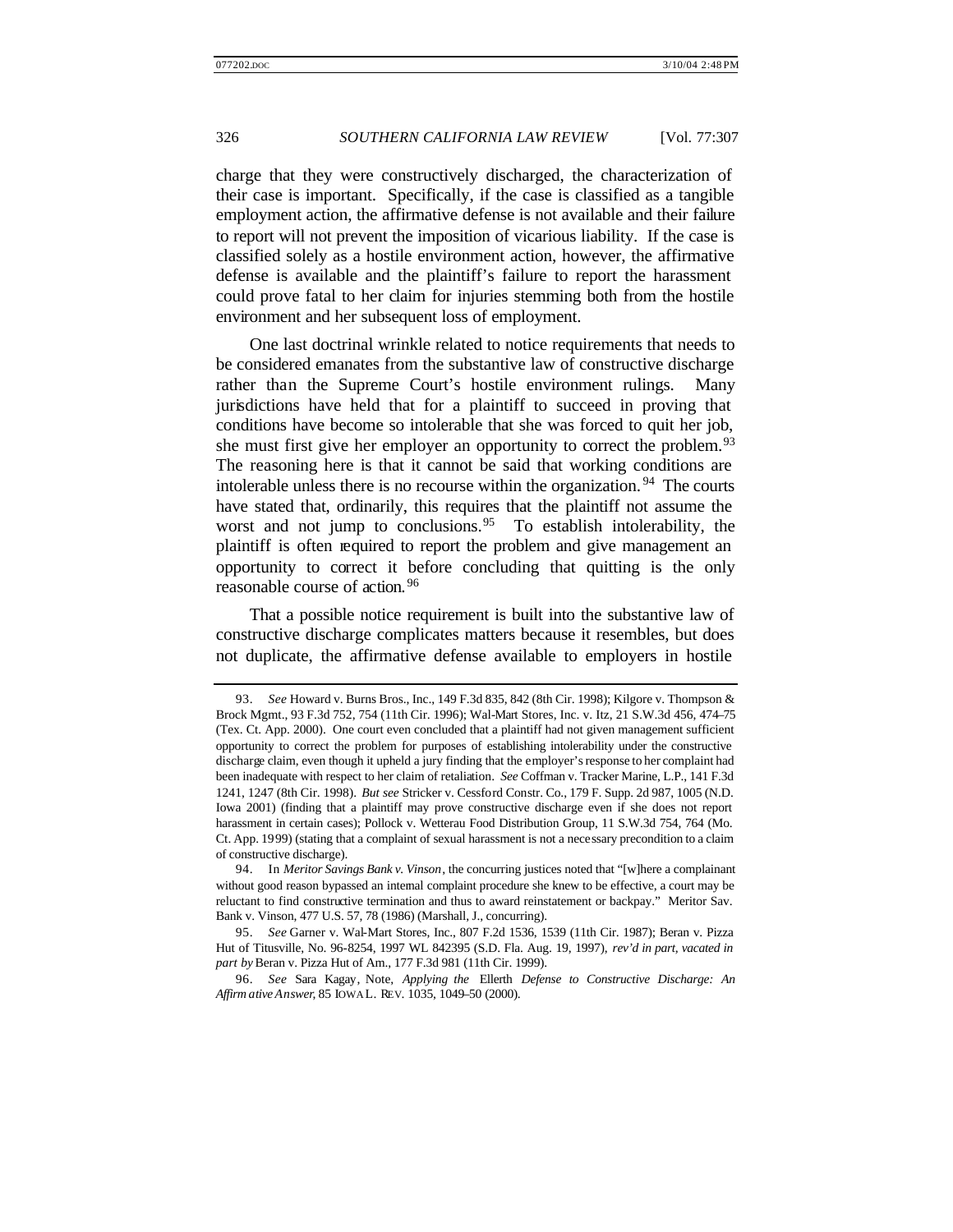environment cases. Even if plaintiffs succeed in establishing that a constructive discharge is a tangible employment action, they may still fail to establish intolerability (and thus constructive discharge) because they did not report the harassment and provide the employer with an opportunity to correct the problem. Additionally, if the court decides that constructive discharges are not tangible employment actions, there will still be a need to reconcile the two notice requirements. Should the courts borrow the substantive law of constructive discharge and place the burden on the plaintiff to prove that she gave the employer an opportunity to correct the problem? Or does the hostile environment case law supersede the substantive law of constructive discharge and place the burden on the employer to prove that the plaintiff unreasonably failed to report the harassment?<sup>97</sup>

The resolution of this subissue depends largely on how the courts reconcile the doctrines that lie at the intersection of constructive discharge and hostile environment law more generally. Before getting into a more extended analysis of the problems posed by the constructive discharge claim,<sup>98</sup> I first present a summary of the current split in the courts on the all-important threshold issue of whether a constructive discharge is a tangible employment action.

#### C. THE SPLIT IN THE LOWER COURTS

Since *Ellerth*/*Faragher* refined the distinction between tangible employment actions and hostile environment cases, the lower courts have been forced to address the issue of the proper categorization of constructive discharge cases. Two major approaches emerged in the case law, although neither position has garnered widespread support.

The issue will soon be decided by the U.S. Supreme Court, which recently granted certiorari to resolve the split in the circuits.<sup>99</sup> The Court will likely choose between one of two major approaches that have emerged in the lower courts. One group of cases led by the Second Circuit regards constructive discharges as mere hostile environment cases.<sup>100</sup> These cases stress that because co-workers as well as supervisors can cause constructive discharges, such actions do not represent official acts of the enterprise. The other major approach espoused by the Third Circuit treats constructive

<sup>97.</sup> *See infra* discussion accompanying notes 329–30.

<sup>98.</sup> *See infra* Part III.

<sup>99.</sup> *See* Pa. State Police v. Suders, 72 U.S.L.W. 3105 (U.S. Dec. 1, 2003).

<sup>100.</sup> *See infra* text accompanying notes 103–11.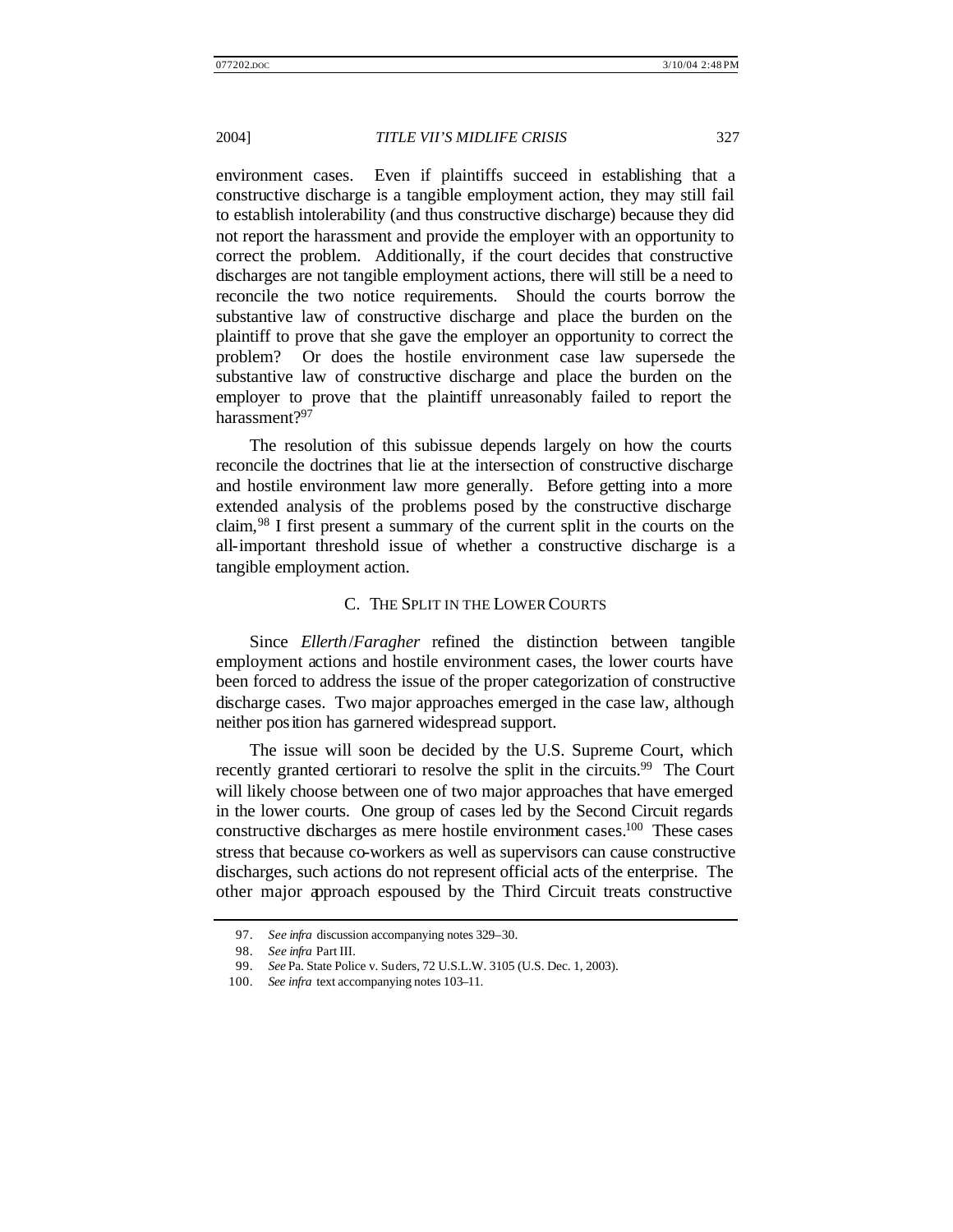discharges as tangible employment actions.<sup>101</sup> These cases emphasize that the effect on the plaintiff is the same regardless of whether the supervisor actually fires the employee or takes other deliberate actions that force her to quit. Finally, a middle -ground position on this issue is possible; some lower courts, for example, have approached the question of whether a constructive discharge amounts to a tangible employment action on a caseby-case basis. $102$ 

#### 1. Constructive Discharges Are Not Tangible Employment Actions

The leading case holding that constructive discharges are not tangible employment actions is *Caridad v. Metro-North Commuter Railroad*, <sup>103</sup> a Second Circuit case brought by a woman electrician who quit her job after being subjected to unwanted sexual touchings by her supervisor and hostile treatment by her male co-workers. This was a case in which the categorization of the harassment as constituting a mere hostile environment was crucial to the outcome. Because the plaintiff failed to report the incidents, ultimately the employer was able to avoid liability by establishing the *Ellerth*/*Faragher* affirmative defense.

The *Caridad* court did not believe that a constructive discharge qualified as a tangible employment action because it was not a harm that was invariably caused by supervisors. The court reasoned that "[c]oworkers as well as supervisors can cause the constructive discharge of an employee<sup>"104</sup> and cited a passage from *Ellerth*<sup>105</sup> that distinguished the kinds of harms that could be inflicted by co-workers from those harms that are distinctively associated with the official power of the supervisor. Additionally, the court stressed that a constructive discharge was not an offic ial act of the enterprise, "[a]nd unlike demotion, discharge, or similar economic sanctions, an employee's constructive discharge is not ratified or approved by the employer."<sup>106</sup> Finally, the court noted that, although the plaintiff in *Ellerth* alleged that she had been constructively discharged, the

106. *Id.*

<sup>101.</sup> *See infra* text accompanying notes 112–24.

<sup>102.</sup> *See infra* text accompanying notes 125–35.

<sup>103.</sup> 191 F.3d 283 (2d Cir. 1999).

<sup>104.</sup> *Id.* at 294.

<sup>105.</sup> The *Caridad* court said:

A co-worker can break a co-worker's arm as easily as a supervisor, and anyone who has regular contact with an employee can inflict psychological injuries by his or her offensive conduct. But one co-worker . . . cannot dock another's pay, nor can one co-worker demote another. . . . The supervisor has been empowered by the company as a distinct class of agent to make economic decisions affecting other employees under his or her control.

*Id.* (quoting Burlington Indus., Inc. v. Ellerth, 524 U.S. 742, 762 (1998)).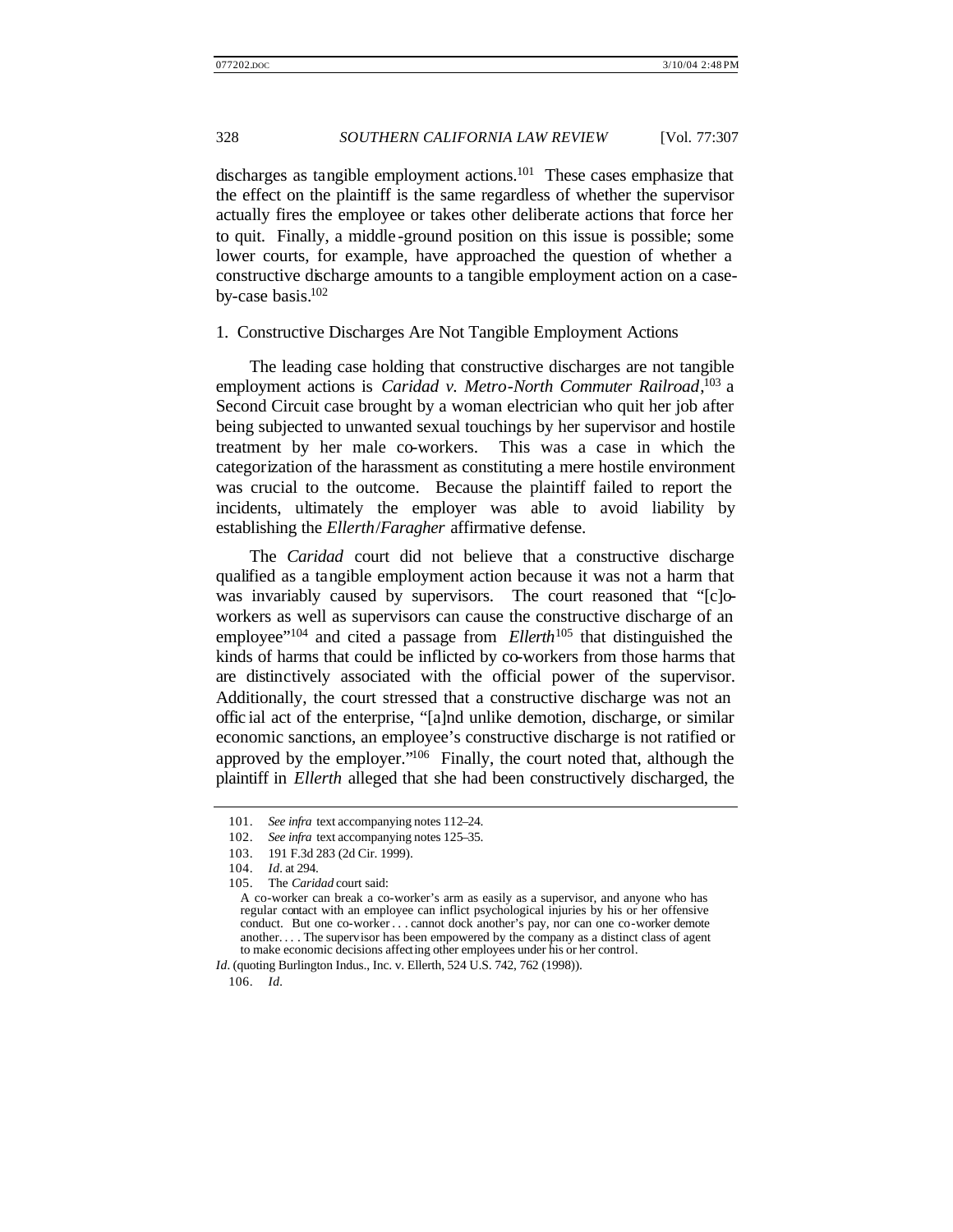Supreme Court seemed to proceed on the assumption that the plaintiff had not suffered a tangible employment action and that the only debatable issue in the case was whether unfulfilled threats should trigger strict liability.<sup>107</sup>

*Caridad*'s short treatment of the proper categorization of the constructive discharge claim is formalist and turns on a characterization of the constructive discharge claim that purports to fit all cases, regardless of the facts. The court seemed most persuaded by its view of the nature of the constructive discharge claim in the abstract, as a kind of hybrid claim that conceivably could flow from all intolerable working conditions, whether imposed by supervisors or co-workers. That the plaintiff in the actual case before it alleged that she quit primarily because of the actions of her supervisor was not dispositive. Instead, the court focused on the hypothetical case in which co-workers or third parties are responsible for a plaintiff's resignation. The court read *Ellerth* as laying down a bright-line rule that disallowed the affirmative defense only in the type of case which, by its very nature, involved abuse by supervisors. The conceptual move in *Caridad* was first to emphasize the uniqueness of constructive discharge as an economic harm not invariably caused by supervisors and then to place it in the residual hostile environment category.

*Caridad* has been followed by several district courts.<sup>108</sup> These courts have emphasized the lack of offic ial action in constructive discharge cases. They have stressed the unique nature of constructive discharge cases in which it is the employee, rather than the employer, who makes the decision to resign, and often there is "no documentation, no review, and no use of internal procedures."<sup>109</sup> In addition to this formalist argument, a few courts have offered a policy rationale for categorizing constructive discharge as a hostile environment claim rather than a tangible employment action. These courts reason that if employers were vicariously liable for constructive discharge claims, employees could "convert a hostile environment claim

<sup>107.</sup> *Id.*

<sup>108.</sup> *See* Morton v. Steven Ford-Mercury of Augusta, 162 F. Supp. 2d 1228, 1244 (D. Kan. 2001); Scott v. Ameritex Yarn, 72 F. Supp. 2d 587, 594–95 (D.S.C. 1999); Powell v. Morris, 37 F. Supp. 2d 1011, 1019 (S.D. Ohio 1999). *See also* Alberter v. McDonald's Corp., 70 F. Supp. 2d 1138, 1147 (D. Nev. 1999) (holding that constructive discharge is not a tangible employment action, without citing *Caridad*); EEOC v. Barton Protective Servs., 47 F. Supp. 2d 57, 59–60 (D.D.C. 1999) (holding, prior to *Caridad*, that constructive discharge is not a tangible employment action); Willie v. Hunkar Labs., 724 N.E.2d 492, 505 (Ohio Ct. App. 1998) (Gorman, J., dissenting) (noting that the majority assumes that constructive discharge is not a tangible employment action). In an unpublished opinion, the Sixth Circuit cited the rule in *Caridad* with approval, but concluded that the plaintiff had not established a constructive discharge in any event. Turner v. Dowbrands, Inc., No. 99-3984, 2000 WL 924599, at \*1– 6 (6th Cir. June 26, 2000).

<sup>109.</sup> *Scott*, 72 F. Supp. 2d at 595.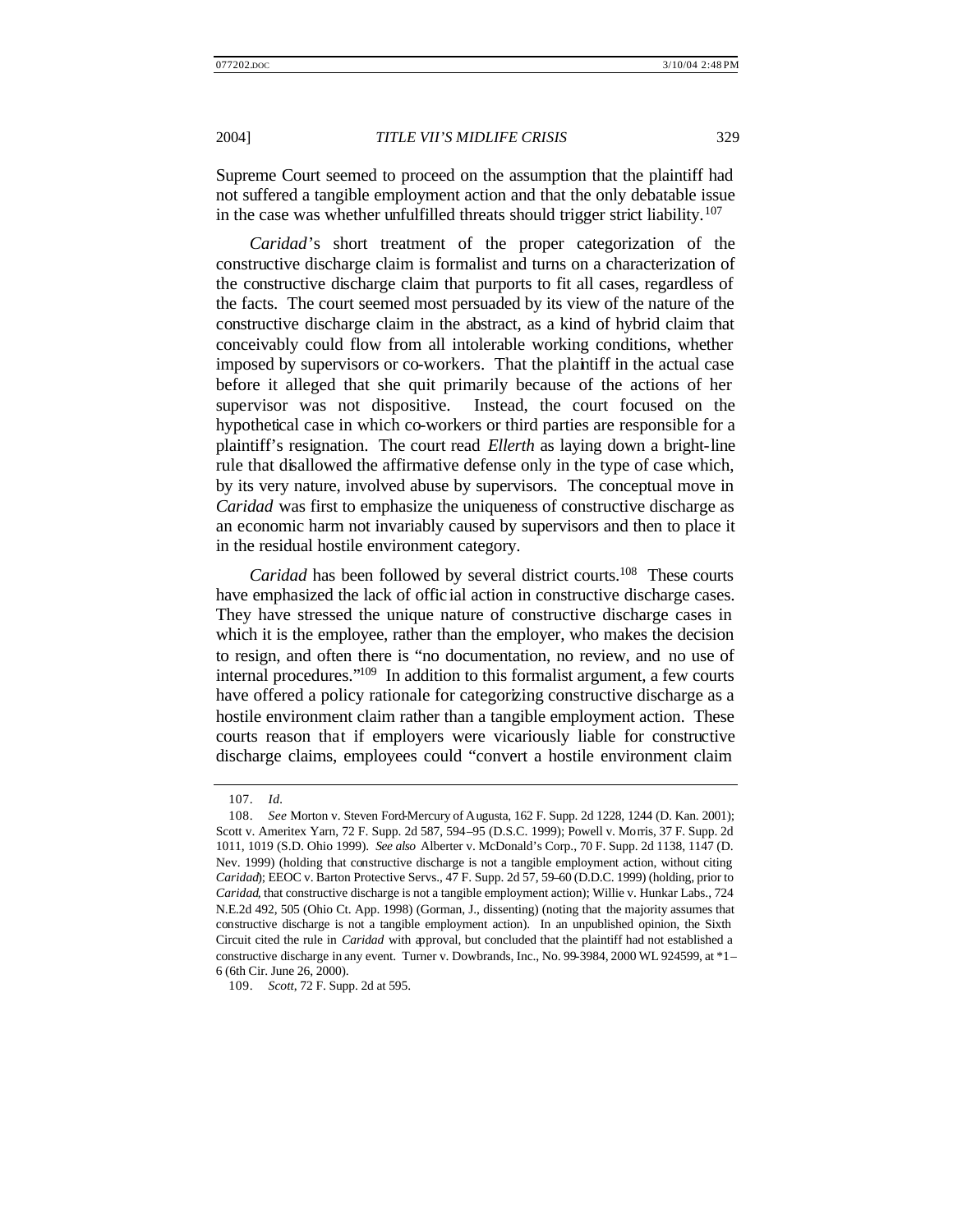into a constructive discharge claim simply by resigning without first seeking redress . . . . "<sup>110</sup> In their view, such an opportunity would substantially undermine the affirmative defense and "gut the *Ellerth*/*Faragher* goal of encouraging sensible grievance procedures."<sup>111</sup> The courts' treatment of the policy rationale for allowing the affirmative defense has, however, been quite brief and cursory. Notably lacking is an analysis of how the onerous proof requirements of constructive discharge, aside from the *Ellerth* defense, might affect a plaintiff's decision to quit her job, or any discussion of how the remedial consequences of constructive discharge, specifically the statutory duty to mitigate damages, might play into a plaintiff's weighing of her options.

#### 2. Constructive Discharges Are Tangible Employment Actions

The leading case holding that a constructive discharge is a tangible employment action is *Suders v. Easton*,<sup>112</sup> the case taken up by the U.S. Supreme Court that will ultimately resolve the conflict in the lower courts. *Suders* is a Third Circuit case involving harassment of a woman employed by the Pennsylvania State police. It was decided nearly three years after *Caridad* and represents the most extensive judicial treatment of the issue.<sup>113</sup> By the time *Suders* was decided, it had become increasingly clear that the outcome of cases could turn on the categorization of the constructive discharge claim.

*Suders* responds to both the formalist and policy arguments presented in *Caridad* and its progeny. Overall, the opinion emphasizes the actual effect of the harassment on the plaintiff, rather than the abstract nature of the claim of constructive discharge.

*Suders* first took issue with the narrow definition of "tangible employment action" as an action that by its nature can only be inflicted by a supervisor. In the Third Circuit's view, the fact that, in a hypothetical case, co-workers could force an employee into resigning was "beside the point."<sup>114</sup> The court reasoned that co-workers were as capable as

<sup>110.</sup> *Id.*

<sup>111.</sup> *Id.* (quoting Jones v. USA Petroleum Corp., 20 F. Supp. 2d 1379, 1384 (S.D. Ga. 1998)). *See also Barton Protective Servs*., 47 F. Supp. 2d at 60.

<sup>112.</sup> Suders v. Easton, 325 F.3d 432 (3d Cir. 2003), *cert. granted sub nom.* Pa. State Police v. Suders, 72 U.S.L.W. 3105 (U.S. Dec. 1, 2003).

<sup>113.</sup> The *Suders* opinion drew heavily on the analysis presented in *Cherry v. Menard, Inc.*, 101 F. Supp. 2d 1160 (N.D. Iowa 2000). The Eighth Circuit followed *Cherry* and held that a constructive discharge was a tangible employment action. *See also* Jaros v. Lodgenet Entm't Corp., 294 F.3d 960, 966 (8th Cir. 2002); Jackson v. Ark. Dep't of Educ., 272 F.3d 1020, 1026 (8th Cir. 2001).

<sup>114.</sup> *Suders*, 325 F.3d at 457.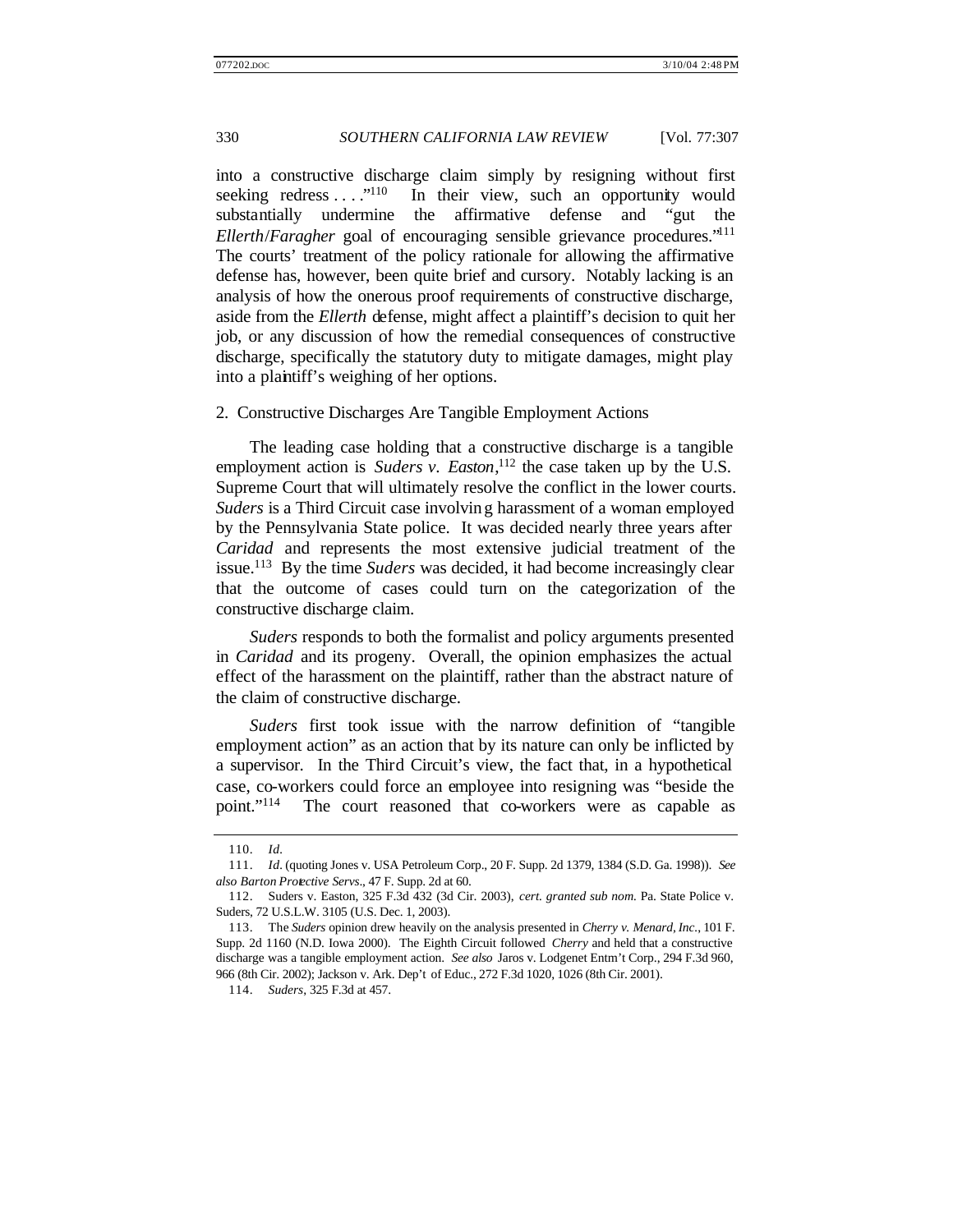supervisors of being the perpetrators of tangible employment actions and did not limit tangible employment actions to such events traditionally associated with supervisors, such as hirings, firings, or demotions.<sup>115</sup> For the Third Circuit, the term "tangible employment action" was a "flexible concept" that could encompass "the form of subtle discrimination not easily categorized as a formal discharge or demotion."<sup>116</sup> Under this approach, the touchstone of a tangible employment action is the nature of the harm inflicted on the plaintiff, namely, a "significant change in employment status."<sup>117</sup>

In contrast to *Caridad*'s formalist approach, which turns on the abstract nature of the constructive discharge claim, *Suders* is more realist in approach because it stresses actual effects. The court was most persuaded by the fact that a constructive discharge had precisely the same impact on the employee as a formal discharge since, by definition, a constructive discharge transforms the status of the employee from "employed" to "terminated" and causes economic harm.<sup>118</sup> Under the *Suders* approach, the fact that it is the employee, not the employer, who takes the final action by quitting does not make it qualitatively different from other discharges.

*Suders*'s response to the argument that a constructive discharge should not be regarded as a tangible employment action because it does not constitute "an official act of the enterprise"<sup>119</sup> relies heavily on the substantive law of constructive discharge. The court stressed that it was a "fundamental principle of our jurisprudence that a constructive discharge, once proved, operates as a functional equivalent of an actual termination" and "becomes, for all intents and purposes, the act of the employer."<sup>120</sup> It regarded the specialized test for proving constructive discharge specifically, proof of intolerable working conditions that make it reasonably foreseeable that an employee would resign—as tantamount to a showing that the employer ratified or approved the action. The court believed that even though it is the employee who tenders her resignation, legal proof that suffices to establish the discharge, in the eyes of the law, also ties the act to the employer for purposes of vicarious liability. In

<sup>115.</sup> *Id*. ("[M]any tangible employment actions may be perpetrated by either supervisors or coworkers. After all, supervisors and co-workers alike can make obscene gestures, lewd comments, sexual propositions, or steal another employee's clients.").

<sup>116.</sup> *Id*. at 456.

<sup>117.</sup> *Id*. (quoting Burlington Indus., Inc. v. Ellerth, 524 U.S. 742, 761 (1998)).

<sup>118.</sup> One exception to this result would be if the employee immediately secures a new job with the same or better compensation.

<sup>119.</sup> *Ellerth*, 524 U.S. at 762.

<sup>120.</sup> *Suders*, 325 F.3d at 458.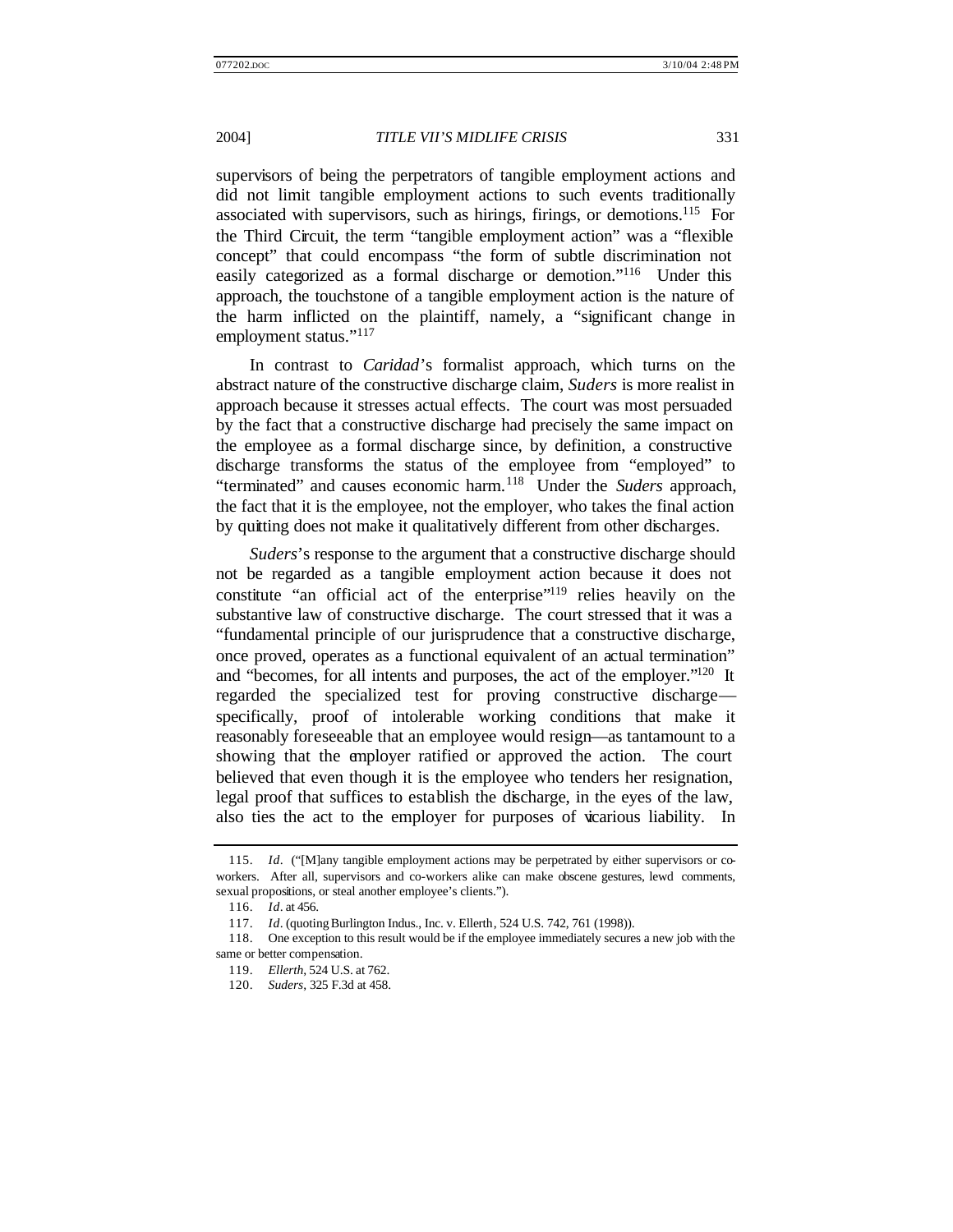essence, proof of the substantive elements of constructive discharge establishes that the act is fairly attributable to the employer, presumably without further reference to the law of agency or the law of sexual harassment.<sup>121</sup>

*Suders* also disputed the notion that only actions documented in official records and subject to review by higher level supervisors could qualify as tangible employment actions. The court was concerned that such a narrow view would exclude the classic quid pro quo case in which an employee decides to submit to a supervisor's demand to have sex in order to retain her job. Despite the lack of official documentation in such a case, the court believed that the supervisor "invoked the official authority of the enterprise" when he made the explicit threats. Likewise, in a constructive discharge case, the court reasoned that "when a supervisor creates a hostile work environment so severe that an employee has no alternative but to resign, the official power of the enterprise is brought to bear on the constructive discharge."<sup>122</sup>

Finally, the *Suders* court offered a policy rationale for treating constructive discharges as tangible employment actions on a par with other discharges. Failure to do so, in the court's opinion, "could have the perverse effect of discouraging an employer from actively pursuing remedial measures and of possibly encouraging intensified harassment."<sup>123</sup> In other words, employers would be able to accomplish indirectly, and perhaps in a more abusive fashion, what they may not be able to do directly. The court was concerned that if it ruled otherwise and allowed employers to assert the affirmative defense in constructive discharge cases, there would be little impetus for employers to be "watchful of sexual harassment at the earliest possible moment," so as not to lose their legal defense should the victim feel compelled to resign. In contrast to *Caridad*,

<sup>121.</sup> One state court decision interpreting state antidiscrimination laws, decided before *Suders*, followed the same reasoning, treating constructive discharges like actual discharges. *See* Champion v. Nationwide Sec., Inc., 545 N.W.2d 596, 600 (Mich. 1996) ("It is well established that the law does not differentiate between employees who are actually discharged and those who are constructively discharged. . . . [O]nce individuals establish their constructive discharge, they are treated as if their employer had actually fired them.").

<sup>122.</sup> *Suders*, 325 F.3d at 459. In any event, the Third Circuit pointed out that it is not always the case that there is no documentation or review of resignations, whether they are classified as constructive discharges or voluntary quits. Although "the termination will look to the supervisor's superiors like a voluntary quit," the critical fact is the importance of an employee being taken off the payrolls. The courts reasoned that since "there is always some paperwork involved in an employee's quitting, the higher-ups in the company will have some ability to monitor constructive discharges . . . ." *Id*. (quoting Jansen v. Packaging Corp. of Am., 123 F.3d 490, 515 (7th Cir. 1997)).

<sup>123.</sup> *Id*. at 461.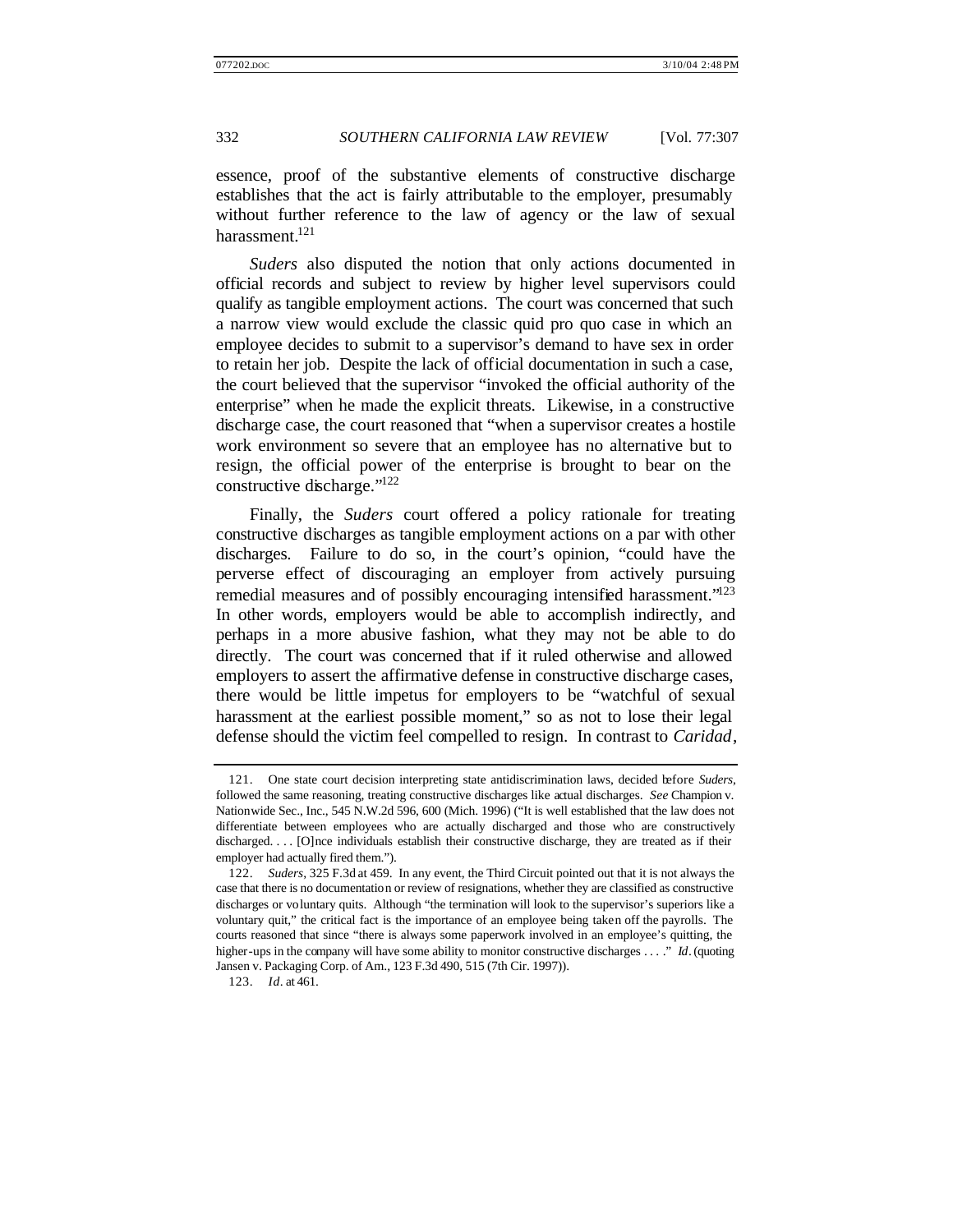the *Suders* court did not worry that plaintiffs would rely on constructive discharge doctrine as an excuse to quit and bypass the employer's grievance policy. It felt that the stringent substantive requirements for proving a constructive discharge would make it "highly unlikely that employees will walk off the job at the first sign of harassment and expect to prevail under Title VII."<sup>124</sup> Instead, *Suders* expressed the opposite concern that if vicarious liability were denied in constructive discharge cases, employers would be able to convert a disparate treatment claim for discriminatory discharge into a hostile environment claim, thereby avoiding strict liability and the incentive strict liability creates for employers to screen, train, and stand behind the acts of supervisors.

#### 3. Some Constructive Discharges Are Tangible Employment Actions

Most courts have not yet subscribed to either of the majority positions and have yet to commit themselves on the categorization of constructive discharge. In a few of the lower court cases, moreover, it is possible to discern a third approach to constructive discharge that takes a middle ground position, classifying some, but not all, constructive discharges as tangible employment actions. So far, this middle -ground position has been articulated in cases involving non-sexual forms of harassment and discrimination that produce economic injury prior to the time of the plaintiff's resignation. In these cases, the tangible, economic loss preceding the constructive discharge has prompted the courts to regard the constructive discharge as a tangible harm as well.

One important case is *Durham Life Insurance Co. v. Evans*, <sup>125</sup> decided in the Third Circuit before *Suders*. The plaintiff in *Evans* was a female insurance sales agent who was subjected to sexual and non-sexual forms of harassment before leaving the firm. She alleged that she had been stripped of the support she needed to do her job by hostile supervisors who also denigrated her verbally and touched her in a sexually offensive manner. Initially, the non-sexual harassment in *Evans* took the form of assigning plaintiff a disproportionate number of lapsed policies that had the effect of depressing her pay by fifty percent. It then escalated to taking away her office and secretary and depriving her of essential client files she needed to maintain her policies.

<sup>124.</sup> *Id*.

<sup>125.</sup> Durham Life Ins. Co. v. Evans, 166 F.3d 139 (3d Cir. 1999).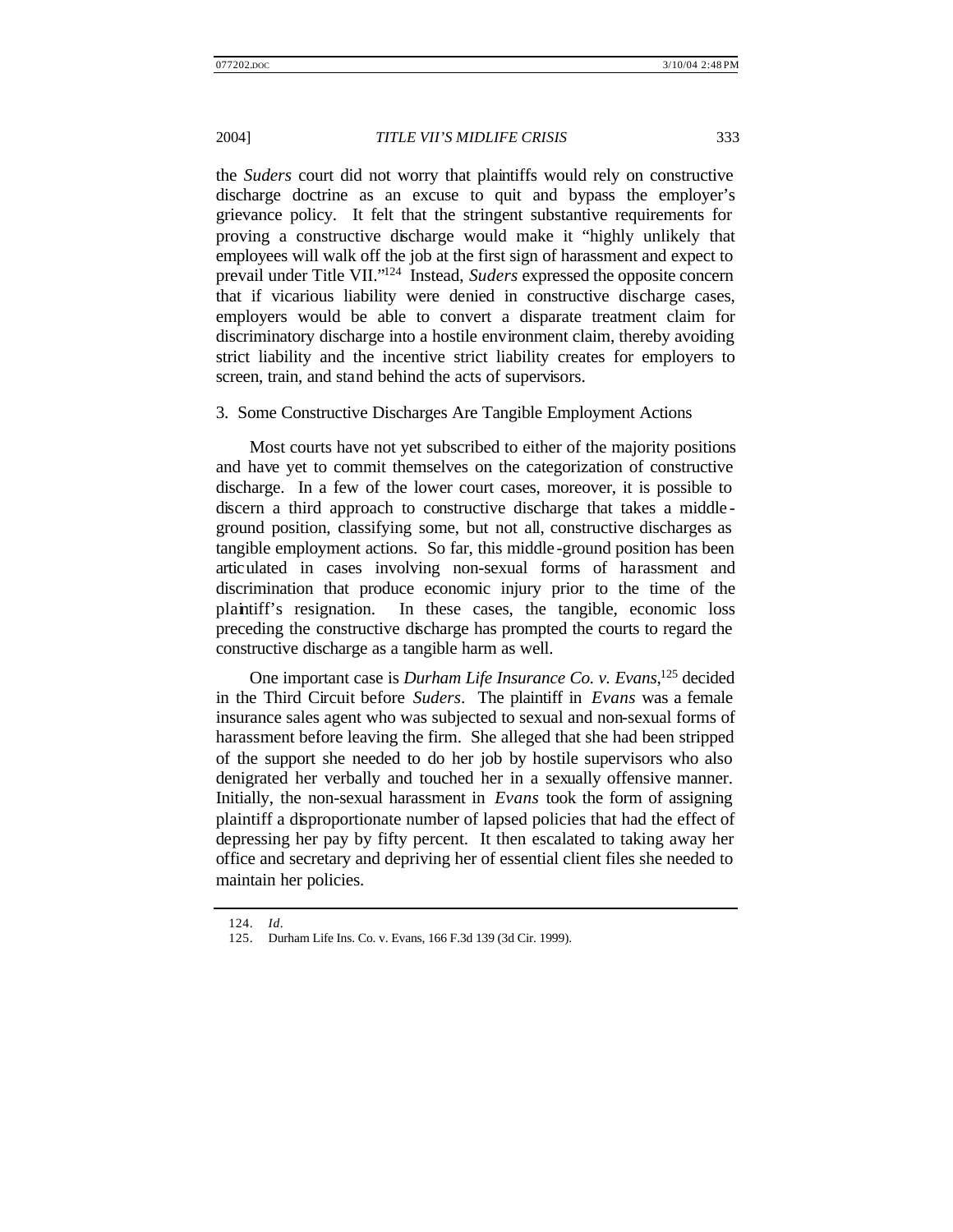In his opinion for the Third Circuit panel,<sup>126</sup> Judge Edward Becker concluded that the loss of the plaintiff's office, the dismissal of her secretary, the missing files, and the assignment of lapsed policies were all tangible employment actions.<sup>127</sup> Taken together, these conditions justified the plaintiff's decision to quit because they met the standard of intolerability for constructive discharge. This determination entitled the plaintiff to recover a sizeable award for backpay, in addition to the amount she recovered for the mental distress she suffered as a result of the defendant's harassment.<sup>128</sup> The court was careful to note, however, that it was not establishing "a blanket rule that any constructive discharge is a tangible employment action," <sup>129</sup> but merely holding that, in this instance, "the tangible adverse actions . . . would foreseeably have led a reasonable person to resign."<sup>130</sup>

Although he did not elaborate on this point, Judge Becker's opinion seemed to turn on the fact that the discriminatory actions taken by the supervisor prior to the time the plaintiff quit produced tangible economic consequences and thus, in and of themselves, qualified as a "significant change in employment status" under the *Ellerth*/*Faragher* test.<sup>131</sup> The court did not specify how it would classify a constructive discharge claim emanating from a hostile environment that consisted exclusively of "intangible" sexual harassment that did not produce a direct economic injury.

The *Evans* case-by-case approach has been followed by several courts, some finding that the constructive discharge did not amount to a tangible employment action.<sup>132</sup> One case, for example, refused to find a tangible employment action when the plaintiff quit after being sexually pursued by her boss.<sup>133</sup> The harassment that preceded the alleged constructive

<sup>126.</sup> No opinion in *Evans* commanded a majority. Judge Leonard Garth took the position that because the plaintiff proved a constructive discharge, she had proved a tangible employment action for which the employer was vicariously liable, essentially adopting the approach that the Third Circuit would later embrace in *Suders*. *Id.* at 149 n.5. Judge Joseph Weis stated that he would allow the *Ellerth*/*Faragher* defense in "mixed" cases of sexual and non-sexual harassment, but found the employer's grievance procedure inadequate in this case. *Id.* at 161-62 (Weis, J., concurring).

<sup>127.</sup> *Id.* at 153.

<sup>128.</sup> The plaintiff recovered \$310,156 in lost earnings and fringe benefits and \$100,000 for emotional distress. *Id.* at 144, 161.

<sup>129.</sup> *Id.* at 155 n.11.

<sup>130.</sup> *Id.*

<sup>131.</sup> Burlington Indus., Inc. v. Ellerth, 524 U.S. 742, 761 (1998).

<sup>132.</sup> *See* Mallinson-Montague v. Pocrnick, 224 F.3d 1224, 1231–32 (10th Cir. 2000) (finding a tangible employment action preceding the plaintiff's termination, but no constructive discharge).

<sup>133.</sup> Elmasry v. Veith, No. 98-696-JD, 2000 U.S. Dist. LEXIS 340, at \*1 (D.N.H. Jan. 7, 2000) (unpublished opinion).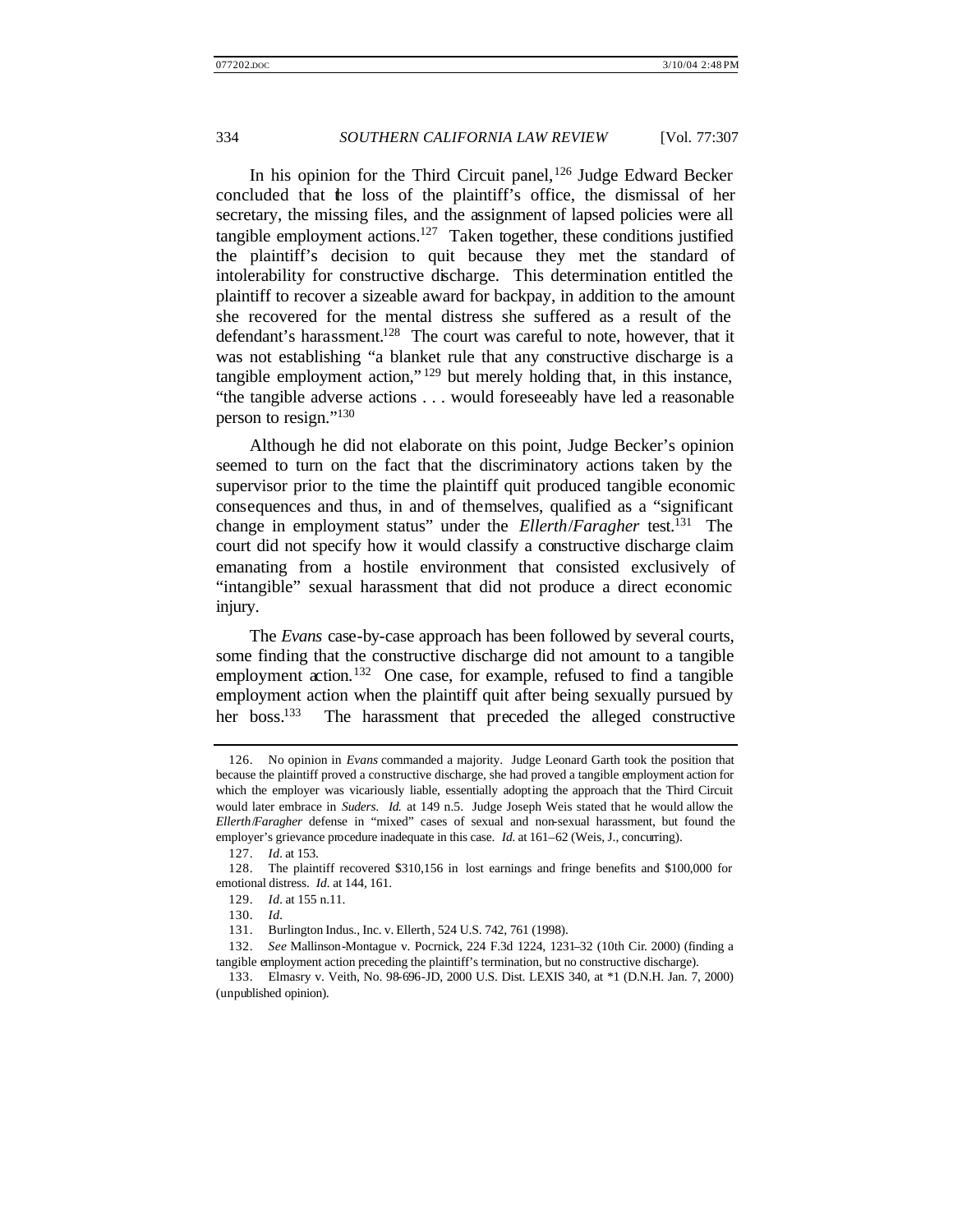discharge was mostly of the sexual variety: The plaintiff's boss made sexual comments to her, tried to get her to kiss him, frightened her by his persistence, and embarrassed her because she believed that others might think they were sexually involved. The court read *Evans* as requiring a finding that the tangible act be "an official act of the enterprise" and concluded that the plaintiff had not "experienced an official company act tantamount to a tangible employment action."<sup>134</sup> In addition to finding no economic harm stemming from the harassment that preceded the constructive discharge, the court seemed to treat sexualized harassment as "unofficial," even when it came from a supervisor and prompted the plaintiff to quit her job. It contrasted the sexual pursuit the plaintiff experienced in that case with the non-sexual harassment in *Evans* and concluded that the sexual harassment was less tangible and egregious than *Evans*, without going so far as to say that it was non-job-related. This case suggests that it would be difficult to establish a tangible employment action when the constructive discharge emanates from harassment that is sexual in nature and appears to the court to be more personal than official or jobrelated.

The remedial implications of the case-by-case approach are not easy to trace. When the acts that precede the plaintiff's resignation produce economic harm, in and of themselves, the plaintiff presumably may sue for two distinct periods of economic loss, namely, the period before and after termination of employment. In addition, in such a case, the plaintiff may assert a claim for emotional distress stemming from the pre-termination harassment that produced her resignation and conceivably may also seek recovery for any post-termination emotional distress she suffered as a result of her unemployment. *Evans* seemed to treat both the pre-termination economic loss (i.e., loss of compensation from being assigned lapsed policies) and the post-termination economic loss (i.e., loss of backpay) as part of the claim for constructive discharge. The court did not limit the

<sup>134.</sup> *Id.* at \*15–16. The court did not consider whether the plaintiff was constructively discharged because "even if she were constructively discharged, that discharge does not rise to the level of a tangible employment action." *Id.* at \*15–16. It is not clear why the court believed that its conclusion as to the tangible employment action issue vitiated the plaintiff's constructive discharge claim. Conceivably, the plaintiff could have prevailed on the constructive discharge claim, even if it were not classified as a tangible employment action, if the plaintiff established the substantive elements of the constructive discharge claim and the employer was unsuccessful in establishing the *Ellerth*/*Faragher* defense. Curiously, the court allowed the plaintiff's hostile environment claim to proceed to trial, concluding that the employer had not established the *Ellerth*/*Faragher* defense as a matter of law. *Id.* at \*25–28. Because the opinion did specify whether the plaintiff sought backpay, however, it is not clear whether the plaintiff would have gained any additional relief by pursuing a constructive discharge claim.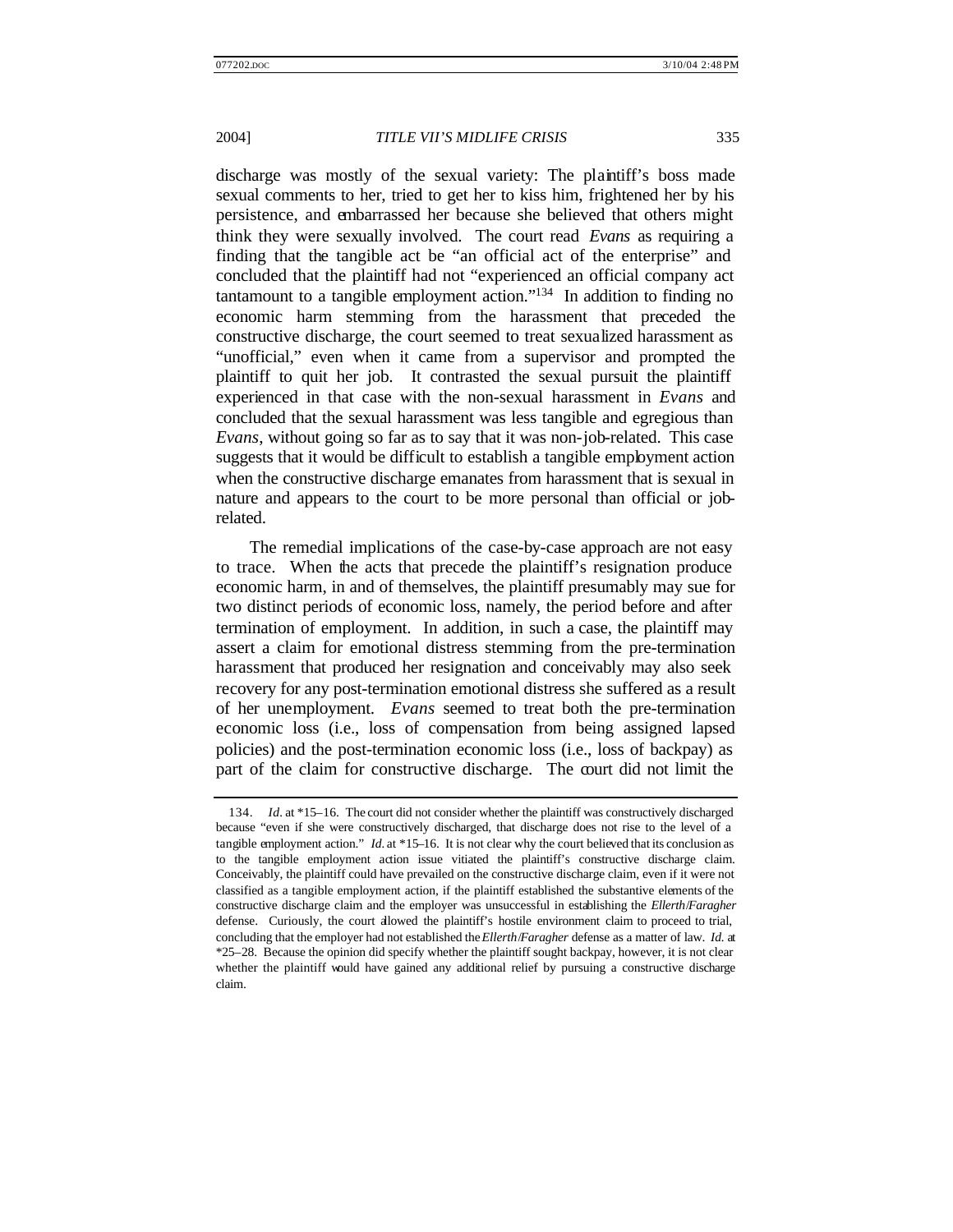constructive discharge damages to the loss of backpay; it instead treated the pre-termination economic loss as inseparable from the damages attributable to the constructive discharge. The court also allowed the plaintiff to recover for emotional distress. Significantly, *Evans* apparently regarded this element of damage as part of the constructive discharge claim and as not being subject to the *Ellerth*/*Faragher* defense. It did not require the plaintiff to establish a claim for hostile environment in order to secure the emotional distress award. Thus, once the constructive discharge was classified as a tangible employment action, the court allowed all damages under that rubric, whether for economic or noneconomic losses.<sup>135</sup>

# III. DISSECTING CONSTRUCTIVE DISCHARGE

The three approaches to the proper characterization of the constructive discharge claim that have surfaced in the lower courts are preliminary in the sense that they do not yet offer a way to integrate the substantive law of constructive discharge into the law of harassment. Nor do they give any definitive guidance as to how the precise elements of damages should be matched with the substantive claims. Even at this stage, however, it is possible to extract from these cases the pivotal questions that will likely frame any subsequent analysis of this vexing doctrinal issue. The following section elaborates on the reasoning of the lower courts by analyzing the constructive discharge issue along five doctrinal axes that track the main boundary lines of Title VII's frameworks for litigating individual claims of discrimination.

#### A. TANGIBLE EMPLOYMENT ACTION/HOSTILE ENVIRONMENT

The split in the courts over the proper characterization of the constructive discharge claim is understandable because, at least superficially, a plausible case can be made for either position. This is because the constructive discharge claim indeed seems to reside at the boundary or cusp of the categorical divide between tangible employment actions and hostile environment claims. A constructive discharge is not the classic type of tangible employment action consisting of a discharge by a

<sup>135.</sup> The *Evans* solution to remedies does not invariably flow from a case-by-case approach to classifying constructive discharges as tangible employment actions. Because the case-by-case approach scrutinizes the events preceding the plaintiff's termination and distinguishes non-sexual, tangible actions from sexual, intangible actions, this method might suggest that only the tangible injuries—the economic losses, both pre- and post-termination—ought to be recoverable in the tangible employment action/constructive discharge claim, relegating emotional losses exclusively to the hostile environment action.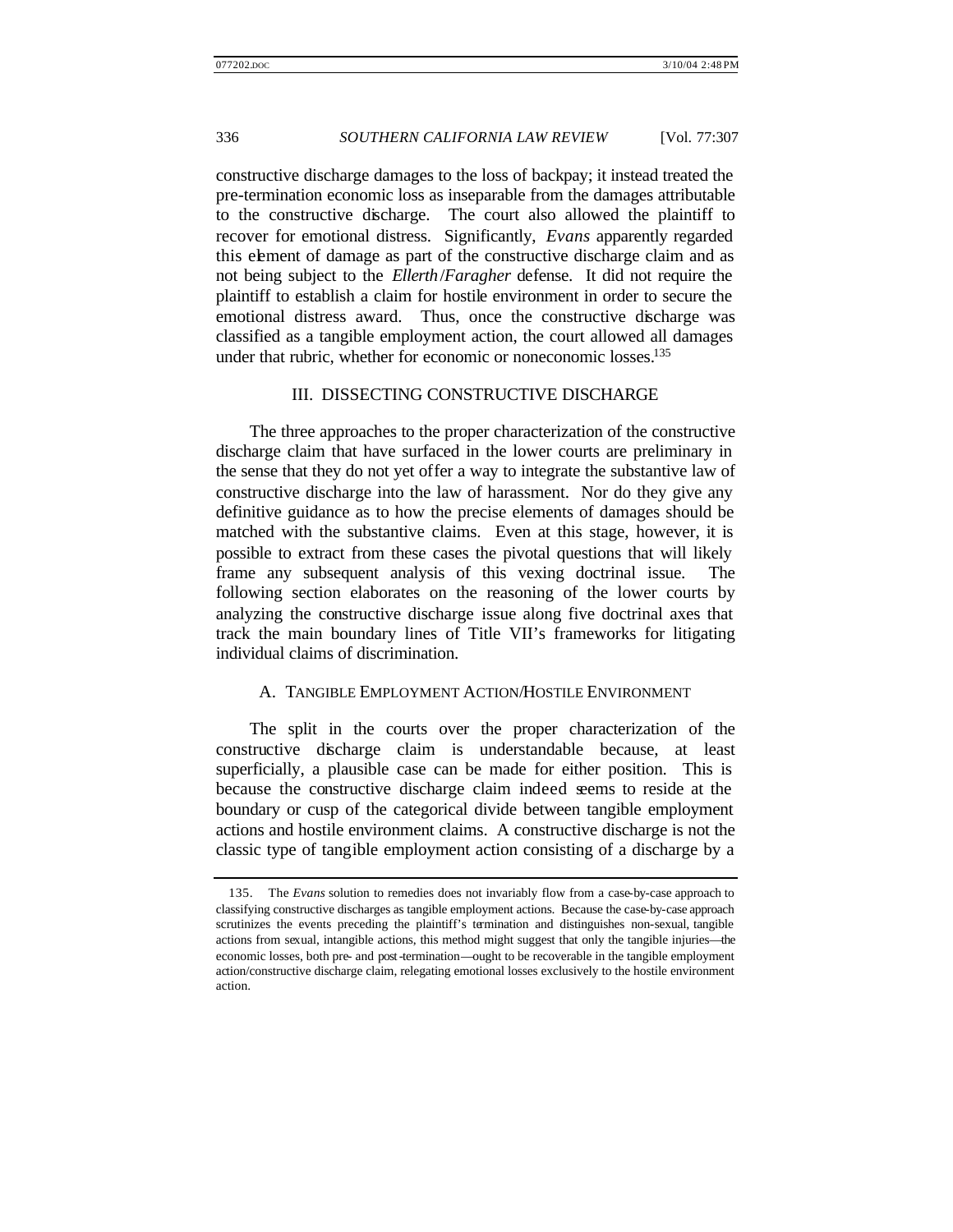supervisor in which economic harm flows from official action. Nor, however, is a constructive discharge the classic hostile environment case in which the plaintiff remains in her job and suffers noneconomic harm of the sort that comes with working in a discriminatory environment. To my mind, there is nothing in the *Ellerth*/*Faragher* definition of a tangible employment action that satisfactorily resolves the classification quandary.

Insofar as the division between tangible employment actions and mere hostile environments constructs a line between formal and informal action of supervisors, employers' arguments that constructive discharges should *not* be classified as tangible employment actions seem strong. In this respect, constructive discharges are like other constructive conditions that are not found in the formal structures and policies of an organization. Employers may argue, with some force, that the hostile environment claim is in reality a claim that imposes liability for constructive conditions: Under relevant Supreme Court precedents,<sup>136</sup> severe or pervasive harassment is treated as a constructive condition of employment and is actionable under Title VII's ban on discriminatory "compensation, terms, conditions, or privileges of employment."<sup>137</sup> Under this line of argument, the Supreme Court can be seen as having made the decision to erect more exacting proof requirements with respect to liability for constructive conditions—both in terms of quantum of harm suffered by the employee and the requisite showing of employer responsibility—than it has for cases involving explicit discriminatory terms and conditions. It thus makes sense to assimilate constructive discharge cases to other hostile environment cases in which there has been no deployment of official power or change in the formal structures or policies of the employer.

On the other hand, insofar as the division between tangible employment actions and mere hostile environment claims turns on the distinction between economic and noneconomic harms, the plaintiffs' arguments that constructive discharges should be classified as tangible employment actions are more persuasive. The very recognition of the claim for constructive discharge, under Title VII and other fields of law, signals the need to provide a vehicle for recovery of the substantial economic harm that can sometimes flow from abuse of informal power wielded by supervisors. Under this line of argument, the Supreme Court

<sup>136.</sup> *See* Burlington Indus., Inc. v. Ellerth, 524 U.S. 742, 752–53 (1998); Oncale v. Sundowner Offshore Servs., Inc., 523 U.S. 75, 78 (1998); Faragher v. City of Boca Raton, 524 U.S. 775, 786 (1998); Harris v. Forklift Sy s., Inc., 510 U.S. 17, 21–22 (1993); Meritor Sav. Bank v. Vinson, 477 U.S. 57, 63–67 (1986).

<sup>137.</sup> 42 U.S.C. § 2000e-2(a)(1) (2000).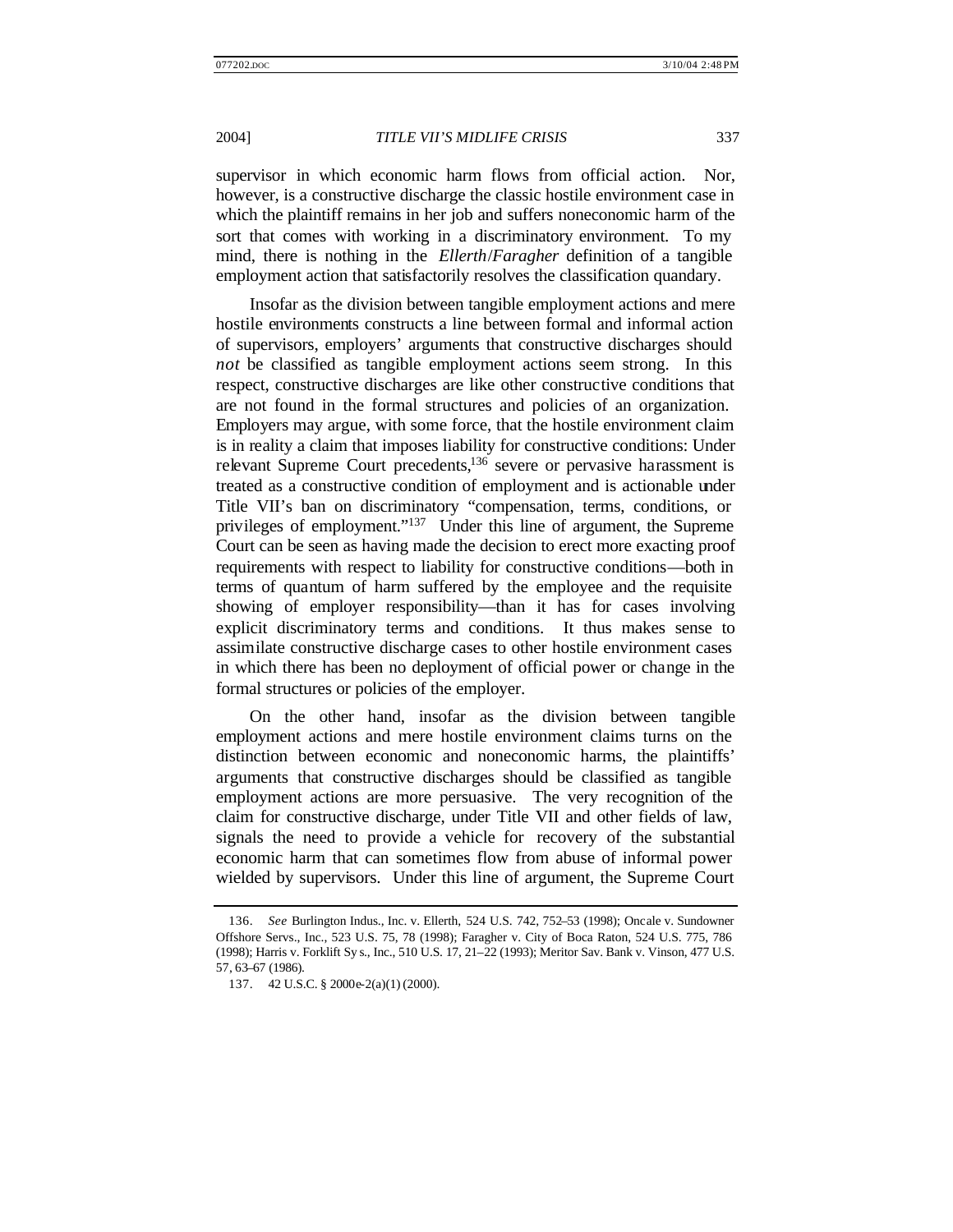precedents may be viewed as placing a higher priority on the recovery of economic loss—the kind of harm most readily associated with employment-related injuries. The greater proof requirements of the hostile environment case, plaintiffs would argue, stem from the Court's greater reluctance to permit recovery for intangible harms—the kind of harm most often linked to private tort claims outside the employment realm. Because constructive discharge undeniably causes economic loss and unemployment is arguably the most tangible loss an employee can suffer from discrimination in employment, it makes sense to assimilate constructive discharges to other types of discharges and treat them as tangible employment actions.

These two opposing lines of argument mirror the approaches taken in *Caridad* and *Suders*. *Caridad*'s emphasis on the fact that constructive discharges are not invariably caused by supervisors and do not represent the official act of the enterprise places primary weight on the "constructive" feature of constructive discharge. In contrast, *Suders*'s emphasis on the economic nature of the harm inflicted by constructive discharge places primary weight on the "discharge" feature of constructive discharge and downplays the informal nature of the supervisory action. The choice between the two approaches seems to turn on which feature of the unique constructive discharge claim is selected as more essential to, or representative of, the claim—a choice that was not made by the Supreme Court in *Ellerth*/*Faragher*.

As an abstract matter, neither standard provides a secure footing for characterization of the constructive discharge claim. Both the formal/informal distinction and the economic/noneconomic distinction are unstable categories that tend to break down in practice, making it precarious to ground the choice of standard on such logical analysis alone. Like so many other important interpretations of Title VII, the choice of a standard for constructive discharge claims is a matter of judgment that should be informed by policy considerations and rationalized within the larger frameworks of Title VII doctrine.

To demonstrate the instability of the formal/informal distinction, posit a case<sup>138</sup> in which an employee asserts that she has been subjected to a sexually hostile environment. She complains to her employer, urging management to discipline the harassers and take other steps to change the

<sup>138.</sup> This hypothetical is based on the facts of *Pollard v. E.I. du Pont de Nemours Co.*, 213 F.3d 933 (6th Cir. 2000), *aff'd*, 532 U.S. 843 (2001). The trial judge awarded the plaintiff backpay, without mentioning constructive discharge.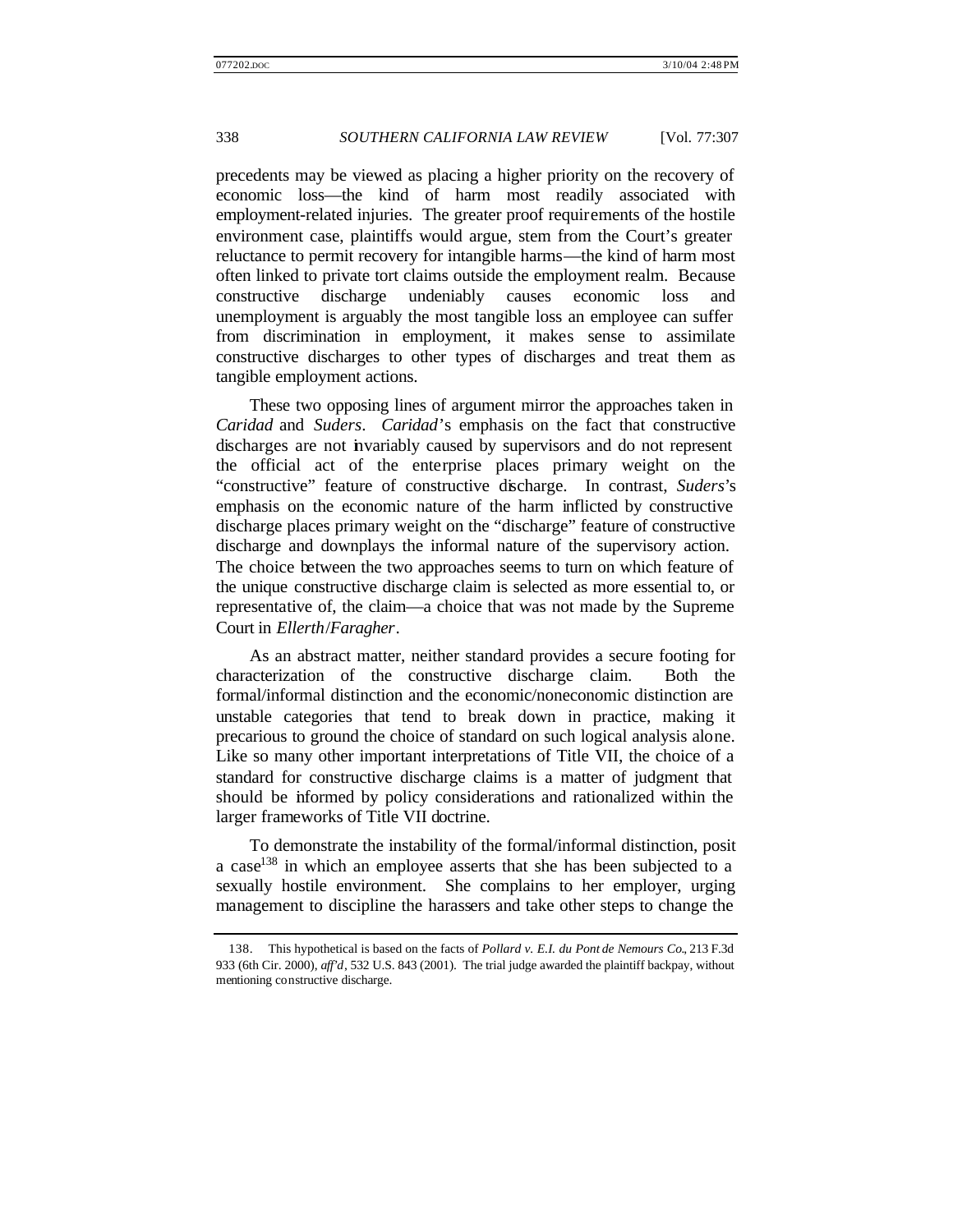climate of the workplace. The employee subsequently goes on medical leave and, prior to her scheduled return, is asked to attend a return-to-work meeting with officials from the company. At the meeting, she again insists that the employer rectify the situation and is told that no changes will be made. When she refuses to return to work under those conditions, she is fired. Under those circumstances, should we treat the employee's discharge as an ordinary discharge? Or is this really a case of constructive discharge because, by refusing to return to work, the employee has in effect quit in protest?

If the touchstone of a constructive discharge is its lack of formality, compared to an actual discharge that entails some formal action, the discharge in the hypothetical case should be regarded as an actual discharge, given that the employee was indeed fired by an official of the company. When we scratch the surface a bit, however, we can see that the legality of the firing in this case will likely turn on whether the company had a right to refuse the employee's request to correct the allegedly hostile environment and whether the employee was justified in refusing to return to work until the changes had been made. In other words, it is likely that a court analyzing this case would gauge the legality of the firing by reference to the standards for constructive discharge (i.e., whether conditions were so intolerable that a reasonable employee would quit under the circumstances). This suggests that the case is really a constructive discharge case, despite the formal act of firing.

The point of this hypothetical is to show that formality may not always be an unfailing guide to characterizing a case as either an actual or a constructive discharge.<sup>139</sup> Such instability at the margins of a legal category would not pose a problem, of course, if the imposition of vicarious liability (or conversely, the availability of the affirmative defense) did not depend solely on the characterization of the case as either an actual discharge or a constructive discharge case. In the hypothetical case, the formalist approach taken by *Caridad* suggests that vicarious liability should be imposed, but leaves us without a standard for determining the legality of the firing, since presumably it would be impermissible to borrow the intolerability standard associated with constructive discharge to resolve an actual discharge case.

<sup>139.</sup> *See* McGregory v. Crest/Hughes Techs., 149 F. Supp. 2d 1079, 1087–88 (S.D. Iowa 2001) (holding that, as a matter of law, an employee had voluntarily quit after being absent three days, despite a formal letter of separation from the employer); Mich. Dep't of Civil Rights v. Edward W. Sparrow Hosp. Ass'n, 377 N.W.2d 755, 763–64 (Mich. 1985) (debating whether a plaintiff who was sent home for improper dress was fired or quit).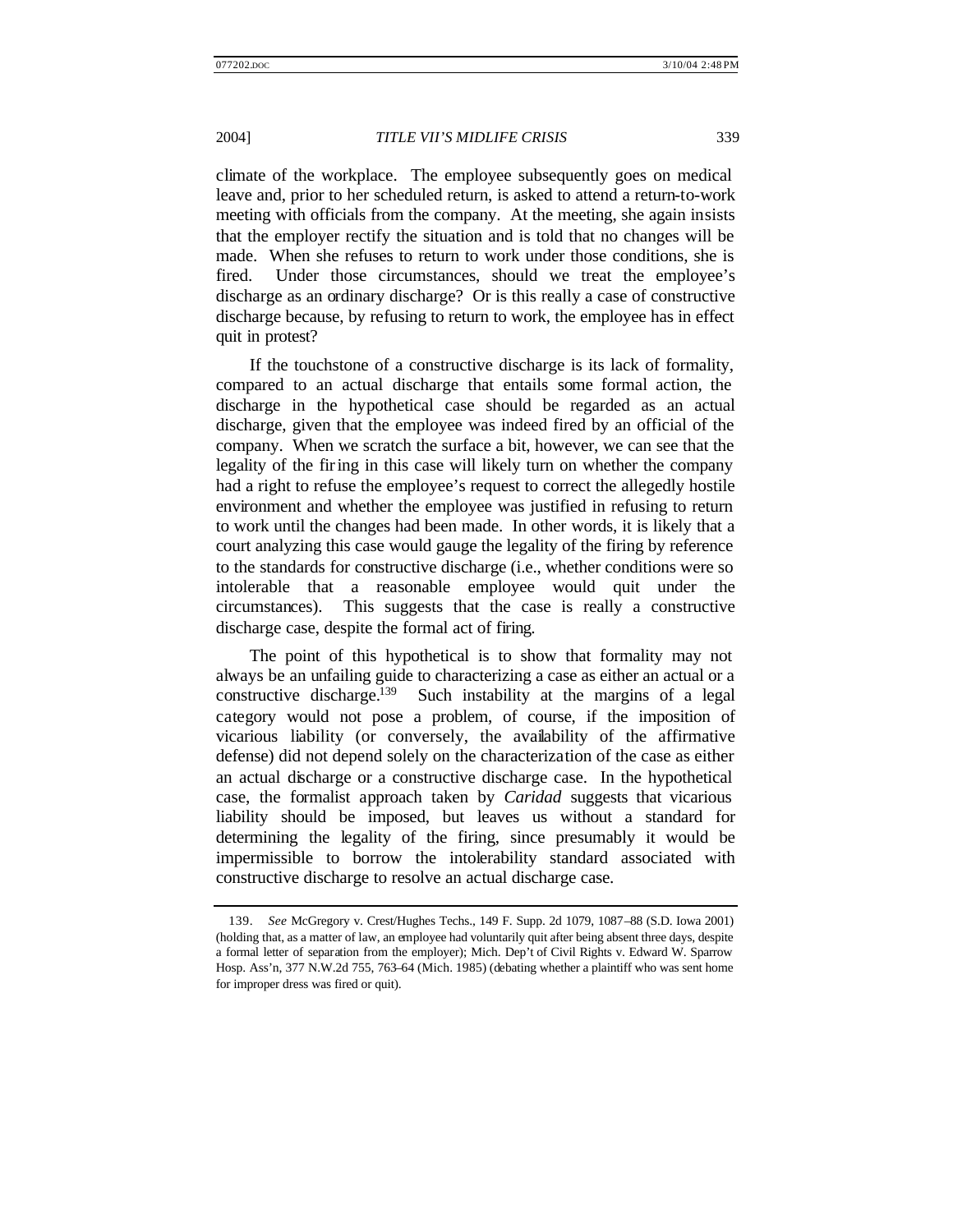However, what seems to be at the crux of the hypothetical case, and perhaps in all cases of constructive discharge, is a question of attribution of responsibility, rather than simply the proper characterization of the nature of the action. Underneath the categorization dilemma lies a contest over who should be held responsible for the loss of the employee's job—the employee or the employer. In the hypothetical case, it seems fair to conclude that the employee should prevail and her employer should be held responsible only if the working conditions were such that they would have afforded the employee or other reasonable employees justification to quit their job. That the employer actually fired the plaintiff strikes me as largely irrelevant in the hypothetical case, given that employers generally have the right to fire employees who refuse to work. Simply because a supervisor's decision to fire an employee might be determinative in another case, and might make it easy to attribute responsibility for the termination solely to the employer, does not mean that such attribution is justified whenever an employer takes the final step and discharges an employee.<sup>140</sup> Once the artificiality of the formal/informal distinction is so exposed, it seems unwise to attach vicarious liability automatically to all actual discharges, and to deny vicarious liability in all cases of constructive discharge, without further examining the policies at stake in attributing responsibility for the discharge to either party.

Similarly, the economic/noneconomic distinction that supports classifying constructive discharges as tangible employment actions is not a simple description of the nature of a plaintiff's injury, but likely also masks difficult questions of attribution of responsibility. It is significant that the court in *Suders* characterized constructive discharges as inflicting "direct economic harm."<sup>141</sup> Although it is undeniable that discharges of any sort whether actual or constructive—cause economic harm, it is debatable whether the economic harm associated with constructive discharges should be regarded as "direct." In a case in which a supervisor's harassment mounts to the point that the plaintiff feels she must quit because she can no longer endure the harassment, it is the psychological pressure placed on the plaintiff that brings about the economic injury. In this respect, the

<sup>140.</sup> In fact, to take this argument to an absurd level, we could hold an employee responsible for not showing up for work and insisting on working even after she is fired. Because we do not require employees to give their employer such a second chance, however, we attribute the unemployment to the employer's action in firing the employee, even though we do not know whether the employer would have changed its mind and allowed the plaintiff to return to work, if only she had asked.

<sup>141.</sup> Suders v. Easton, 325 F.3d 432, 457–58 (3d Cir. 2003) (quoting Cherry v. Menard, Inc., 101 F. Supp. 2d 1160, 1172–73 (N.D. Iowa 2000)).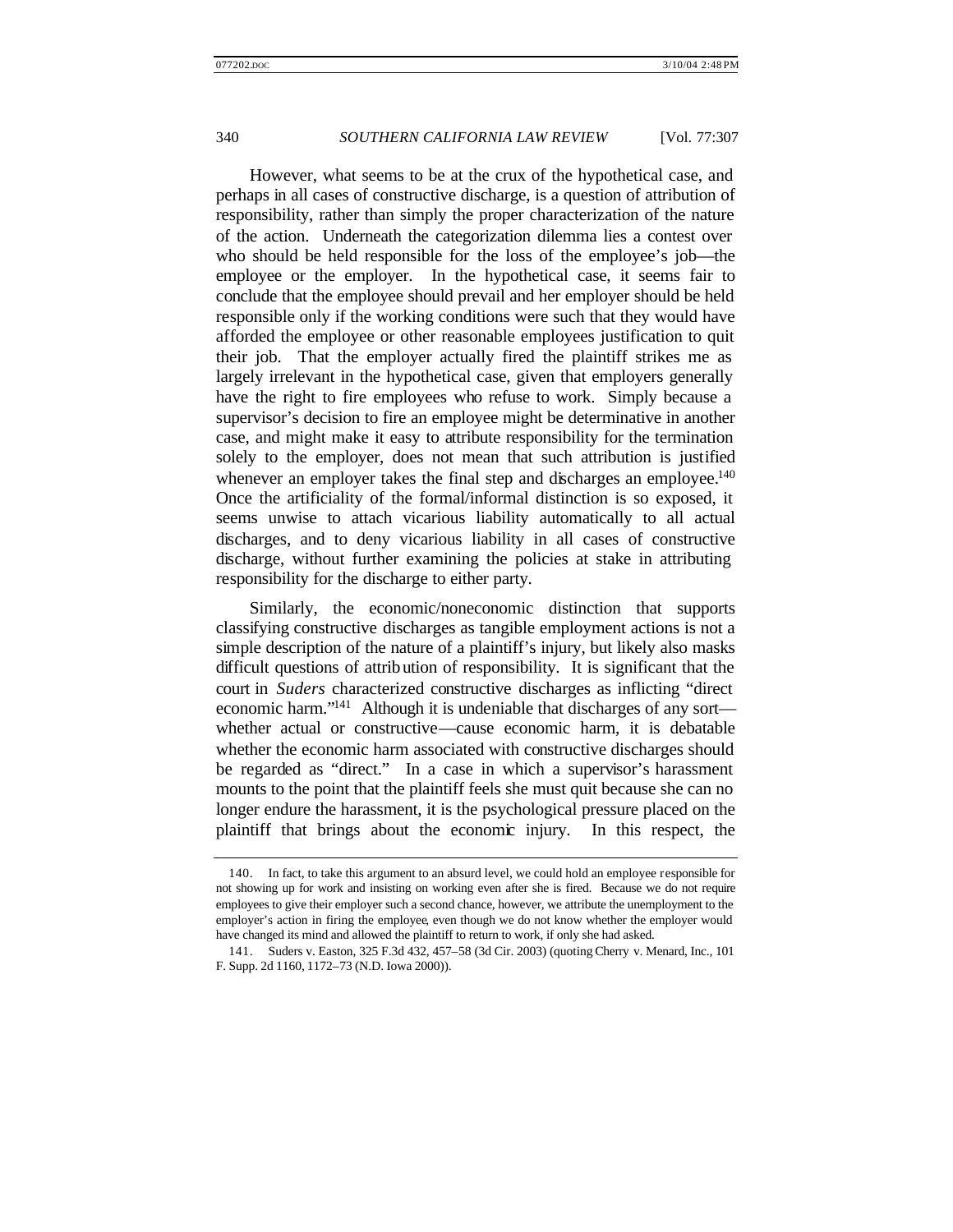economic harm may seem more indirect than directly caused by the harassment.

In such a case, however, it may be fair to characterize the economic harm as "direct" if we can confidently place the blame for the plaintiff's response on the supervisor. If, for example, the supervisor's action is such that we would have expected an employee to quit in response and we do not see the employee's action as unforeseeable or as breaking the chain of causation, we are more likely to regard the harm as direct and simultaneously to attribute the termination to the supervisor rather than to the employee. To use a tort analogy, the economic harm is likely to be labeled as direct if the supervisor's action is viewed as the proximate cause of the harm and the employee's action in quitting is not regarded as a superseding cause. Just as normative judgments about the behavior of the parties lie beneath assessments of proximate cause in tort law,  $142$  it is likely that normative judgments also affect whether the employer is seen as inflicting direct economic harm in a case of alleged constructive discharge. In each context, the question of who should be held responsible is intertwined with, and inseparable from, the question of who caused the harm and the description of the nature of the harm itself. If the employer is deemed responsible, we are apt to describe the harm as direct economic harm; if the employee is deemed responsible, we are apt to see and describe the harm as psychological in nature, causing only incidental or indirect economic harm.

Because constructive discharges are not easily categorized as either tangible employment actions or pure hostile environment claims, it is necessary to dig deeper into the structure of the Title VII liability scheme to seek a way out of the category dilemma. Both "tangible employment actions" and "hostile environment" are terms used to classify the two main types of harassment. When the frame is expanded beyond harassment to include other types of biased behavior, we find that discrete acts of discrimination, such as biased discharges, are typically regarded as "disparate treatment," while a continuing course of discriminatory conduct, particularly if it consists of sexual conduct, is most often labeled "harassment."<sup>143</sup> Whether a constructive discharge should be classified as

<sup>142.</sup> *See generally* RESTATEMENT (THIRD ) OF TORTS § 29, at 2–4 (Tentative Draft No. 3, 2003); DAN B. DOBBS, THE LAW OF TORTS § 180, at 443 (2000) ("The proximate cause issue, in spite of the terminology, is not about causation at all but about the appropriate scope of responsibility.") (internal footnote omitted); LEON GREEN, RATIONALE OF PROXIMATE CAUSE (1927); MARSHALL S. SHAPO, PRINCIPLES OF TORT LAW § 55.04, at 308–09 (2d ed. 2003).

<sup>143.</sup> In a case involving the limitations period under Title VII, the Supreme Court has recently drawn a distinction between disparate treatment claims involving discrete discriminatory acts and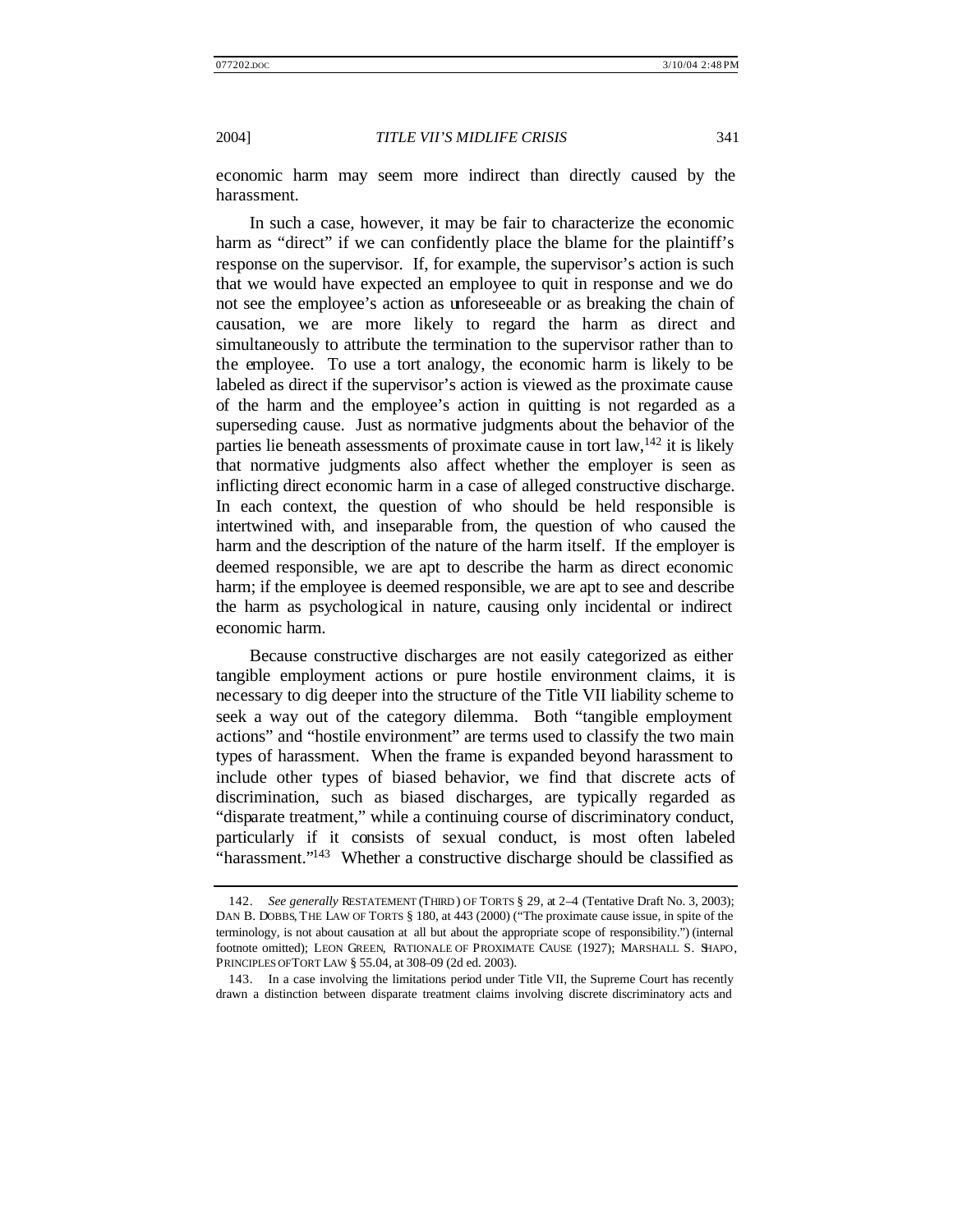a form of disparate treatment or as harassment thus provides another way into the debate.

#### B. DISPARATE TREATMENT/HARASSMENT

To determine whether a constructive discharge should be assimilated to an actual discharge and regarded as a kind of disparate treatment, it is helpful to consider the situation of an employee who is faced with the prospect of working in a hostile environment. If the employee decides to stay on the job and oppose the harassment by complaining to management, she runs the risk that, instead of responding fairly to her grievance, the employer might retaliate against her, perhaps even discharging her from her position. In such an eventuality, the employee not only would have a claim for the emotional distress she suffered from the hostile environment, but would also be able to assert a claim for retaliatory discharge, seeking recovery for the economic damages she sustained as a consequence of losing her job. <sup>144</sup> Her situation would be akin to the classic quid pro quo harassment case in which a supervisor fires an employee for refusing to have sex with him. Title VII presumably protects the employee from retaliatory discharge in both contexts. The employer may not fire an employee who refuses to remain silent about discriminatory conditions or insist that an employee engage in sex to keep her job. In both cases, it is the employee's resistance to discriminatory conditions and proposals that prompts the retaliation. Moreover, both retaliatory dismissal and quid pro quo harassment clearly result in a tangible employment action—each consists of an actual discharge and causes economic harm.

In this respect, the tangible employment action framework looks very much like the general framework used for retaliation claims. Indeed, in asserting retaliation claims, plaintiffs have long been required to prove that they suffered "adverse action,"<sup>145</sup> similar to the requirement that plaintiffs prove a tangible employment action to qualify for vicarious liability (with no affirmative defenses) under *Ellerth*/*Faragher*. Most importantly for our purposes, the retaliatory framework is a variation of the basic disparate

claims of hostile environment. The Court explained that "[h]ostile environment claims are different in kind from discrete acts. Their very nature involves repeated conduct." Nat'l R.R. Passenger Corp. v. Morgan, 536 U.S. 101, 115 (2002).

<sup>144.</sup> Section 704(a) makes it unlawful for an employer to discriminate against an employee because "he has opposed any pract ice made an unlawful employment practice . . . or because he has made a charge, testified, assisted, or participated in any manner in an investigation, proceeding, or hearing...." 42 U.S.C. § 2000e-3(a) (2000).

<sup>145.</sup> For a discussion of the courts' varying interpretation of the adverse action requirement in retaliation cases, see LEWIS & NORMAN, *supra* note 49, § 2.40, at 104–07.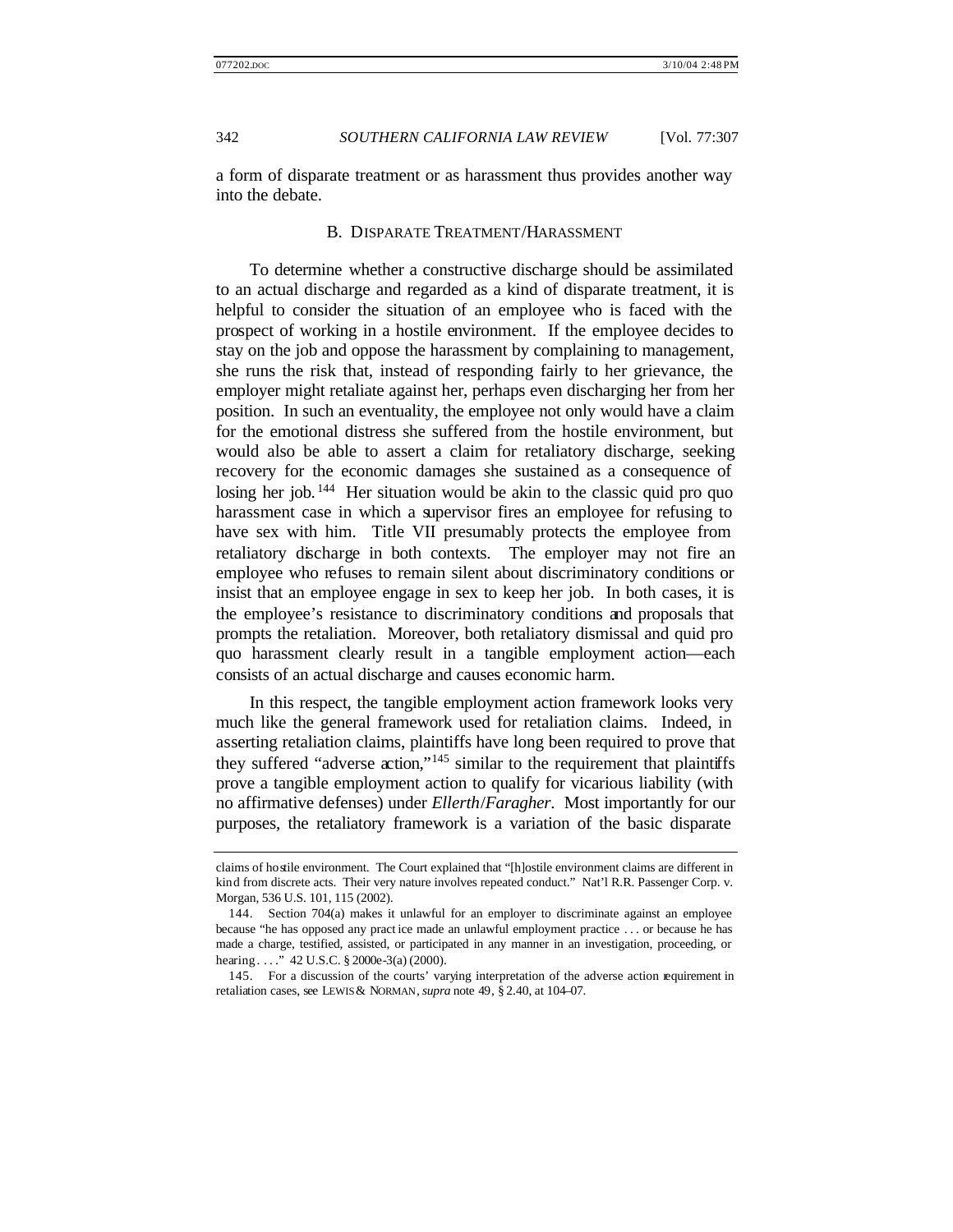treatment framework, with its key elements of unequal treatment, discriminatory intent, and a causal connection between the discriminatory act and the asserted harm. The retaliation/disparate treatment framework bears little resemblance to the framework for proving hostile environment claims, which requires proof of repeated or severe acts of harassment and does not require the plaintiff to prove that the hostile environment resulted in a tangible harm.  $146$ 

The key issue then becomes whether constructive discharges are sufficiently similar to retaliatory discharges that they should also be regarded as disparate treatment rather than harassment. In the constructive discharge situation, of course, the employee faced with a hostile environment decides to quit, rather than continue to endure the discriminatory conditions. Her decision not to persist in opposing the discriminatory conditions arguably distinguishes the constructive discharge from the prior retaliatory situations.<sup>147</sup>

Assume, for example, that the employee quits when management fails to remedy the hostile environment after she complains. The plaintiff alleges that she was constructively discharged because she could not reasonably continue to work under such intolerable conditions. If the plaintiff's claim of constructive discharge is credited, it could be argued that her resignation is the equivalent of forced submission. Rather than actively resist the harassment by staying on the job and protesting, the plaintiff in the constructive discharge case has chosen to do what her employer wants her to do, namely, to resign; and, as a consequence, she has been forced to give up a job she otherwise would have kept. By resigning, moreover, the employee in the constructive discharge case relieves the employer of taking the final step to end the plaintiff's resistance to the hostile environment. The practical effect of the plaintiff's quitting means that the employer will not have to retaliate against her by discharging her. For plaintiffs who succeed in proving that they had little choice but to resign, it is not hard to imagine that resistance on their part could well have

<sup>146.</sup> *See, e.g.*, Heuer v. Weil-McLain, 203 F.3d 1021 (7th Cir. 2000) (drawing a sharp distinction between retaliation and hostile environment claims). Although some commentators classify all harassment cases (including hostile environment claims) as disparate treatment cases, the courts do not apply *Hicks*'s disparate treatment framework in hostile environment cases. *See* St. Mary's Honor Ctr. v. Hicks, 509 U.S. 502 (1993). It thus makes more sense to regard harassment as a kind of intentional discrimination with a separate framework for liability.

<sup>147.</sup> Of course, it is possible that an employee could stay on the job but decide not to complain about the continuing discrimination and harassment. Although her silence in such a case could also be interpreted as "submission," particularly in contrast to the employee who quits, such an employee retains the possibility of resisting in the future by staying on the job.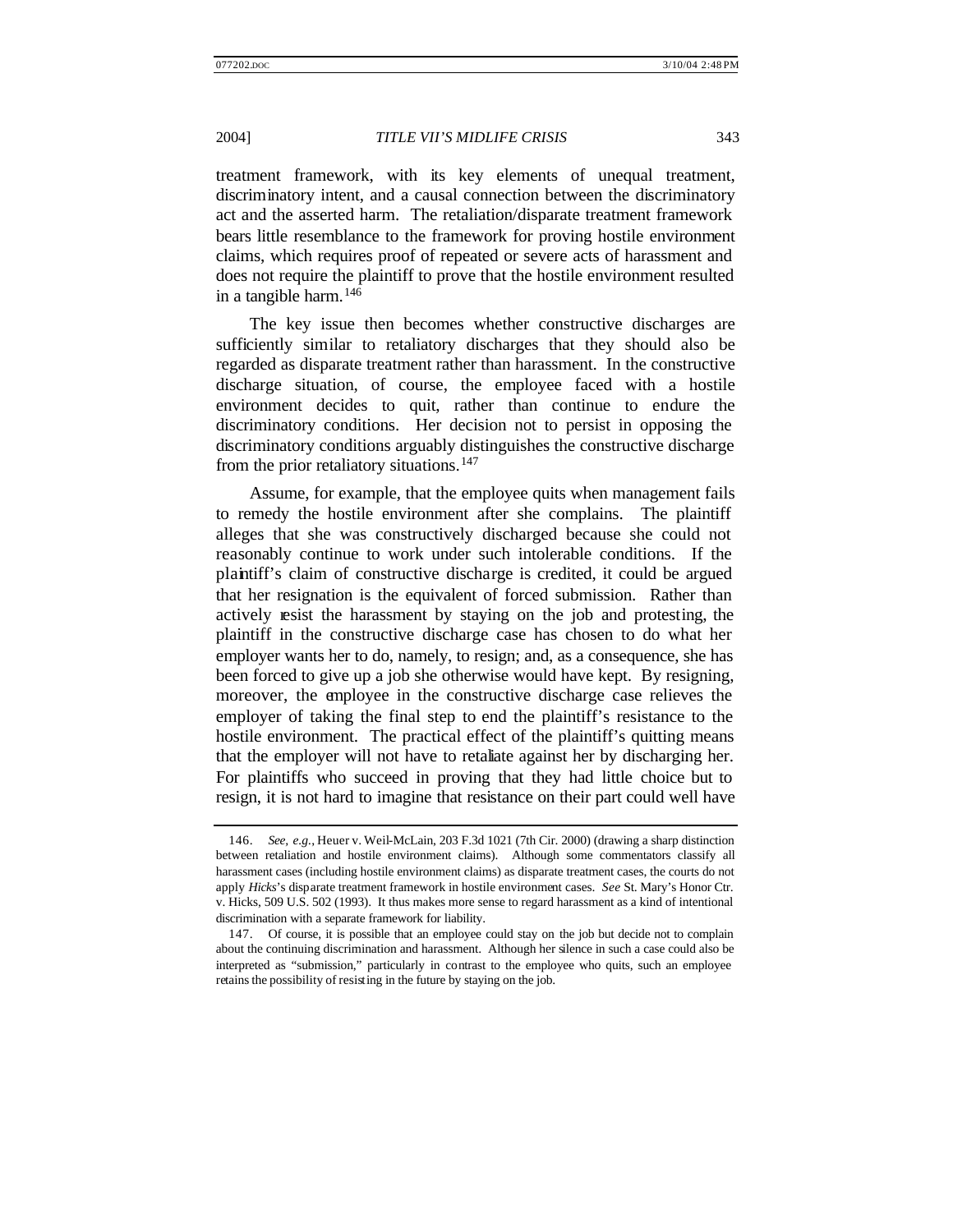resulted in a retaliatory dismissal by an employer bent on preserving discriminatory working conditions.<sup>148</sup> Plaintiffs could thus argue that there is little meaningful difference between constructive discharge and retaliatory discharge and that they should be treated the same under the law.

A plaintiff who has been constructively discharged might also analogize her situation to an employee who submits to quid pro quo sexual harassment. In both situations, the employer makes an illegal demand and renders it impossible for the plaintiff to stay on the job on her own terms. In the constructive discharge situation, the employer demands that the plaintiff continue to work in a hostile environment; in the quid pro quo case, the employer demands that the plaintiff engage in sex. Although it may seem strange to equate the case of a woman who gives in to her supervisor's demand for sex to that of a woman who quits when faced with intolerable working conditions, in each situation the employee capitulates by behaving the way the supervisor wants her to behave. From the employee's perspective, the powerlessness that accompanies either act of submission may feel the same, whether the employee gives into her supervisor's desire for sex or accedes to her supervisor's desire for her to quit her job.

Analogizing constructive discharge cases to forced submission cases, however, does not solve the legal classification problem. The confusion that currently surrounds constructive discharge cases also clouds the treatment of cases of quid pro quo harassment, where the plaintiff submits rather than resists. Prior to *Ellerth*/*Faragher*, it was clear that vicarious liability would be imposed in all quid pro quo cases, whether there was retaliation or submission.<sup>149</sup> In this vital respect, such cases were treated like other disparate treatment cases. Under *Ellerth*/*Faragher*, however, it is not clear how submission cases will now be treated.

The problem arises from the fact that by submitting, rather than resisting, the plaintiff arguably prevents (or preempts) the employer from imposing a tangible job detriment. Take, for example, a case in which the

<sup>148.</sup> In some cases, of course, a supervisor might not be willing to take that final step of actually discharging the employee in retaliation for her opposition to the hostile environment. The fact that such cases exist, however, does not defeat the argument that an employer who sets out to force the plaintiff to quit is likely to retaliate against the employee who refuses to do so.

<sup>149.</sup> *See* Nichols v. Frank, 42 F.3d 503, 512–14 (9th Cir. 1994) (holding an employer vicariously liable for granting an employee's leave requests after the employee submitted to sexual conduct); Karibian v. Columbia Univ., 14 F.3d 773, 777–79 (2d Cir. 1994) (holding that a quid pro quo claim is equally valid for a plaintiff who submits to a threat and thus suffers no economic harm).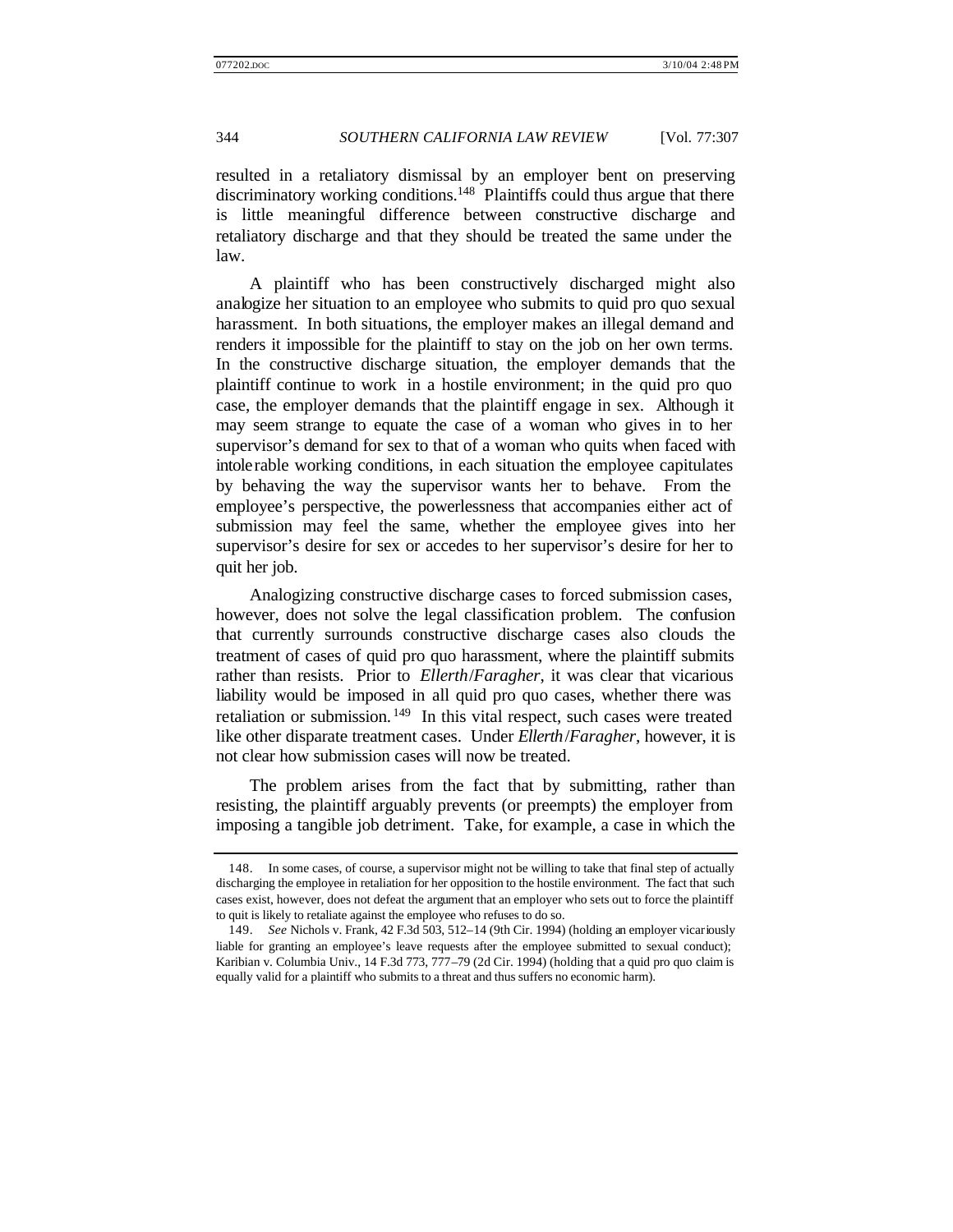employer threatens to fire the plaintiff if she refuses to have sex with him, and the plaintiff reluctantly agrees to the sex to keep her job. The loss suffered in such a case is the loss of the plaintiff's sexual autonomy, rather than economic loss associated with unemployment. The employer may argue that, in a submission case, the plaintiff's loss is intangible and does not change her job status, pointing out that she has remained employed throughout. Under this reasoning, submission cases are like cases of unfulfilled threats in that both fail to produce a negative employment consequence. Under *Ellerth*/*Faragher*, the argument is that neither is actionable unless the plaintiff proves liability under the hostile environment framework, complete with the employer's affirmative defense.

In a significant new ruling, however, the Second Circuit has taken the position that forcing an employee to submit to sexual activity as a condition of retaining the employee's job is a tangible employment action and gives rise to vicarious liability. In *Jin v. Metropolitan Life Insurance Co.*, <sup>150</sup> the plaintiff was sexually abused by her supervisor on a weekly basis. The abuse was particularly severe: He bit, kissed, and fondled her alone in his office, and he forced her to unzip his pants and ejaculated on her.<sup>151</sup> For a time, she endured this harassment because he threatened to fire her if she did not comply. <sup>152</sup> She also unsuccessfully tried to avoid him by working during hours when he was not supposed to be present.<sup>153</sup> Despite the severity of the harassment, Jin lost at the trial level because the jury concluded that the employer had proven the affirmative defense.<sup>154</sup>

The Second Circuit reversed and agreed with the plaintiff that forced submission should be treated as a tangible employment action, even though the employer never carried through with his threats to discharge her because the plaintiff decided to comply. In contrast to its stance in *Caridad*, the court took a realist approach and reasoned that the supervisor had effectively used his power over Jin to force her to comply. Even though the supervisor's power could be considered informal, in that it had not been explicitly ratified by the employer, the court chose to regard it as "an act of the employer" because the supervisor had "brought the official power of the enterprise to bear on Jin by explicitly threatening to fire her if she did not submit and then allowing her to retain her job based on her

<sup>150.</sup> Jin v. Metro. Life Ins. Co., 310 F.3d 84 (2d Cir. 2002).

<sup>151.</sup> *Id*. at 88–89.

<sup>152.</sup> *Id*. at 89.

<sup>153.</sup> *Id*.

<sup>154.</sup> *Id*. at 90–91.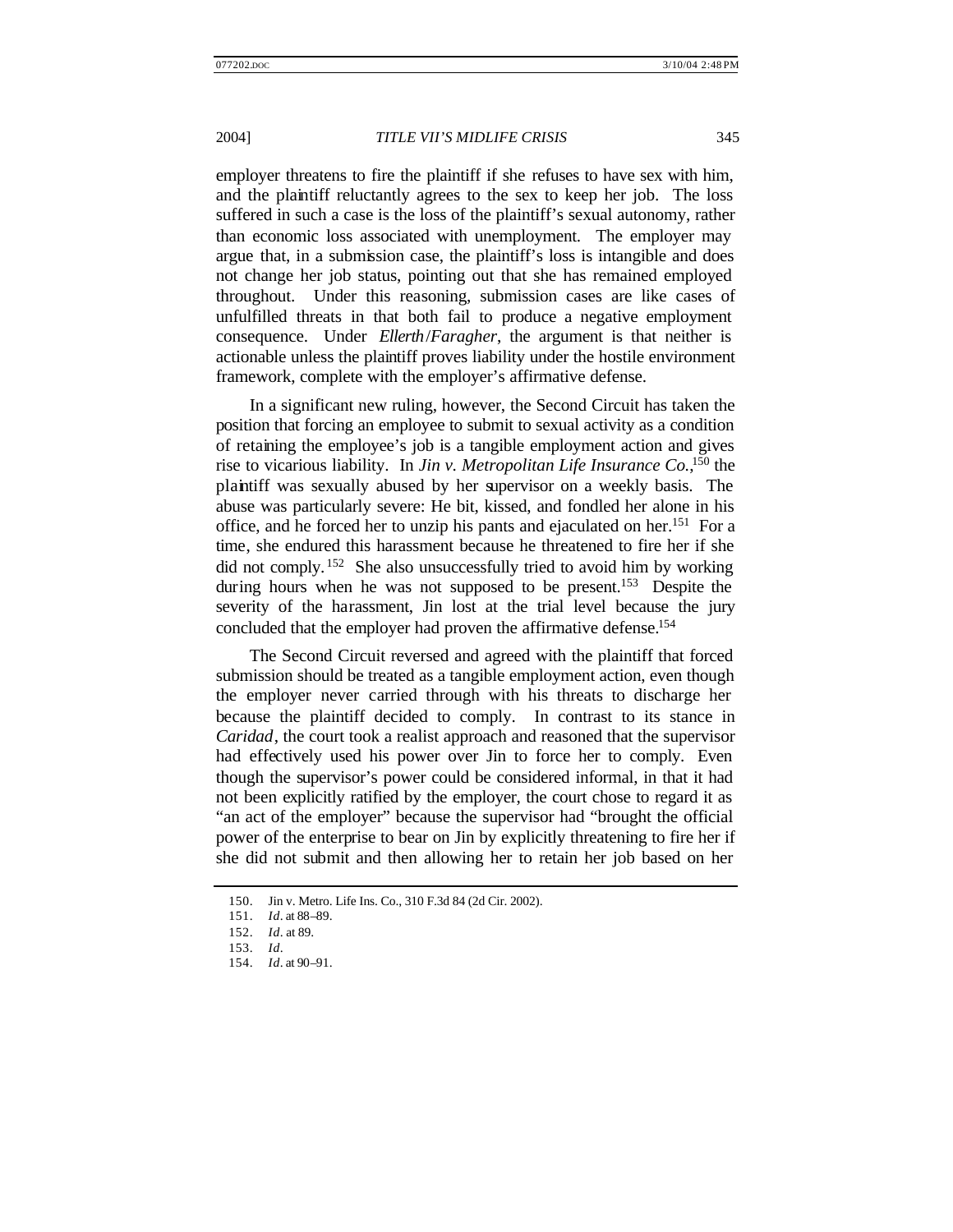submission."<sup>155</sup> For the Second Circuit, as long as the consequence of the supervisor's action was "tangible," it need not be "adverse" in its negative sense. It sufficed that the plaintiff had received a job benefit by submitting, which the court characterized as the retention of her job. <sup>156</sup>

The *Jin* court acknowledged, however, that its ruling would have been different if Jin had resisted her supervisor's demands and the supervisor had then backed down and not followed through with his threats.<sup>157</sup> Putting the plaintiff to the hard choice of whether to resist or comply is no longer enough to invoke vicarious liability, as it was when the quid pro quo terminology was first used by the courts. Since *Ellerth*/*Faragher*, the crucial issue is not whether the supervisor threatens to tie sex to job retention, benefits, or detriments, but how the courts characterize the upshot of the supervisor's illegal demands. Notably, *Jin* did not require the loss the plaintiff suffered to be strictly economic in nature<sup>158</sup> and was willing to characterize retention of a job as an employment benefit.<sup>159</sup> However, we can expect other courts to read *Ellerth*/*Faragher* as requiring that a plaintiff demonstrate that she suffered an adverse change in employment status before imposing vicarious liability.

The difficulty in developing a compelling rationale to retain vicarious liability in submission cases after *Ellerth*/*Faragher* is not surprising. It flows from the problem of carving out some types of sexual harassment and treating them like disparate treatment cases, while relegating the rest of the sexual harassment cases to the category of hostile environment, even though both types of cases involve behavior on the part of a supervisor that is not qualitatively different in terms of its severity or its structure. The cases at the boundary line—notably, the submission cases and the constructive discharge cases where plaintiffs give up rather than resist simply defy easy categorization.

In sum, similar to the classification dilemma surrounding tangible employment actions versus hostile environment, constructive discharge cases do not seem to fall clearly within either the disparate treatment or

<sup>155.</sup> *Id*. at 98 (quoting Burlington Indus., Inc. v. Ellerth, 524 U.S. 742, 762 (1998)).

<sup>156.</sup> *Id*. at 101. The EEOC had taken a similar position, although is it unclear whether it would consider simple retention of a job (as opposed to a promotion or raise in pay) as a job benefit. *See* EEOC, ENFORCEMENT GUIDANCE : VICARIOUS EMPLOYER LIABILITY FOR UNLAWFUL HARASSMENT BY SUPERVISORS § IVB (1999). Promotions or raises are clearly job benefits, while forced submission under the threat of firing may be argued to be a noneconomic loss that does not change the plaintiff's job status.

<sup>157.</sup> *See Jin*, 310 F.3d at 96–97.

<sup>158.</sup> *Id*. at 96.

<sup>159.</sup> *Id*. at 95.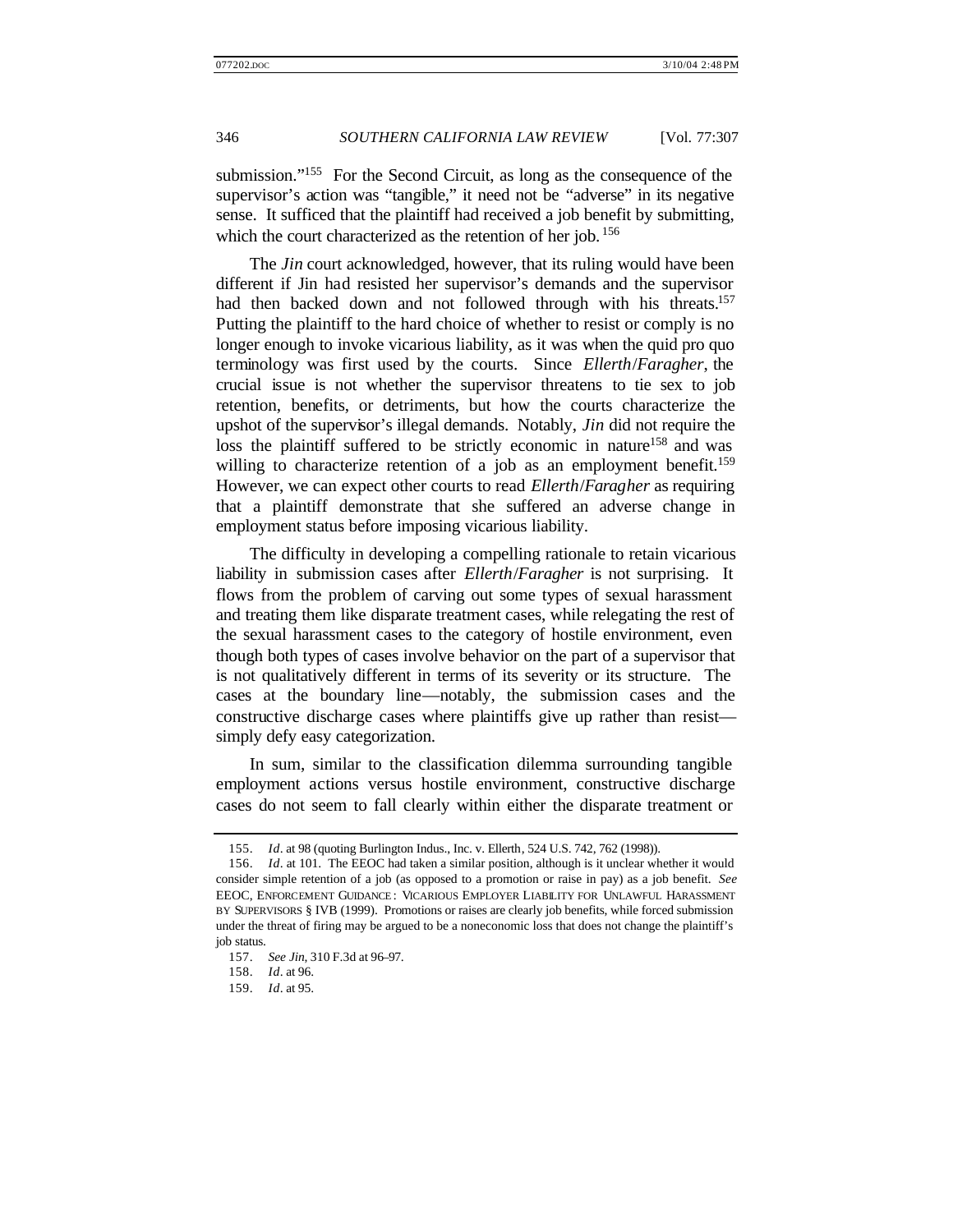harassment category. The best argument for treating constructive discharge cases under the disparate treatment rubric stresses their similarity to other retaliation cases. However, there is no getting around the fact that, in contrast to retaliation cases, in constructive discharge cases, it is the employee herself who makes the crucial decision to quit, and, as a result, leaves us wondering whether the employer would indeed have taken the final step to discharge her. The difference is that, in the constructive discharge situation, the employee plays a role in translating the psychological harm of harassment into the economic harm of unemployment. Disparate treatment's alignment with economic loss and harassment's alignment with noneconomic loss do not tell us what to do with a hybrid case like constructive discharge, which is neither fish nor fowl.

Rather than attempt to classify constructive discharge as either disparate treatment or harassment, it might be useful to focus more directly on the unique features of the claim. The lower courts that have most recently grappled with the proper classification of constructive discharge cases have tended to fasten on one of two distinctive features of the claim that set it apart from typical disparate treatment or hostile -environment harassment claims—namely, that the termination is not the result of any official action on the part of the employer and that the effect is nonetheless the same economic harm that is felt by employees who have been fired by more official means. This suggests that another way to approach the classification dilemma is to expand the frame a bit and ask whether the focus in Title VII cases should be on the official decisionmaking process or should emphasize the effects that employer behavior has on employees.

#### C. PROCESS/EFFECTS

Behind the technical debate about whether constructive discharges are tangible employment actions lies a more fundamental question about the proper focus and perspective of Title VII law. One view, exemplified by the *Caridad* opinion,<sup>160</sup> is formalist in approach. It is concerned with identifying the formal decisions and policies of an organization and determining whether there is any disparity in treatment along those lines on grounds prohibited by Title VII (i.e., race, color, national origin, sex, or religion). The emphasis here is on the decisionmaking process, specifically the actions and perspectives of those supervisory employees who act on behalf of the employer. The contrasting view, reflected in the *Suders*

<sup>160.</sup> *See supra* text accompanying notes 103–11.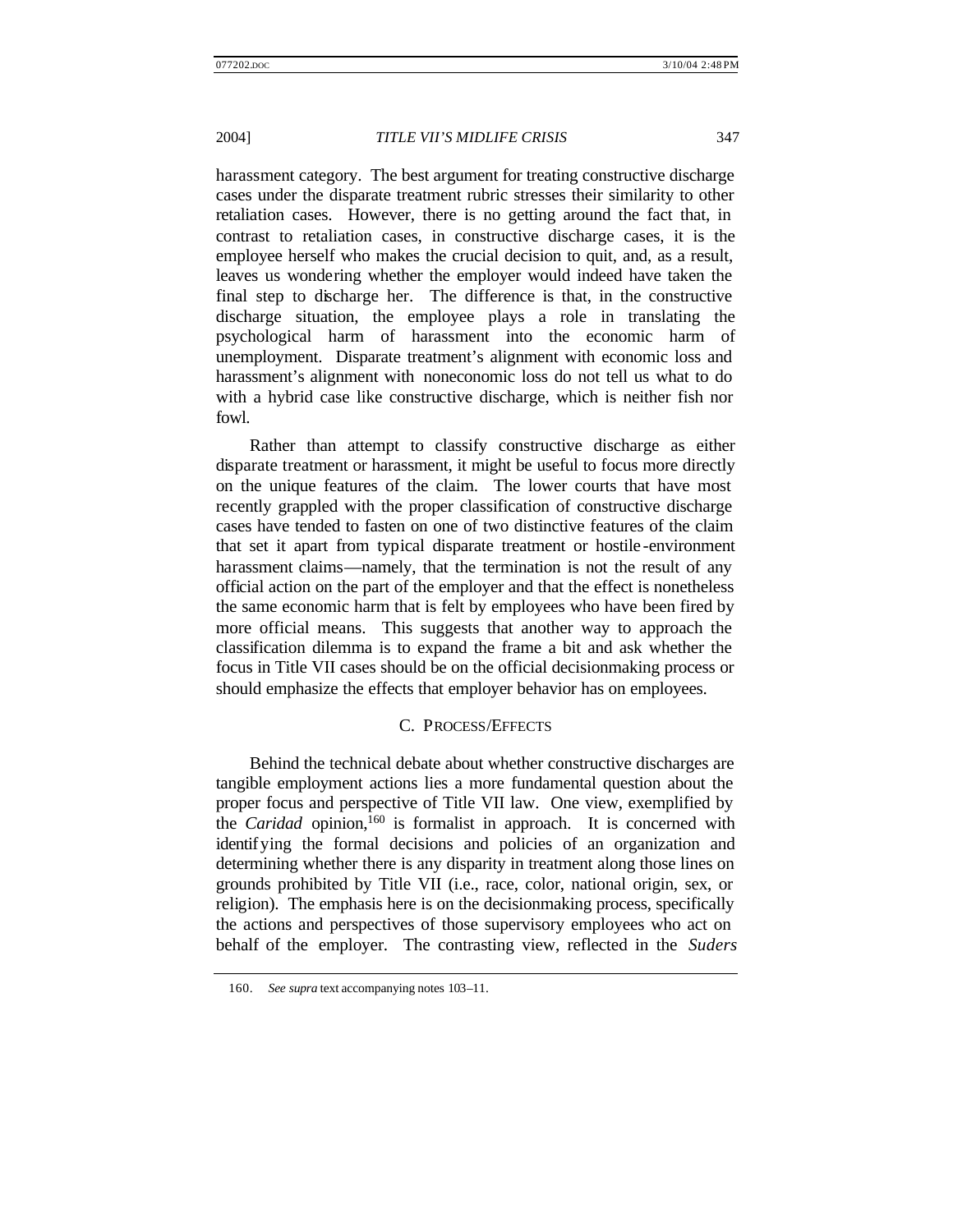opinion,<sup>161</sup> is more realist in approach. It is concerned with the actual effects of employer behavior (whether formal or informal) on employees and taking into account the perspectives of the targets of the behavior, as well as those who represent the enterprise. The emphasis on effects, rather than solely on formal process, is designed to capture more subtle or hidden forms of discrimination that may nonetheless constitute a significant barrier to an employee's security or advancement in the workplace.

Neither the history nor the contemporary doctrinal structure of Title VII provides a clear answer as to whether the primary focus should be on process or effects in the constructive discharge context. From nearly its inception, Title VII law has been characterized by a dual emphasis on both the decisionmaking process and the effects of employer practices and policies. In the early years, the effects approach was principally identified with claims of disparate impact,  $162$  offering plaintiffs what looked like a considerable advantage to dispense with proof of discriminatory intent. Disparate treatment claims, on the other hand, centered on ferreting out discriminatory taints in the decisionmaking process, and the courts became preoccupied with developing models for proving discriminatory intent under this theory of liability.

For a variety of reasons, the disparate impact claim has all but vanished from the scene,<sup>163</sup> despite its codification in the 1991 Civil Rights Act.<sup>164</sup> But that does not mean that the focus on effects has disappeared; instead, when it arises, the emphasis on effects tends to be embedded in subsidiary points of doctrine that are nominally within a disparate treatment framework. In the last decade, a formalist, process-oriented model for interpreting Title VII has emerged as the dominant model of interpretation in the courts and commentary.<sup>165</sup> There is still room, however, for an

<sup>161.</sup> *See supra* text accompanying notes 112–24.

<sup>162.</sup> For early commentary on disparate impact theory, see generally Paulette M. Caldwell, *Reaffirming the Disproportionate Effects Standard of Liability in Title VII Litigation*, 46 U. PITT. L. REV. 555 (1985); Martha Chamallas, *Evolving Conceptions of Equality Under Title VII: Disparate Impact Theory and the Demise of the Bottom Line Principle*, 31 UCLA L. REV. 305 (1983); Julia Lamber, *Discretionary Decisio nmaking: The Application of Title VII's Disparate Impact Theory*, 1985 U. ILL. L. REV. 869 (1985).

<sup>163.</sup> *See* John J. Donohue III & Peter Siegelman, *The Changing Nature of Employment Discrimination Litigation*, 43 STAN. L. REV. 983, 989 (1991) (demonstrating that disparate impact cases accounted for less than two percent of the federal employment discrimination caseload in 1989).

<sup>164.</sup> 42 U.S.C. § 2000e-2(k)(l) (2000).

<sup>165.</sup> Under the dominant process-oriented model, any disparity in the terms, conditions, or priv ileges in employment potentially violates the Act, provided such disparity is attributable to the employer through the actions of its agents or supervisors. *See generally* White, *supra* note 78.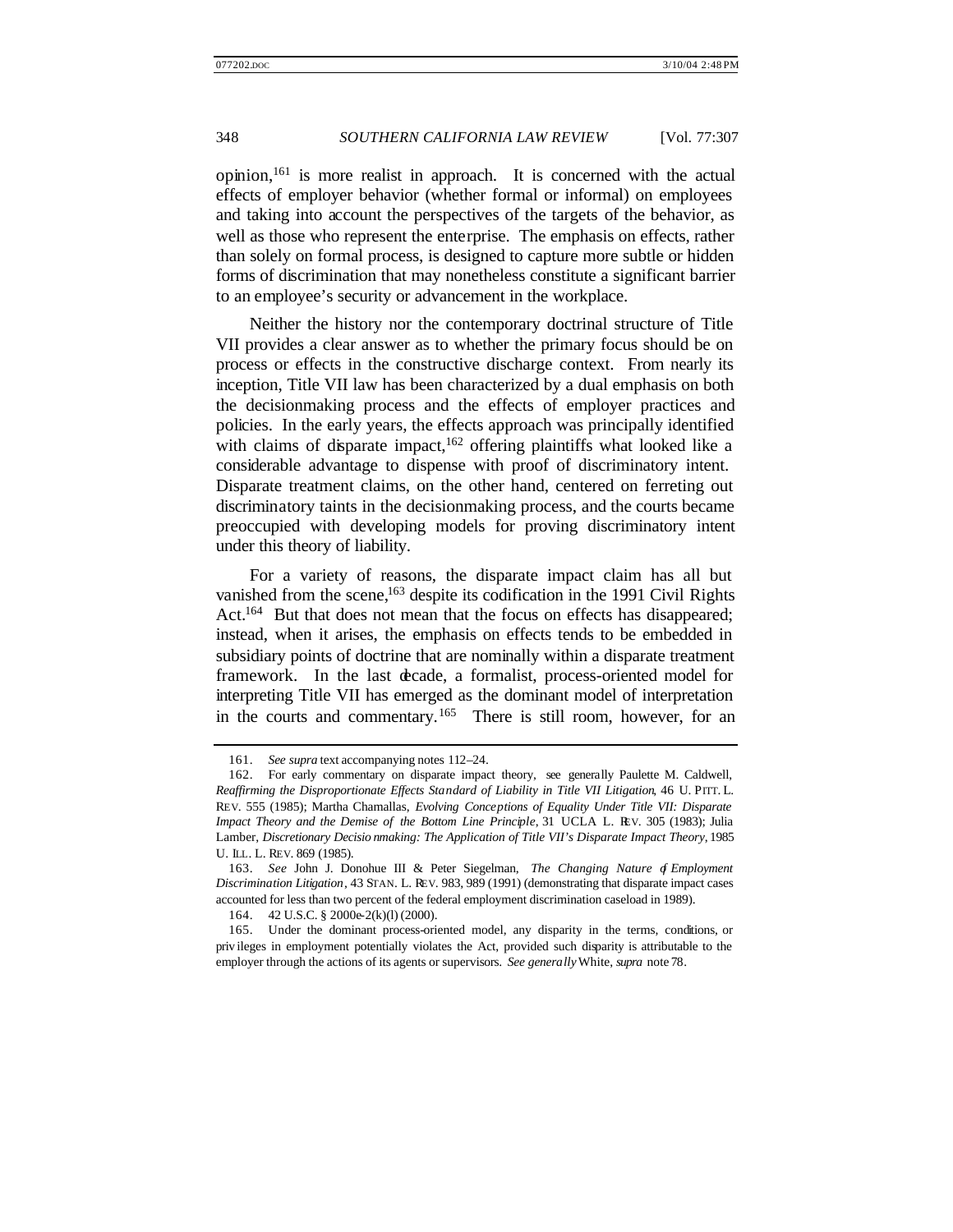effects-oriented analysis in particular contexts, and courts continue to shape the details of Title VII doctrine to accomplish specific policy goals.

The doctrinal developments most pertinent to the resolution of the constructive discharge dilemma relate to the evolution of the hostile environment claim. The very first issue the Supreme Court confronted in a sexual harassment case was whether Title VII coverage was limited to quid pro quo cases of harassment in which supervisors imposed an economic penalty on employees who refused their sexual advances. The Court in *Meritor Savings Bank v. Vinson* rejected such a limitation and held that noneconomic injury as well as economic harm were encompassed within the broad language of Title VII's prohibition against discriminatory "compensation, terms, conditions, or privileges" of employment.<sup>166</sup> While recognizing the claim for hostile work environment, however, the Court imposed a threshold requirement that the harassment in such cases must be "sufficiently severe or pervasive," focusing on the level and nature of the harassing conduct and presumably its effect on the targeted employee.<sup>167</sup> In a subsequent hostile environment case, the Court made clear that the severity and pervasiveness of harassment would be judged in part on its effect on the targets, noting that courts should consider whether the harassment interferes with an employee's work performance or negatively affects the employee's psychological well-being.<sup>168</sup>

This focus on effects embedded within the severe or pervasive requirement seems largely to favor defendants because it assures that federal courts will not intervene in employment disputes involving noneconomic harassment unless there is substantial harm, or at least the capacity for such harm, as judged by the degree of harassment. In some cases, this threshold requirement means that clearly provable harassment may not be actionable. For example, in *Burlington Industries, Inc. v. Ellerth*, the Court indicated that a supervisor's unfulfilled threats to retaliate against an employee for refusing to accede to sexual advances would not violate Title VII if the threats were judged not to be severe or pervasive.<sup>169</sup> As commentators have recognized,<sup>170</sup> this threshold harm requirement represents a departure from the strict disparate treatment model that would hold employers liable for any difference in treatment

<sup>166.</sup> Meritor Sav. Bank v. Vinson, 477 U.S. 57, 64 (1986).

<sup>167.</sup> *Id.* at 67.

<sup>168.</sup> Harris v. Forklift Sy s., Inc., 510 U.S. 17, 22–23 (1993).

<sup>169.</sup> Burlington Indus., Inc. v. Ellerth, 524 U.S. 742, 752–54 (1998).

<sup>170.</sup> *See* Judith J. Johnson, *License to Harass Women: Requiring Hostile Environment Sexual Harassment to Be "Severe or Pervasive" Discriminates Among "Terms and Co nditions" of Employment*, 62 MD. L. REV. 85, 90 (2003); White, *supra* note 78, at 1162.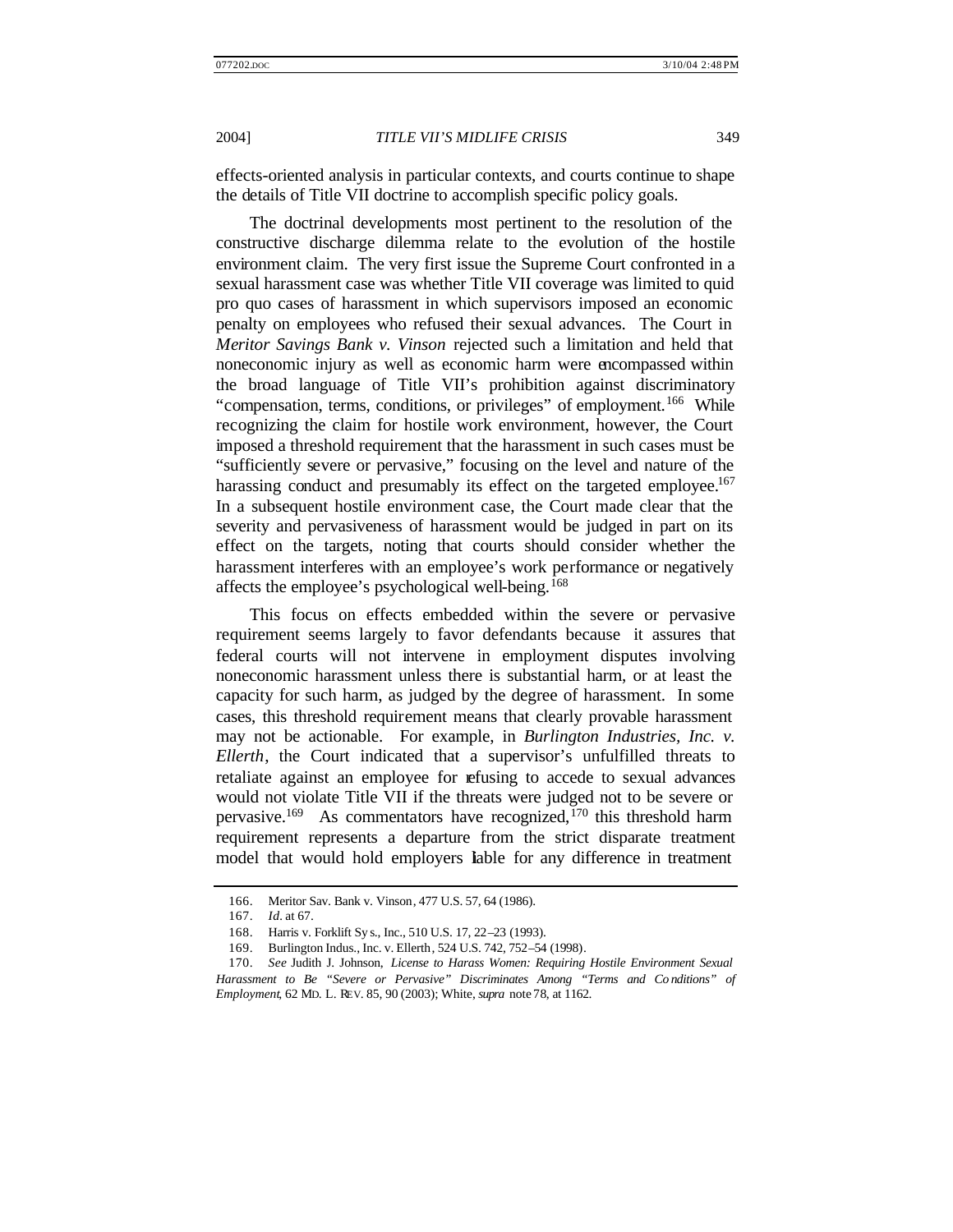based on race or sex. Similar threshold harm requirements have cropped up in retaliation cases where some courts have insisted that plaintiffs prove that an employer's discriminatory action resulted in a "materially adverse action" or constituted an "ultimate employment decision" before allowing a claim. $171$ 

The courts' recent propensity to use effects analysis to make it more difficult for plaintiffs to prove their case may seem strange to those who have followed the evolution of Title VII doctrine. Historically, effects analysis has been associated with an expansive interpretation of civil rights law, and judges who looked to the effects of an employer's action on employees were often plaintiff-oriented. The threshold requirement originally imposed in disparate impact litigation—namely, that a plaintiff prove that a policy or practice produced a substantial group adverse  $impact^{172}$ —was not regarded as unduly burdensome to plaintiffs, probably because it was thought to be a small price to pay in return for having unintentional discrimination recognized as actionable under federal law. In contrast, the newly created exceptions for "de minimis" discrimination<sup>173</sup> in the harassment and retaliation contexts are judicial inventions for limiting liability, without a corresponding benefit to plaintiffs.<sup>174</sup> Commentators arguing for greater protection for plaintiffs now sometimes urge courts to adopt a formalist approach that covers all forms of disparate treatment, without regard to the degree of injury.<sup>175</sup>

<sup>171.</sup> *See* Ray v. Henderson, 217 F.3d 1234, 1240–44 (9th Cir. 2000) (discussing varying standards courts use to define "adverse employment action" in retaliation cases); Ann M. Henry, *Employer and Employee Reasonableness Regarding Retaliation Under the* Ellerth/Faragher *Affirmative Defense*, 1999 U. CHI. LEGAL FOUND. 553, 560–63 (1999); White, *supra* note 78, at 1164.

<sup>172.</sup> Early cases included *Dothard v. Rawlinson*, 433 U.S. 321 (1977); *Albemarle Paper Co. v. Moody*, 422 U.S. 405 (1975); and *Griggs v. Duke Power Co*., 401 U.S. 424 (1971). Subsequently, the courts insisted on more compelling demonstrations of group adverse impact, often requiring sophisticated st atistical demonstrations. *See generally* DAVID C. BALDUS & AMES W.L. COLE, STATISTICAL PROOF OF DISCRIMINATION 19–24 (1980).

<sup>173.</sup> The term "de minimis discrimination" was first coined by Rebecca Hanner White. *See*  White, *supra* note 78.

<sup>174.</sup> It could be argued, however, that proof of discriminatory intent is easier to establish in harassment cases. In *Ellerth* , the Court stated that "[s]exual harassment under Title VII presupposes intentional conduct," perhaps signaling that there need be no further showing of group -based hostility or animus in this category of cases. *Ellerth*, 524 U.S. at 756. Nevertheless, as demonstrated by the torrent of scholarship surrounding the Court's decision in *Oncale v. Sundowner Offshore Services, Inc*., 523 U.S. 75 (1998), it is still far from clear whether courts will insist that plaintiffs present evidence of a hostile "state of mind," especially in same-sex harassment cases. *See, e.g.*, Rebecca Hanner White, *There's Nothing Special About Sex: The Supreme Court Mainstreams Sexual Harassment*, 7 WM. & MARY BILL RTS. J. 725 (1999) (arguing that stringent proof of intent does and should apply to sexual harassment claims).

<sup>175.</sup> *See* Henry L. Chambers, Jr., *A Unifying Theory of Sex Discrimination*, 34 GA. L. REV. 1591 (2000); White, *supra* note 78, at 1191.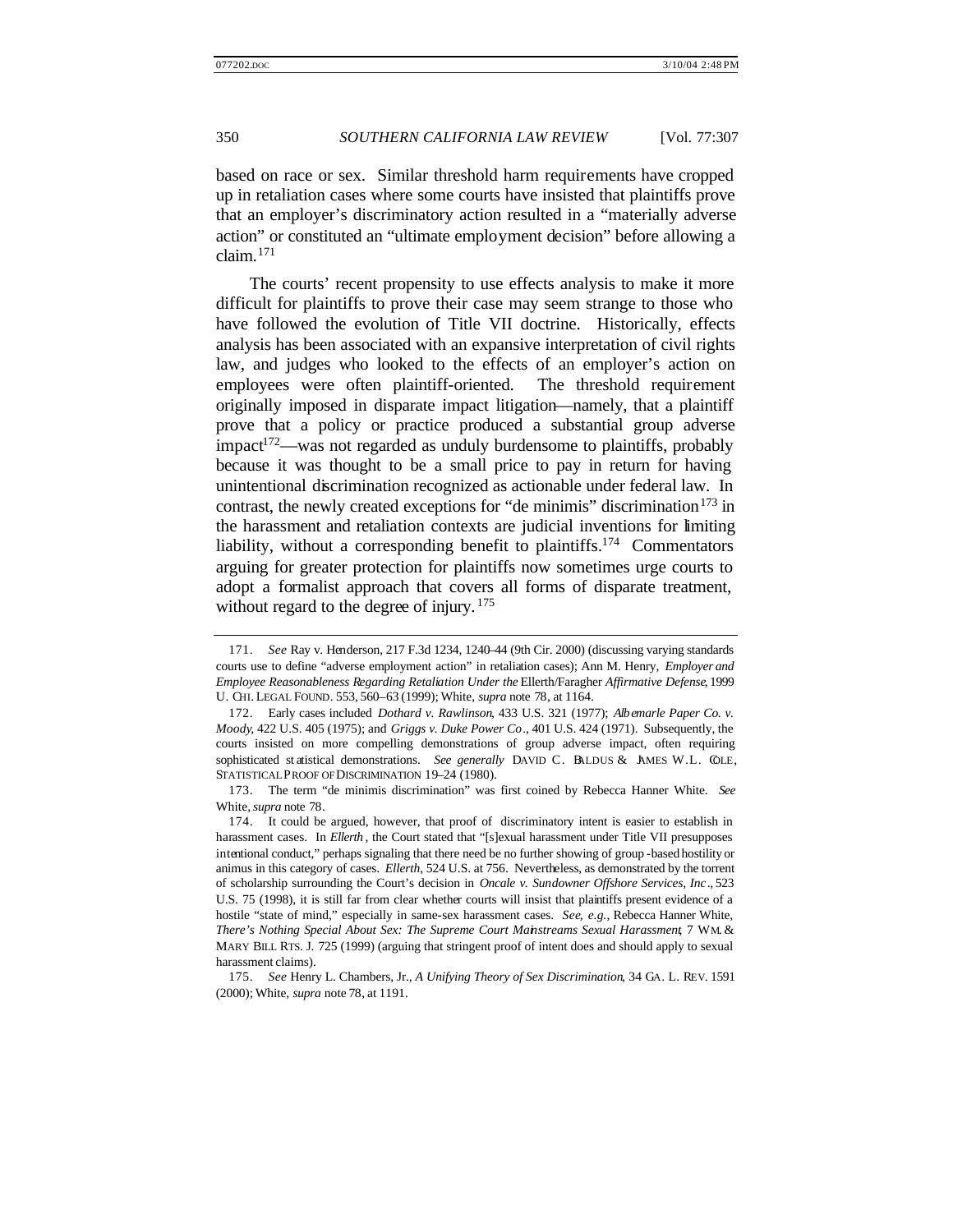The current split in the lower courts over the proper classification of constructive discharge cases resembles the old demarcation lines, with the pro-plaintiff opinion in *Suders* stressing the actual effects on employees and the pro-defendant opinion in *Caridad* emphasizing the formal decisionmaking process. Because in constructive discharge cases there is little doubt that the supervisor-caused injury is substantial and material, however, the inquiry tends to center on the legal significance of formal versus informal behavior on the part of supervisors. In *Caridad* and *Suders*, the process/effects debate subtly shades into a contest over whether employers should be held equally accountable for informal conduct on the part of supervisors that has the same effect as formal actions.

The precedents relevant to the question of whether the focus in Title VII constructive-discharge cases should be on formal or informal action are not particularly illuminating. In support of focusing on informal action, plaintiffs could cite to the Court's ruling in *Watson v*. *Fort Worth Bank & Trust*, which allowed plaintiffs to use disparate impact analysis to challenge subjective practices that had not been reduced to formal policies.<sup>176</sup> *Watson* rejected the argument that effects analysis should be limited to objective, formal policies, recognizing that discretionary practices could be equally as harmful.<sup>177</sup> The case seemed to recognize the need to scrutinize employer behavior that was not embodied in formal policies to make sure that employers did not use an "undisciplined system of subjective decisionmaking" to accomplish results substantially similar to intentional discrimination.<sup>178</sup> In this respect, *Watson* lends support to plaintiffs' argument that employers should be as responsible for constructive discharges caused by informal discrimination as they are for actual discharges that consist of formal action. In both contexts, plaintiffs would argue that the law should be mindful that discriminatory ends can be easily masked and that effects analysis is needed to guard against less obvious forms of discrimination that are expressed in informal supervisory behavior. Whether the question is the applicability of disparate impact analysis or the proper categorization of constructive discharge cases, a focus on effects is a tested method for capturing subtle, more contemporary forms of discrimination.

In response, employers can be expected to point out that the issue in *Watson* was whether to allow the plaintiff to invoke disparate impact theory to challenge the lega lity of an employer's subjective decisionmaking

<sup>176.</sup> Watson v. Fort Worth Bank & Trust , 487 U.S. 977, 991 (1988).

<sup>177.</sup> *Id.*

<sup>178.</sup> *Id.* at 990–91.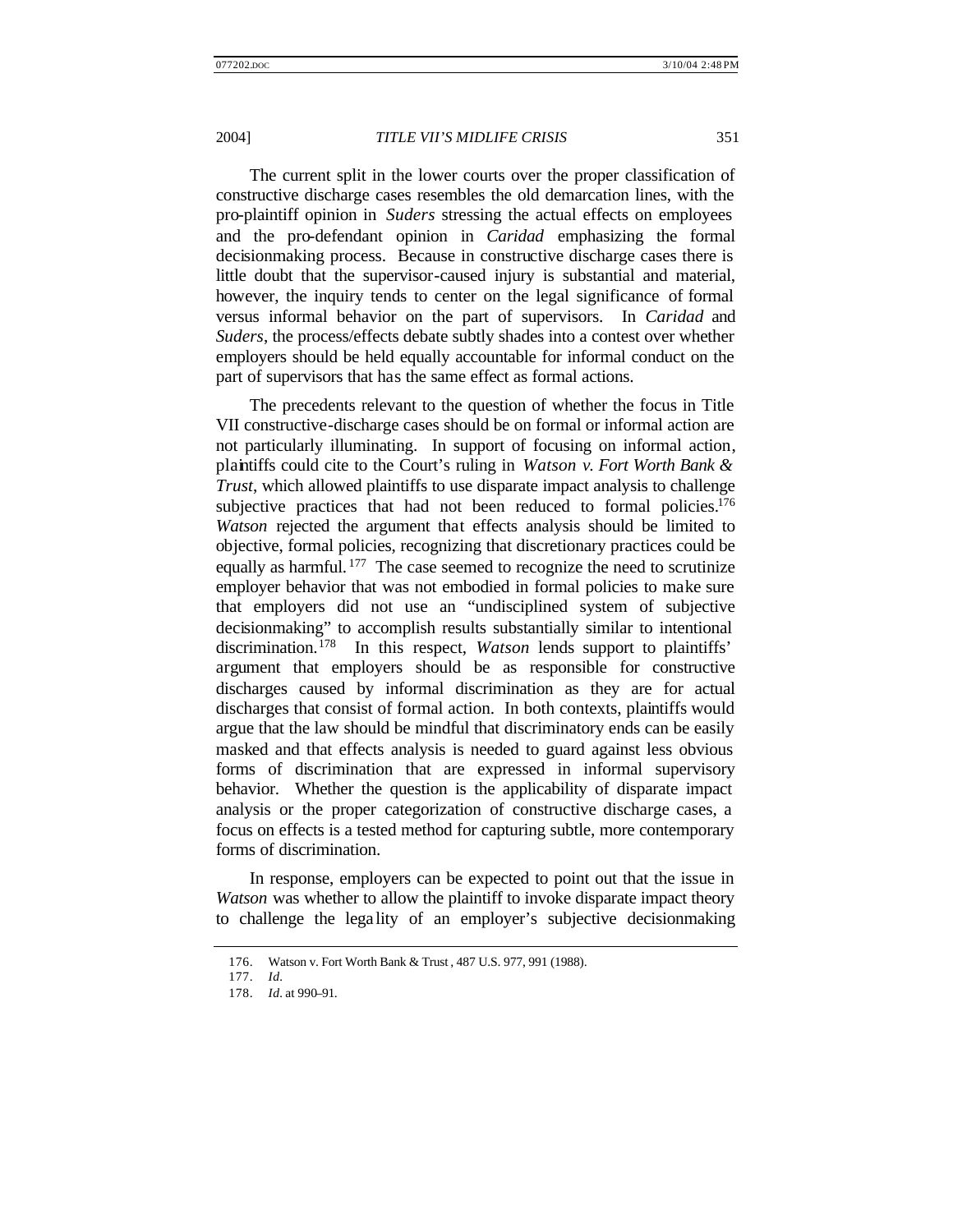process, and that it did not address the more precise issue of the employer's vicarious liability in a constructive discharge suit alleging disparate treatment. Since the Supreme Court first indicated in *Meritor Savings Bank v. Vinson* that common-law agency principles should serve as a guideline to determine the limits of employer responsibility,  $179$  courts have understandably been engaged in a process of sorting out supervisory behavior that the law attributes to the employer and behavior that is regarded as too personal in nature to be linked to the employer. It is at this point that the distinction between formal and informal supervisory conduct comes into play. Employers will argue that whatever role effects analysis may play in other Title VII contexts, the Supreme Court in *Ellerth* has mandated a focus on the formal acts of the enterprise in its interpretation of agency principles by describing a tangible employment action as "an official act of the enterprise, a company act."<sup>180</sup> Only in such cases, the argument goes, will it be clear that the supervisor was aided in accomplishing his discriminatory objective by his relationship with his employer. Rebecca Hanner White, for example, has taken such an approach, arguing that vicarious liability hinges not on the material or harmful effects of a supervisor's conduct, but on whether such conduct involves an official action that only supervisors can inflict on their subordinates.<sup>181</sup> Under this reasoning, paralleling the approach in *Caridad*, a crucial distinction is that a supervisor elects to pressure a plaintiff to quit through the use of informal tactics rather than through a formal discharge because it is impossible in constructive discharge cases to pinpoint the moment when the supervisor exercises formal power on behalf of the employer.

If the outcome of Title VII vicarious-liability cases were dictated solely by agency principles, arguments such as these, that turn on the existence of formal, official acts, would be quite compelling. However, since its decision in *Meritor Savings Bank* , the Supreme Court has also been careful to note that agency principles are not the only guideposts in Title VII law<sup>182</sup> and that other policy considerations may legitimately come into play in judicial determinations of the limits of employer liability. Indeed, in fashioning the affirmative defense in *Ellerth*/*Faragher*, the Court did not limit its analysis to agency principles. Instead, it explicitly relied

<sup>179.</sup> Meritor Sav. Bank v. Vinson, 477 U.S. 57, 72 (1986).

<sup>180.</sup> Burlington Indus., Inc. v. Ellerth, 524 U.S. 742, 762 (1998).

<sup>181.</sup> White, *supra* note 78, at 1158.

<sup>182.</sup> The Court cautioned in *Vinson* that "such common-law principles may not be transferable in all their particulars to Title VII . . . ." *Vinson*, 477 U.S. at 72.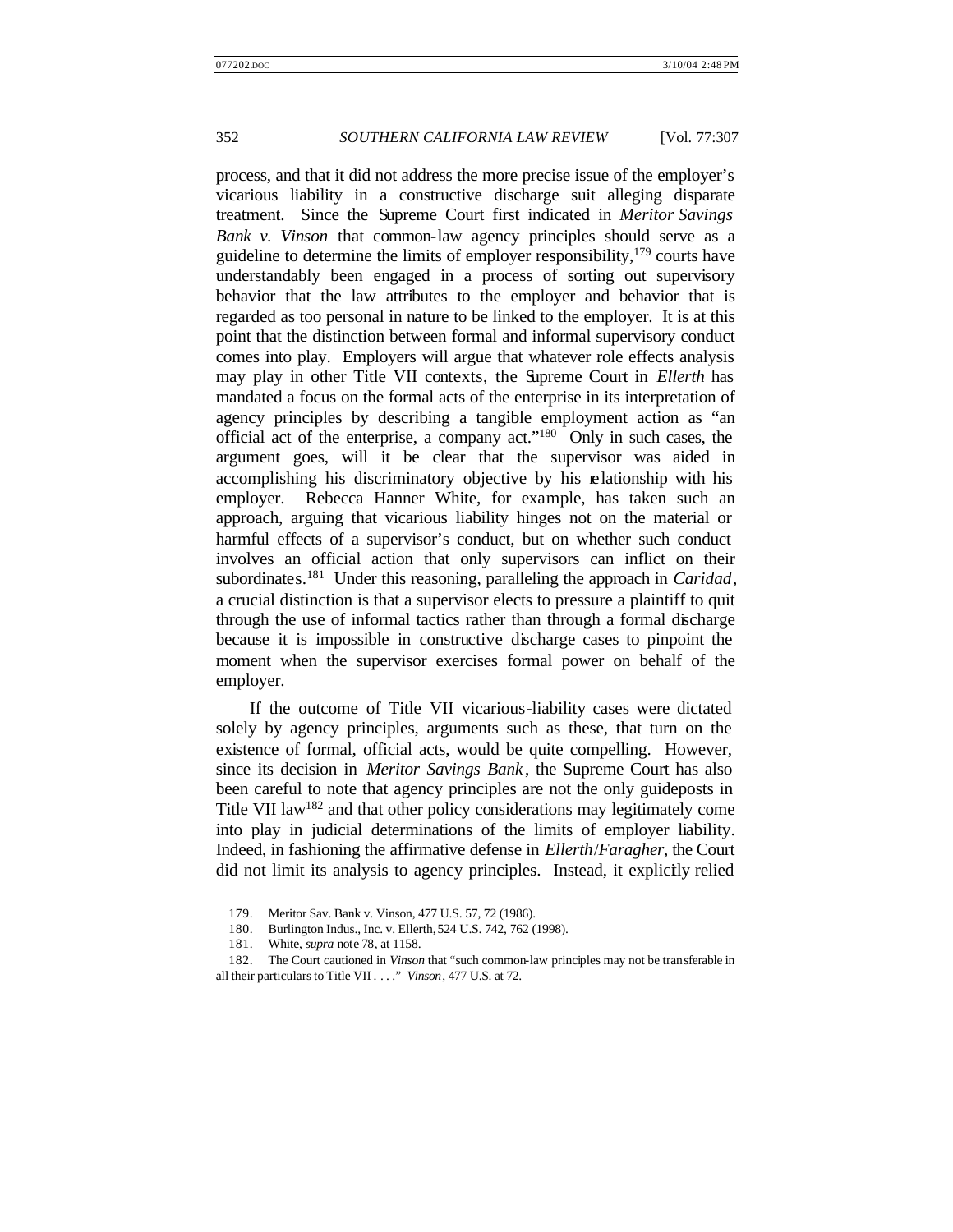on other policy considerations underlying Title VII, namely, the policy in favor of conciliation rather than litigation, the policy of encouraging the development of internal grievance procedures, and the policy of deterring and preventing harassment by encouraging employees to report harassment before it becomes severe or pervasive. $183$  Thus, in resolving difficult issues, such as the proper treatment of constructive discharge cases, the Supreme Court precedents indicate that courts are not bound by agency law, but may also consider the objectives and goals of Title VII as they craft the details of the doctrine. The resort to policy considerations authorized by *Ellerth*/*Faragher* means that the effects-oriented approach of *Suders* might hold up under Title VII, even if the court's treatment of constructive discharge departs from traditional agency principles.

So far, the policy analysis undertaken by the lower courts in constructive discharge cases has been thin and has not yet provided a convincing case for either position. As mentioned earlier,  $184$  the principal policy argument that has emerged for treating constructive discharge cases as ordinary hostile environment cases (with the affirmative defense) centers on encouraging potential plaintiffs to report harassment to their employer and to give the employer the opportunity to correct the problem. The concern is that if constructive discharges are treated as tangible employment actions, plaintiffs could convert a hostile environment case into a tangible employment action simply by resigning, without first seeking redress from the employer. This echoes the view of the Supreme Court in *Ellerth*/*Faragher* that allowing the affirmative defense fosters the development of internal grievance procedures.

The competing policy concern articulated by the court in *Suders* in favor of imposing vicarious liability (with no affirmative defense)<sup>185</sup> bears a strong resemblance to those expressed in disparate impact cases. Similar to the rationale of *Watson*, the court in *Suders* believed that a focus on effects was needed to prevent supervisors from masking their discriminatory conduct in order to accomplish indirectly what they could not do directly. <sup>186</sup> When the spotlight is on the supervisor, rather than the employee, the concern is that unless the law treats constructive discharges on a par with actual discharges, supervisors will have an incentive to engage in a course of conduct designed to force an employee to quit in order to retain the benefits of the affirmative defense.

<sup>183.</sup> *See Ellerth* , 524 U.S. at 764.

<sup>184.</sup> *See supra* text accompanying notes 105–11.

<sup>185.</sup> *See supra* discussion accompanying notes 123–24.

<sup>186.</sup> *See* Suders v. Easton, 325 F.3d 432, 460 (3d Cir. 2003).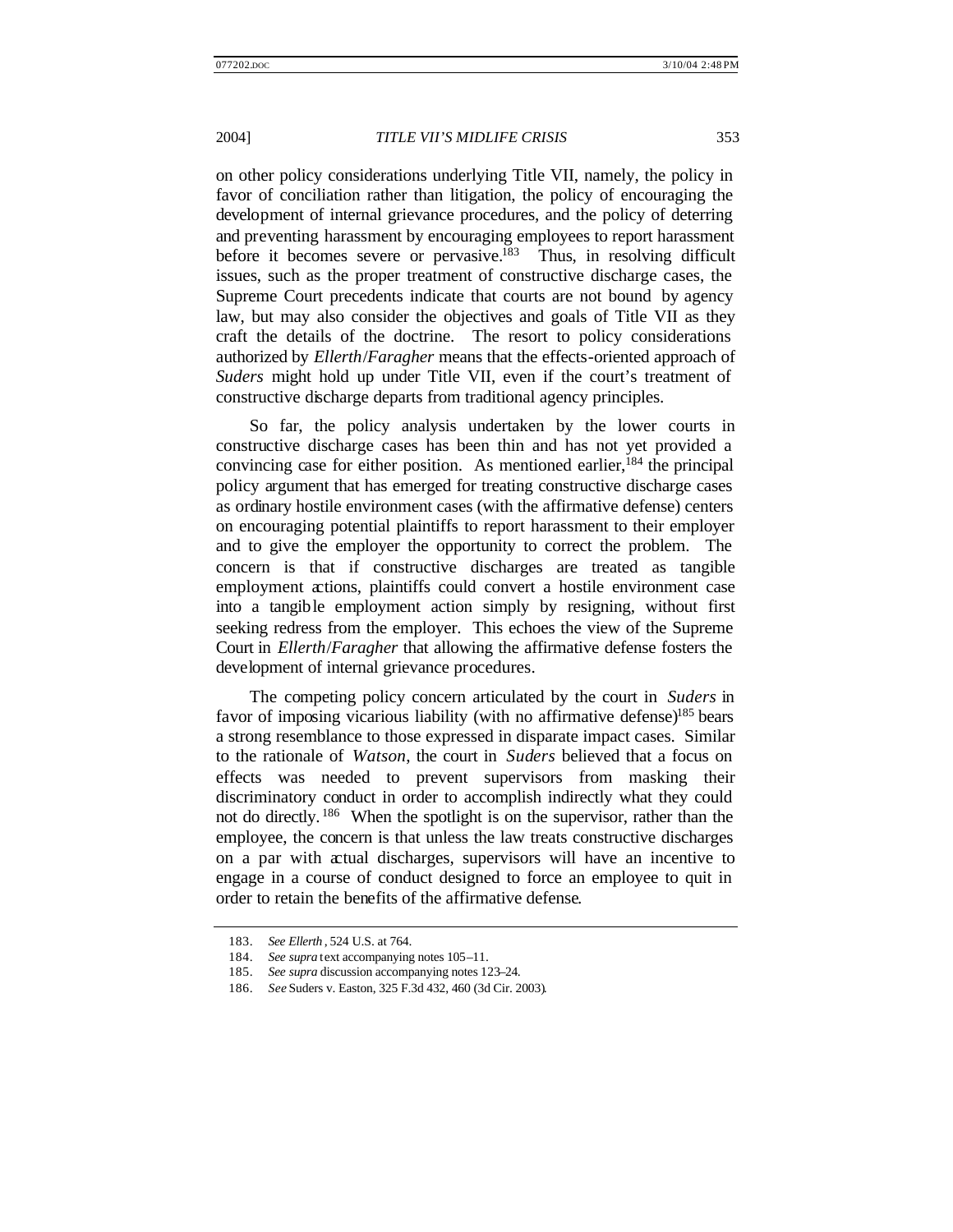Neither the case precedents of the lower courts nor the policy analyses provide a clear answer to the question of whether the legal treatment of constructive discharge should hinge on the formal versus informal nature of the supervisor's conduct. Although agency law may favor a focus on formal action, the policy of eradicating covert and subtle as well as overt discrimination counsels against giving employers a legal incentive to pressure employees to quit through informal tactics. Moreover, because even this rather abstract debate about the proper focus and perspective of Title VII law soon becomes enmeshed in questions of policy, it is perhaps best to confront the issue more directly and ask whether it is wise as a matter of law and policy to impose strict liability on employers in this particular kind of case.

### D. STRICT LIABILITY/NEGLIGENCE

The doctrinal dispute over the characterization of the constructive discharge claim boils down to whether such cases should be governed by strict liability or negligence principles. This is because, in practice, the *Ellerth*/*Faragher* affirmative defense has proven to be a powerful defense for employers. Even though the burden of proof rests with the employer, recent empirical studies indicate that employers are having considerable success in establishing the defense, often at the summary judgment stage.<sup>187</sup> Moreover, although technically the availability of the affirmative defense should not negate the "strictness" of the employer's liability,<sup>188</sup> courts generally apply the affirmative defense to exonerate employers who act reasonably. Thus, for the most part, when the defense is available, the case is approached as a negligence case. Strict liability is reserved only for cases in which the defense is precluded.

Because the most common sexual harassment case is a hostile environment case and the most common constructive discharge case is one caused by a sexually hostile environment, it would not be surprising if the same set of rules were held to govern each type of case. Put another way,

<sup>187.</sup> *See* Theresa M. Beiner, *Sex, Science and Social Knowledge: The Implications of Social Science Research on Imputing Liability to Employers for Sexual Harassment*, 7 WM. & MARY J. WOMEN & L. 273, 285–91 (2001); Sherwyn et al., *supra* note 90, at 1268–69, 1288.

<sup>188.</sup> Read literally, the affirmative defense should not shield an employer who responds reasonably to a plaintiff's complaint of harassment, unless the employee also acted unreasonably. In this respect, the liability framework of *Ellerth*/*Faragher* is strict, holding non-negligent employers liable to plaintiffs who take reasonable measures to prevent their own injuries. However, there is evidence that in such cases—where both the employer and the employee act reasonably —courts stretch to avoid holding the employer liable, labeling the conduct of even the employee who reports as unreasonable as a matter of law. *See* Sherwyn et al., *supra* note 90, at 1294–95.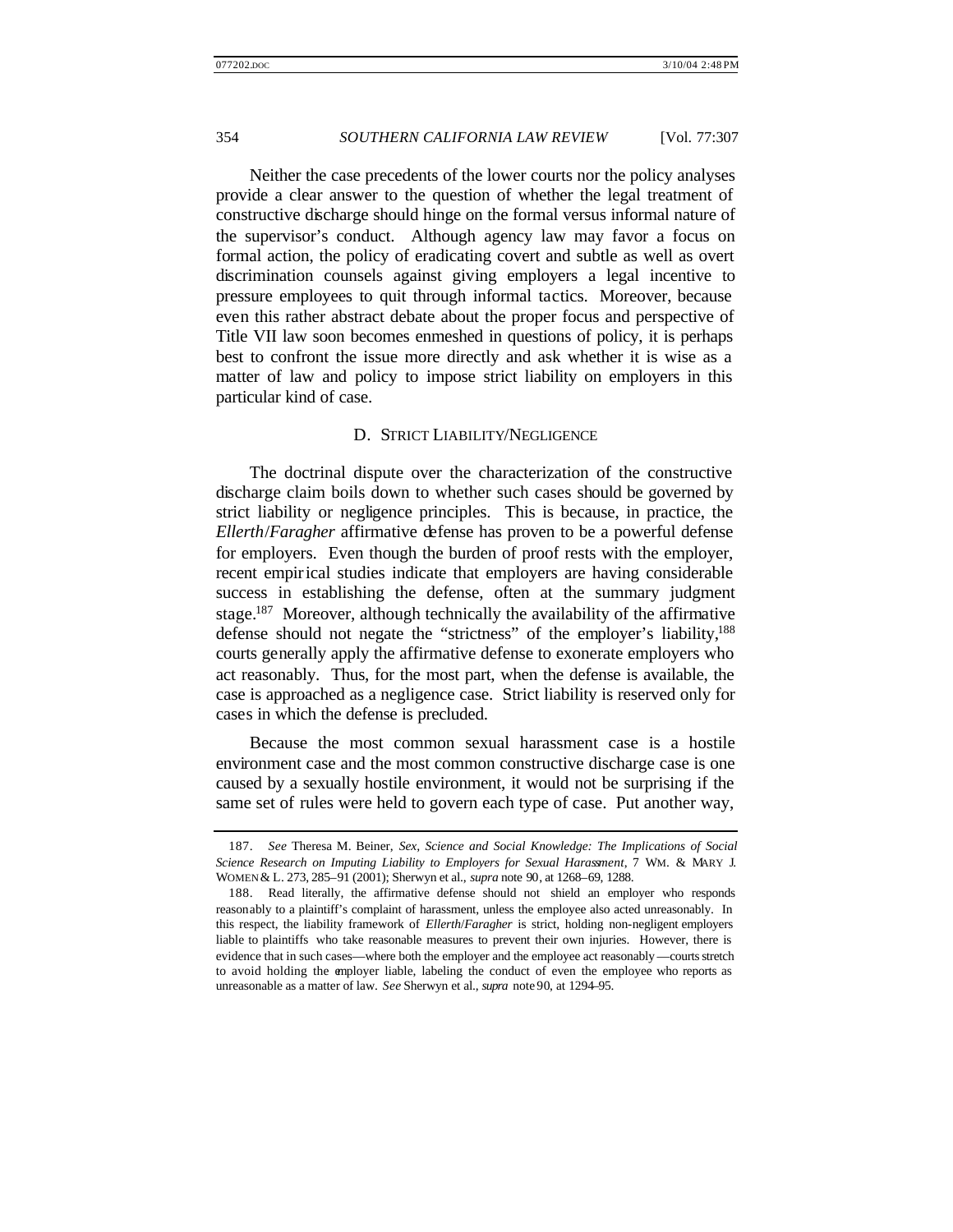the crucial question becomes whether the law of sexual harassment will subsume constructive discharge cases, except perhaps for those nonprototype constructive discharge cases, such as discriminatory demotion cases, that do not involve sexualized conduct. It thus becomes important to explain why cases of sexual harassment are often treated differently from other discrimination cases and to articulate the reasons why courts are more willing to insulate employers from liability in the harassment context.

Commentators have long noted the disfavored status of sexual harassment as a cause of action.<sup>189</sup> From its inception in the mid-1970s, courts have been reluctant to view sexual harassment as a bona fide form of sex discrimination. Early cases dismissed sexual harassment claims as involving essentially private disputes that bore little relation to employment-related injuries, such as unequal pay or failure to promote.<sup>190</sup> The negative response of courts likely stemmed from a belief that harassers were motivated to act out of sexual desire for a particular woman (i.e., it was personal) and that their conduct was about sex, not about work.

The feminist campaign to recognize sexual harassment as a form of sex discrimination has vigorously contested each of these beliefs, but they tend to die very slowly. Most recently, the image of sexual harassment as a private, non-job-related injury has reemerged in a more subtle, updated fashion in the new elaborate doctrine that specifically governs hostile environment harassment claims. The end result is that sexual harassment is rapidly becoming a disfavored cause of action, encumbered by special requirements and onerous burdens of proof. For example, to establish a claim for hostile environment harassment, plaintiffs must show a pattern of severe or pervasive harassment that alters the victim's working environment; mere isolated incidents that cannot be said to poison the environment will not suffice. Some courts have interpreted this threshold requirement in a categorical fashion to allow employers a "safe harbor" for harassment that does not appear egregious to the court.<sup>191</sup> In the Seventh Circuit in particular, prompted by an influential opinion by Judge Richard

<sup>189.</sup> *See, e.g.*, Susan Estrich, *Sex at Work*, 43 STAN. L. REV. 813, 818 (1991); B. Glenn George, *The Back Door: Legitimizing Sexual Harassment Claims*, 73 B.U. L. REV. 1, 3 (1993); Johnson, *supra* note 170, at 93–95.

<sup>190.</sup> For an analysis of these early cases, see Katherine M. Franke, *What's Wrong with Sexual Harassment?* , 49 STAN. L. REV. 691, 698–701 (1997).

<sup>191.</sup> For discussions of the safe harbor doctrine, see Anderson, *supra* note 10, at 125, 145–50; Eric Schnapper, *Some of Them Still Don't Get It: Hostile Work Environment Litigation in the Lower Courts*, 1999 U. CHI. LEGAL FOUND. 277, 286–94.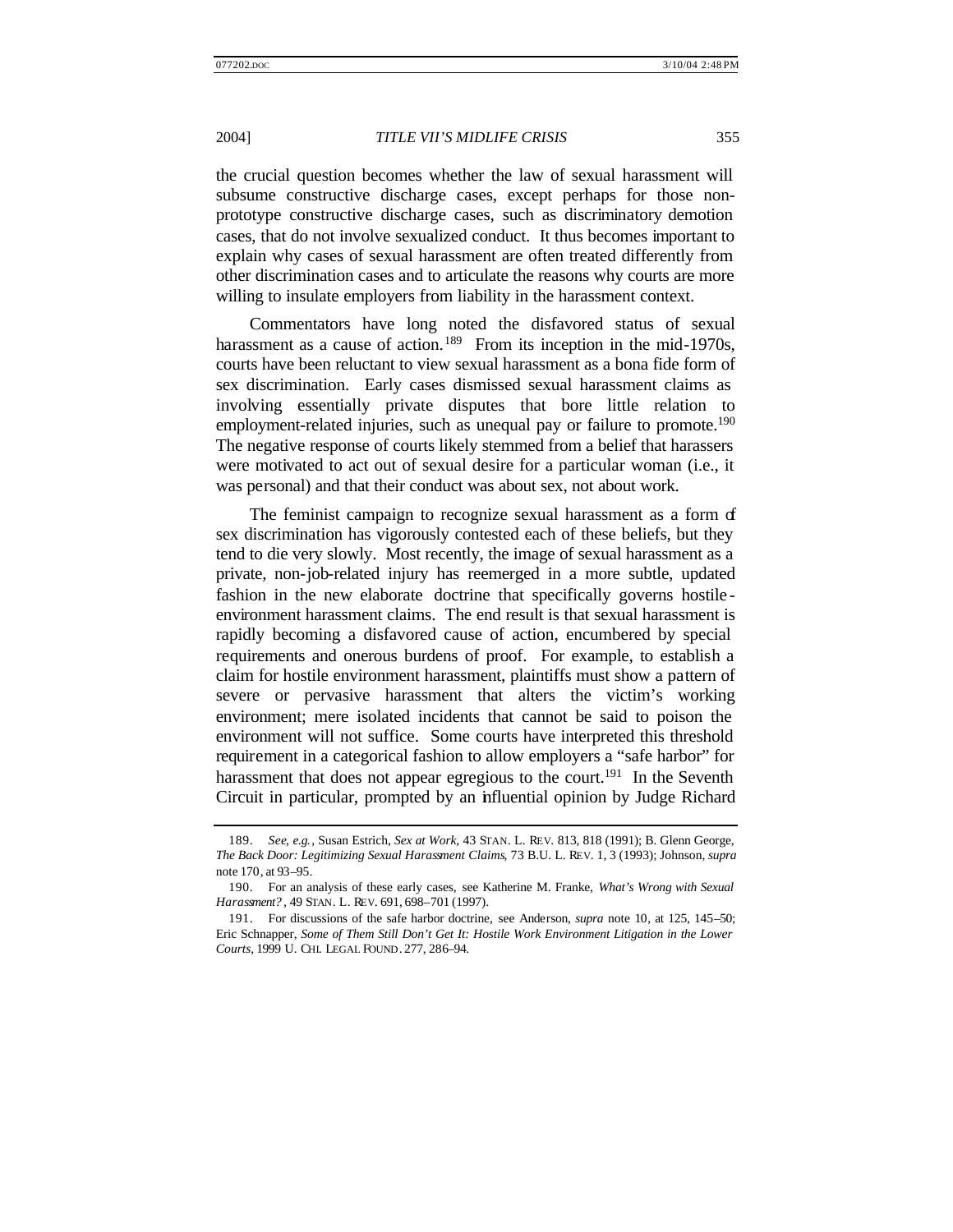Posner,<sup>192</sup> the safe harbor doctrine has meant that employees will lose their case—as a matter of law—unless they can point to numerous incidents of sexual touchings, threats, or sexual propositions that qualify as something more than "low level harassment" that has been given immunity under this pro-employer interpretation of the law. It is noteworthy that the courts have not seen fit to allow employers a safe harbor for other forms of discriminatory behavior, at least not as a matter of formal legal doctrine. A decrease in pay, no matter how small, for example, is actionable disparate treatment if traceable to an employee's sex or race. A discriminatory denial of promotion constitutes a Title VII violation, even if the position desired does not carry a significantly higher salary. For sexual harassment cases, however, courts are often not satisfied with a demonstration of disparity in treatment between the sexes and, in addition, insist on further proof of serious harm and the connection between the harm sustained and the plaintiff's employment status.

Another prime example of the special, disfavored status of sexual harassment claims is the *Ellerth*/*Faragher* affirmative defense itself, for it is the only defense to vicarious liability permitted for supervisory behavior under Title VII.<sup>193</sup> In grappling with the proper treatment of constructive discharge claims, the courts are in effect being called on to decide whether constructive discharge will remain a first-class claim treated like other forms of disparate treatment or will be tainted by the second-class status of sexual harassment claims.

It is revealing that prior to its association with the claim of sexual harassment, the courts had little difficulty imposing vicarious liability for constructive discharge. The shift that may now be taking place from strict liability to negligence has occurred only since the claim of constructive discharge has become linked in people's mind to sexual harassment. In a kind of guilt by association—specifically, cognitive association with sexual

<sup>192.</sup> Baskerville v. Culligan Int'l Co., 50 F.3d 428, 430–31 (7th Cir. 1995). Later, Judge Posner explained that *Baskerville* "created a safe harbor for employers in cases in which the alleged harassing conduct is too tepid or intermittent or equivocal to make a reasonable person believe that she has been discriminated against on the basis of her sex." Galloway v. Gen. Motors Serv. Parts Operations, 78 F.3d 1164, 1168 (7th Cir. 1996).

<sup>193.</sup> Because the Court uses the same standard for sexual and racial harassment claims, the disfavored status of sexual harassment claims—the largest class of harassment claims—spills over to affect racial harassment cases. *See* Nat'l R.R. Passenger Corp. v. Morgan, 536 U.S. 101, 116 n.10 (2002) ("Hostile work environment claims based on racial harassment are reviewed under the same standard as those based on sexual harassment."). *See also* L. Camille Hebert, *Analogizing Race and Sex in Workplace Harassment Claims*, 58 OHIO ST. L.J. 819, 878–79 (1997) (discussing the potential for racial harassment claims to be disadvantaged by the heightened proof requirement in sexual harassment cases).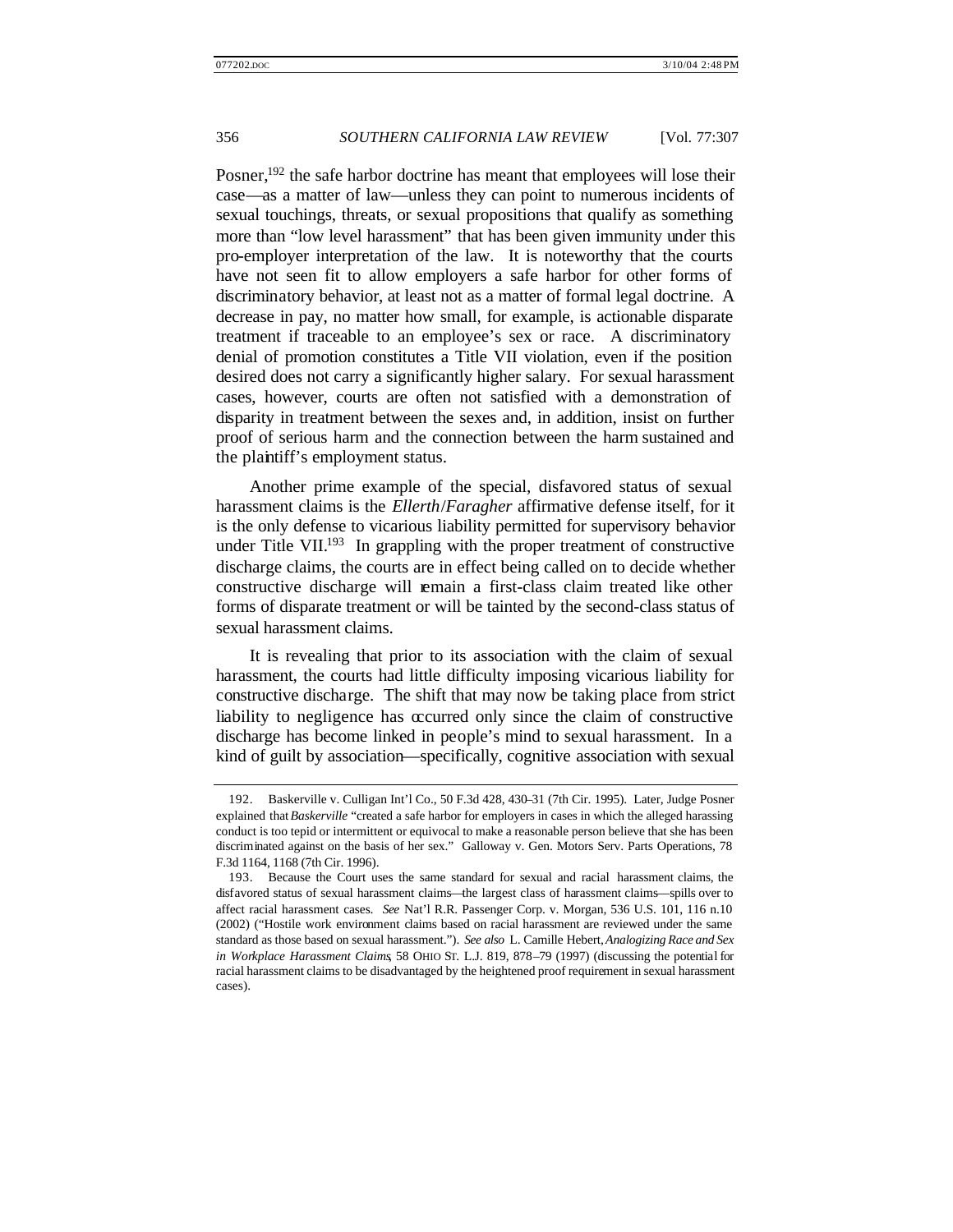harassment—more onerous requirements related to employer liability are now being imposed as constructive discharge becomes assimilated to hostile work environment claims.<sup>194</sup> Simply put, constructive discharge is becoming more difficult to prove now that the prototypical case involves sexual harassment and the prototypical plaintiff is a woman.

The claim of constructive discharge has its origins in labor law.<sup>195</sup> In cases starting in the late 1930s, union organizers and supporters were intimidated and harassed by managers in an effort to pressure employees to give up their support for unions and to retaliate against them for supporting the union. <sup>196</sup> The National Labor Relations Board ("NLRB") first employed the theory of constructive discharge to assure that employers could not accomplish directly what they could not do indirectly, namely, fire an employee for supporting the union.<sup>197</sup> The federal courts embraced the new cause of action for constructive discharge and imposed vicarious liability on employers, without questioning its applicability or expressing concern that managers and supervisors who pressured union-affiliated employees to quit might not be following company policy. Significantly, when the prototypical victim of a constructive discharge was a union supporter, the employer was not given the opportunity to prove that it had acted reasonably or that the supervisor acted against its wishes.

One early leading case is *NLRB v. East Texas Motor Freight Lines*, in which the president of the company instructed a manager to find out whether four truck drivers had become union members, but cautioned the manager not to criticize them if they had.<sup>198</sup> The manager instead "went" entirely beyond the instructions," and when the drivers admitted that they had joined the union, the manager told them he had lost confidence in them and advised them to resign. The NLRB determined that the employees had been forced to resign. <sup>199</sup> In affirming the Labor Board, the Fifth Circuit brushed aside the employer's contention that it should not be held responsible for the acts of the manager. The court stated that even though

<sup>194.</sup> *See infra* text accompanying notes 204–14.

<sup>195.</sup> For a discussion of the evolution of constructive discharge law under the National Labor Relations Act, see Shuck, *supra* note 49.

<sup>196.</sup> The first NLRB case to use the term "constructive discharge" was *In re Sterling Corset Co.*, 9 N.L.R.B. 858 (1938). *See* Shuck, *supra* note 49, at 406.

<sup>197.</sup> NLRB v. Holly Bra of Cal., Inc., 405 F.2d 870, 872 (9th Cir. 1969) ("An employer cannot do constructively what the act prohibits his doing directly . . . .").

<sup>198.</sup> NLRB v. E. Tex. Motor Freight Lines, 140 F.2d 404, 405 (5th Cir. 1944).

<sup>199.</sup> *Id.* at 404. Because the plaintiffs made no claim for reinstatement or backpay, however, the classic remedies for constructive discharge were not before the court. *Id*. The first federal appellate court case to allow a backpay award in a constructive discharge case was *NLRB v. Saxe-Glassman Shoe Corp*., 201 F.2d 238, 244 (1st Cir. 1953), which is discussed in Shuck, *supra* note 49, at 408.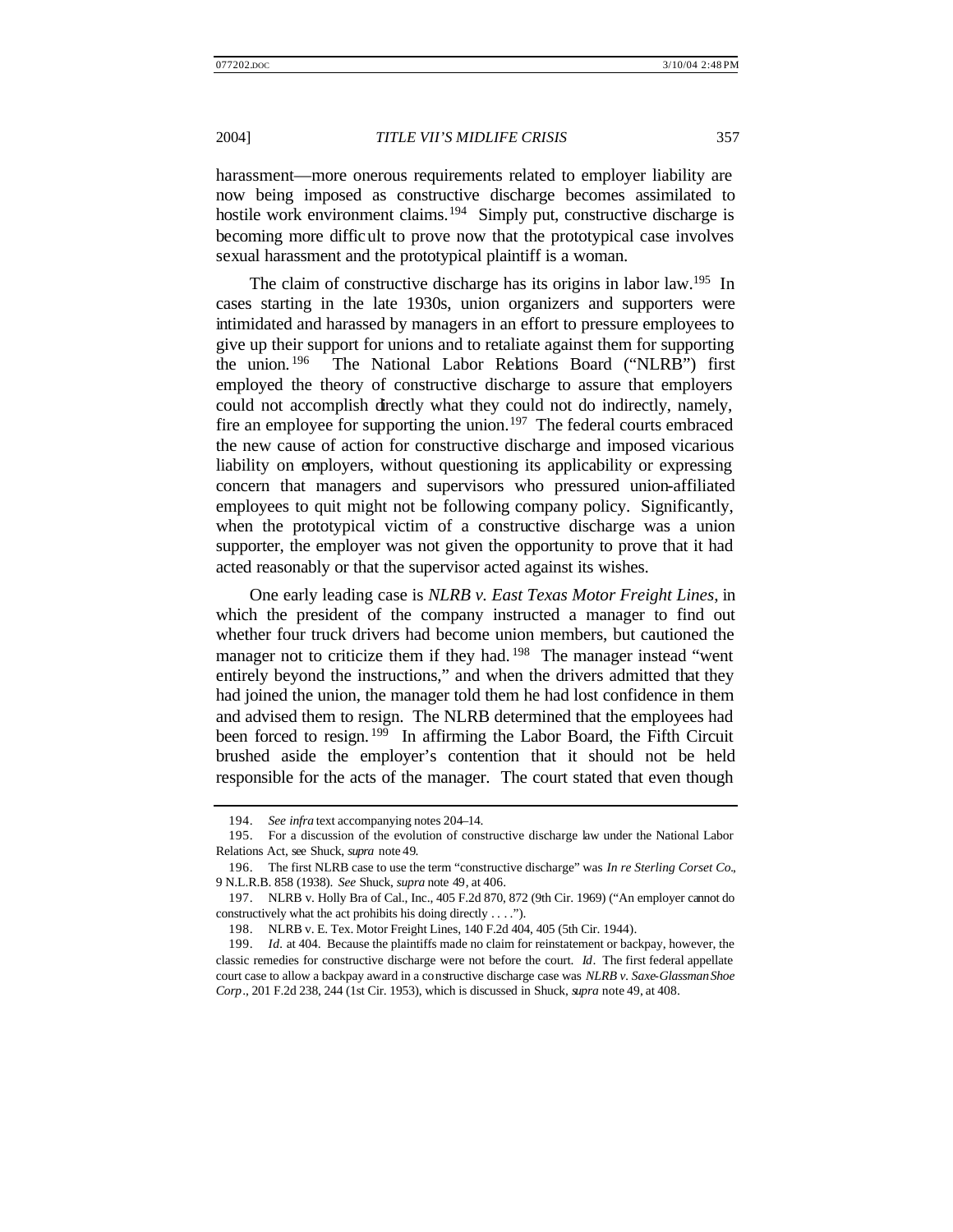the manager "went beyond and contrary to the orders of its president, this cannot absolve it from the rigors of this Act. He was the representative of Motors Lines, and while acting directly within the line and scope of his employment clearly violated the inhibitions of the National Labor Relations Act."<sup>200</sup>

Subsequent labor cases simply assumed that vicarious liability would follow a finding of constructive discharge in those instances in which a supervisor's actions compelled an employee to quit.<sup>201</sup> One pattern that emerged in these labor cases typically involved a supervisor who interrogated union organizers around the time of an upcoming election.<sup>202</sup> Such interrogations had the effect of intimidating the targeted employees, often because they were accompanied by explicit or implicit threats of retaliation or a promise of benefits if the employees agreed to give up their support of the union. The key issue in these cases was *not* whether top management had ratified the supervisors' actions, for the simple reason that ratification was not necessary to implement remedies for constructive discharge; instead, the focus was solely on whether the supervisor's conduct interfered with the employees' right to support the union. Vicarious liability was assumed.<sup>203</sup>

When constructive discharge law was imported into Title VII in the 1970s, the automatic imposition of vicarious liability continued to be part and parcel of the doctrine. One early case, for example, dealt with an employee's claim of religious discrimination.<sup>204</sup> The employee objected to being required to attend monthly staff meetings that began with a short religious talk and a prayer delivered by a Baptist minister. When she disclosed her objections to her supervisor, he told her simply to "close her ears"<sup>205</sup> and led her to believe that she would not be granted an exemption from attending the religious portion of the meeting. She then decided to quit without seeking further review of her supervisor's decision. The Fifth

<sup>200.</sup> *E. Tex. Motor Freight Lines*, 140 F.2d at 405 (internal citation omitted).

<sup>201.</sup> *See, e.g.*, J.P. Stevens & Co. v. NLRB, 461 F.2d 490 (4th Cir. 1972); NLRB v. Cavalier Olds, Inc., 421 F.2d 1234 (6th Cir. 1970); Retail Store Employees Union Local 880 v. NLRB, 419 F.2d 329 (D.C. Cir. 1969); *Holly Bra of Cal*., 405 F.2d at 870; NLRB v. Vacuum Platers, Inc., 374 F.2d 866 (7th Cir. 1967); NLRB v. Tenn. Packers, Inc., 339 F.2d 203 (6th Cir. 1964); *Saxe-Glassman Shoe Corp.*, 201 F.2d at 238.

<sup>202.</sup> *See, e.g.*, *Retail Store Employees Union Local 880*, 419 F.2d at 329; *Tenn. Packers*, 339 F.2d at 203; *Saxe-Glassman Shoe Corp* ., 201 F.2d at 238.

<sup>203.</sup> Recent labor cases employ the same approach. *See, e.g.*, L.S.F. Transp. Inc. v. NLRB, 282 F.3d 972 (7th Cir. 2002); NLRB v. Grand Canyon Mining Co., 116 F.3d 1039 (4th Cir. 1997); NLRB v. Bestway Trucking, Inc., 22 F.3d 177 (7th Cir. 1994).

<sup>204.</sup> *See* Young v. S.W. Sav. & Loan Ass'n, 509 F.2d 140 (5th Cir. 1975).

<sup>205.</sup> *Id.* at 142.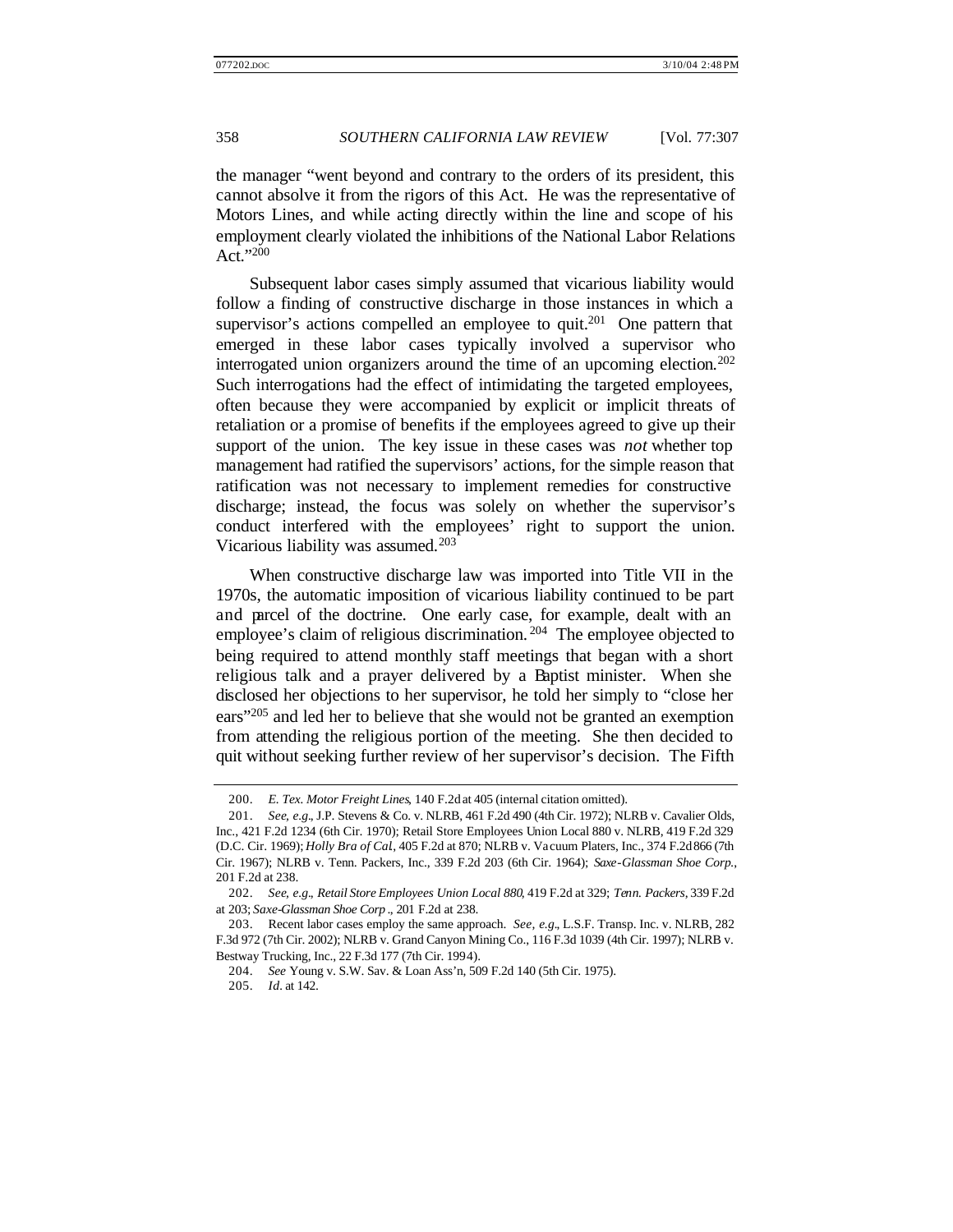Circuit found a constructive discharge even though it also concluded that the company had an unpublicized policy of granting exceptions to the mandatory attendance rule, and that the plaintiff's supervisor probably did not have the authority to fire her because she refused to attend. The court reasoned that as long as the supervisor had the apparent authority to interpret company policy, "it would be too nice a distinction to say that Mrs. Young should have borne the considerable emotional discomfort of waiting to be fired instead of immediately terminating her association with Southwestern."<sup>206</sup> Similarly, in a race discrimination case,  $207$  the Fifth Circuit imposed vicarious liability for constructive discharge when an employee was harassed by a supervisor and denied equal pay, even though the employee had been urged by a personnel director to complain to the Equal Employment Opportunity Commission rather than resign. Decisions such as these underscore that before the advent of the sexual harassment claim, courts regarded a finding of constructive discharge as carrying with it the consequences of an actual discharge, including the imposition of vicarious employer liability.

It should be noted that the turning point with respect to vicarious liability did not come with the arrival of sex discrimination/constructive discharge cases. To the contrary, some female plaintiffs in the early 1980s were successful in proving constructive discharge and having vicarious liability imposed in sex discrimination cases under Title VII. These cases, however, tended to involve claims of gender-based discrimination other than (or in addition to) sexual harassment and were litigated well before the courts developed distinctive elements of proof to govern sexual harassment claims. Thus, in a 1982 decision in the Ninth Circuit,  $208$  a woman employee established constructive discharge by showing that, when she got married, she was stereotyped as "geographically immobile" and denied entry into a special program. Similarly, a saleswoman proved a constructive discharge by coming forward with evidence showing that upon returning from a six day medical leave following a miscarriage, she discovered that her territory had been given to a new sale sman.<sup>209</sup>

Given these precedents, it is not surprising that in the landmark sexual harassment case, *Henson v. Dundee*, <sup>210</sup> decided by the Eleventh Circuit in 1982, the court simply assumed that constructive discharge would entail

<sup>206.</sup> *Id.* at 144.

<sup>207.</sup> Calcote v. Tex. Educ. Found., Inc., 578 F.2d 95, 96–97 (5th Cir. 1978).

<sup>208.</sup> Nolan v. Cleland, 686 F.2d 806, 807–08 (9th Cir. 1982).

<sup>209.</sup> Goss v. Exxon Office Sys. Co., 747 F.2d 885, 888 (3d Cir. 1984).

<sup>210.</sup> Henson v. Dundee, 682 F.2d 897 (11th Cir. 1982).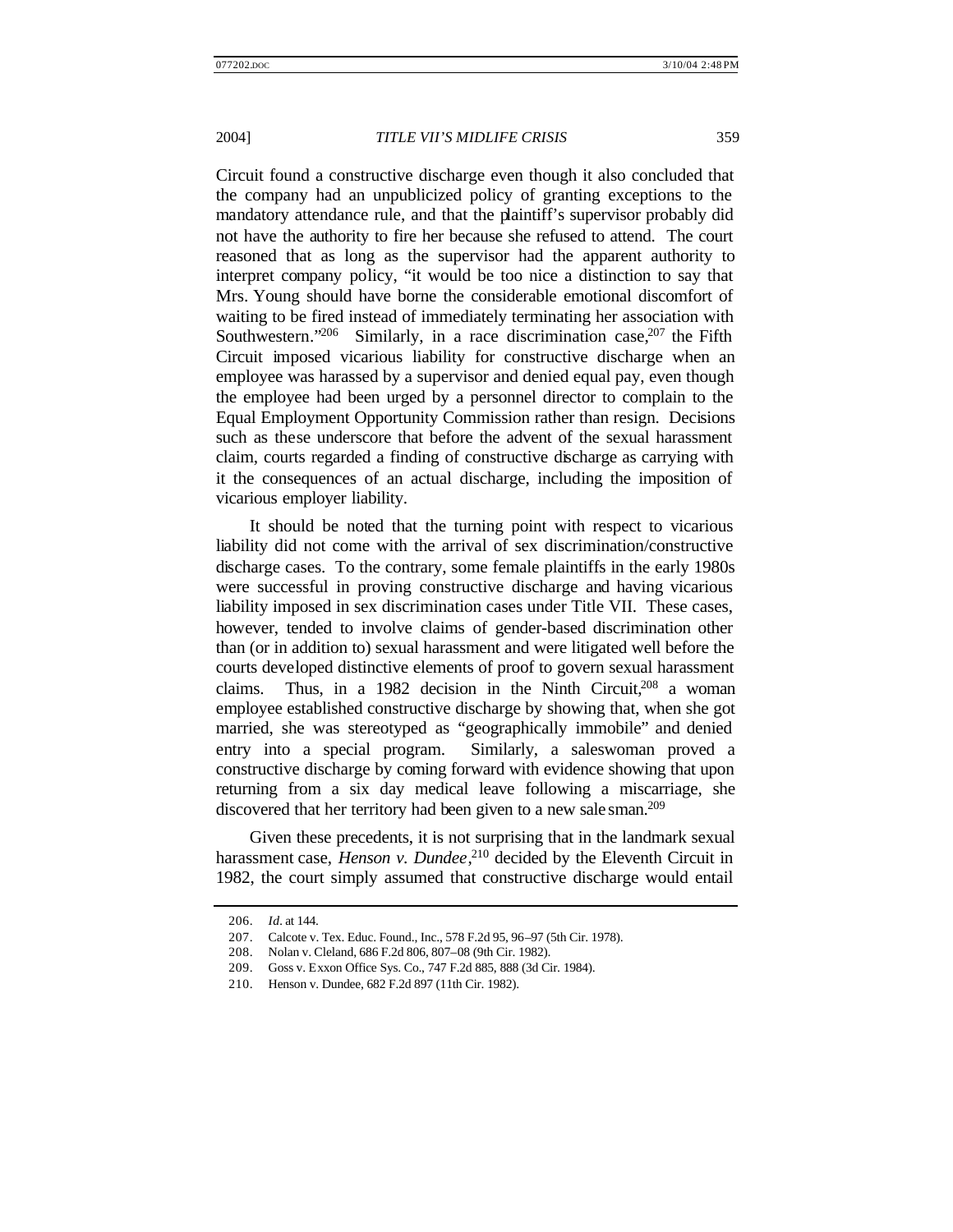vicarious liability and viewed the claim as one alleging a "tangible job detriment," distinguishable from the ordinary hostile environment case.<sup>211</sup> *Henson* is well known to Title VII lawyers as the case that recognized the hostile environment claim and held that a pla intiff need not prove a tangible job detriment in every sexual harassment case. The U.S. Supreme Court cited *Henson* favorably four years later when it decided *Meritor Savings Bank*<sup>212</sup> and authorized hostile environment claims. What is significant for our purposes, however, is the aspect of *Henson* specifically relating to constructive discharge. Although Henson was never able to convince the courts that she had been constructively discharged, the appellate opinion made it clear that constructive discharge, like claims for quid pro quo harassment, was appropriately decided under a disparate treatment framework that carried strict liability. <sup>213</sup> After *Henson*, the conventional wisdom was that strict liability governed quid pro quo cases, while negligence liability governed hostile environment cases. Few took notice, however, that constructive discharge fell on the quid pro quo side of the divide as a case involving a tangible job detriment.

The current dilemma about how to categorize constructive discharge claims and the consequent reluctance of courts to impose vicarious liability is thus a relatively new problem traceable to the cognitive association of constructive discharge with sexual harassment claims. Prior to the development of the hostile environment claim, the courts did not seem concerned that employers might be held responsible for the actions of a wayward supervisor who forced an employee to resign as part of an antiunion or otherwise discriminatory course of action, even when the company professed not to have endorsed such conduct. Particularly in the labor cases, the courts seemed simply to equate supervisor action with employer action, possibly because the judges assumed that employers invariably wished to defeat the union and that there was no real conflict between the supervisor's action and company policy.<sup>214</sup> However, when constructive discharge was imported into Title VII and employers began to be held vicariously liable for sex and race discrimination, it was no longer reasonable to assume that supervisors were acting in accord with the

<sup>211.</sup> *Id.* at 906–07.

<sup>212.</sup> *See* Meritor Sav. Bank v. Vinson, 477 U.S. 57, 66–67 (1986).

<sup>213.</sup> *See Henson*, 682 F.2d at 905 n.11, 909–10.

<sup>214.</sup> Even if this assumption were accurate in most cases, certainly some employers did not intend for their supervisors to violate the law in attempting to defeat the union and thus may not have endorsed the illegal course of action, even if they hoped that the union campaign would be unsuccessful. Even in the union context, therefore, it cannot be said that supervisors who constructively discharged union activists were always acting in the company's interest or with the approval of management.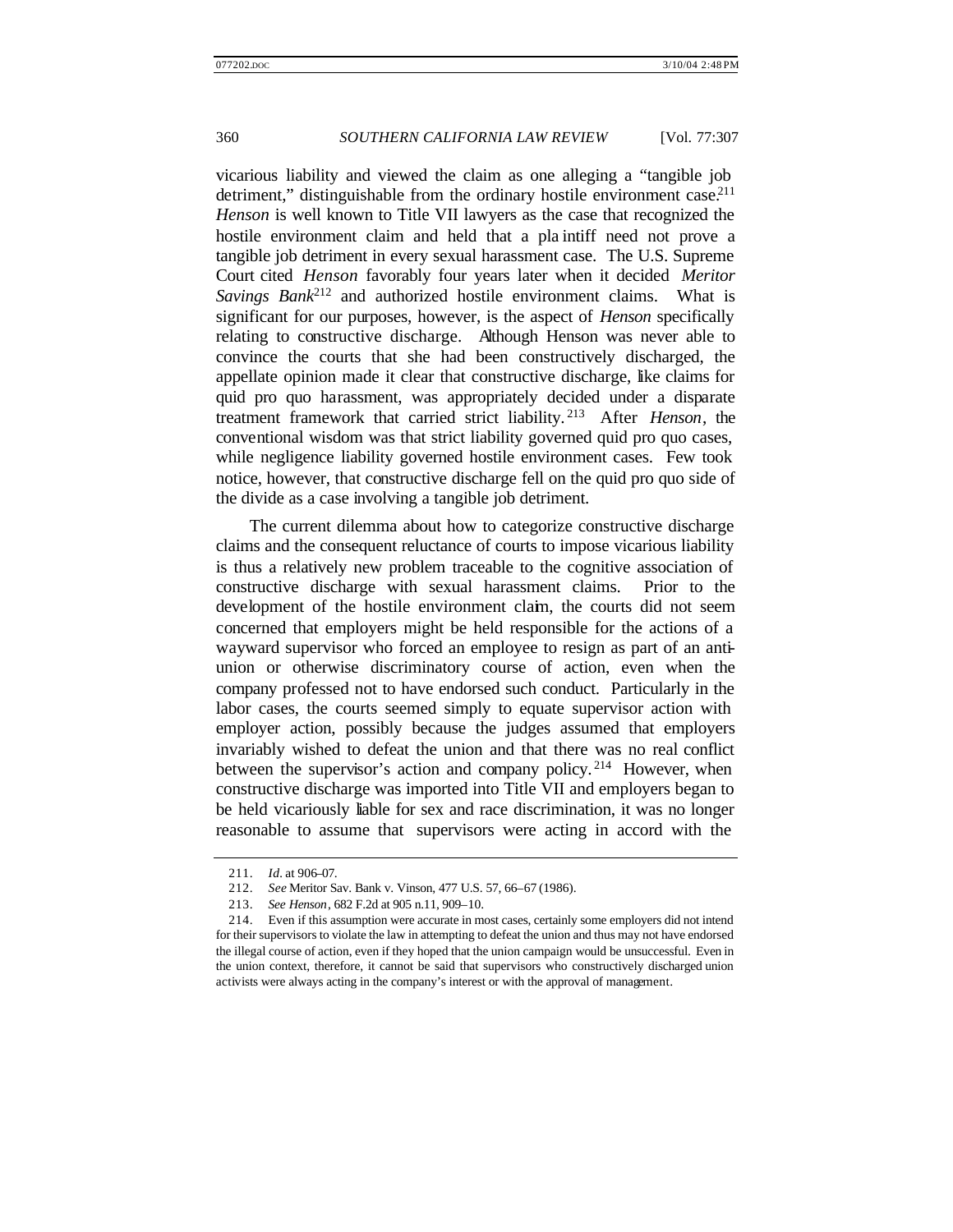company's wishes or policies. Instead, in most cases, employers insisted that the discriminatory acts of supervisors violated company policy. In these Title VII constructive-discharge cases, as in actual discharge cases, it is fair to suppose that vicarious liability was imposed because the supervisor had inflicted economic harm on the employee and had been empowered to do so because of his position in the organization. It is only when the harm inflicted no longer appeared to be economic and job-related that qualms about imposing vicarious liability arose.

Now that the contested terrain is the constructive discharge/sexual harassment case, the legitimacy of imposing vicarious liability on employers has been called into question. Beneath the doctrinal debate surrounding the proper classification of the constructive discharge claim lies a more basic question related to fairness. Although the courts rarely get down to this basic level, it is useful to ask, for example, why an employer should be held vicariously liable for the discriminatory actions of a supervisor who fires an employee against company policy, but not vicariously liable for the actions of a supervisor who sexually harasses, intimidates, and humiliates an employee so that she feels compelled to quit her job.

I suspect that some would see the two cases quite differently and would respond that, in the firing case, the discrimination is job-related and tangible, while in the harassment situation, the supervisor's behavior is personal and the injury is psychological and intangible. What is most striking about this intuitive characterization of the two cases is that it tracks old-fashioned attitudes about sexual harassment and resembles the early reluctance of courts to recognize sexual harassment as a form of discrimination under Title VII.<sup>215</sup> With the issue so exposed and no longer hidden under layers of Title VII doctrine, it becomes necessary to restate the case for treating sexual harassment as a job-related harm that should not be viewed as private or intimate behavior. Additionally, it is useful to uncover the reasons why harassment that leads to unemployment might be recast as psychological, intangible harm and discuss why such characterization is potentially unfair to plaintiffs.

Much of the campaign to make sexual harassment unlawful has centered on de-privatizing the harm and linking it to other forms of jobrelated discrimination, such as unequal pay or refusals to promote. Until the mid-1970s, there was no word to describe sexual harassment. It was not in our vocabulary because it had not yet been named as a discrete injury

<sup>215.</sup> *See supra* text accompanyin g notes 187–89.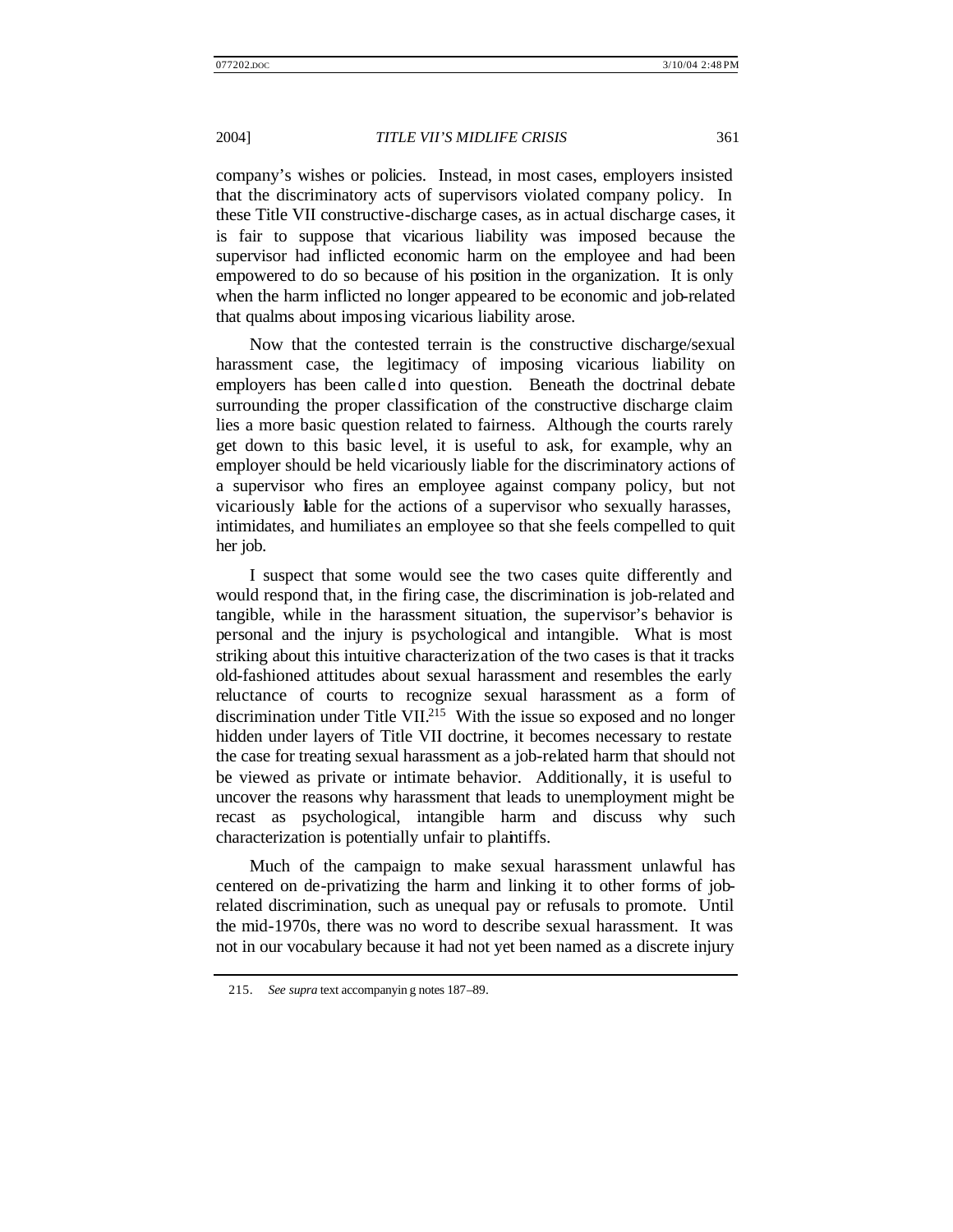connected to employment.<sup>216</sup> Employees, of course, had long experienced sexual harassment. When they did, however, it was regarded as a personal problem and a private matter. The most common response of sexual harassment victims was to suffer in silence or quit their job to try to escape the harassment. The disruption of careers, the loss of seniority, and the depression of ambition were some of the invisible consequences of harassment.

As a result of a grassroots movement beginning in the mid-1970s, a new consciousness developed about the way sexual harassment functioned in the workplace, and there was a reassessment of the causes of sexual harassment. Employees, legal advocates, and social activists began to document that sexual harassment had much the same effect as other forms of gender discrimination against women in the workplace—namely, to retard women's advancement on the job and to reinforce gender segregation. They argued that women were understandably reluctant to integrate into all-male jobs because they feared that they would face reprisals in the form of harassment for doing so.  $217$  Additionally, victims explained how costly it was to quit a job because of harassment, particularly when there was no guarantee of receiving unemployment compensation<sup>218</sup> or convincing a prospective employer that you had quit your prior job for a good reason. By the early 1980s, it was clear that sexual harassment was not just a personal problem faced by individual women, but a systemic harm that a high percentage of women would confront over the course of their working lives. A much-cited federal survey of federal workers done in 1981, for example, found that forty-two percent of female employees had experienced some form of harassment during the previous two-year period.<sup>219</sup>

By the mid-1980s, there was a paradigm shift in our cultural and legal approach to sexual harassment. Catharine MacKinnon has recently

<sup>216.</sup> For discussions of the origin of the term "sexual harassment" and its historical foundation, see Martha Chamallas, *Writing About Sexual Harassment: A Guide to the Literature*, 4 UCLA WOMEN'S L.J. 37, 38–43 (1993); Catharine A. MacKinnon, *The Logic of Experience: Reflections on the Development of Sexual Harassment Law*, 90 GEO. L.J. 813, 818–26 (2002).

<sup>217.</sup> *See* Brigid O'Farrell & Sharon L. Harlan, *Craftworkers and Clerks: The Effect of Male Co-Worker Hostility on Women's Satisfaction with No n-Traditional Jobs*, 29 SOC. P ROBS. 252, 259 (1982).

<sup>218.</sup> *See* Diana M. Pearce & Monica Phillips, *When Sexual Harassment Happens: State Unemployment Insurance Coverage of Workers Who Leave Their Jobs Because of Sexual Harassment*, 5 STAN. L. & POL'Y REV. 75, 76 (1994).

<sup>219.</sup> *See* UNITED STATES MERIT SYS. P ROT. BD., SEXUAL HARASSMENT OF FEDERAL WORKERS: IS IT A PROBLEM? 33 (1981). A 1988 update of the survey found the same figure: forty-two percent of women reported that they had been harassed. *See* UNITED STATES MERIT SYS. PROT. BD., SEXUAL HARASSMENT IN THE FEDERAL GOVERNMENT: AN UPDATE 11 (1988).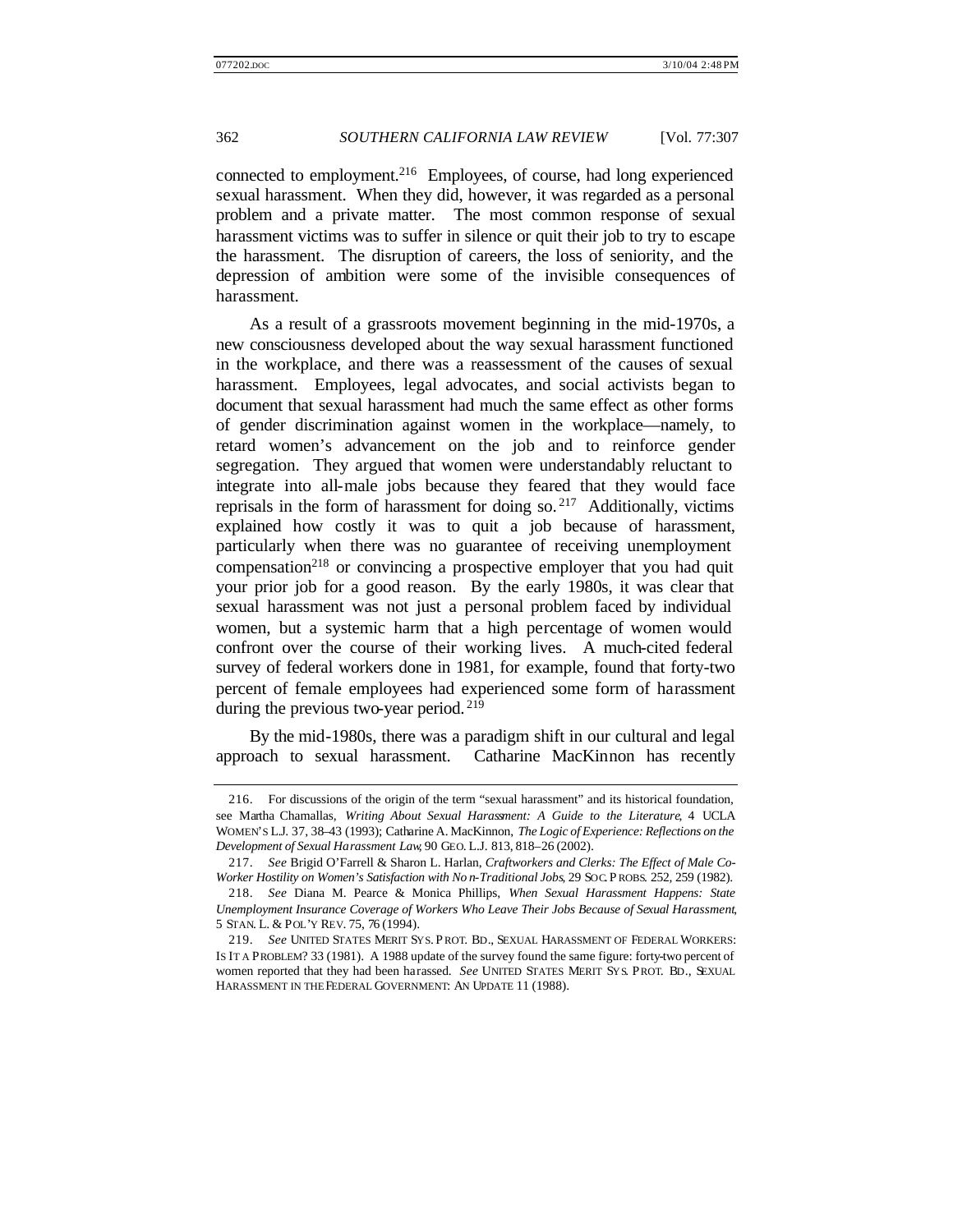described the change that took place in sexual harassment law as a "transformation from private joke to public weapon."<sup>220</sup> By uncovering the effects of sexual harassment over the course of women's working lives, a convincing case was made for treating sexual harassment as a civil rights violation—as a form of gender discrimination that operated in the public sphere of the workplace. When the U.S. Supreme Court decided *Meritor Savings Bank v. Vinson* in 1986, a unanimous Court simply declared that sexual harassment violated Title VII.<sup>221</sup> Importantly, the Court did not suggest that because the supervisor's actions in *Meritor Savings Bank* took the form of sexual propositioning and sexual coercion, his actions should be viewed as private, inspired by sexual attraction to the particular plaintiff and therefore unrelated to the business of the defendant. Instead, by recognizing the claim for hostile work environment, the Court focused on the effects of the harasser's action on the plaintiff and her co-workers and located the injury squarely in the realm of the workplace.<sup>222</sup>

Supporting the judicial recognition of the claim, the academic literature has supplied an account of the nature and causes of sexual harassment that provides solid justification for de-privatizing the harm.<sup>223</sup> Although commentators offer varying views of the contours of the injury occasioned by sexual harassment, $224$  a common theme throughout the

<sup>220.</sup> *See* MacKinnon, *supra* note 216, at 831.

<sup>221.</sup> Meritor Sav. Bank v. Vinson, 477 U.S. 57, 64 (1986). The Court categorically stated that "[w]ithout question, when a supervisor sexually harasses a subordinate because of the subordinate's sex, that supervisor 'discriminate[s]' on the basis of sex." *Id.*

<sup>222.</sup> *Id.* at 69–70. As commentators have noted, the Supreme Court has not provided an account of why sexual harassment is actionable, focusing instead on describing what const itutes sexual harassment. *See, e.g.*, Franke, *supra* note 190, at 692. In *Oncale v. Sundowner Offshore Services, Inc.*, 523 U.S. 75 (1998), the Co urt did, however, discuss Title VII's based-on-sex requirement in the context of a same-sex sexual harassment case. In an oft-cited passage, the Court indicated that "harassing conduct need not be motivated by sexual desire to support an inference of discrimin ation on the basis of sex." *Id.* at 80. It went on to give two examples of actionable sexual harassment presumably not prompted by the harasser's sexual desire. The first example involved harassment "motivated by general hostility to the presence of women in the workplace." *Id.* The second involved "direct comparative evidence" of how the harasser treated both sexes in a mixed-sex workplace, presumably to show disparate treatment in a same-sex harassment case. *Id.* at 81. *Oncale* neither rejected nor endorsed feminist accounts of harassment as a means of perpetuating gender segregation in the workplace and retarding women's advancement into more desirable lines of work.

<sup>223.</sup> Most commentators do not believe that sexual harassment is produced by a single cause, but regard it as a multifaceted phenomenon with multiple causes. *See* Kathryn Abrams, *The New Jurisprudence of Sexual Harassment*, 83 CORNELL L. REV. 1169 (1998).

<sup>224.</sup> *Compare* Franke, *supra* note 190, at 725–29, *with* Abrams, *supra* note 223, at 1193–1205. Franke's gender norm approach emphasizes the role of harassment in policing gender roles and promoting gender conformity, while Abrams places more emphasis on harassment's effect on women's status in the workplace. *See also* MARTHA CHAMALLAS, INTRODUCTION TO FEMINIST LEGAL THEORY 252–55 (2d ed. 2003) (discussing various feminist explanations of the harm of sexual harassment).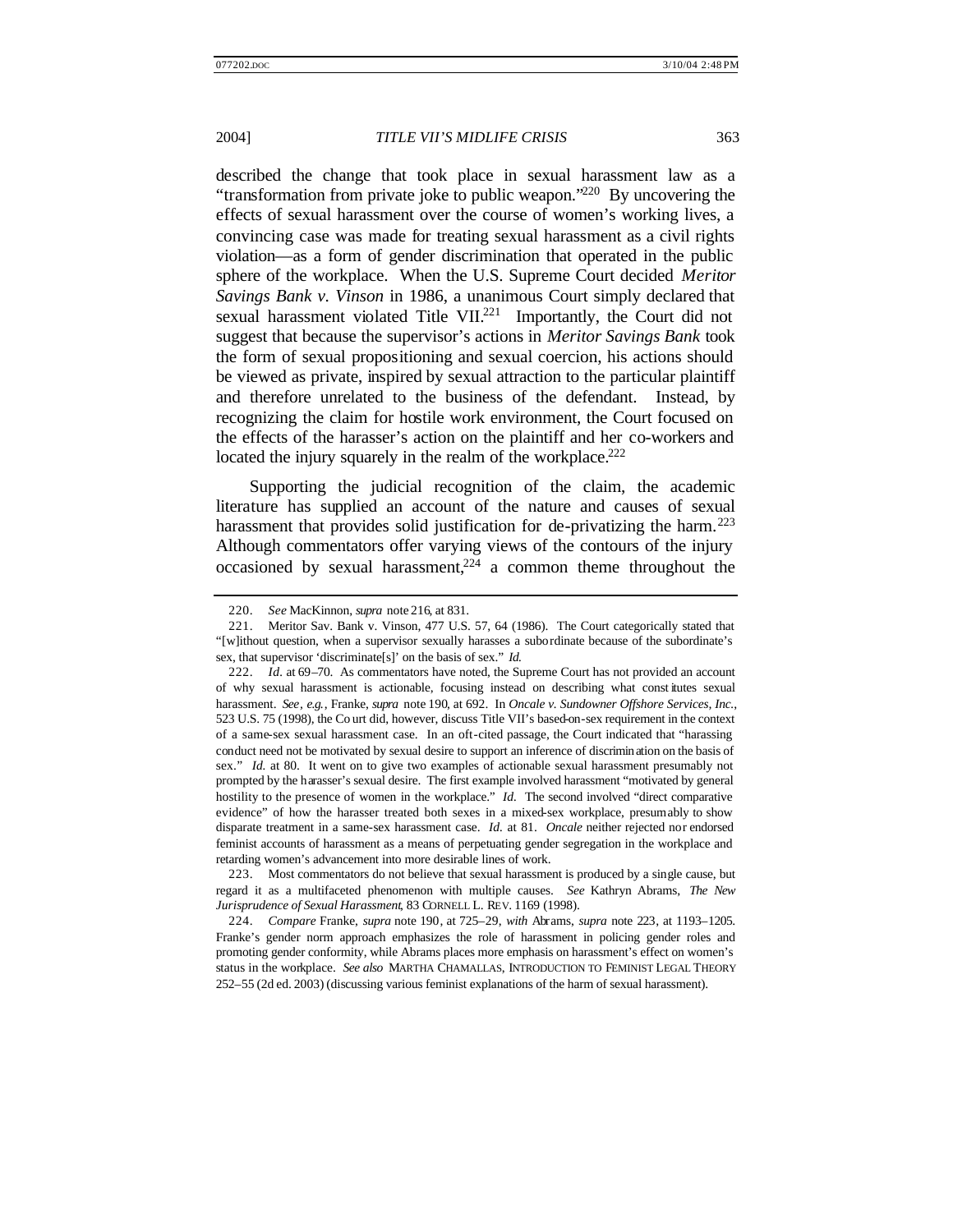literature is that sexual harassment is not principally about sexual attraction or sexual desire. In the view of scholars such as Catharine MacKinnon<sup>225</sup> and, more recently, Vicki Schultz<sup>226</sup> and Kathryn Abrams, <sup>227</sup> sexual harassment is not simply the byproduct of a particularized sexual desire, but often stems from abuse of power, including that of supervisors who are able to misuse their position to reinforce their authority over subordinates in the workplace. Early on, MacKinnon argued that tort law was inadequate to handle the problem of sexual harassment because it did not focus on the social dimensions of the problem that went beyond disrespectful or uncivil treatment of a woman by a particular supervisor or co-worker.<sup>228</sup> Schultz has taken the position that harassment functions to perpetuate gender segregation in the workplace and to reserve the most highly rewarded lines of work for men.<sup>229</sup> Likewise, Abrams argues that sexual harassment sometimes functions to preserve male control over the workplace, particularly in newly integrated fields where male control has been called into question.<sup>230</sup> Studies demonstrate that the incidence of sexual harassment is greater in male-dominated workplaces<sup>231</sup> and that the most virulent forms of sexual harassment often occur in such settings.<sup>232</sup> In such settings, male workers often harass their female co-workers not principally because they want to have sex with them, but to intimidate the women and make them feel like intruders. Schultz has argued that sexual harassment functions principally to question and to undermine the competency of women to engage in certain kinds of work.<sup>233</sup>

Feminist accounts such as these that downplay the role of individual sexual desire and sexual attraction and link sexual harassment to the maintenance of gender hierarchies in the workplace reinforce the decision to treat sexual harassment as a Title VII violation on a par with other forms

<sup>225.</sup> CATHARINE A. MACKINNON, SEXUAL HARASSMENT OF WORKING WOMEN: A CASE OF SEX DISCRIMINATION 172–73 (1979).

<sup>226.</sup> *See* Schultz, *supra* note 9, at 1686–87.

<sup>227.</sup> *See* Abrams, *supra* note 223, at 1206–09.

<sup>228.</sup> *See* MACKINNON, *supra* note 225, at 164–74. MacKinnon argued that the highly individualistic character of tort law makes it ill-suited to address the social harm of sexual harassment, claiming that "[t]he essential purpose of tort law . . . is to compensate individuals one at a time for mischief which befalls them as a consequence of the one-time ineptitude or nastiness of other individuals." *Id.* at 172.

<sup>229.</sup> *See* Schultz, *supra* note 9, at 1756–61.

<sup>230.</sup> *See* Abrams, *supra* note 223, at 1206–07.

<sup>231.</sup> *See* Murrell et al., *supra* note 14 (noting that women working in a male-dominated setting experience higher levels of unwelcome sexual overtures than women working in a more genderintegrated workplace).

<sup>232.</sup> *See* Schultz, *supra* note 9, at 1750, 1832–39.

<sup>233.</sup> *Id.* at 1762–69.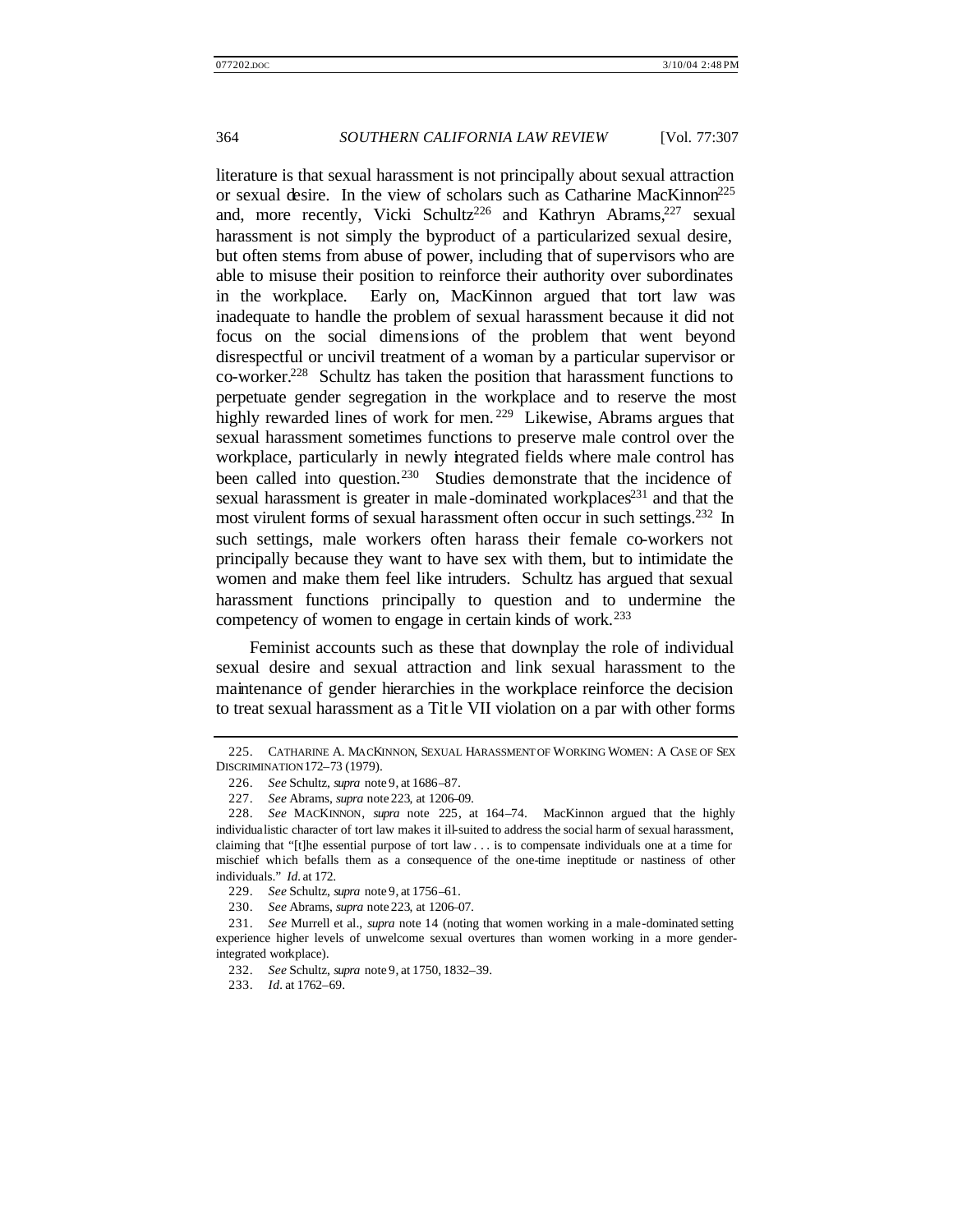of disparate treatment. Once we connect sexual harassment, gender segregation, and the lack of advancement of women in the workplace, holding employers strictly liable for harassment by supervisors seems less controversial and not so different from imposing liability for other workrelated harms inflicted by supervisors. Additionally, when Congress in 1991 expanded remedies for Title VII violations to include compensatory and punitive damages and the right to a jury trial,  $234$  one of its chief objectives was to provide fuller relief for harassment victims,  $235$  thus affirming the view of sexual harassment as a serious form of employment discrimination that warrants federal intervention.

The de-privatization of sexual harassment, however, has been an uneven and contested process. There continues to be a vein of scholarship that insists that sexualized behavior is unique and should not be treated as a form of sex discrimination.<sup>236</sup> More common, however, is an attitude that regards sexual harassment skeptically, without going so far as to suggest that it cannot constitute sex discrimination. As discussed earlier,  $237$  this skepticism has manifested itself in the creation of judicial doctrines that impose more stringent requirements on sexual harassment victims than other discrimination claimants and has resulted in the disfavored status of the claim. In many opinions, courts require plaintiffs to prove with specificity and concreteness exactly how sexual harassment negatively affected their job status, and they are reluctant to impose liability unless they are convinced that upper management knew of the harassment and consciously decided not to act to correct it.<sup>238</sup> Absent such proof, these courts seem to resort to a default position, namely, that sexual harassment, even when carried out by a supervisor against a subordinate, is essentially a private matter that need not concern employers.

Thus, the hesitancy to impose vicarious liability in constructive discharge cases may reflect the larger skepticism toward sexual harassment claims and the hard-to-shake belief of some courts that sexual harassment is private behavior. Moreover, the cognitive link that has been forged between constructive discharge and sexual harassment also likely affects the way in which some courts categorize the nature of the harm. As

<sup>234.</sup> *See* 42 U.S.C. § 1981a (1994).

<sup>235.</sup> *See* Beiner, *supra* note 187, at 334–38 (discussing the statute's legislative history).

<sup>236.</sup> *See* Ellen Frankel Paul, *Sexual Harassment as Sex Discrimination: A Defective Paradigm*, 8 YALEL. & POL'Y REV. 333, 349-50 (1990).

<sup>237.</sup> *See supra* text accompanying notes 189–94.

<sup>238.</sup> *See, e.g.*, DeClue v. Cent. Ill. Light Co., 223 F.3d 434, 437 (7th Cir. 2000); Black v. Zaring Homes, Inc., 104 F.3d 822, 826–27 (6th Cir. 1997); Baskerville v. Culligan Int'l Co., 50 F.3d 428, 432 (7th Cir. 1995).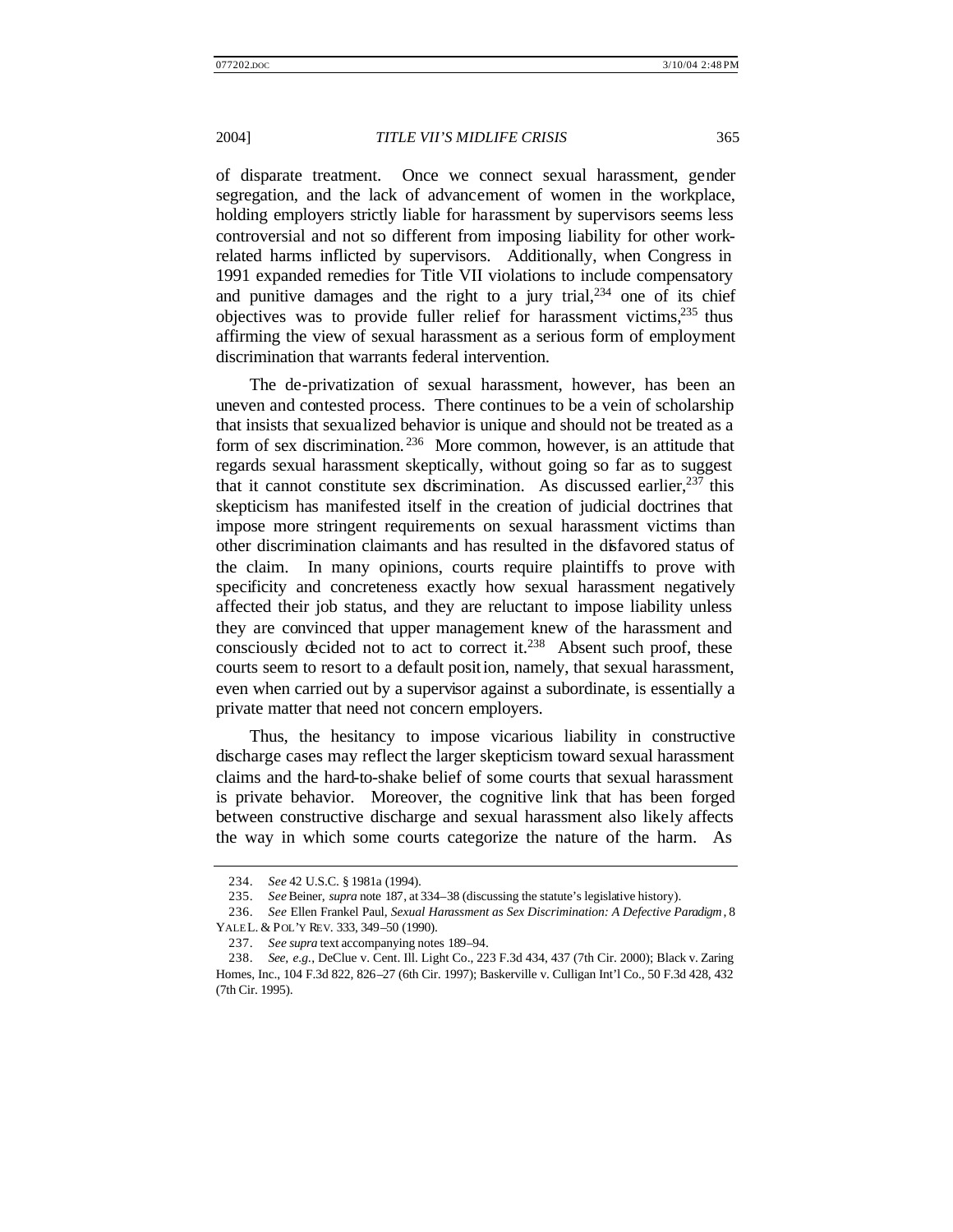mentioned earlier,<sup>239</sup> as a practical matter, it is impossible to separate the psychological from the economic effects of constructive discharge. By definition, when an employee is constructively discharged, it is the psychological impact of the supervisor's actions that compels the employee to quit and to suffer the economic loss of unemployment. Because the harm inflicted clearly includes economic harm, it is odd to view constructive discharge as an intangible injury (i.e., not a tangible employment action) and to treat these cases as if the employee had stayed on the job and continued to receive a paycheck.

The tendency of some courts to erase the economic harm and to approach the case as if it involves only psychological harm fits with a more general phenomenon that pairs the nature of the injury to the image of the prototypical plaintiff. There is a tendency—apparent most readily in the law of torts—to categorize injuries cognitively linked to women as intangible and psychological, while injuries associated with men are more likely to be regarded as tangible, material, and economic.<sup>240</sup> Particularly in cases in which the injury defies easy categorization, we may decide how to categorize a loss by looking at who suffers the loss, rather than simply at the objective effects of the activity or conduct. Consistent with prevailing stereotypes related to femininity and masculinity, this perceptual process categorizes injury sustained by women as psychological and noneconomic, even though the same injury could, as a matter of logic, be characterized as material and economic. The categorization, moreover, has significance in the law since economic injuries are often more fully protected than noneconomic losses. Thus, claims cognitively associated with women have a lower value than claims associated with men and their injuries. Although the devaluation persists whether the individual plaintiff is a man or a woman, overall it has a negative effect on women as a group since they are more likely to assert claims cognitively associated with women.<sup>241</sup> This hierarchy of claims privileging economic over noneconomic claims thus serves to limit recovery for female plaintiffs and constitutes a subtle but injurious form of gender bias.

<sup>239.</sup> *See supra* text accompanying notes 141–43.

<sup>240.</sup> For more in -depth development of this thesis, see generally CHAMALLAS, *supra* note 224, at 199–206; Martha Chamallas, *The Architecture of Bias: Deep Structures in Tort Law*, 146 U. PA. L. REV. 463, 491–530 (1998); Martha Chamallas & Linda K. Kerber, *Women, Mothers, and the Law of Fright: A History*, 88 MICH. L. REV. 814, 816–19 (1990).

<sup>241.</sup> For more extensive discussion of the general features and dynamics of devaluation, see Martha Chamallas, *Deepening the Legal Understanding of Bias: On Devaluation and Biased Prototypes*, 74 S. CAL. L. REV. 747, 772–77 (2001).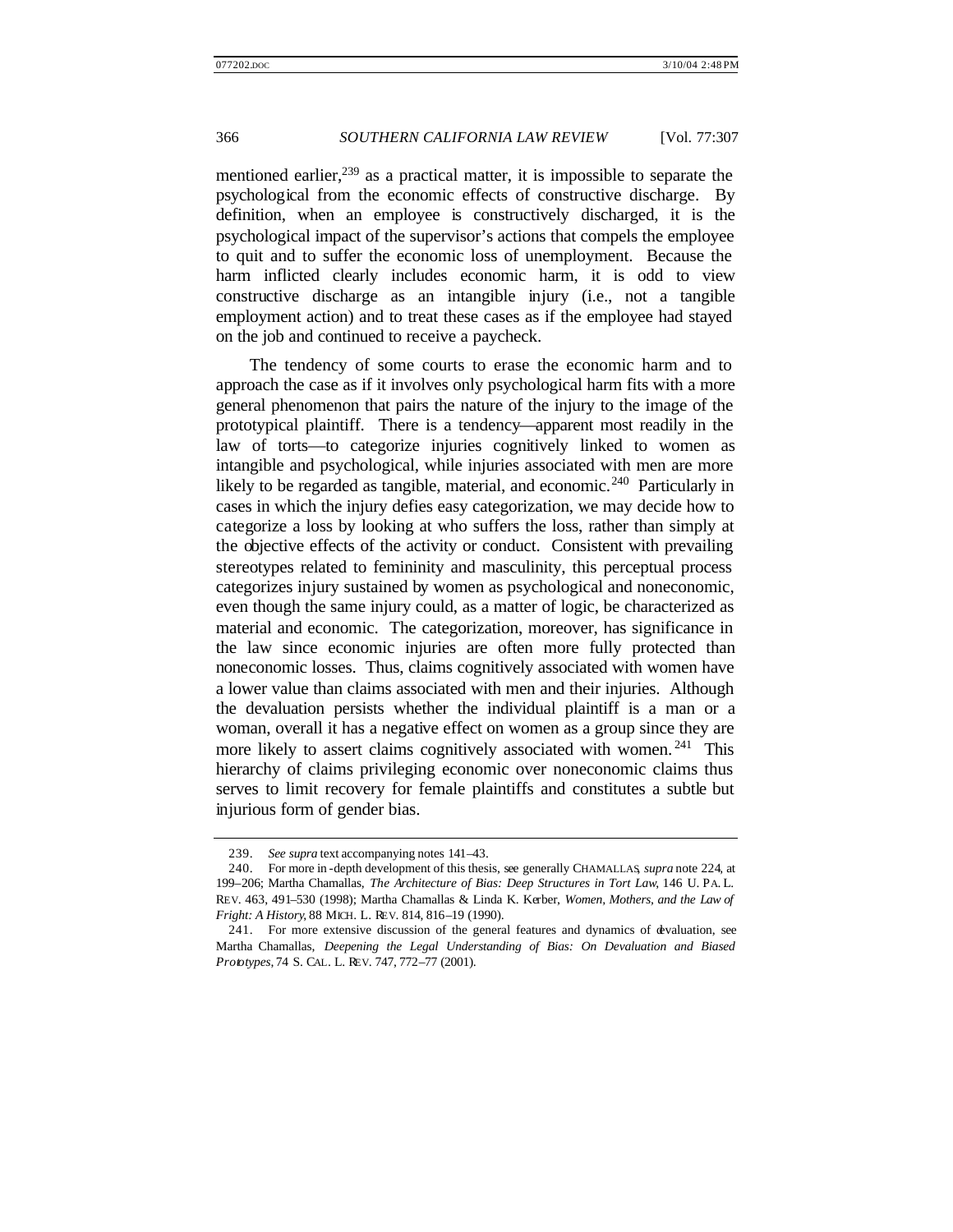Now that constructive discharge is linked to sexual harassment, courts may be more inclined to regard constructive discharge as a claim for intangible or psychological loss because the prototypical victim is a woman. Support for this hypothesis can be found in the history of the claim: When the prototypical victim was a union organizer (most often imagined to be a man), the courts readily imposed vicarious liability and treated constructive discharge as a tangible injury;  $242$  when the claim shifted and the prototypical victim became a woman, the courts balked at imposing vicarious liability and were more likely to recast the injury as psychological in nature.

In the final analysis, the choice of strict liability versus negligence in constructive discharge cases may have less to do with the nature of the claim than with more general attitudes toward sexual harassment and injuries linked to women. The danger is that courts will approach the categorization of constructive discharge claims formalistically without an appreciation of the history of the claim and the potential for gender bias in the categorization process. When constructive discharge is treated as a separate cause of action, there is a tendency simply to place the claim in one of two boxes—disparate treatment or harassment—and to try to match the liability rules to the frameworks already established (i.e., negligence for harassment and vicarious liability for disparate treatment). To avoid this difficult choice, it is possible to reorient the debate away from constructive discharge as a separate cause of action requiring proper classification. The final way to approach the categorization dilemma involves treating constructive discharge solely as a right to receive backpay and frontpay that is, as a matter of remedial rather than substantive law.

#### E. SUBSTANTIVE LAW/REMEDY

Part of the complexity associated with constructive discharge stems from treating it as a separate cause of action when it could just as readily be viewed as designating a plaintiff's right to receive backpay after proving that her unemployment was caused by discriminatory action on the part of her employer. Viewed solely as a remedy, constructive discharge can be seen as flowing from either a hostile environment or a discrete discriminatory action, such as a demotion or refusal to promote. Additionally, when constructive discharge is viewed as a remedy, the plaintiff's right to recover would seem principally to depend on proof of causation. The critical question would be whether the hostile environment,

<sup>242.</sup> *See supra* text accompanying notes 195–99.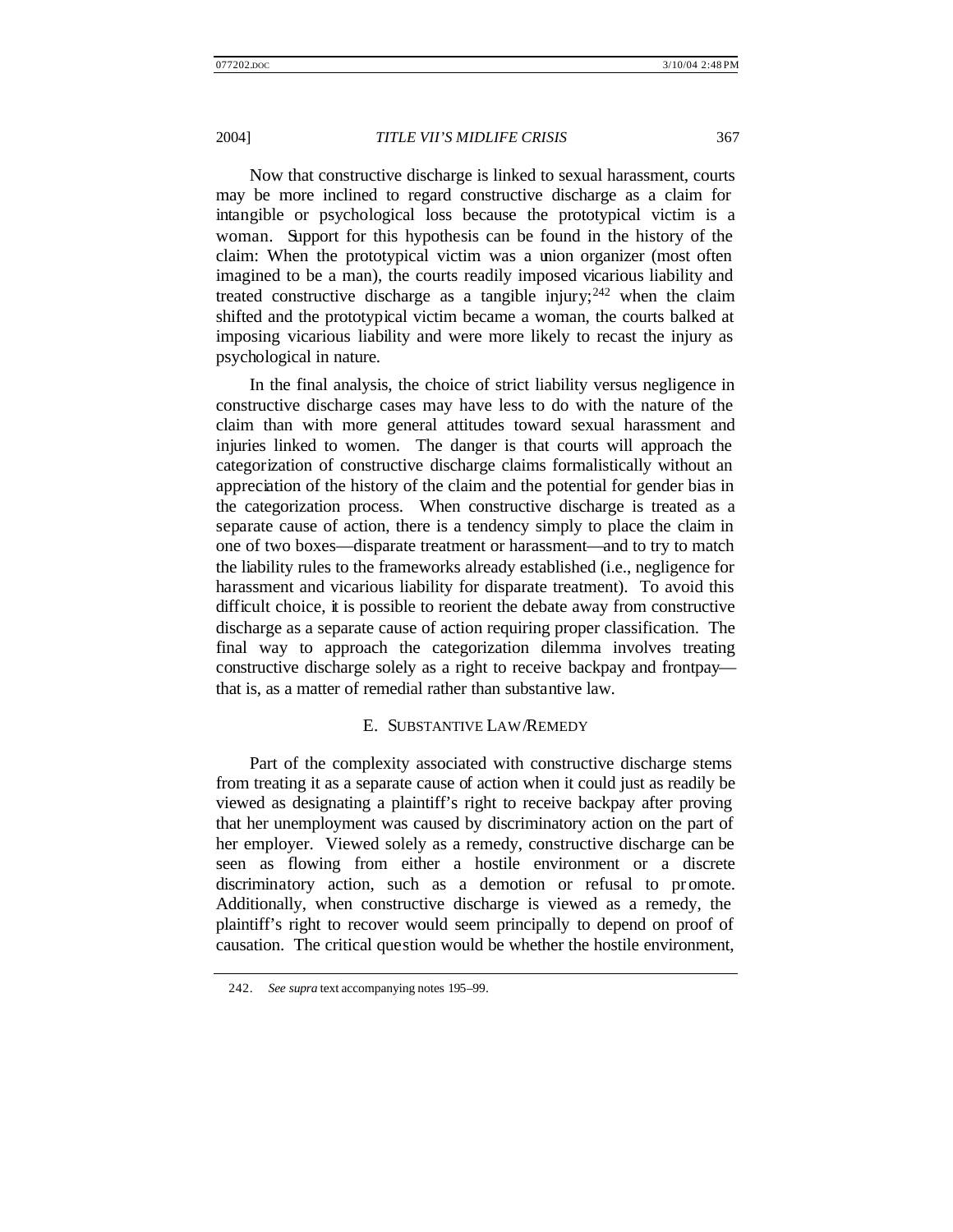demotion, or other discriminatory act caused the plaintiff to quit and suffer the economic loss associated with unemployment.

What makes constructive discharge appear to be a separate cause of action rather than a remedy, however, is the requirement that, as an initial matter, the plaintiff must prove that her working conditions are intolerable.<sup>243</sup> By specifying this requisite threshold of proof before the plaintiff is entitled to relief, the rules governing constructive discharge look more like the elements of a distinctive claim, rather than simply a label for economic loss stemming from unemployment. Indeed, before recognition of the hostile environment claim and the 1991 Act's addition of compensatory and punitive damages, $244$  the intolerability requirement functioned as an absolute limitation on monetary recovery for plaintiffs who quit in response to a hostile environment. Now that a plaintiff may recover monetary damages for psychological losses traceable to a hostile environment, however, the hybrid quality of constructive discharge as part remedy/part cause of action is more apparent.

To get at this aspect of the classification dilemma surrounding constructive discharge, it is necessary to take a closer look at the intolerability requirement. On closer inspection, the intolerability requirement turns out to be shorthand for the standard definition of constructive discharge. Specifically, courts look to see whether the supervisor has made working conditions so intolerable that a reasonable person would have felt compelled to resign.<sup>245</sup> As interpreted by the courts, intolerability has two main components: (1) an objective showing of aggravated discrimination or harassment, often described as more than a mere violation of law, and (2) efforts on the part of the plaintiff to mitigate harm by giving the employer an opportunity to correct the situation.<sup>246</sup> The reasonableness inquiry embedded in the two prongs of the intolerability requirement thus focuses simultaneously on the quality of the defendant's behavior and on an assessment about whether the plaintiff's response was justified under the circumstances. Some critics have argued, moreover, that in practice, the spotlight tends to be on evaluating the plaintiff's response, eclipsing the pivotal causal role played by the discriminatory conduct of the

<sup>243.</sup> For a discussion of the intolerability requirement, see *supra* text accompanying notes 47–50.

<sup>244.</sup> *See supra* text accompanying notes 67–71.

<sup>245.</sup> The specific formulations of the intolerability requirement vary. Some courts describe the standard as requiring proof that "working conditions are so difficult or unpleasant that a reasonable person in the employee's shoes would resign." Goss v. Exxon Office Sys. Co., 747 F.2d 885, 887–88 (3d Cir. 1984).

<sup>246.</sup> *See* Shuck, *supra* note 49, at 416–30.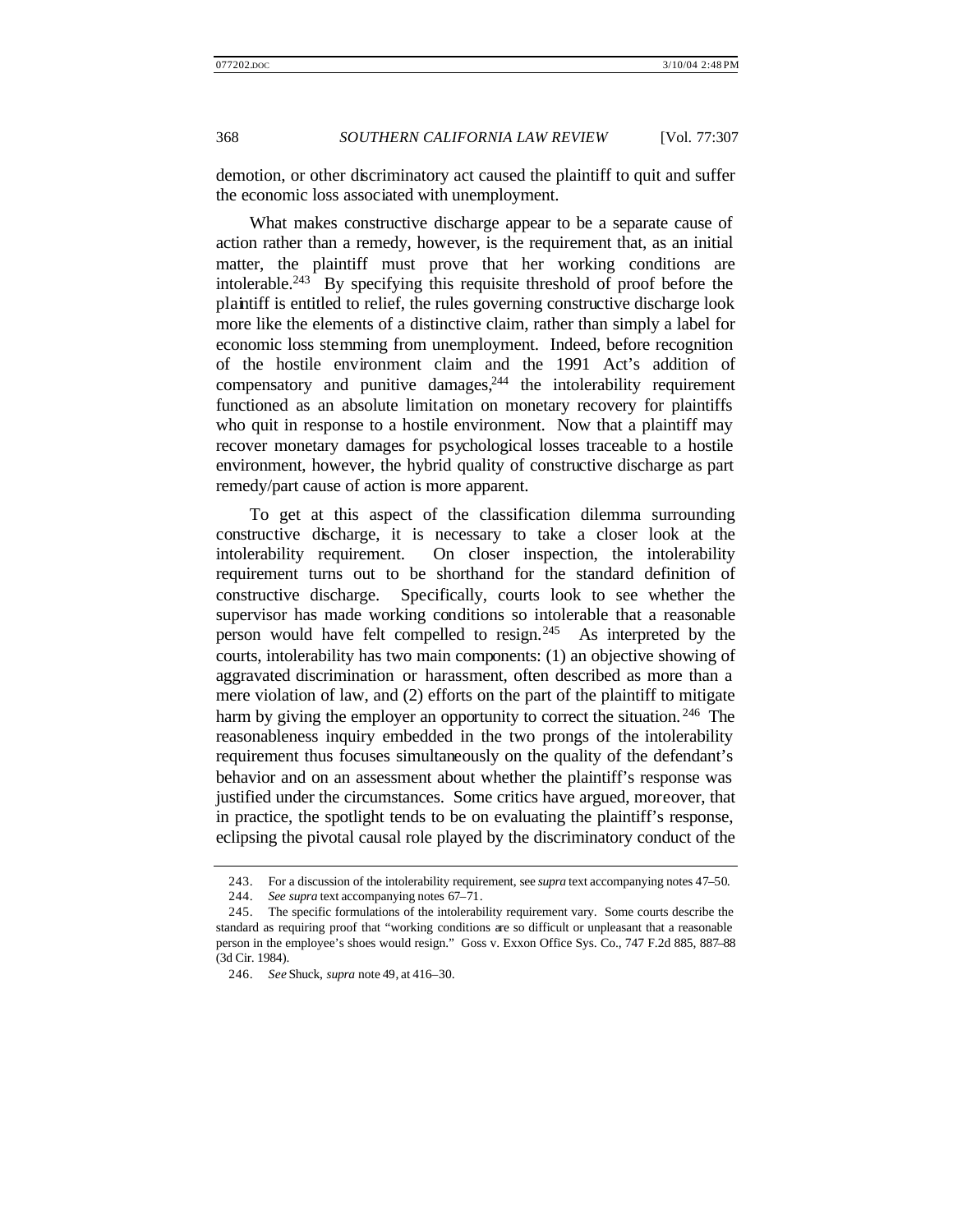employer.<sup>247</sup> Calls for eliminating or modifying the intolerability requirement thus tend to converge with the view that constructive discharge should be treated as a remedy, rather than an independent cause of action, and that recovery should be allowed once the plaintiff proves that the employer's unlawful action caused her to resign.

For our purposes, what is striking about the intolerability requirement is how closely it maps the requirements for recovery under the hostile environment framework. Under each framework, the plaintiff has both a heightened proof requirement—severe or pervasive for hostile environment and intolerable for constructive discharge—and a special mitigation duty. Notably, however, there are important differences in detail. As discussed earlier,<sup>248</sup> the courts have interpreted the threshold requirement of proof in hostile environment cases as less demanding than in constructive discharge cases, and the notice requirement built into the intolerability requirement is less structured than that specified in the *Ellerth*/*Faragher* affirmative defense.<sup>249</sup> Finally, under the intolerability requirement, the plaintiff bears the burden of showing that she explored alternatives before quitting, while under *Ellerth*/*Faragher*, it is the employer who must prove each prong of the affirmative defense, including the plaintiff's unreasonable failure to mitigate the harm by reporting.  $250$ 

The problems of coordinating the requirements for proving intolerability under the law of constructive discharge with the new hostile environment framework suggest that it may be time to reconsider the wisdom of retaining the intolerability requirement in the context of Title VII. The debate over whether constructive discharge should be treated as an independent cause of action or as a remedy is thus intertwined with the question of whether courts should continue to require plaintiffs to prove more than an employer's violation of the law before they are allowed to quit their job in response.

The fate of the intolerability requirement should ultimately rest on the strength of the policy reasons behind its adoption in the first place. As

<sup>247.</sup> *See* Lieb, *supra* note 49, at 176 (arguing that the focus of inquiry should be on "the conduct of the employer and not the response of the employee"). *See also* Shuck, *supra* note 49, at 443.

<sup>248.</sup> *See supra* text accompanying notes 44–48.

<sup>249.</sup> Under *Ellerth* /*Faragher*, the inquiry is narrowed to whether "the plaintiff employee unreasonably failed to take advantage of any preventive or corrective opportunities provided by the employer or to avoid harm otherwise." Burlington Indus., Inc. v. Ellerth, 524 U.S. 742, 765 (1998). The notice requirement embedded in the intolerability requirement is more generally addressed to the question of whether, under the circumstances, working conditions are so oppressive that there is effectively no recourse within the organization. *See supra* text accompanying notes 93–96.

<sup>250.</sup> *See supra* discussion accompanying notes 84–85.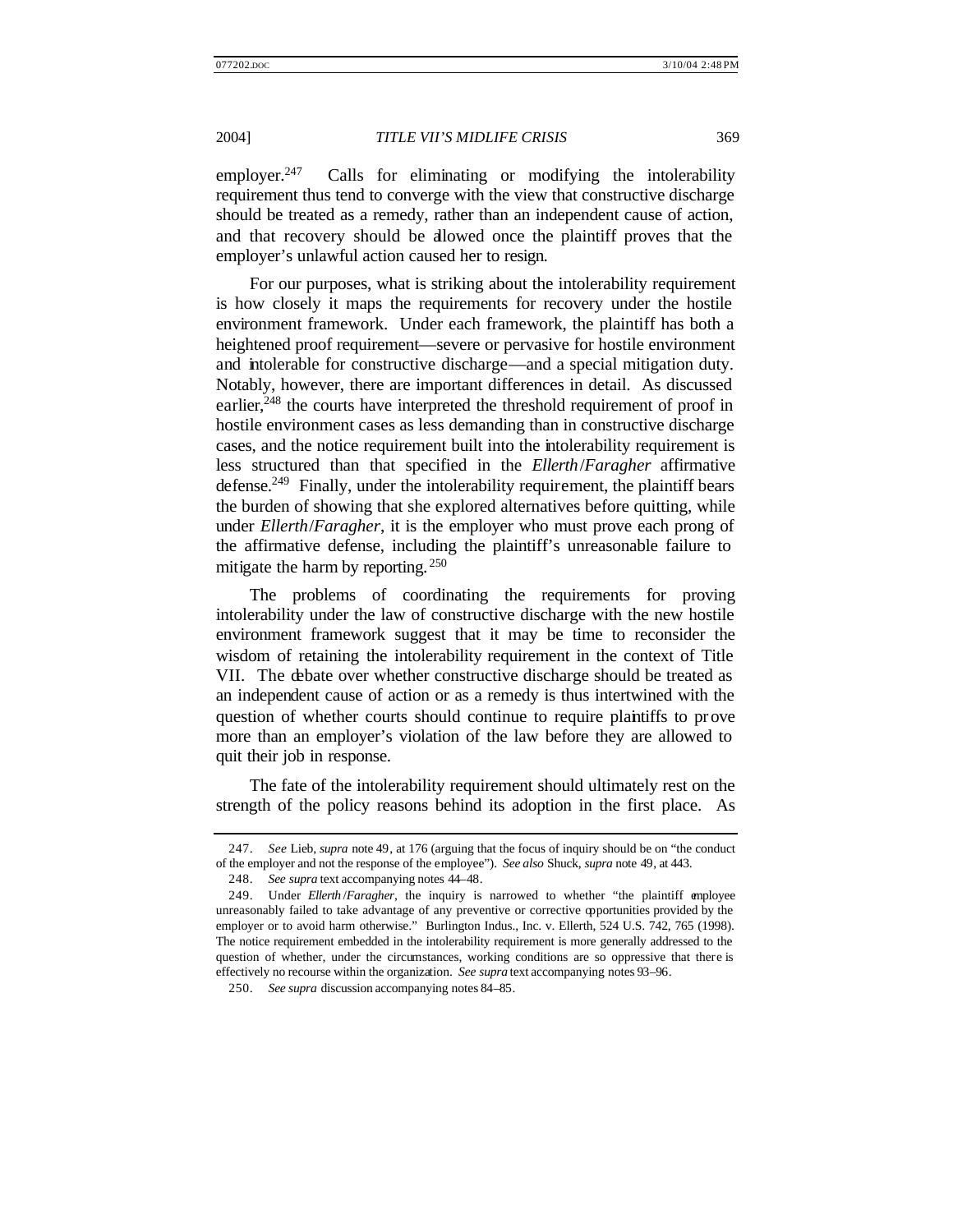elaborated in the early Title VII cases, the principal function of the intolerability requirement was to encourage plaintiffs to mitigate their damages by staying on the job and complaining about the objectionable conditions rather than quitting. In the landmark case of *Bourque v. Powell Electrical Manufacturing Co.*, discussed earlier,<sup>251</sup> the court explained the rationale behind requiring the plaintiff to stay on the job, rejecting the plaintiff's contention that only the "foolhardy" would seek legal redress from their current employer:

She [plaintiff] contends, however, that to require employees suffering illegal discrimination to seek legal redress while remaining in their jobs would contravene the policies served by Title VII because then only "foolhardy" victims would seek relief from discrimination. We disagree. Title VII itself accords legal protection to employees who oppose unlawful discrimination. Moreover, we believe that society and the policies underlying Title VII will be best served if, whenever possible, unlawful discrimination is attacked within the context of existing employment relationships.<sup>252</sup>

The *Bourque* court believed that it was reasonable to require the plaintiff to stay on the job and complain because the anti-retaliation provisions of Title VII served to protect the employee who lodged a complaint or otherwise opposed discrimination. However, the antiretaliation protection afforded under Title VII may not be as potent as the *Bourque* court suggested.<sup>253</sup> Recently, the Supreme Court has held that plaintiffs who complain about allegedly discriminatory incidents that could not reasonably be regarded as rising to the level of a hostile environment (i.e., harassment that is clearly not severe or pervasive) are not entitled to protection against retaliation based on those complaints.<sup>254</sup> The Court also expressly left open the question of whether there is protection against retaliation for employees who reasonably and in good faith believe that they are the victims of actionable discrimination when it is later determined

<sup>251.</sup> *See supra* text accompanying notes 56–58.

<sup>252.</sup> Bourque v. Powell Elec. Mfg. Co., 617 F.2d 61, 65–66 (5th Cir. 1980) (internal citation omitted). This passage has been influential and cited by numerous courts. *See, e.g.*, West v. Marion Merrell Dow, Inc., 54 F.3d 493, 498 (8th Cir. 1995); Derr v. Gulf Oil Corp., 796 F.2d 340, 342–43 (10th Cir. 1986); Clark v. Marsh, 665 F.2d 1168, 1173 (D.C. Cir. 1981).

<sup>253.</sup> In addition to the impact of *Clark County School District v. Breeden*, 532 U.S. 268, 269–71 (2001), a few circuits do not allow a plaintiff to sue for retaliation unless the employee proves that the retaliation affects an "ultimate employment action." *See* Henry, *supra* note 171, at 553, 560 (discussing the standard for proving retaliation in the Fourth, Fifth, and Eighth Circuits). In these jurisdictions, an employee who is assigned more adverse job duties or receives a negative evaluation because she filed a complaint receives no legal protection from retaliation. *Id.* at 554.

<sup>254.</sup> *See Breeden*, 532 U.S. at 269–71.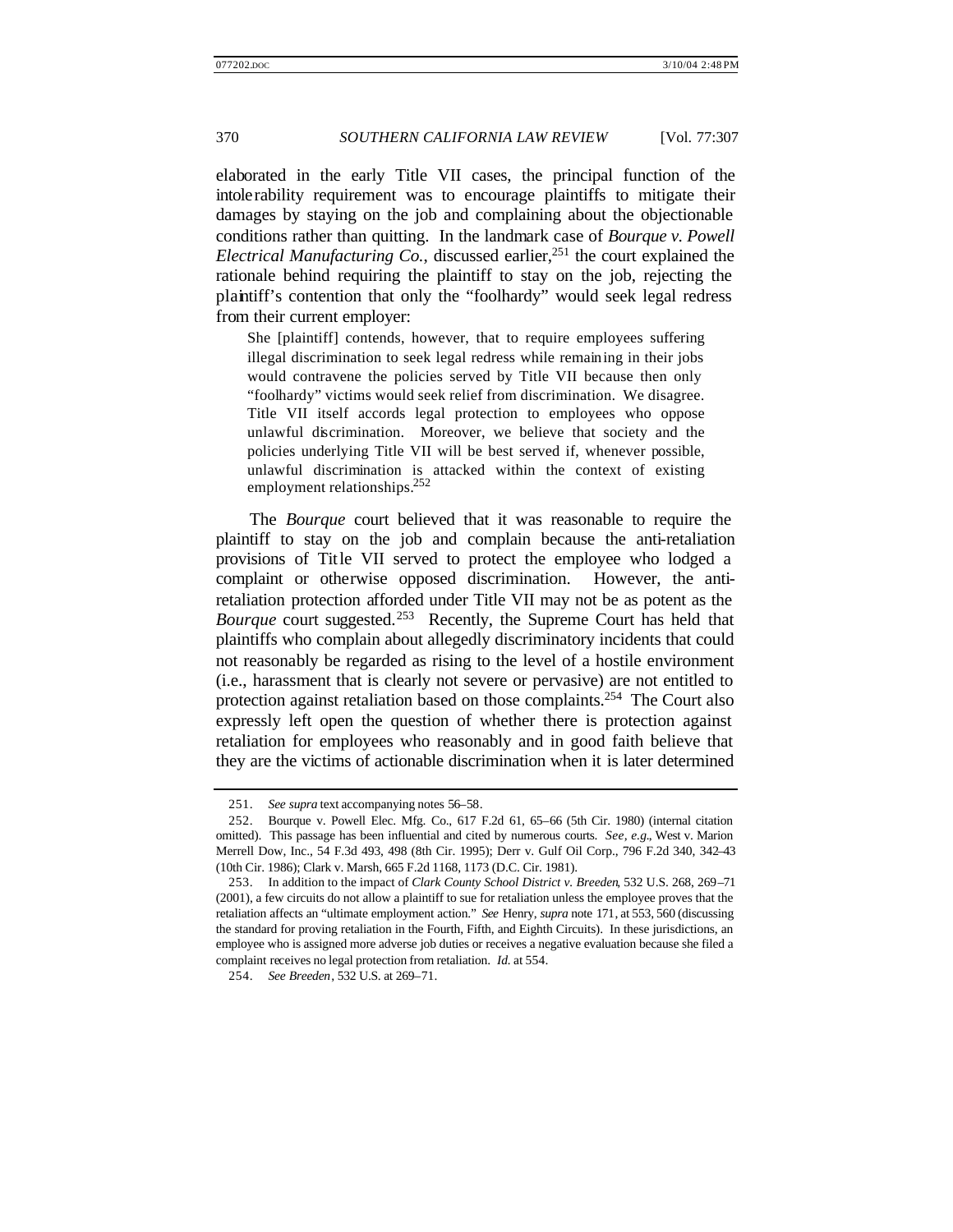that the employer is not in fact liable for discrimination. <sup>255</sup> Although *Breeden* may ultimately prove not to be a significant precedent—it is a short per curiam opinion in which the plaintiff alleged only a very weak case of discrimination—it does suggest that employees must exercise some caution before they complain about discrimination to their employer. In addition to the very real possibility that the employer might nonetheless decide to violate Title VII and retaliate against the complaining employee,<sup>256</sup> *Breeden* now allows employers in some cases to retaliate without running afoul of the law. Thus, the confidence that the *Bourque* court expressed that an employee had nothing to lose by complaining now seems misplaced.

More importantly, it is questionable whether the imposition of *Bourque*'s duty to mitigate by staying on the job is consistent with Title VII's statutory scheme. As mentioned earlier,<sup>257</sup> Title VII has a special duty-to-mitigate provision that requires that any backpay award be reduced by any amount that the plaintiff earned or with reasonable diligence could have earned after she left her job.<sup>258</sup> The statutory duty-to-mitigate requirement is well designed to prevent employees from quitting their job precipitously because they must make an effort to secure comparable employment and will be denied recovery if they do not make a sufficient effort. Coupled with the fact that plaintiffs do not know whether they will ultimately prevail in litigation, the duty to mitigate makes quitting a risky proposition.

Significantly, courts have imposed the burden of proving the amount to be deducted under the statutory duty to mitigate on the employer.<sup>259</sup> The policy behind the Act appears to be that, while plaintiffs must take steps to limit their losses, it is the employer who should bear the risk that its illegal conduct might cause economic losses. When in doubt, it is the employer who has violated the Act who should shoulder the loss.

In contrast, *Bourque* holds that an employee must mitigate her loss by staying on the job even when the employer has violated the Act. It further places the burden on the employee via the intolerability requirement to

<sup>255.</sup> *Id.* at 270.

<sup>256.</sup> *See infra* text accompanying notes 279–81 (discussing the threat of retaliation against employees who complain).

<sup>257.</sup> *See supra* text accompanying notes 64–66.

<sup>258.</sup> 42 U.S.C. § 2000e-5(g)(1) (1994).

<sup>259.</sup> *See* Deffenbaugh-Williams v. Wal-Mart Stores, Inc., 156 F.3d 581, 591 (5th Cir. 1998), *vacated on grant of reh'g en banc*, 169 F.3d 215 (5th Cir. 1999), *reinstated in relevant part*, 182 F.3d 333 (5th Cir. 1999); BARBARA LINDEMANN & DAVID D. KADUE, SEXUAL HARASSMENT IN EMPLOYMENT LAW 615 (1992).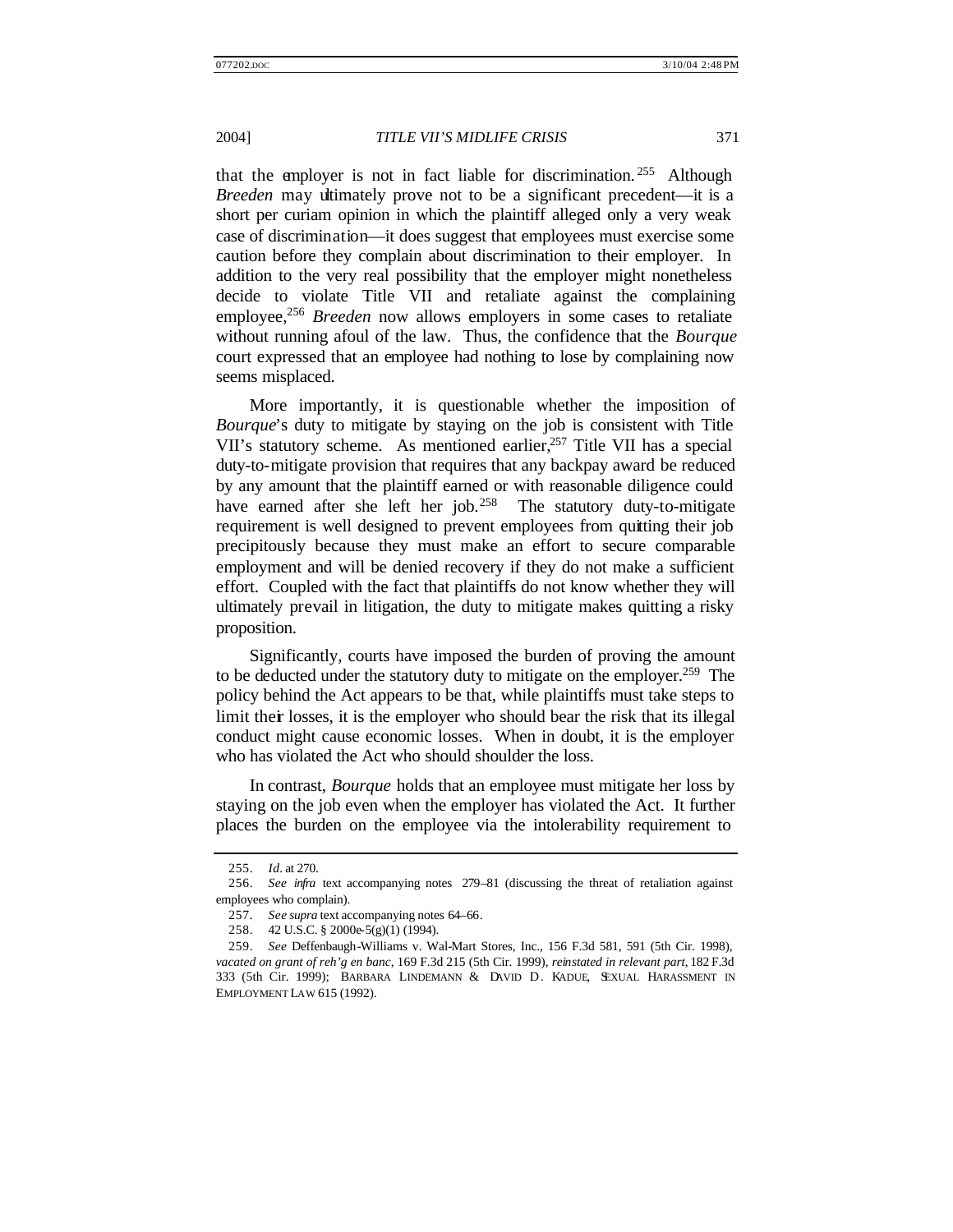prove that she gave the employer an opportunity to correct the discriminatory conditions. Beyond simply declaring that society is better served when discrimination is attacked within the context of existing relationships, *Bourque* did not explore the question of whether it made sense to require a victim of discrimination to stay and fight when it is likely that the employment relationship has already been damaged to a significant extent by the very discrimination experienced by the plaintiff. In this respect, the *Bourque* rule is reminiscent of the now generally discredited spousal immunity provisions that attempted to preserve the harmony of a marriage by denying an abused or wronged spouse the right to sue the other spouse in court. $260$  Critics of the immunity provisions pointed out that there was often little harmony to preserve when the couple had reached a point where suing seemed a viable option.<sup>261</sup>

It seems overly optimistic to assume that a complaint from within will succeed in transforming an environment for the original victim. Often, both the employee and the employer would prefer to sever the relationship, and the best that can happen is that the environment will be reformed for the next woman or member of a racial minority who thereby becomes the beneficiary of the prior dispute. A plaintiff need not stay on the job to secure this improvement for the next wave of workers, however. Indeed, management may feel more inclined to institute changes when it can do so without the reforms being traced to a prior complaint of discrimination by an existing employee. *Bourque*'s duty to mitigate, above and beyond the statutory duty to mitigate, seems like overkill.

Whether proof of intolerability ought to be retained as a prerequisite to recovery for constructive discharge thus largely turns on whether the law should impose a duty on plaintiffs to stay on the job and attempt to mitigate their harm by utilizing the employer's internal grievance procedures. Significantly, this is basically the same policy question underlying the debate over whether constructive discharge should be classified as a tangible employment action, insofar as the debate turns on whether employers should be allowed to escape liability by proving the *Ellerth*/*Faragher* affirmative defense. Ultimately, whether the employee's duty to report ought to be extended to cover cases of constructive discharge is the most critical policy question that the courts must confront when they finally decide on a doctrinal approach.

<sup>260.</sup> For a discussion of the evolution of the spousal immunity doctrine, see DOBBS, *supra* note 142, § 279, at 751–53 (2000).

<sup>261.</sup> *See* Carl Tobias, *Interspousal Tort Immunity in America*, 23 GA. L. REV. 359, 445–48 (1989).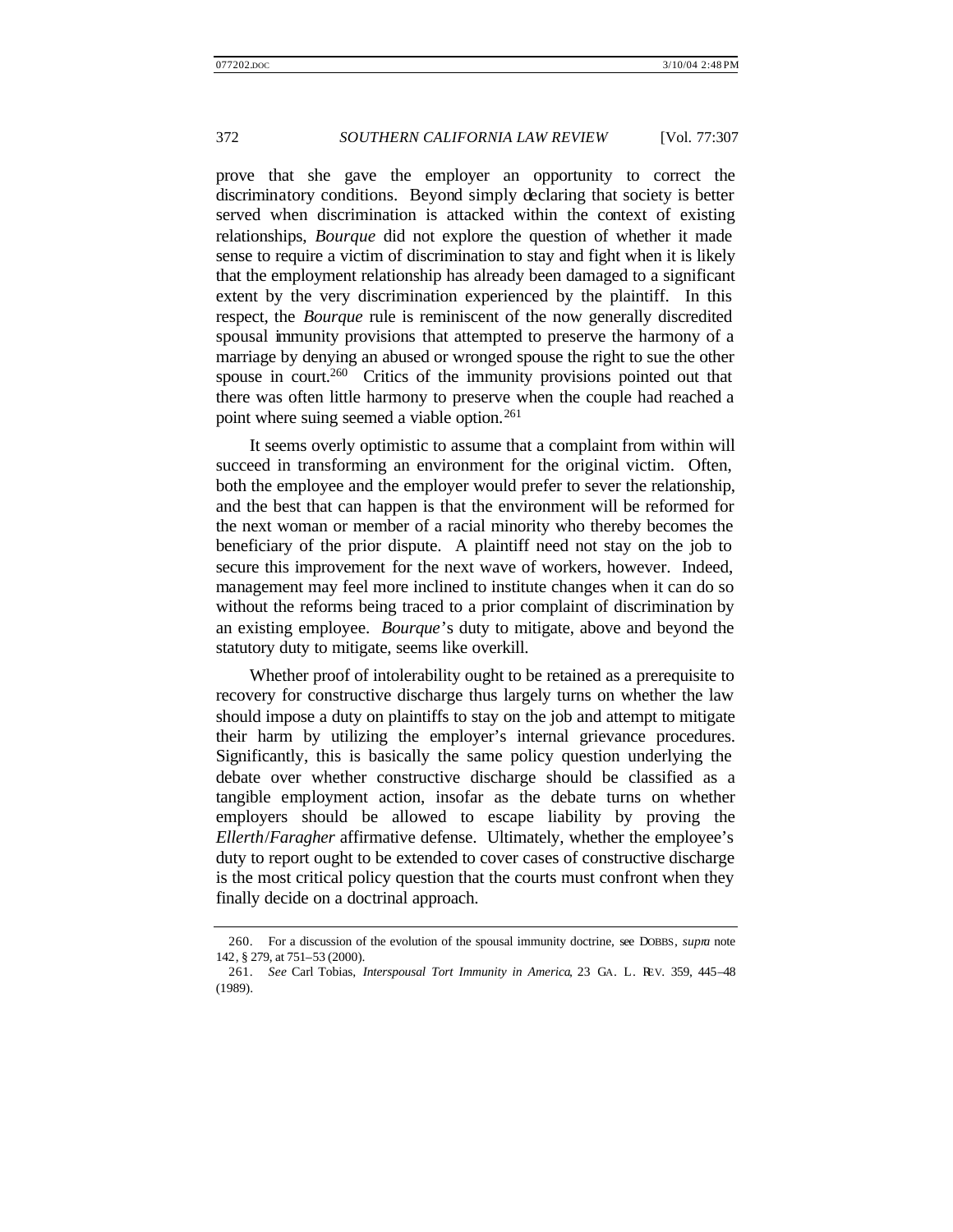### IV. THE REPORTING REQUIREMENT

As the foregoing analysis suggests, the current debate over the proper classification of constructive discharge masks an important difference of opinion over the legal significance of a plaintiff's use, or failure to use, an employer's internal grievance procedure. Crucial to deciding whether constructive discharge/hostile environment cases should be treated like other hostile environment cases is the policy question of whether employers should be able to assert the *Ellerth*/*Faragher* affirmative defense in this type of case. Recently, the *Ellerth*/*Faragher* defense has been the subject of criticism by commentators who have disagreed with the prevailing interpretation of the defense by the lower courts.<sup>262</sup> The thrust of the criticism is that, although the burden of proof is technically on the employer, many courts merely require the employer to have a written antidiscrimination policy in place and have imposed "an implicit burden" on the plaintiff to "disprove the second element of the affirmative defense $1263}$  and establish that she acted reasonably in not utilizing the internal grievance process. The case then turns on the reasonableness of the plaintiff's response to harassment, with many courts faulting the plaintiff for delaying in reporting, not reporting to the proper person, or otherwise not precisely following the prescribed procedure.<sup>264</sup> Although the *Ellerth*/*Faragher* defense would permit the factfinder simply to reduce damages to reflect the plaintiff's failure to mitigate her injury,  $265$  the courts have generally treated it as a complete defense and have fully insulated employers who prevail on this issue.

What is most notable about the contemporary doctrine reflected in the lower court rulings interpreting *Ellerth*/*Faragher* is the high degree of importance placed on reporting harassment to employers. Although it has long been established that Title VII imposes no exhaustion-of-remedies requirement on plaintiffs prior to filing suit,<sup>266</sup> many courts seem to start from the proposition that it is only fair to require an employee to report

<sup>262.</sup> *See, e.g.*, B. Glenn George, *If You're Not Part of the Solution, You're Part of the Problem: Employer Liability for Sexual Harassment*, 13 YALE J.L. & FEMINISM 133, 134–35 (2001); Grossman, *supra* note 89, at 708; Marks, *supra* note 90, at 1422–23.

<sup>263.</sup> *See* Beiner, *supra* note 187, at 280–81, 289.

<sup>264.</sup> *See* Beiner, *supra* note 15, at 126–31; Joanna L. Grossman, *The Culture of Compliance: The Final Triumph of Form over Substance in Sexual Harassment Law*, 26 HARV. WOMEN'S L.J. 3, 21 (2003) ("[C]ourts have strictly enforced the victim's duty to complain.").

<sup>265.</sup> The Supreme Court explicitly stated that the affirmative defense could be raised as a defense "to liability or damages." Faragher v. City of Boca Raton, 524 U.S. 775, 807 (1998).

<sup>266.</sup> *See* Patsy v. Bd. of Regents, 457 U.S. 496, 498 (1982).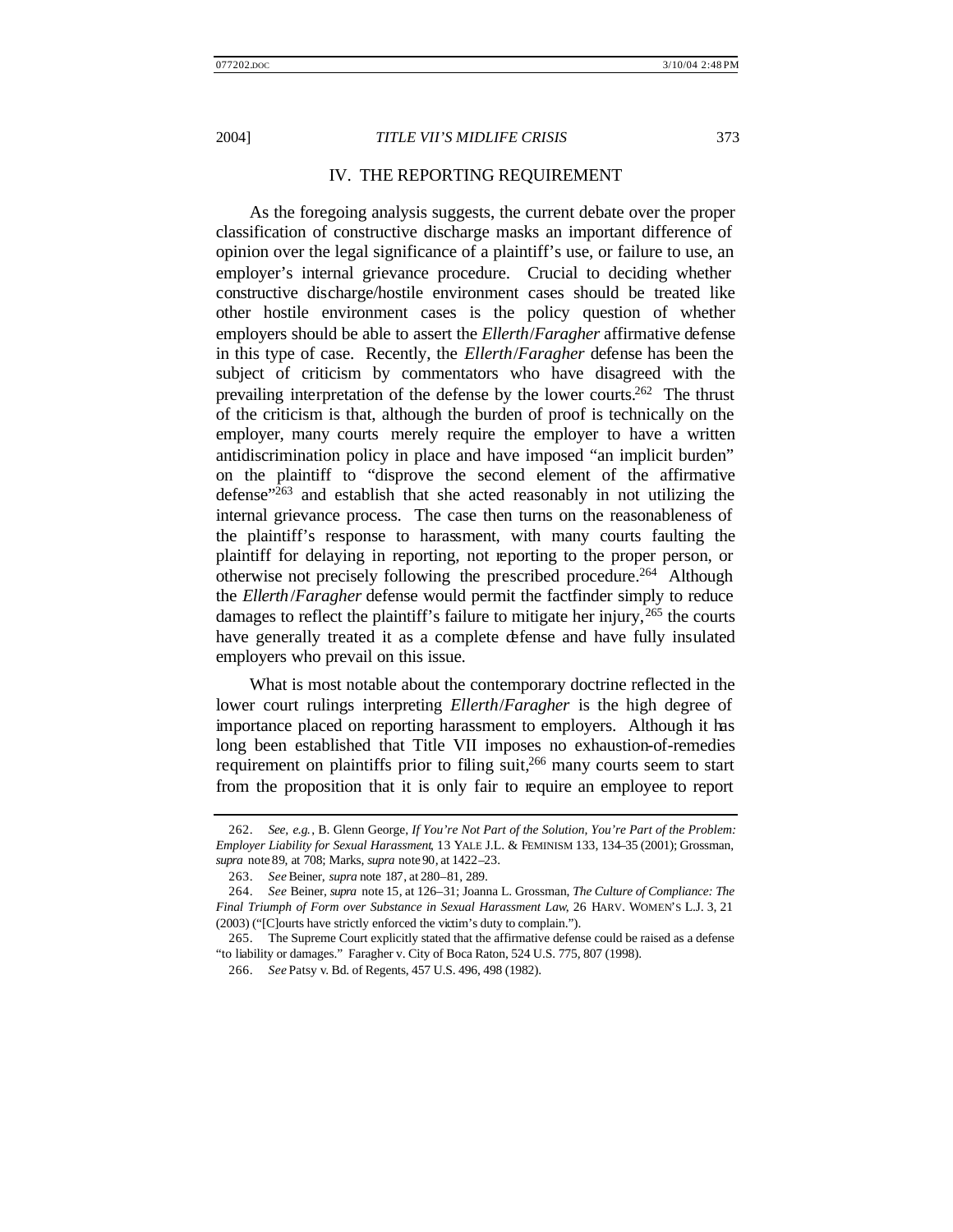harassment and give the employer an opportunity to correct it.<sup>267</sup> Moreover, courts may expect employees to report harassment regardless of whether the harasser is the highest person in authority at that  $estabilishment<sup>268</sup>$  and regardless of whether the harassment is so pervasive that it appears to be part of the everyday culture of that workplace.<sup>269</sup>

In marked contrast to the expectations reflected in the legal doctrine, the social science research on employees' responses to harassment has consistently found that very few victims pursue complaints through official grievance procedures. In the most recent survey of federal workers, for example, only 12% of harassed workers reported their harassment.<sup>270</sup> An earlier study of federal workers yielded similar results, with only 11% of workers reporting their harassment to a higher authority and only about 2.5% using formal complaint channels.<sup>271</sup> The figures are no higher in the academic world: Despite surveys indicating that 20% to 30% of college women experience sexual harassment, $272$  academic institutions often process only a handful of formal complaints each year. Perhaps most telling is a recent study that showed that, even among employees who ultimately sue their employer for liability for workplace harassment, nearly half (42%) did not report the harassment and only 15% did so in a timely manner.<sup>273</sup> There is thus a considerable gulf between the legal expectations of courts and the actual behavior of employees.<sup>274</sup> It is noteworthy that it is atypical for victims to file an internal complaint even when their complaint is grievous enough to make them willing subsequently to embark on legal action.

<sup>267.</sup> In some notable instances, however, when courts have admitted expert testimony on the reasons behind victims' reluctance to report, they have excused the plaintiff's behavior and allowed recovery. *See* Donna Shestowsky, Note, *Where Is the Common Knowledge? Empirical Support for Requiring Expert Testimony in Sexual Harassment Trials*, 51 STAN. L. REV. 357, 380–84 (1999).

<sup>268.</sup> *See, e.g.*, Elmasry v. Veith, No. 98-696-JD, 2000 U.S. Dist. LEXIS 340, at \*22 (D.N.H. Jan. 7, 2000) (unpublished opinion); Reynolds v. Golden Corral Corp., 106 F. Supp. 2d 1243, 1251–52 (M.D. Ala. 1999); Lintz v. Am. Gen. Fin., Inc., 50 F. Supp. 2d 1074, 1082–83 (D. Kan. 1999); Jones v. USA Petroleum, 20 F. Supp. 2d 1379, 1384 (S.D. Ga. 1998).

<sup>269.</sup> *See* Shaw v. AutoZone, Inc., 180 F.3d 806, 809–10 (7th Cir. 1999).

<sup>270.</sup> *See* UNITED STATES MERIT SYS. PROT. BD., SEXUAL HARASSMENT IN THE FEDERAL WORKPLACE : TRENDS, PROGRESS, CONTINUING CHALLENGES 30 (1994).

<sup>271.</sup> *See* Stephanie Riger, *Gender Dilemmas in Sexual Harassment Policies and Procedures*, 46 AM. P SYCHOLOGIST 497, 498 (1991).

<sup>272.</sup> *Id.* at 497–98; Louise Fitzgerald, Sandra L. Shullman, Nancy Bailey, Margaret Richards, Janice Swecker, Yael Gold, Mimi Ormerod & Lauren Weitzman, *The Incidence and Dimensions of Sexual Harassment in Academia and the Workplace*, 32 J. VOCATIONAL BEHAV. 152, 155, 170 (1988).

<sup>273.</sup> Sherwyn et al., *supra* note 90, at 1280.

<sup>274.</sup> *See* Grossman, *supra* note 264, at 8.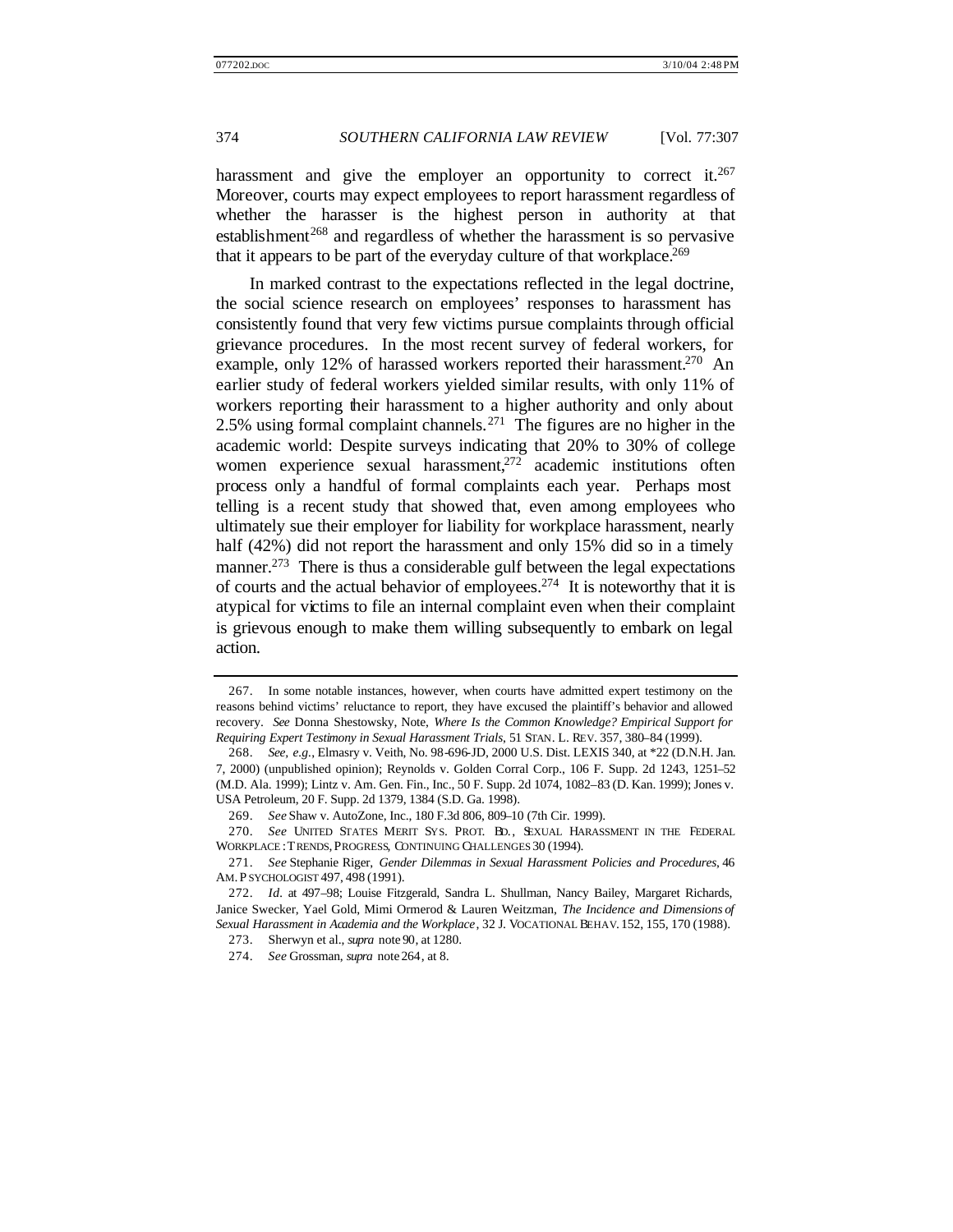The question boils down to whether courts should regard behavior that is typical as nonetheless unreasonable. Should courts continue to insist that employees who do not file internal reports of harassment forfeit their right to legal recovery? So structured, it is hard to avoid framing the key question as, "Why don't victims complain?" The question bears an eerie similarity to the question often asked of domestic victims—"Why didn't she leave?"<sup>275</sup>—because beneath the question lies the suspicion that, if the abuse was real or really serious, surely the victim's response would have been more assertive. In the harassment context, employers and courts may be lulled into believing that because there are few internal complaints, there are no systemic problems.

The empirical research that has been conducted on the issue of reporting reveals two clusters of reasons to explain victims' reluctance to report. The first cluster involves fear. The leading researchers cite multiple aspects of fear: "fear of retaliation, of not being believed, of hurting one's career, or of being shamed and humiliated."<sup>276</sup> Anita Hill, at the center of perhaps the most famous sexual harassment controversy, explained that she did not report Clarence Thomas's harassment because she wanted to continue to be able to do the legal work she had been doing and worried that challenging Thomas would hurt her career.<sup>277</sup> The cases are legion with employees who assert that they are afraid to come forward because they believe that the harasser will find a way to make things worse for them, and they doubt whether management will take their side against a more powerful or influential opponent.<sup>278</sup>

When an employee fails to file a complaint, we can never know whether complaining would have made things worse in the individual case. Many studies indicate, however, that reporting harassment may indeed provoke retaliation. One-third of employees who filed formal complaints in the 1981 federal study said that they had experienced retaliation. In one study of state employees, the figure was as high as sixty-two percent.<sup>279</sup>

<sup>275.</sup> Martha R. Mahoney, *Legal Images of Battered Women: Redefining the Issue of Separation*, 90 MICH. L. REV. 1, 5–7 (1991).

<sup>276.</sup> Louise F. Fitzgerald, Suzanne Swan & Karla Fischer, *Why Didn't She Just Report Him? The Psychological and Legal Implications of Women's Responses to Sexual Harassment*, 51 J. SOC. ISSUES 117, 122 (1995).

<sup>277.</sup> *Clarence Thomas Confirmation: Hearing Before the S. Comm. on the Judiciary*, 102d Cong. \*\*15–16 (1991) (testimony of Prof. Anita Hill), *available at* LEXIS Federal News Service [hereinafter *Clarence Thomas Confirmation*].

<sup>278.</sup> *See* Barrett v. Applied Radiant Energy Corp., 240 F.3d 262, 267–68 (4th Cir. 2001); Young v. R.R. Morrison & Son, Inc., 159 F. Supp. 2d 921, 926–27 (N.D. Miss. 2000); Pollack v. Wetterau Food Distribution Group, 11 S.W.3d 754, 761 (Mo. App. 1999).

<sup>279.</sup> Fitzgerald et al., *supra* note 276, at 122.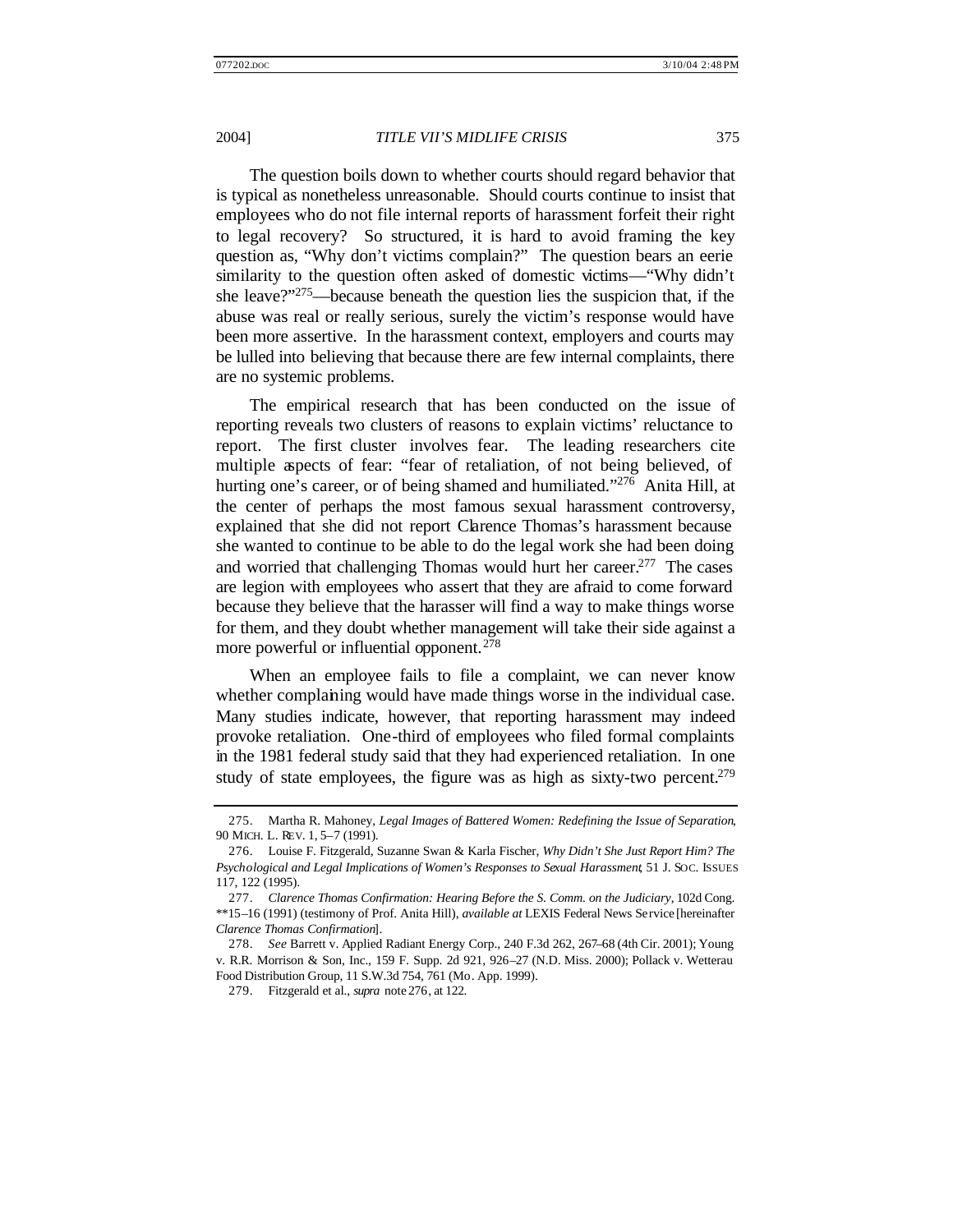That retaliation often accompanies harassment can also be inferred from the fact that sexual harassment vic tims frequently add a charge of retaliation to their complaint. Nor, as an intuitive matter, is it surprising that retaliation would often follow from a complaint. It is no secret that complaints generate bad feelings, negative responses, and defensive reactions. The complainant is often the person viewed as the troublemaker.<sup>280</sup> Even when the offending supervisor does not directly retaliate against the complaining employee, co-workers may decide to show their support for the supervisor by shunning, ostracizing, or otherwise punishing the employee. This scenario recurs so often that some courts have simply declared as a matter of law that a campaign of ostracism by co-workers does not amount to actionable retaliation. <sup>281</sup>

The other cluster of reasons given for victims' failure to file formal reports centers on the preference that many women employees have for approaching problems through informal and nonconfrontational means rather than formal procedures. Researchers theorize that because women typically have less power than men in an organization, they are reluctant to invoke the formal procedures that were put in place by others and are predisposed to use informal means to resolve disputes.<sup>282</sup> Sexual harassment victims often report that they merely wish to put an end to the harassment and have little interest in punishing the harasser.<sup>283</sup> This preference for peace over justice may mean that they are more inclined to seek out solutions to the problem short of filing a formal report. For this reason, many sexual harassment victims find grievance procedures alien and use coping mechanisms, such as avoidance and appeasement. Victims also tend to seek social support as a substitute for filing a formal

<sup>280.</sup> *See* Jennie Kihnley, *Unraveling the Ivory Fabric: Institutional Obstacles to the Handling of Sexual Harassment Complaints*, 25 LAW & SOC. INQUIRY 69, 80 (2000) ("Although the university attempts to encourage reporting by making an accessible user friendly policy . . . the complainant is still viewed as a threat to the instit ution.").

<sup>281.</sup> *See* Scusa v. Nestle U.S.A. Co., 181 F.3d 958, 969 (8th Cir. 1999) (holding that ostracism by co-workers cannot form the basis of a retaliation claim); Manning v. Metro. Life Ins. Co., 127 F.3d 686, 692 (8th Cir. 1997) (holding that disrespect and ostracism by a supervisor are insufficient adverse actions to support a retaliation complaint); Munday v. Waste Mgmt. of N. Am., Inc., 126 F.3d 239, 243 (4th Cir. 1997) (finding no actionable claim where management told co-workers to spy on the plaintiff and not to socialize with her).

<sup>282.</sup> *See* James E. Gruber & Lars Bjorn, *Women's Responses to Sexual Harassment: An Analysis of Sociocultural, Organizational, and Personal Resource Models*, 67 SOC. SCI. Q. 814, 821 (1986) (noting that persons with low power in the organization tend to respond passively to harassment); Kihnley, *supra* note 280, at 86 (describing the formal complaint process as the "most intimidating" process for employees to pursue); Riger, *supra* note 271, at 500–01.

<sup>283.</sup> *See* Fitzgerald et al., *supra* note 276, at 122; Riger, *supra* note 271, at 500.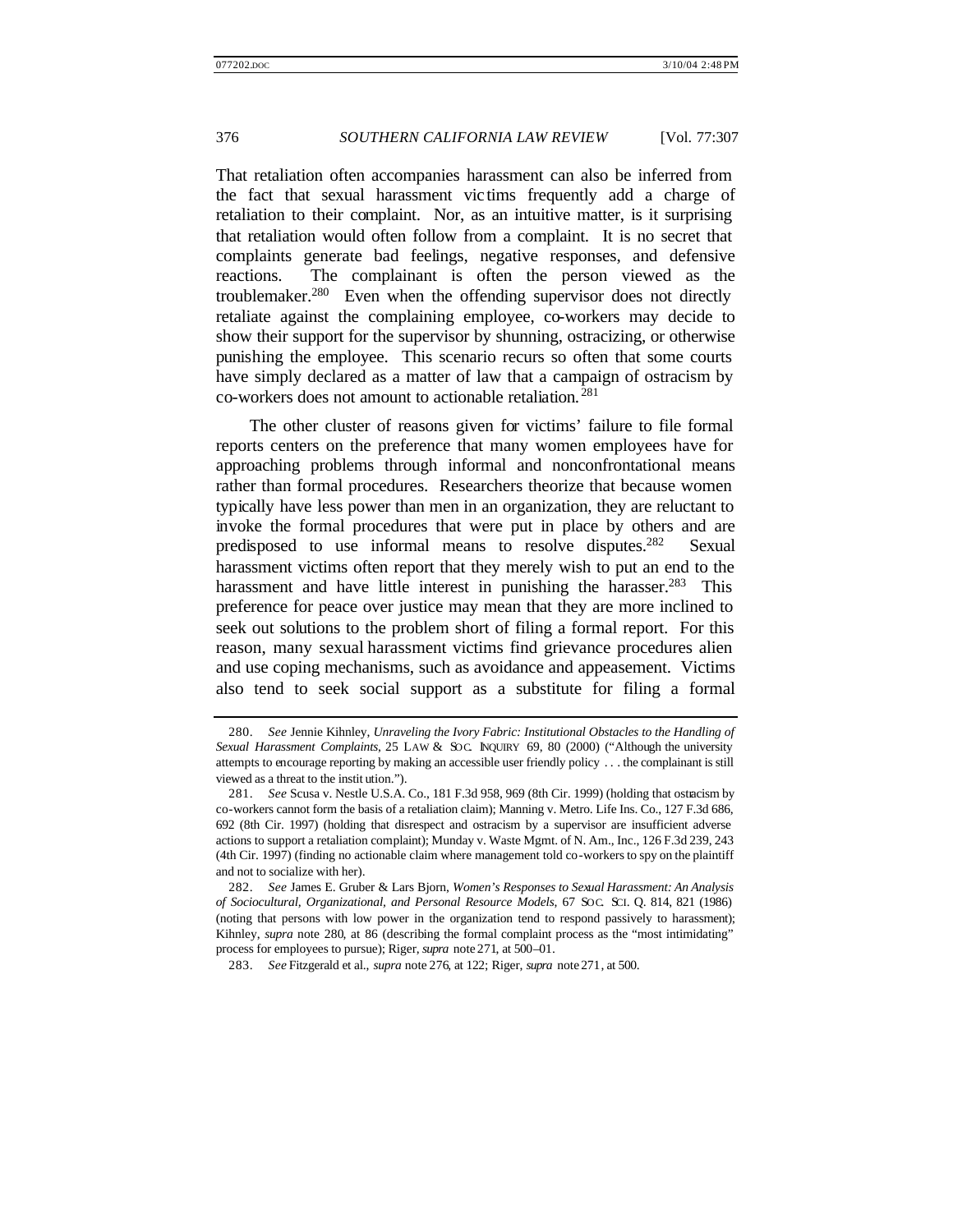complaint.<sup>284</sup> Like Anita Hill, sexual harassment victims may indeed complain about their harassment to a friend<sup>285</sup> or to a trusted colleague at work,<sup>286</sup> even though they do not go through proper channels to report the incident.

Thus, the common sense requirement that victims should report harassment and give the employer a chance to respond is very much at odds with the social reality that workers, especially women workers, are reluctant to lodge formal complaints. Despite the incentive provided by legal reporting requirements, these patterns are unlikely to change because the social science evidence on lack of reporting has been so consistent and the pressures not to report are still present in the workplace. Thus, when a court regards a victim's failure to report as presumptively unreasonable, it is making a negative judgment that applies to a large majority of sexual harassment victims.

In addition to the gulf between the expectation of reporting and the actual practice of victims, it is also striking that courts place such a high importance on the existence of formal procedures when employees and social scientists recognize that informal structures and the informal culture of an organization are often more significant.<sup>287</sup> The first prong of the *Ellerth*/*Faragher* defense requires that employers demonstrate that they have acted reasonably to prevent harassment. Although this "reasonable care" requirement could be interpreted to require employers to take fairly aggressive action to cut down on the incidence of harassment, a recent review of the cases indicates that a large majority of courts hold that an employer exercises reasonable care when it has a formal policy that is disseminated to all employees and provides employees with an opportunity to report the harassment to someone other than a harassing supervisor.<sup>288</sup> Many courts thus equate having a formal policy with reasonable care.

288. *See* Sherwyn et al., *supra* note 90, at 1290. Notably, a 1999 study indicated that ninety-seven percent of respondent employers had written policies against sexual harassment, thus easily meeting the

<sup>284.</sup> *See* Fitzgerald et al., *supra* note 276, at 120.

<sup>285.</sup> *See Clarence Thomas Confirmation*, *supra* note 277.

<sup>286.</sup> *See, e.g.*, Faragher v. City of Boca Raton, 524 U.S. 775, 782–83 (1998) (noting that the plaintiff complained to a supervisor she held in high esteem, but did not report harassment through the designated channels).

<sup>287.</sup> Lauren Edelman, a leading organizational theorist, uses the term "formal structures" to refer to "the configuration of offices and positions and the formal lin kages between them (the 'organization chart') as well as to formal rules, programs, positions, and procedures." Lauren B. Edelman, *Legal Ambiguity and Symbolic Structures: Organizational Mediation of Civil Rights Law*, 97 AM. J. SOC. 1531, 1542 (1992). She contrasts these with "informal structures," defined as "actual communication channels between offices and positions, the actual behavior of individuals who occupy them, and informal norms and practices." *Id.*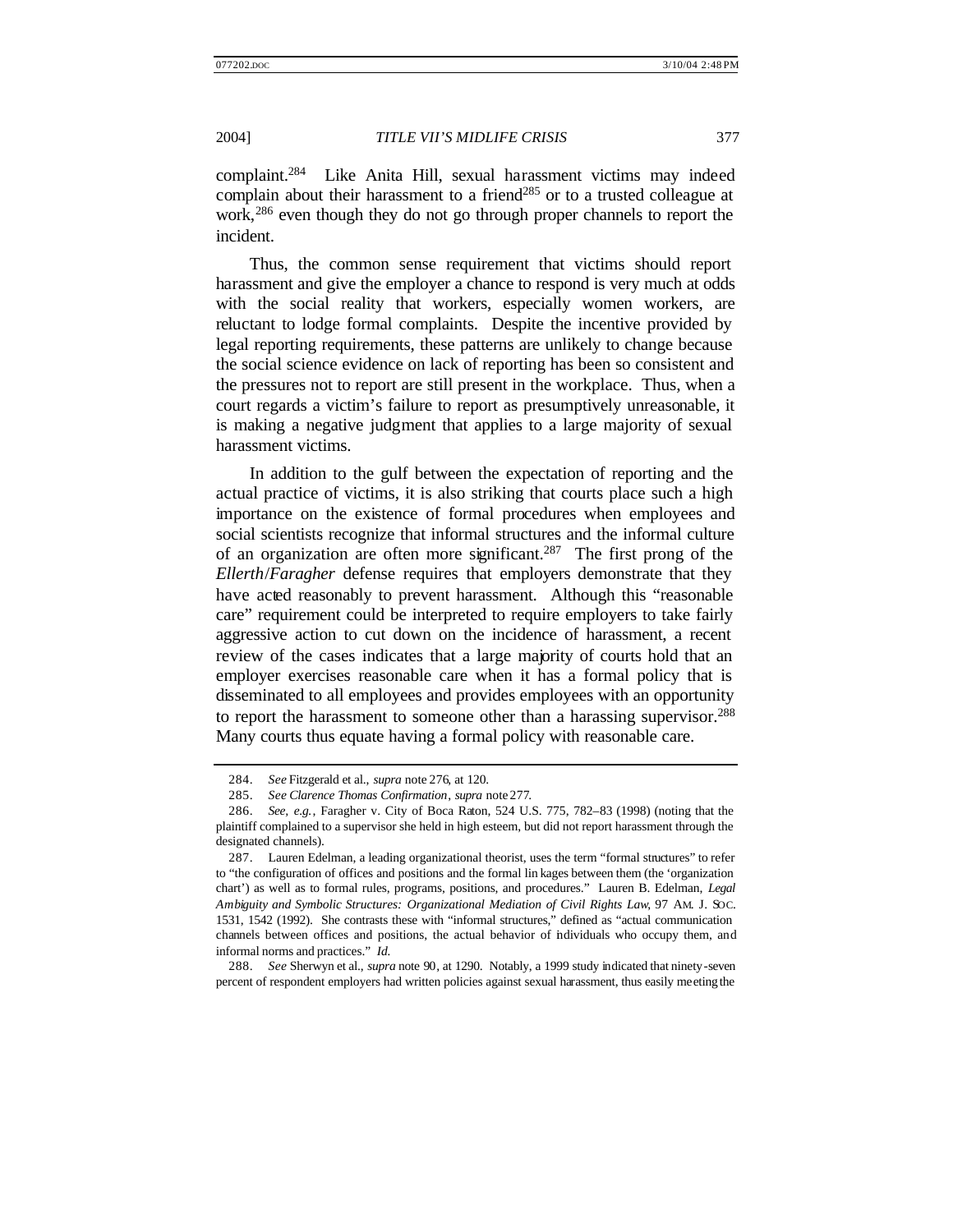In contrast, sociologists of law have long noted that there is a large gap between the formal and the informal organization and that, in the business world, rules are routinely violated.<sup>289</sup> In other words, there is a vast difference between having a formal policy against discrimination and harassment and actual compliance with Title VII. For this reason, interdisciplinary legal scholars have also begun to analyze the workplace as a cultural institution and have focused on informal structures and practices.<sup>290</sup>

Organizational theorists often start from the premise that power in an organization is not always visible. The rankings denominated in the formal organizational chart may be far less important than the opinion of persons who have real clout in the organization. Whether an organization discourages or tolerates harassment may have more to do with the personal style and commitments of top managers than the formal policies in the employee handbook. Although it is often hard to express or describe, the informal working culture of an organization is of paramount importance.<sup>291</sup> The fact that a manager who engages in harassment can easily enlist a victim's co-workers to ostracize her for not acceding to his sexual advances is thus likely to speak volumes about the organization's willingness to tolerate and support harassment, despite its formal policies, and signals to employees that resistance would be futile or very costly.<sup>292</sup>

290. Devon W. Carbado and Mitu Gulati have written extensively in this vein. *See* Devon W. Carbado & Mitu Gulati, *Conversations at Work*, 70 ORE. L. REV. 103 (2000); Devon W. Carbado & Mitu Gulati, *The Fifth Black Woman*, 11 J. CONTEMP . LEGAL ISSUES 701 (2001); Devon W. Carbado & Mitu Gulati, *The Law and Economics of Critical Race Theory*, 112 YALE L.J. 1757 (2003); Devon W. Carbado & Mitu Gulati, *Working Identity*, 85 CORNELL. L. REV. 1259 (2000). *See also* Martha Chamallas, *Structuralist and Cultural Domination Theories Meet Title VII: Some Contemporary Influences*, 92 MICH. L. REV. 2370 (1994); Schultz, *supra* note 9; Tristin K. Green, *Discrimination in Workplace Dynamics: Toward a Stru ctural Account of Disparate Treatment Theory*, 38 HARV. C.R.- C.L. L. REV. 91 (2003).

291. *See* Ian F. Haney Lopez, *Institutional Racism: Judicial Conduct and a New Theory of Racial Discrimination*, 109 YALE L.J. 1717, 1724 (2000). According to Lopez,

minimum requirements of *Ellerth* /*Faragher*. *See* SOC'Y FOR HUMAN RES. MGMT., SEXUAL HARASSMENT SURVEY 6 (1999).

<sup>289.</sup> *See* Edelman, *supra* note 287, at 1542 ("[I]nformal practices and norms often deviate from formal procedures and rules.") (internal citation omitted); John Meyer & Brian Rowan, *Formal Structure as Myth and Ceremony*, 83 AM. J. SOC. 340, 342–43 (1977).

<sup>[</sup>T]he most decisive aspects of any particular organization lie not in its formal features, but rather in the way they more generally reflect received templates. The general form adopted by organizations engaged in particular tasks, the means that are regularly chosen and those that are not, the expected goals, the accepted measures of success or failure—all of these reflect unexamined understandings of what is organizationally appropriate.

*Id.*

<sup>292.</sup> *See* Pollack v. Wetterau Food Distribution Group, 11 S.W.3d 754, 761 (Mo. App. 1999).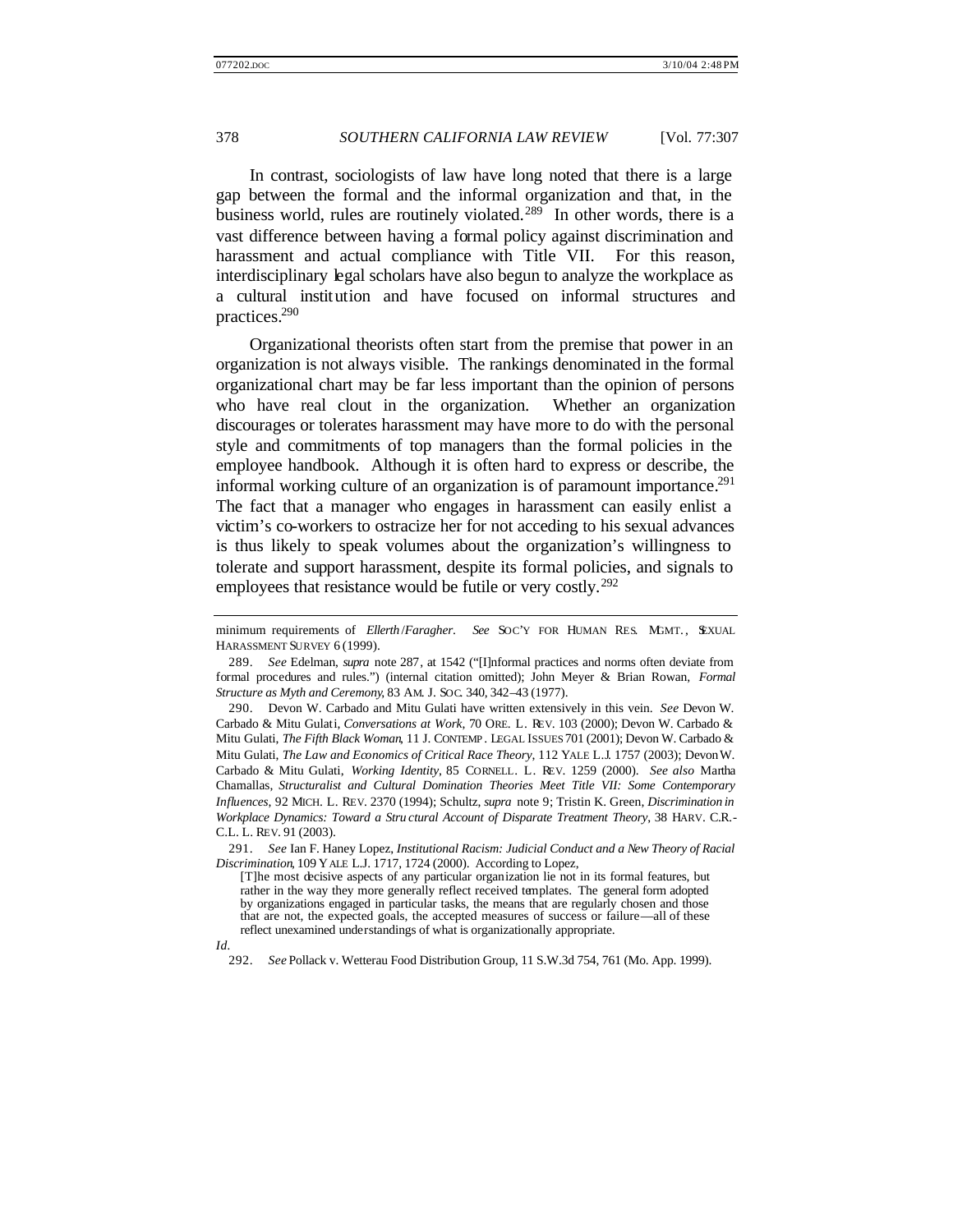One other reason we should be hesitant to equate the existence of internal grievance procedures with legal compliance is that internal processes, although they may mimic judicial procedures,  $293$  are very different from court proceedings. Internal grievance procedures and the apparatus and personnel associated with them often serve functions other than enforcement of legal requirements: They have symbolic importance as visible markers of the company's compliance, but, at the same time, they allow the employer to control the process and assure that compliance does not interfere with the employer's other more pressing interests.<sup>294</sup> The decisionmaker is not neutral in the sense of not being accountable to either side; rather, the person assigned to resolve the dispute is an employee of the potential defendant who has an interest in minimizing the extent of the conflict, saving the image of the employer, and maintaining smooth relationships.<sup>295</sup> His or her main job is to insulate the employer from legal liability, a goal that may not always coincide with cutting down on the incidence of sexual harassment.<sup>296</sup>

Researchers who have studied internal grievance procedures have noted the tendency of such processes to treat complaints in an individua lized manner and approach the cases as if they involved personality clashes.<sup>297</sup> The confidentiality of the process often reinforces this perception, given that there is rarely an opportunity publicly to discuss whether the grievance is part of a larger pattern.<sup>298</sup> Finally, the decisionmakers often have little knowledge of substantive Title VII law or the policies underlying them and tend to equate fairness with procedural regularity. As one researcher put it, the focus is on "good organizational governance, deemphasizing the specific legal goals of racial and gender

<sup>293.</sup> *See* Lauren B. Edelman, Christopher Uggen & Howard S. Erlanger, *The Endogeneity of Legal Regulation: Grievance Procedures as Rational Myth*, 105 AM. J. SOC. 406 (1999) (discussing how courts legitimate organizational structures that mimic the legal form).

<sup>294.</sup> *See* Edelman, *supra* note 287, at 1531, 1535, 1541, 1567.

<sup>295.</sup> Lauren B. Edelman, Howard S. Erlanger & John Lande, *Internal Dispute Resolution: The Transfo mation of Civil Rights in the Workplace, 27 LAW & SOC'Y REV. 497, 506 (1993).* 

<sup>296.</sup> In fact, affirmative action officers who stress substantive compliance with Title VII law run the risk of being terminated or having their power and autonomy curtailed. *See* Lauren Edelman, Stephen Petterson, Elizabeth Chambliss & Howard S. Erlanger, *Legal Ambiguity and the Politics of Compliance: Affirmative Action Officers' Dilemma*, 13 LAW & POL'Y 73, 84 (1991).

<sup>297.</sup> *See* Edelman et al., *supra* note 295, at 515 (stating that there is a tendency to recast legal issues as interpersonal issues). *See also* Susan Bisom-Rapp, *Discerning Form from Substance: Understanding Employer Litigation Prevention Strategies*, 3 EMPLOYEE RTS. & EMP. POL'Y J. 1, 12–13 (1999).

<sup>298.</sup> *See* Kihnley, *supra* note 280, at 81 (discussing a university's concern with disseminating too much information about discrimination complaints).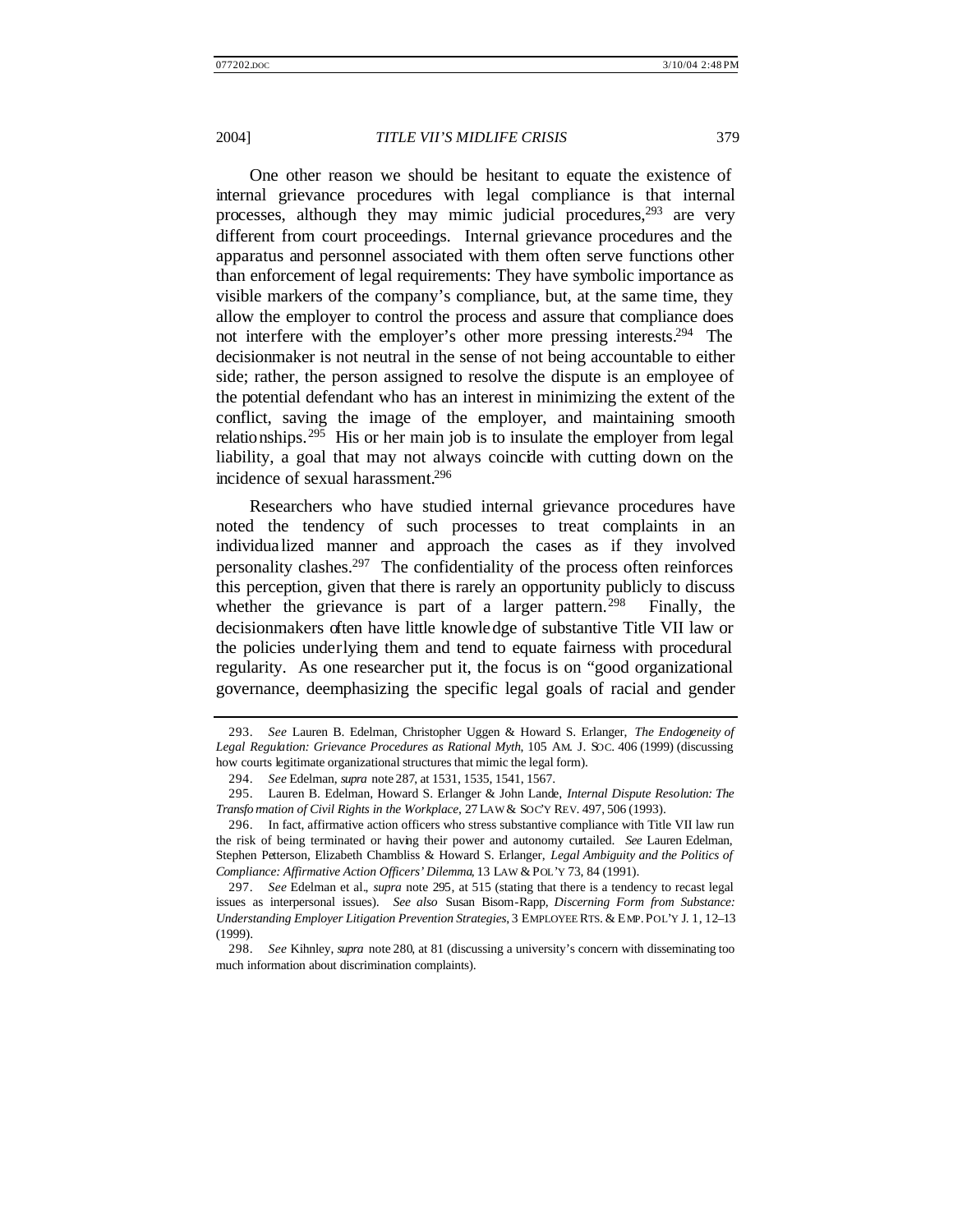equality."<sup>299</sup> In short, employers look for ways of resolving a particular dispute rather than remedying a civil rights violation.

The irony of the current trend toward steering sexual harassment victims to use internal grievance procedures is that we may subtly be moving back to the approach of the 1970s when sexual harassment was considered to be a personal problem for individual women, rather than a systemic injury.<sup>300</sup> The danger is that the privatization of enforcement of Title VII laws, given a considerable boost by the adoption of the *Ellerth*/*Faragher* affirmative defense, may have the effect of discouraging victims to come forward if they sense that their complaint will not be treated as serious violations of the law and will reflect poorly on their ability to manage personality conflicts.<sup>301</sup> As in the 1970s, moreover, the most common response of victims may be to suffer in silence and to quit when conditions get too bad.

These concerns about increasing formalism and the privatization of Title VII enforcement counsel against simply grafting the *Ellerth*/*Faragher* defense onto constructive discharge cases that arise from sexually harassing environments. The gap between the vision courts have of the way victims should respond to harassment and the actual behavior of harassed employees suggests that the law is out of synch with social reality and threatens to render Title VII ineffectual as a means to dismantle entrenched gender hierarchies in the workplace. Before settling on an approach to constructive discharge, courts should consider whether there are countervailing princ iples and policies that militate in favor of imposing strict liability in this important type of case, where plaintiffs have already severed their connection to their employer and are seeking protection against economic losses stemming from unemployment.

### V. FOUR GUIDING PRINCIPLES

In addition to the considerations of doctrine and policy already articulated by the lower courts, $302$  I would advocate that courts consider the following four principles in their struggle to categorize constructive discharge. I regard these as feminist principles, primarily because they presuppose that harassment is widespread and are consciously designed to

<sup>299.</sup> Edelman et al., *supra* note 295, at 515.

<sup>300.</sup> *See* Chamallas, *supra* note 216, at 37.

<sup>301.</sup> *See* Edelman et al., *supra* note 293, at 449 ("[W]hen courts adopt forms of compliance created within organizational fields, they run the risk of institutionalizing the very forms of discrimination that laws were originally designed to alleviate.").

<sup>302.</sup> *See supra* text accompanying notes 103–91.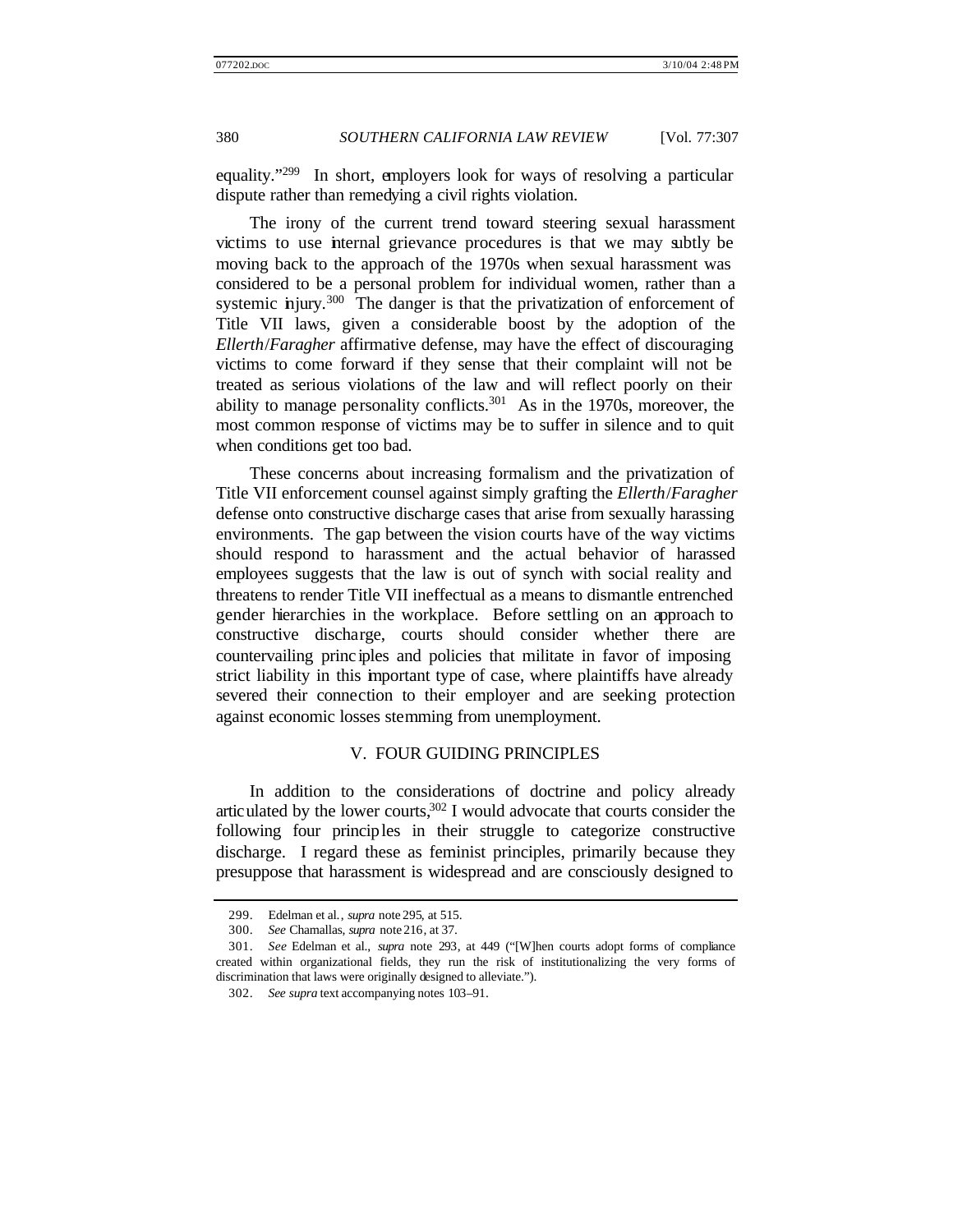stimulate cultural changes in the workplace. They are derived from the insights of organizational theory discussed above in connection with the social science data on reporting<sup>303</sup> and informed by feminist theoretical accounts of the nature and causes of sexual harassment.<sup>304</sup> At base, however, they are simple statements of policy that could readily be incorporated into current doctrine. The four principles are also fully compatible with the twin objectives of Title VII (i.e., the deterrence of Title VII violations and the compensation of victims of discrimination).<sup>305</sup>

The first two principles relate to how courts conceive of business organizations. They seek to reorient courts away from formalism in their analysis of the employer's duty to prevent and correct harassment. The first principle is that *informal structures are as important as formal structures*. Courts should recognize that the informal culture of an organization is as important as the formal policies in the employee handbook and should make their assessments of whether employers and employees act reasonably against this backdrop. This principle has implications in both pure hostile environment cases and constructive discharge/hostile environment cases. In the former, it would militate against formalist interpretations of the *Ellerth*/*Faragher* defense that insulate employers who have a formal grievance procedure in cases where the culture of the organization inhibits employees from protesting harassment and discrimination.<sup>306</sup> In the constructive discharge context, it would counsel against insisting that employees utilize their employer's internal grievance procedures before having the legal right to quit their job.

The second principle mirrors the first: *The informal power of supervisors is as important as formal power*. Because of their position in the organization, supervisors can exert their influence and affect the climate of the workplace even when they do not exercise their formal powers to fire, demote, or decrease an employee's compensation. The supervisor who, for example, is able to enlist workers to ostracize or shun an employee who complains of discrimination can have a substantial effect on the daily life of the targeted employee and can shape the norms of the workplace in a way that goes beyond his delegated powers.<sup>307</sup>

<sup>303.</sup> *See supra* text accompanying notes 270–301.

<sup>304.</sup> *See supra* text accompanying notes 216–35.

<sup>305.</sup> *See* Albemarle Paper Co. v. Moody, 422 U.S. 405, 417–21 (1975).

<sup>306.</sup> *See, e.g.*, Joanna Grossman, Legal Commentary, *What Should Happen When Sexual Harassment Victims Don't File Prompt Complaints*, FINDLAW, Apr. 8, 2003, *at* http://writ. news.findlaw.com/grossman/20030408.html (arguing that courts should ask whether the employer has created an environment that is affirmatively conducive to complaints).

<sup>307.</sup> *See supra* note 281 (discussing the ostracism cases).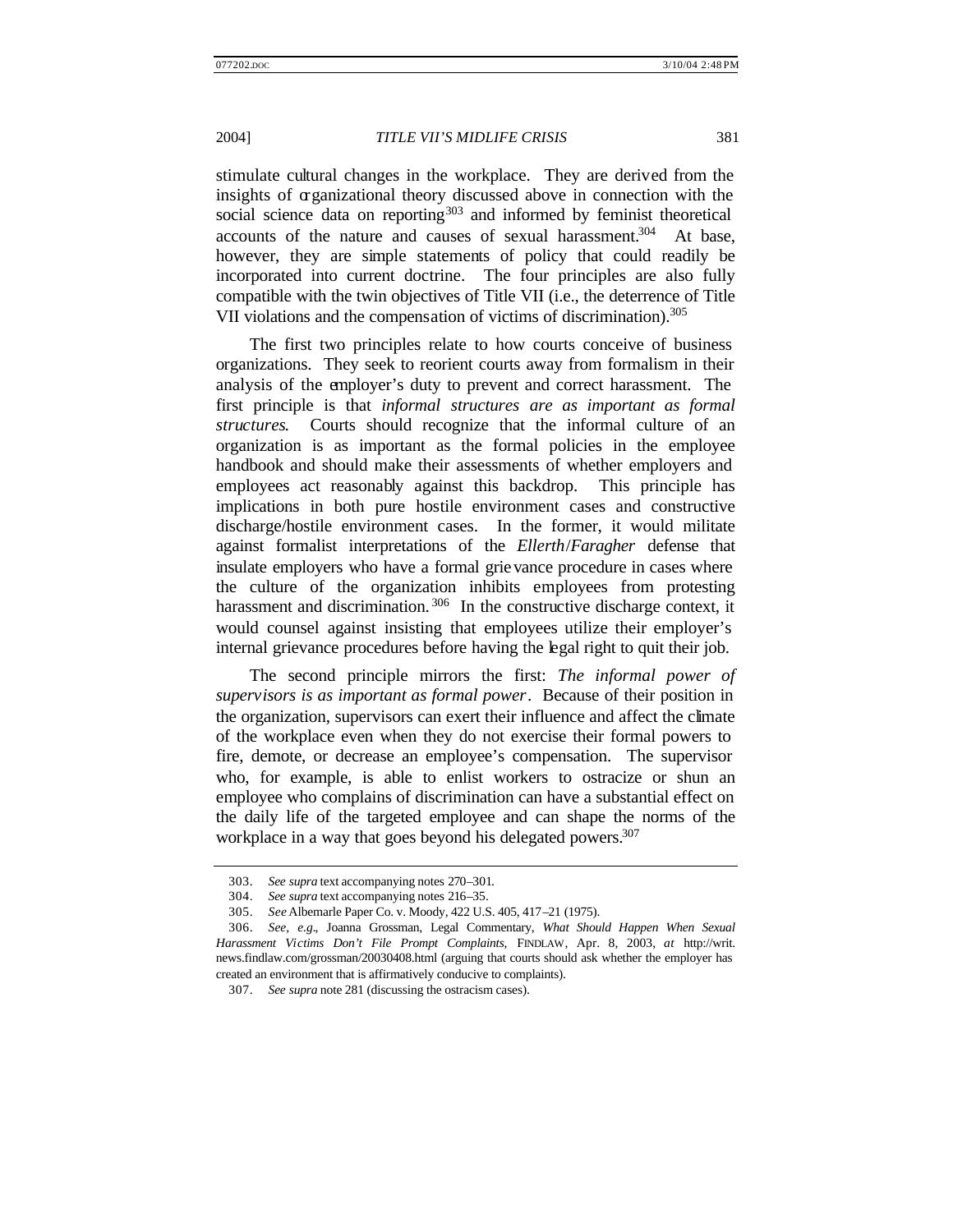The second principle has special relevance for the constructive discharge situation. It would militate in favor of treating constructive discharge on a par with actual discharge. In line with the teachings of organizational theory, the fact that the supervisor did not act formally and took no official action would not be dispositive. Once a court concluded that a constructive discharge took place, it would be inclined to regard it as a tangible employment action because it had the same effect as a firing. Recognizing the significance of the informal power of supervisors would also support taking a flexible approach to determining whether working conditions had become intolerable. The fact that a plaintiff did not make a formal complaint would not necessarily defeat liability.

The above two principles can be seen as furthering the deterrence objective of Title VII because of their potential to decrease the actual incidence of sexual harassment. Social science research into the workings of organizations indicates that informal structures and culture are a better barometer of the actual behavior of individuals within an organization than are formal policies and procedure.<sup>308</sup> While formal structures may confer legitimacy on an organization and perform the symbolic function of signaling compliance with the law, they often bear little relationship to substantive results. If the law does not respond to the informal organization, it is unlikely to induce significant changes in the status quo.

The third principle relates to how courts judge the actions of employees who assert claims of discrimination. It principally relates to the need to compensate victims of employment discrimination, although it may also further the objective of deterrence insofar as legal liability creates an incentive for employers to take steps to decrease harassment. The third principle is that *the typical response of employees should be regarded as reasonable*. The principle has two important corollaries for current doctrine relating to claims of constructive discharge and hostile environment harassment. The first corollary is that if most employees do not report harassment, courts should not routinely regard an employee who fails to report harassment as having acted unreasonably. The objective of providing compensation for Title VII victims will not be accomplished if the law provides relief only for extraordinary persons who resist against the odds. Under this principle, compensation should be available to the average pe rson who is not used to confrontation and is unwilling to risk the

<sup>308.</sup> *See* THE NEW INSTITUTIONALISM IN ORGANIZATIONAL ANALYSIS 6–15 (Walter W. Powell & Paul J. DiMaggio eds., 1991).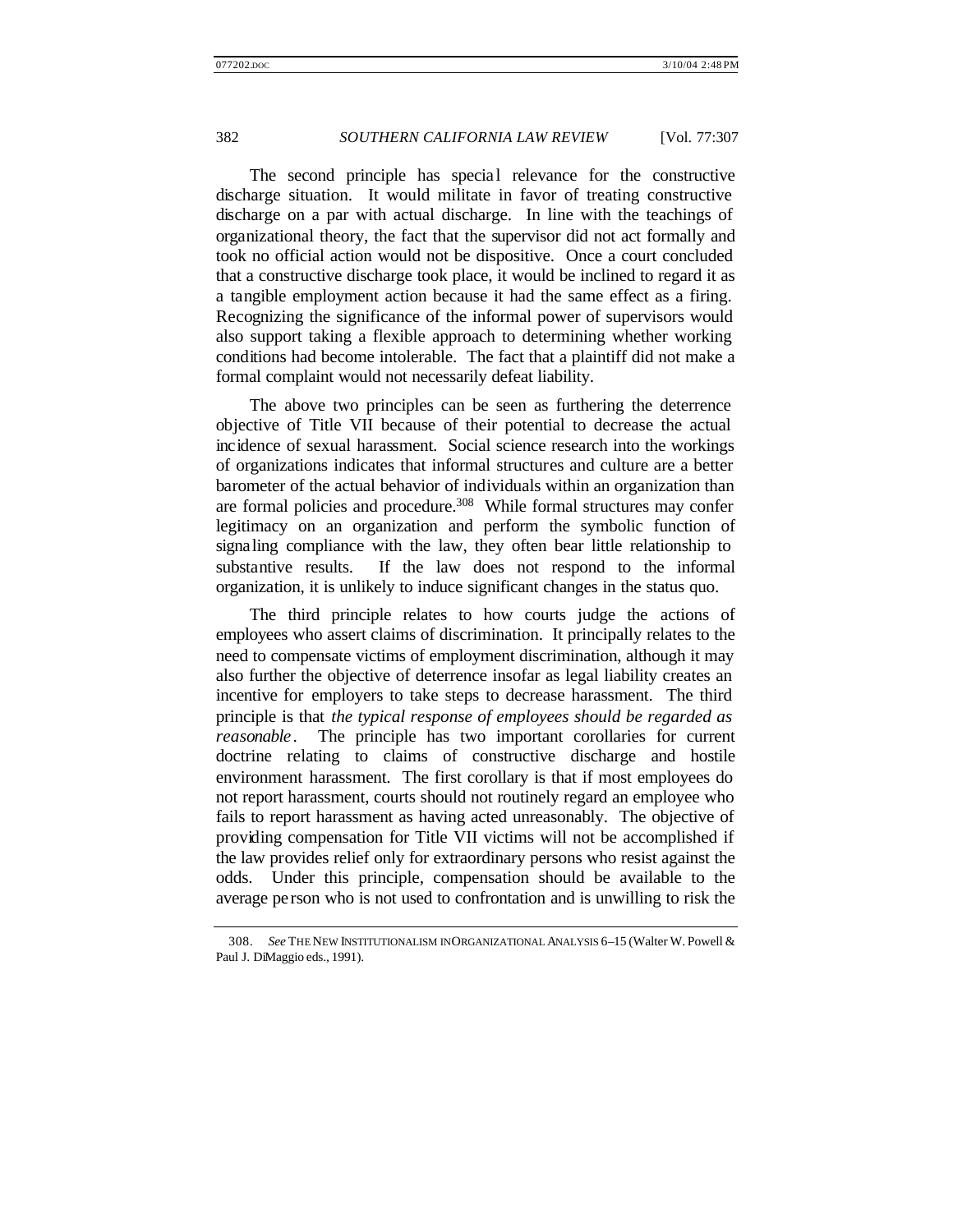humiliation and retaliation that frequently accompanies a challenge to authority in the workplace.<sup>309</sup>

The second corollary is that if the response of most employees is to quit when faced with a hostile environment, courts should regard such a response as reasonable and justified. This would require courts to reconsider what is meant by intole rable working conditions when faced with claims of constructive discharge. If most employees quit their job when the harassment becomes severe or pervasive, it suggests that hostile environments are often in fact intolerable. Courts could then discard the calibrated distinction between severe or pervasive harassment and intolerable working conditions and afford employees a right to quit when they are faced with a sexually hostile environment.

Shaping Title VII doctrine to reflect the responses of the average employee subjected to harassment has considerable advantages in the context of constructive discharge. $310$  It assures that courts will not require employees to act either imprudently or heroically and implicitly respects the choices that most employees actually make. It also discourages courts from making assumptions about how women should respond to sexual harassment and concluding that victims who do not report could not have suffered serious harm. Perhaps most importantly, regarding the typical employee's response as reasonable implicitly incorporates the worker's perspective into legal doctrine and supports the notion that most workers want to keep their job and are not likely to quit for trivial reasons. Particularly when the law requires employees to mitigate their damages by

<sup>309.</sup> *See* Grossman, *supra* note 306 ("Many women choose costly consequences—such as quitting their jobs—to avoid dealing with harassment directly . . . .").

<sup>310.</sup> Reliance on a "typicality" principle in the specific context of constructive discharge raises fewer problems than it does in other contexts—for example, in selecting the appropriate perspective to determine whether harassment is sufficiently harmful to warrant recovery. *See* Kathryn Abrams, *The Reasonable Woman: Sense and Sensibility in Sexual Harassment Law*, DISSENT 50–51 (1995); Martha Chamallas, *Feminist Constructions of Objectivity: Multiple Perspectives in Sexual and Racial Harassment Litigation*, 1 TEX. J. WOMEN & L. 135 (1992). The debates over whether the severity of harassment should be judged from a reasonable person, a reasonable woman, or a reasonable victim standard can be avoided because, in the constructive discharge context, the question is narrowed to whether inaction or the failure to report should be regarded as reasonable, and the empirical evidence demonstrates that only a small minority of victims report their harassment through internal channels. This is not a context in which differing perceptions of what is offensive or sexist come into play and in which the gender of the target is likely to make a difference. Nevertheless, if the typicality principle were used to predict whether the typical employee would quit when faced with a hostile environment, the same debates over perspective would likely surface. For this reason, I propose a causation-based model that gives victims the right to quit if subjected to a hostile environment, without presenting proof that the typical employee would do so or that a reasonable employee would so respond. *See infra* text accompanying notes 346–47.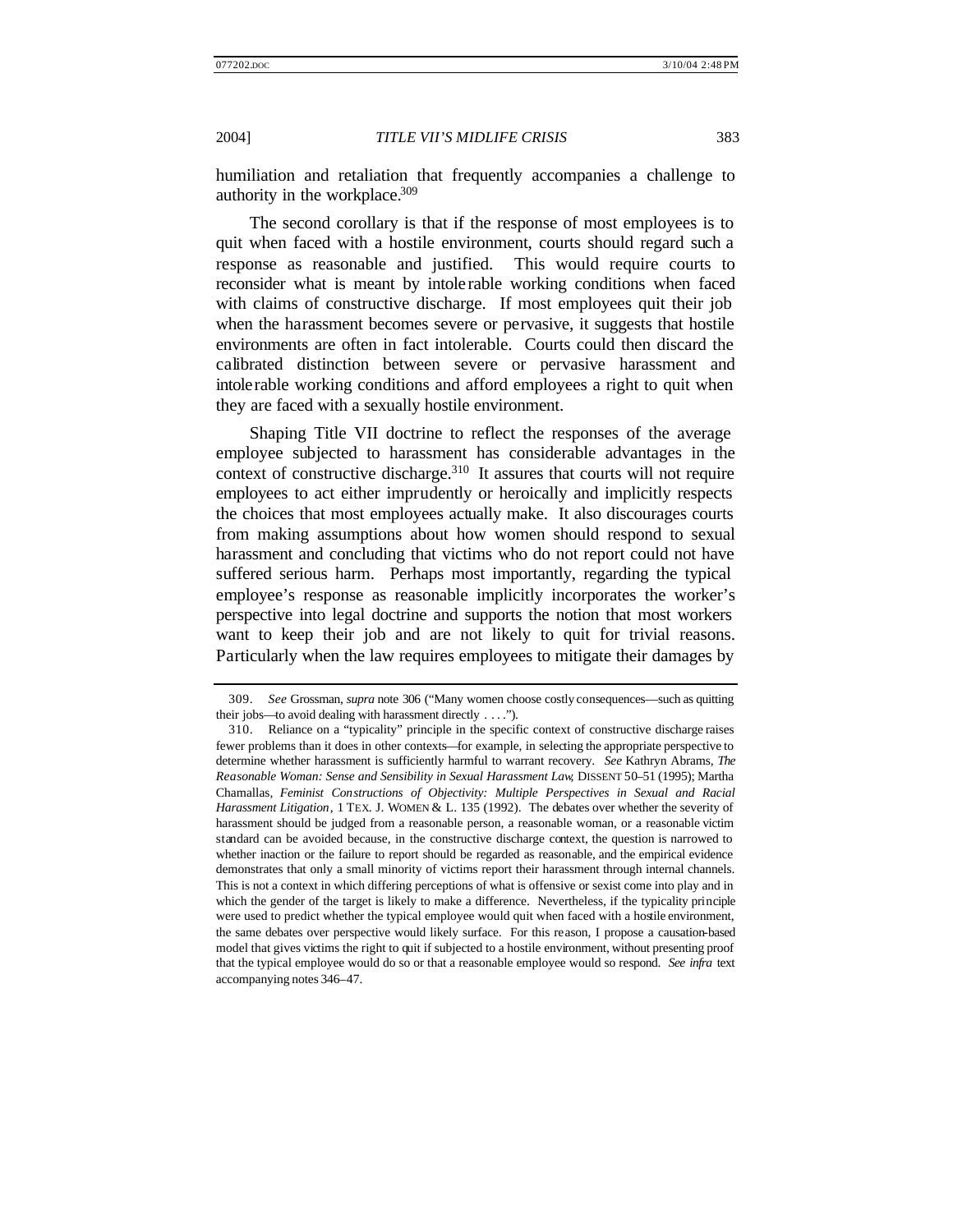finding comparable work once they leave their job,  $311$  there is reason to believe that the decision to quit will not be made lightly.

The body of social science research published in the last decade clearly establishes that most victims of sexual harassment do not report harassing incidents.<sup>312</sup> It thus provides a reliable guide to the behavior of the typical employee on that point. There is no comparable data disclosing the typical response of employees who face a hostile environment. Although it is clear that many employees quit because of sexual harassment, the studies are not refined enough to tell us whether this response is typical.<sup>313</sup> One difficulty is that to provide a reliable answer to the question of whether most employees would quit in response to hostile environments (defined as environments characterized by severe or pervasive harassment), a study must separate the situation of employees who have been exposed to any harassment from those who face severe or pervasive harassment and thus are subjected to a hostile environment. In the absence of more refined studies on the point, courts inclined to accept the typicality principle may resort to intuitive judgments about the typical employee based on their own assessment of the impact that hostile working conditions would likely have on most workers.

The fourth and final principle that I would offer to guide courts in their approach to constructive discharge relates to the categorization of harm stemming from discrimination in the workplace. It is that *economic and psychological harm are interrelated and should both be recognized as job-related injuries*. In the workplace context, economic injury often leads to, or is accompanied by, psychological distress, as in the case of a discriminatory discharge in which an employee suffers mental distress as a result of the circumstances surrounding the firing and the subsequent stress of unemployment. The converse also holds true: Psychological stress in the workplace context often leads to economic loss. Thus, employees who suffer psychological distress as a result of a hostile working environment may become less productive or have their interest in advancement dampened, eventually producing economic loss.<sup>314</sup> Such is the case with constructive discharge when the psychological stress produced from

<sup>311.</sup> *See supra* text accompanying notes 64–66.

<sup>312.</sup> *See supra* text accompanying notes 270–74.

<sup>313.</sup> *See supra* text accompanying note 14.

<sup>314.</sup> If the plaintiff can trace her decreased performance to sexual harassment, the employer may not rely on such performance as a legitimate basis for discharge. *See, e.g.*, Broderick v. Ruder, 685 F. Supp. 1269, 1280 n.10 (D.D.C. 1988); Weiss v. United States, 595 F. Supp. 1050 (E.D. Va. 1984); LINDEMANN & KADUE, *supra* note 259, at 197–98.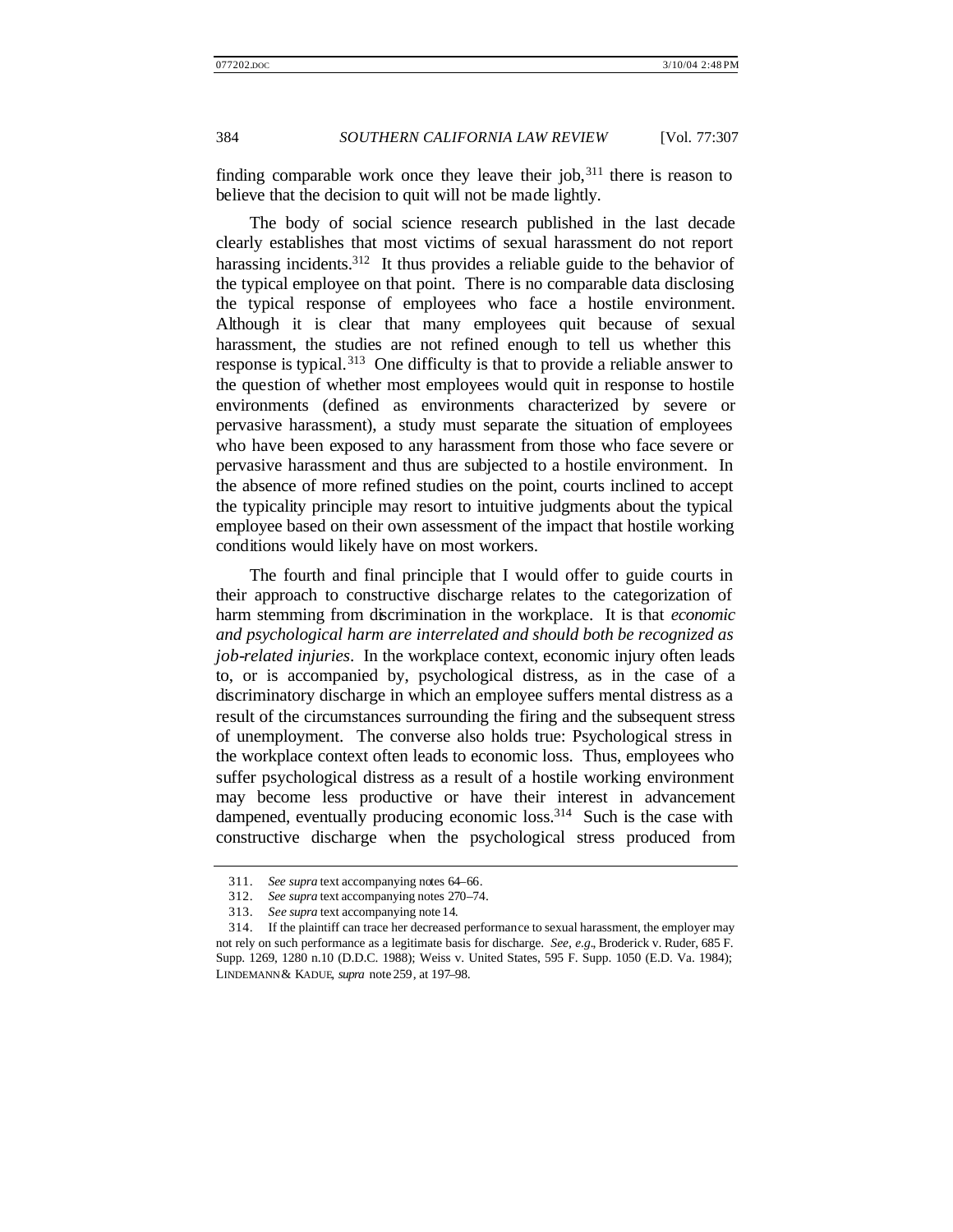working in a hostile environment induces a plaintiff to quit her job and suffer the economic injury associated with unemployment.

Courts and commentators do not always recognize the interrelationship between the two types of injuries, and they have a more difficult time categorizing psychological harm as a job-related injury.<sup>315</sup> There is a tendency to regard economic harm as the more important or more legitimate type of job-related injury, as evidenced by the disfavored status of hostile environment cases under Title VII.<sup>316</sup> There is also a tendency to dichotomize the harms and to label an injury as either economic or psychological, when it might be better characterized as a blend or mixture of the two.  $317$  Thus, some of the difficulty that the courts have experienced in handling constructive discharge cases stems from a futile attempt to pinpoint the nature of the harm as either psychological/intangible or economic/tangible and then to treat it accordingly. The blended nature of the harm of constructive discharge, however, defies such categorization and requires the courts to resort to policy to find a way out of the classification dilemma.

A danger associated with the judicial tendency to classify constructive discharge as either an economic injury or a psychological harm (but not both) is that in making their classification decision, the courts will simply match the nature of the injury to the prototypical plaintiff. The history of the constructive discharge claim indicates that the current cognitive association of constructive discharge with sexual harassment cases and women's injuries has led some courts to treat it as an intangible injury akin to other hostile environment claims.<sup>318</sup> In the past, when the constructive discharge claim was not so linked to sexual harassment, courts had no difficulty viewing it as economic harm and imposing vicarious liability.

MACKINNON, *supra* note 225, at 171.

<sup>315.</sup> Catharine MacKinnon first identified this tendency when she argued that tort law, with its emphasis on dignitary harm, did not capture the full dimensions of sexual harassment as an injury and missed the job-related harm.

The [tort] approach tends to pose the necessity to decide whether sexual harassment is essentially an injury to the person, to sexual integrity and feelings, with pendent damages to the job, or whether it is essentially an injury to the job, with damages extending to the person. Since it is both, either one omits the social dynamics that systematically place women in these positions, that may coerce consent, that interpenetrate sexuality and employment to women's detriment because they are women.

<sup>316.</sup> *See supra* text accompanying notes 189–94.

<sup>317.</sup> For a discussion of the judicial tendency to dichotomize in bias cases, see Chamallas, *supra* note 241, at 782, 800.

<sup>318.</sup> *See supra* text accompanying notes 234–42.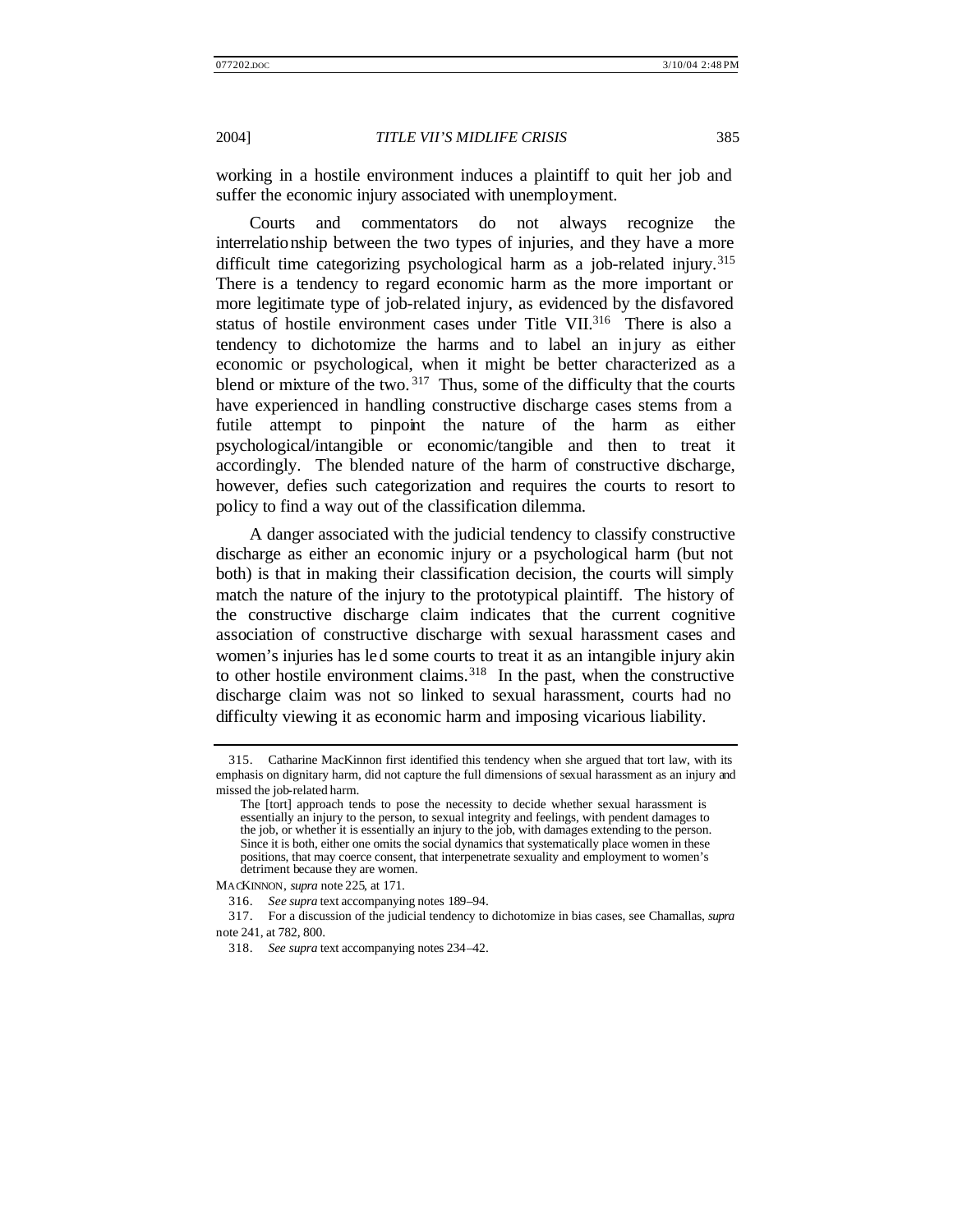The fourth principle seeks to curb the tendency to create a hierarchy of harms under Title VII by placing economic injury above psychological harm. Because the statute authorizes recovery for both types of harm and does not require courts to separate the two, the objective of compensating discrimination victims can best be accomplished by treating each type of injury equally. Recognizing the interdependency of the two harms is practical and assures that harms cognitively associated with women will not be subtly devalued or ruled out as non-job-related injuries.

The four principles discussed above do not by themselves dictate an approach to constructive discharge. As the prior dissection of the constructive discharge claim revealed,  $319$  this corner of the law is fraught with complexity, and courts are in fact free to devise a variety of approaches with an even larger number of variations in detail. In the final part, I list three models or approaches that the courts might consider in creating a doctrinal framework to handle constructive discharge cases. The last model, which I term the causation-based model, most closely tracks and implements the four principles discussed above.

## VI. THREE MODELS FOR CONSTRUCTIVE DISCHARGE

Since the Supreme Court's decision in *Ellerth*/*Faragher*, two major models have emerged in the lower courts for treating constructive discharge claims.<sup>320</sup> The first (the pro-defendant model) treats constructive discharge like other hostile environment cases.<sup>321</sup> The second (the proplaintiff model) regards constructive discharge as a tangible employment action and treats it like other disparate treatment cases.<sup>322</sup>

In my view, however, each model has its drawbacks. The prodefendant model does not adequately harmonize the *Ellerth*/*Faragher* framework with the elements of the constructive discharge case. The proplaintiff model fails to consider whether the intolerability requirement should be revised now that most constructive discharge cases arise from sexually hostile environments. For these reasons, I offer an additional model for consideration that allows plaintiffs to recover upon proof that an employer's discriminatory conduct caused her to resign. This causationbased model would greatly simplify the law by eliminating the need to

<sup>319.</sup> *See supra* Part III.

<sup>320.</sup> *See supra* discussion accompanying notes 125–35. In addition to the two basic approaches, some courts have yet to commit themselves and have taken a middle-ground position that treats some, but not all, constructive discharges as tangible employment actions.

<sup>321.</sup> *See supra* Part II.C.1.

<sup>322.</sup> *See supra* Part II.C.2.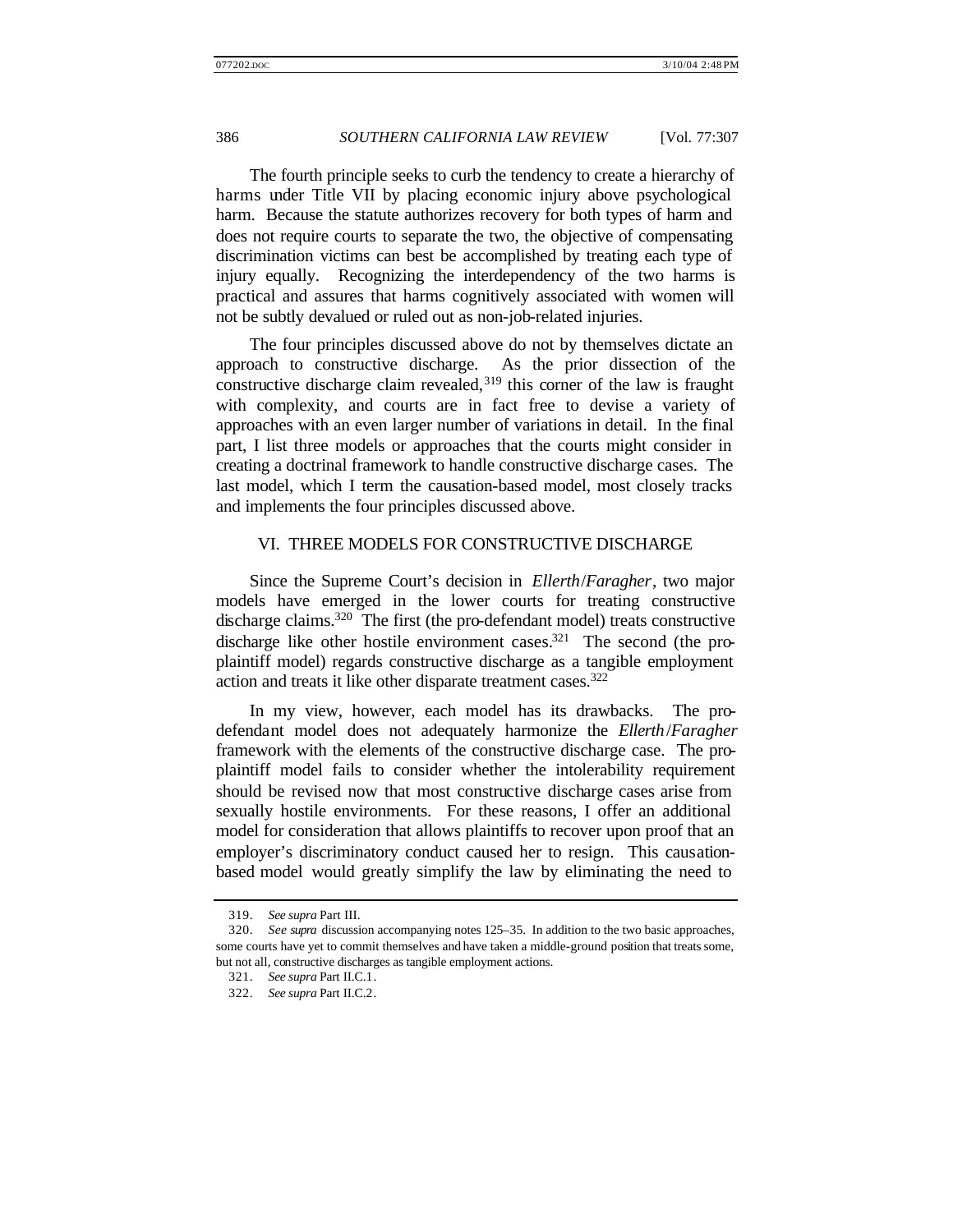prove intolerability and by allowing recovery of economic and noneconomic damages on an equal basis. Most importantly, it has the advantage of reflecting and tracking the actual behavior of employees and offers the most promise for preventing and lowering the incidence of harassment.

## A. PRO-DEFENDANT MODEL

- Not a tangible employment action
- Allows affirmative defense
- Retains intolerability requirement

The model that up to very recently  $323$  had the edge in the lower courts is a pro-defendant model that declares that a constructive discharge is not a tangible employment action because it is not traceable to an official act on the part of the company. The model emerges from the line of cases following *Caridad*, <sup>324</sup> the influential 1999 Second Circuit decision. Under this categorization, constructive discharge is assimilated to other hostile environment cases: The *Ellerth*/*Faragher* affirmative defense may be invoked and, for all practical purposes, negligence principles apply to determine liability. In particular, a plaintiff who fails to report her harassment through the internal process set up by the employer may find that she has forfeited her right to recover.

So far, courts favoring the pro-defendant model seem content to retain the traditional elements of the constructive discharge claim. Thus, to prove constructive discharge, a plaintiff must show that her working conditions were intolerable and not simply severe or pervasive.<sup>325</sup> Even though the pro-defendant model adopts the hostile environment framework for constructive discharge cases, it still requires that juries make the finely calibrated distinction between severe or pervasive and intolerable levels of harassment, a judgment that is highly subjective and not likely to yield consistent results from case to case. Additionally, as part of this intolerability showing, most courts also require the plaintiff to prove that she afforded the employer an opportunity to correct the offending conditions, a requirement that often translates into a duty to report harassment to the employer through internal channels.<sup>326</sup>

<sup>323.</sup> The edge that *Caridad* had in the lower courts may have stemmed largely from the fact that it was the first appellate court to treat the issue.

<sup>324.</sup> *See supra* Part II.C.1.

<sup>325.</sup> *See supra* text accompanying notes 44–48, 245.

<sup>326.</sup> *See supra* text accompanying notes 93–97, 246–47.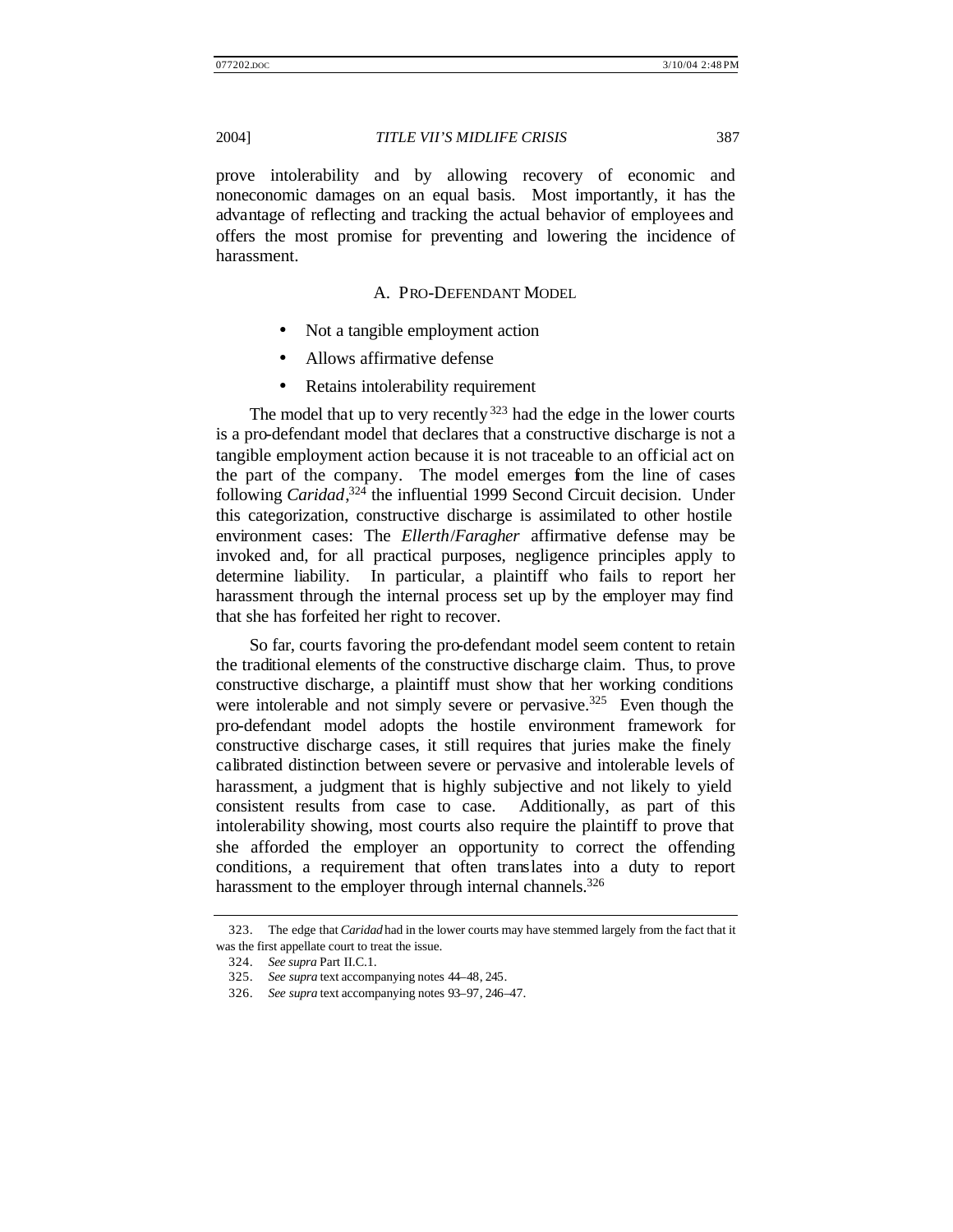As is the case with respect to all three models, there is the statutory duty to mitigate damages under the pro-defendant model. After quitting, the plaintiff has a duty to seek comparable employment. Any amount that the plaintiff earned or with reasonable diligence could have earned will be deducted from the backpay or frontpay award of the plaintiff who successfully proves constructive discharge.<sup>327</sup>

As described, the pro-defendant model leaves open important issues and is hard to coordinate with the *Ellerth*/*Faragher* framework. The first complexity deals with cases of constructive discharge that do not arise from a hostile environment, but instead stem from a discrete discriminatory act, such as a demotion. Traditionally, such cases have been decided under a disparate treatment framework, imposing vicarious liability with no affirmative defense. However, because even in a demotion case there is no official action accompanying the constructive discharge itself,  $328$  the prodefendant model would suggest that the hostile environment framework should somehow control. Aside from introducing the affirmative defense, however, it is not apparent how to fit cases of discrete discriminatory action into a hostile environment framework.

The most difficult coordination problem associated with the prodefendant model relates to the nature of the reporting requirement and the assignment of the burden of proof on this issue. The *Ellerth*/*Faragher* affirmative defense is a specific two-pronged defense to guide the courts' inquiry into notice.<sup>329</sup> The burden of proof is on the employer. In contrast, the implicit notice requirement read into the intolerability requirement is open-ended and permits courts greater latitude in interpretation. <sup>330</sup> The burden of proof is on the employee. Under the pro-defendant model, it is not clear whether the *Ellerth*/*Faragher* framework would supplant the notice requirement embedded in the intolerability requirement or if both requirements would survive. If both survived, the factfinder could easily become confused, particularly given that the burden of proof would then depend on the precise cause of action. This would mean that the claim for constructive discharge would have to be treated separately from the claim for hostile environment. Not only would the former require proof of intolerable conditions, rather than merely severe or pervasive harassment,

<sup>327.</sup> *See supra* text accompanying notes 64–66.

<sup>328.</sup> Of course, a court could decide that a demotion qualifies as an official action and treat the whole case as one involving a tangible employment action. Sidestepping the issue in this way, however, fails to address the fact that it was the plaintiff's *unofficial* action of quitting that immediately led to her unemplo yment.

<sup>329.</sup> *See supra* text accompanying notes 84–86.

<sup>330.</sup> *See supra* text accompanying notes 93–97, 246–47.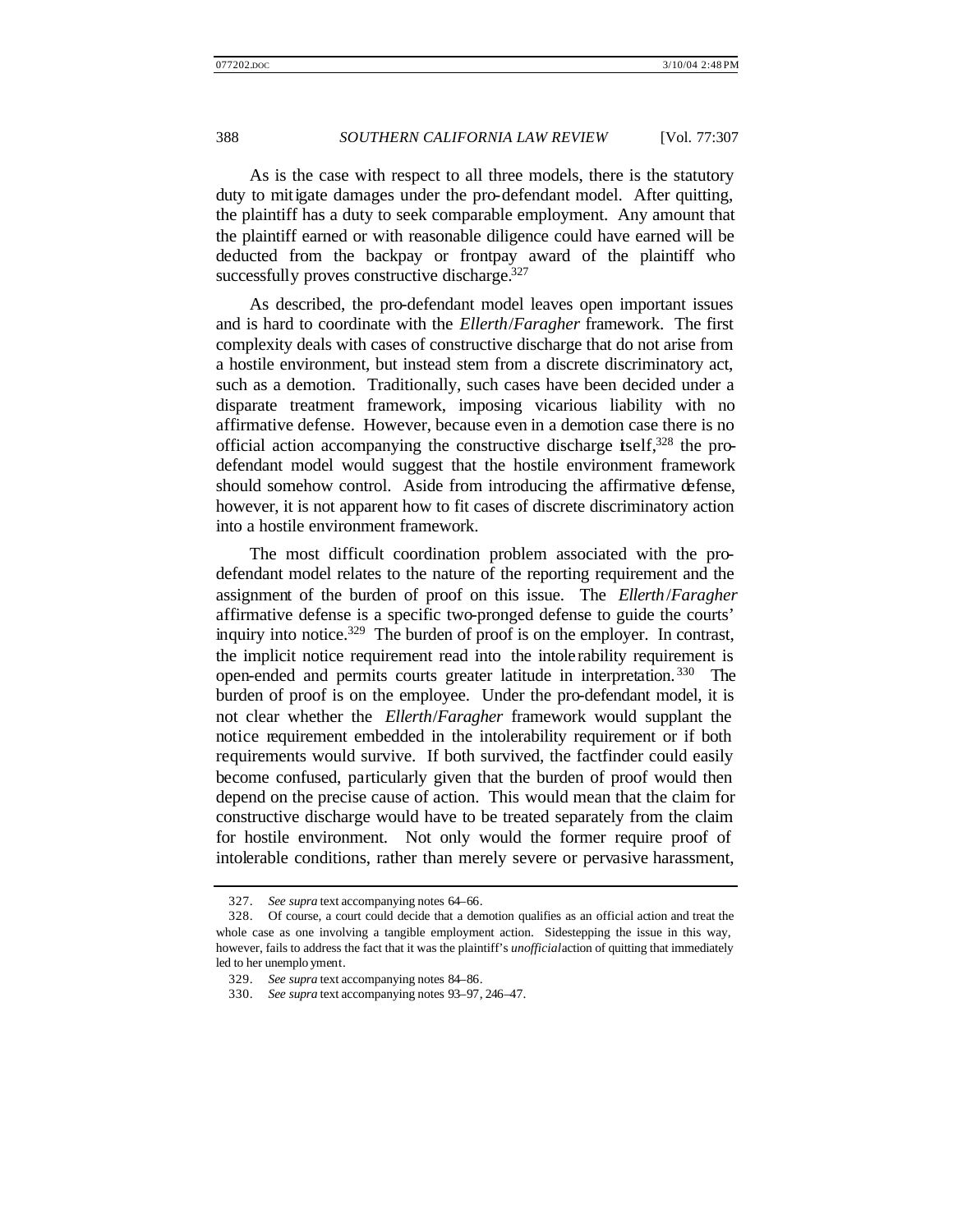but the plaintiff's duty to mitigate damages prior to quitting would be somewhat different for each claim. The complexity that the pro-defendant model introduces into an already complex body of law should give courts pause, even if they are inclined to shape the doctrine in a manner favorable to employers.

## B. PRO-PLAINTIFF MODEL

- Tangible employment action
- No affirmative defense
- Retains intolerability requirement

The pro-plaintiff model, recently endorsed by the *Suders* court,<sup>331</sup> starts from the proposition that a constructive discharge is a tangible employment action. With its focus on the effects on the plaintiff rather than on the unofficial nature of the action, the pro-plaintiff model treats cases of constructive discharge the same as cases of actual discharge. Under this categorization, constructive discharge is assimilated to other disparate treatment cases: The *Ellerth*/*Faragher* affirmative defense is not available and vicarious liability is imposed.

It is easier to mesh the pro-plaintiff model with the framework of *Ellerth*/*Faragher* for the simple reason that this model takes constructive discharge cases out of the hostile environment framework. Thus, vicarious liability is imposed in all cases of constructive discharge, whether arising from discrete discriminatory actions or a hostile environment. There is also no confusion with respect to burden of proof and the notice requirement. Under the pro-plaintiff model, the defendant must establish the *Ellerth*/*Faragher* defense in pure hostile environment cases, while the plaintiff retains the burden of proving intolerability (with its implicit notice requirement) in constructive discharge cases.<sup>332</sup>

One deficiency I find in the pro-plaintiff model is that the courts applying the model have failed to examine whether the intolerability standard should be retained now that constructive discharge cases are more likely to arise from sexually hostile environments than discrete

<sup>331.</sup> *See supra* Part II.C.2.

<sup>332.</sup> In constructive discharge cases, although the plaintiff bears the burden of proof, the notice requirement is arguably more flexible than it is under the second prong of the *Ellerth*/*Faragher* affirmative defense. Courts have discretion to dispense with notice if they conclude that working conditions were so intolerable that a reasonable person would have felt compelled to resign. Under *Ellerth*/*Faragher*, the court must focus more specifically on whether the plaintiff unreasonably failed to report the harassment.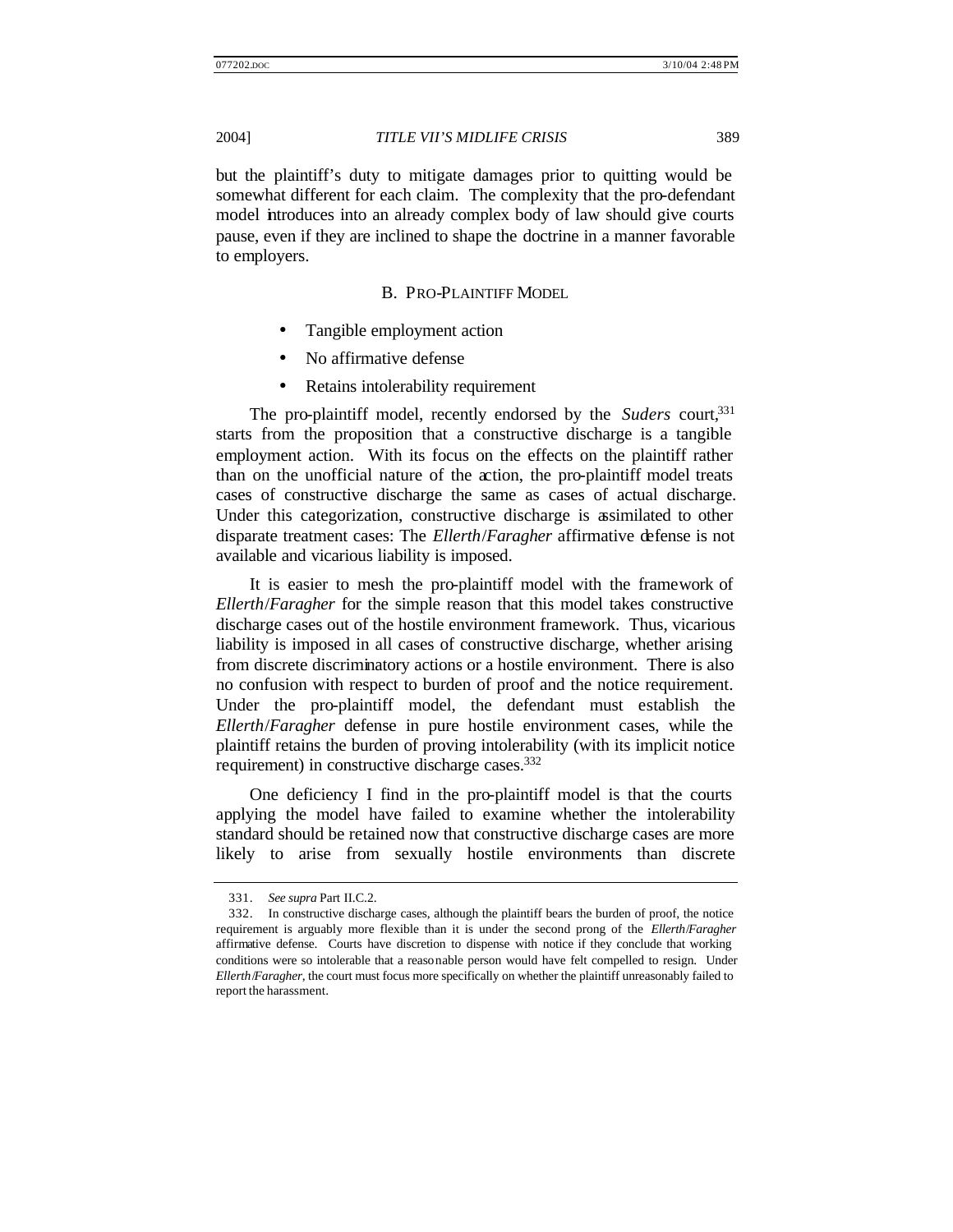discriminatory acts. Courts have not yet asked the important question of whether it makes sense to maintain the elusive distinction between severe or pervasive harassment, on the one hand, and intolerable conditions on the other. Because this distinction was not present in the early cases when the intolerability standard was first fashioned and imported into Title VII law,<sup>333</sup> there has been no discussion in the cases of the core issue of whether employees should have a right to quit their job when faced with a sexually hostile environment. Because, by definition, a hostile environment amounts to conduct that has altered the terms and conditions of employment,<sup>334</sup> a rule that regarded the plaintiff's resignation as justified whenever she encountered severe or pervasive discrimination—whether in the form of harassment or a discrete discriminatory act—seems more workable and fair than the current doctrine.

Additionally, retention of the intolerability requirement with its builtin notice requirement does not alert courts to the possible inequity of making a plaintiff's recovery turn on whether she invoked the employer's internal grievance process. The problems commentators have noted in relation to the reporting duty under the second prong of the *Ellerth*/*Faragher* affirmative defense<sup>335</sup> may also be present in judicial interpretations of the intolerability standard in the constructive discharge context. A model, such as the causation-based model discussed below, that is consciously designed to reflect the response of the typical employee and is skeptical of an internal reporting requirement would give considerably more protection for employees.

#### C. CAUSATION-BASED MODEL

- Tangible employment action
- No affirmative defense
- Eliminates intolerability requirement

The causation-based model permits plaintiffs to recover whenever they prove that they quit their job in response to a hostile environment. The model most closely resembles the pro-plaintiff model, but also expressly responds to the four guiding principles discussed above  $336$  and

<sup>333.</sup> *See supra* text accompanying notes 51–61.

<sup>334.</sup> *See* Burlington Indus., Inc. v. Ellerth, 524 U.S. 742, 752 (1998); Faragher v. City of Boca Raton, 524 U.S. 775, 787–88 (1998); Oncale v. Sundowner Offshore Servs., Inc., 523 U.S. 75, 78 (1998).

<sup>335.</sup> *See supra* notes 262–64.

<sup>336.</sup> *See supra* Part V.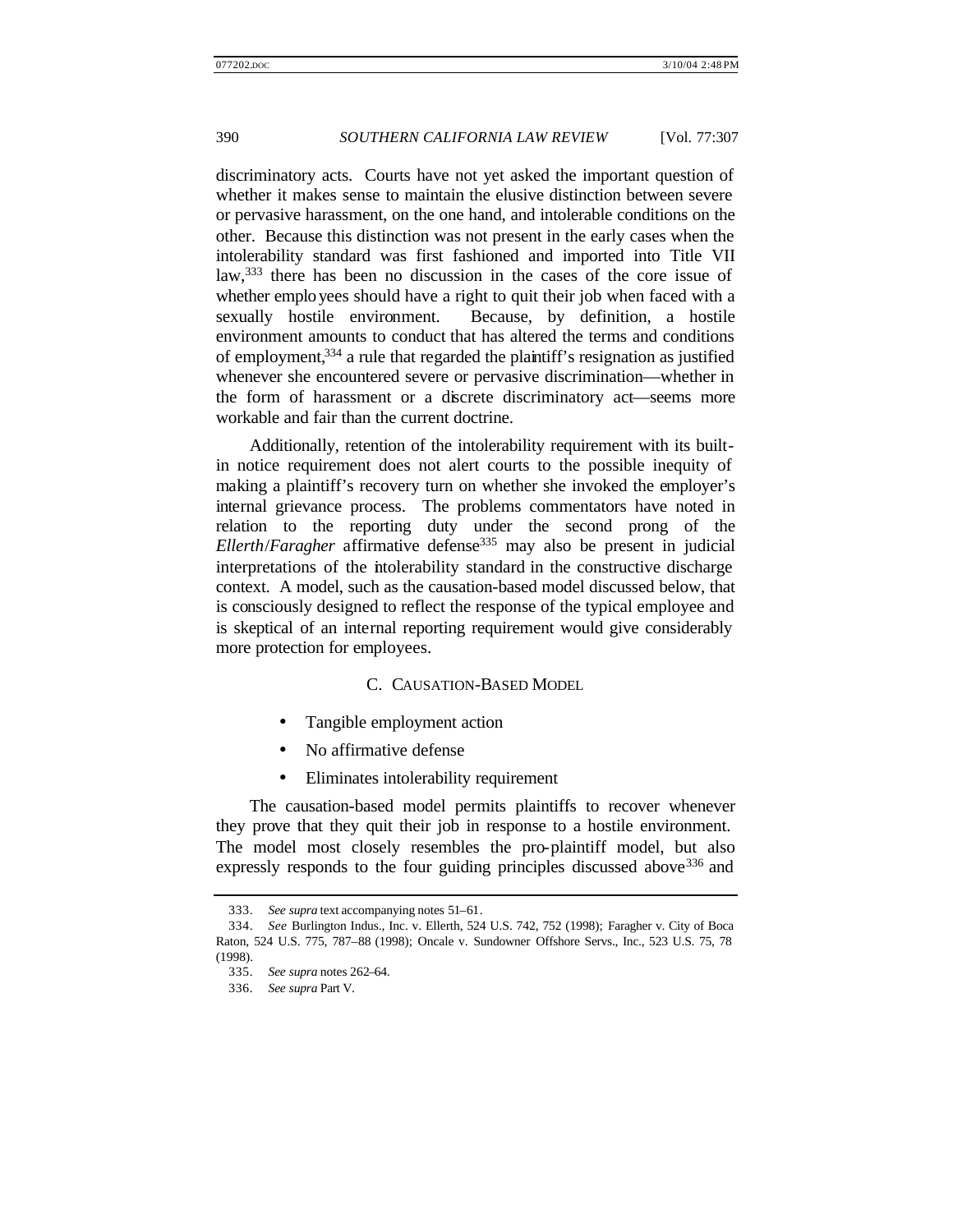the social science evidence on the responses of sexual harassment victims.<sup>337</sup> Because it regards informal structures and the informal power of supervisors to be as important as formal structures and official supervisory action, it classifies constructive discharge as a tangible employment action. Like the pro-plaintiff approach, the focus is on the effect on the employee rather than on the formal or informal nature of the employer's conduct.

Moreover, because the causation-based model recognizes the interdependency of economic and psychological harm, it treats all constructive discharges alike, whether they derive from intangible, hostile working conditions or more tangible, discrete discriminatory actions, such as a cut in pay or demotion. Under this model, if the plaintiff proves that she has been constructively discharged, the employer is vicariously liable for all causally related damages and may not invoke the *Ellerth*/*Faragher* affirmative defense. Because the model considers the response of the typical employee to be a reasonable response, and because most harassment victims do not use their employer's internal grievance procedure to report incidents of harassment, the causation-based model does not expand the reporting requirement devised for pure hostile environment cases into the realm of constructive discharge.

The major innovation of the causation-based model is that it eliminates the requirement of proof of intolerable conditions. Under this model, the case would be streamlined to the question of whether the unlawful discrimination suffered by the plaintiff (whether by means of harassment or other discrimination) caused the plaintiff to quit. In this respect, the causation-based model treats constructive discharge as a remedy rather than a substantive cause of action.<sup>338</sup> Thus, for example, when a plaintiff resigns in response to a hostile environment and suffers unemployment as a result, under the causation-based model she would be entitled to recover both her economic and noneconomic loss. To ensure

<sup>337.</sup> *See supra* Part IV.

<sup>338.</sup> The causation-based model described above is not the only conceivable model that would treat constructive discharge as a remedy rather than a substantive cause of action. For example, courts could decide to impose vicarious liability (with no affirmative defense) only in those constructive discharge cases stemming from discrete discriminatory actions and allow the affirmative defense whenever the constructive discharge stemmed from a hostile environment. Under such a model, vicarious liability would depend entirely on the categorization of the original claim, and it is unclear whether courts would see fit to abolish the intolerability requirement in either type of constructive discharge. I do not advocate such a remedially focused model because it extends the *Ellerth*/*Faragher* affirmative defense to cover the majority of constructive discharge cases that stem from hostile environments and does not follow the four guiding principles discussed above.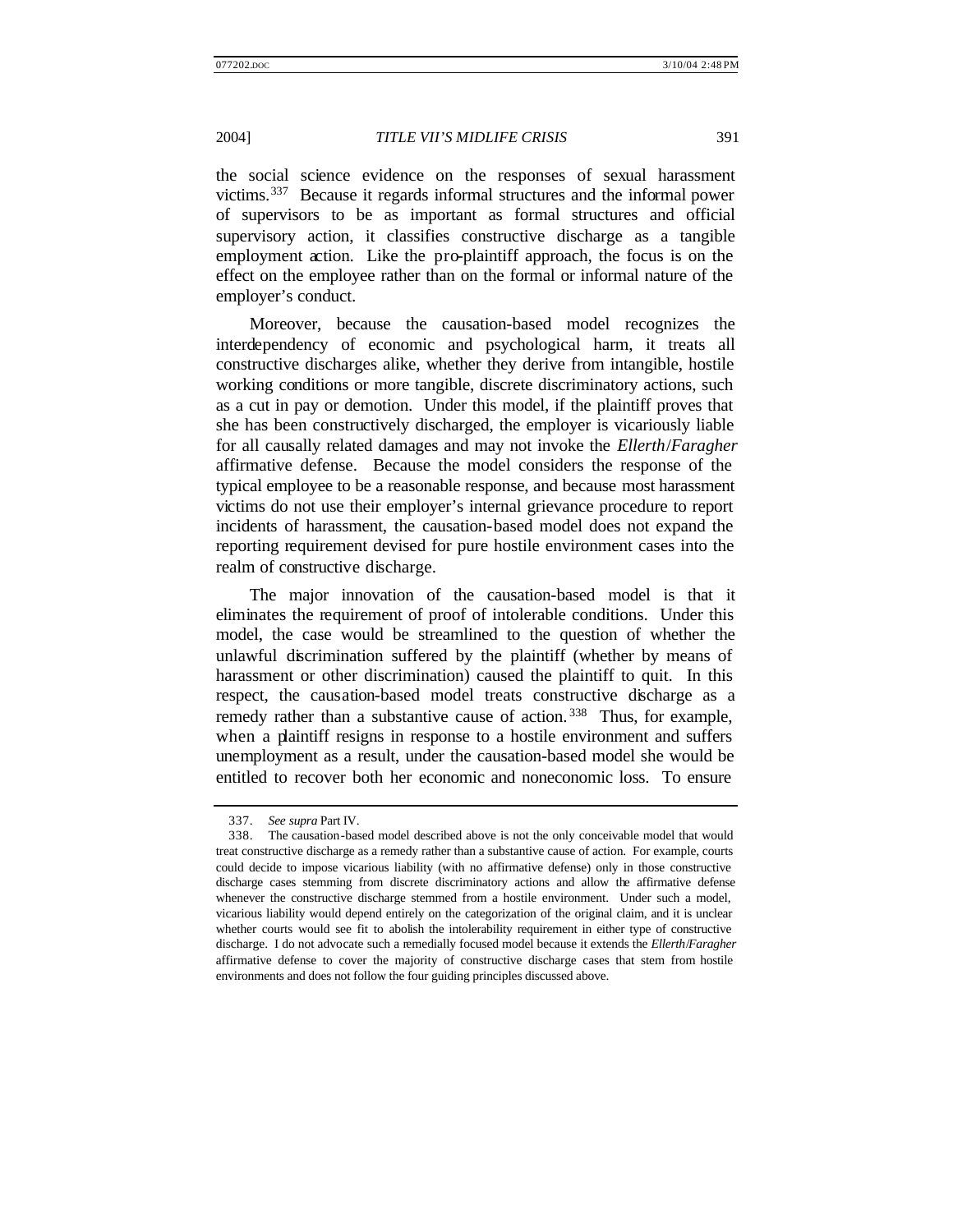that plaintiffs do not resign precipitously, courts would continue to enforce the statutory duty to mitigate damages that requires plaintiffs to make an effort to find comparable employment when they are terminated from their employment.<sup>339</sup>

The causation-based model, in effect, tells employees that if they stay on the job, their duty to mitigate will most often mean that they must report the harassment to the employer and utilize the internal grievance procedures.<sup>340</sup> While they are still employees, they must give the employer an opportunity to correct the situation and change the working environment. Once they decide to quit their job, however, the duty to mitigate is transformed into the statutory duty to find comparable employment as soon as possible.

Under this allocation of mitigation duties in cases alleging constructive discharge, employers run the risk that they will be liable for the economic losses plaintiffs sustain before they find comparable employment. As noted by the *Suders* court,<sup>341</sup> this risk provides an incentive for employers to monitor working conditions and screen supervisors in order to prevent conditions from rising to the level of severe or pervasive harassment and prompting employees to quit. Plaintiffs, however, also run a risk, for if they quit too soon, before the harassment is judged to be severe or pervasive, they must bear the economic loss stemming from unemployment. The only safe course for plaintiffs is to stay on the job until they are confident that a court would agree with their assessment that the working environment was hostile or abusive. This would seem to provide enough assurance that plaintiffs would not "walk off the job at the first sign of harassment,"<sup>342</sup> even without the added burden of requiring proof of intolerable conditions.

Not surprisingly, under a causation-based model, we could expect that doubts about the validity or strength of a plaintiff's claim might sometimes be expressed through challenging proof of causation. For example, employers who disputed a plaintiff's claim that she experienced severe or pervasive harassment could also be expected to argue that she did not quit because of such harassment and would likely point to reasons unrelated to the conditions at work, such as an employee's ill health or family obligations, as the cause of her resignation. This cause-in-fact argument,

<sup>339.</sup> *See supra* text accompanying notes 64–66.

<sup>340.</sup> The duty to report arises from the judicial interpretation of the *Ellerth*/*Faragher* defense. *See supra* notes 85–92.

<sup>341.</sup> *See supra* notes 123–24.

<sup>342.</sup> *See supra* note 124.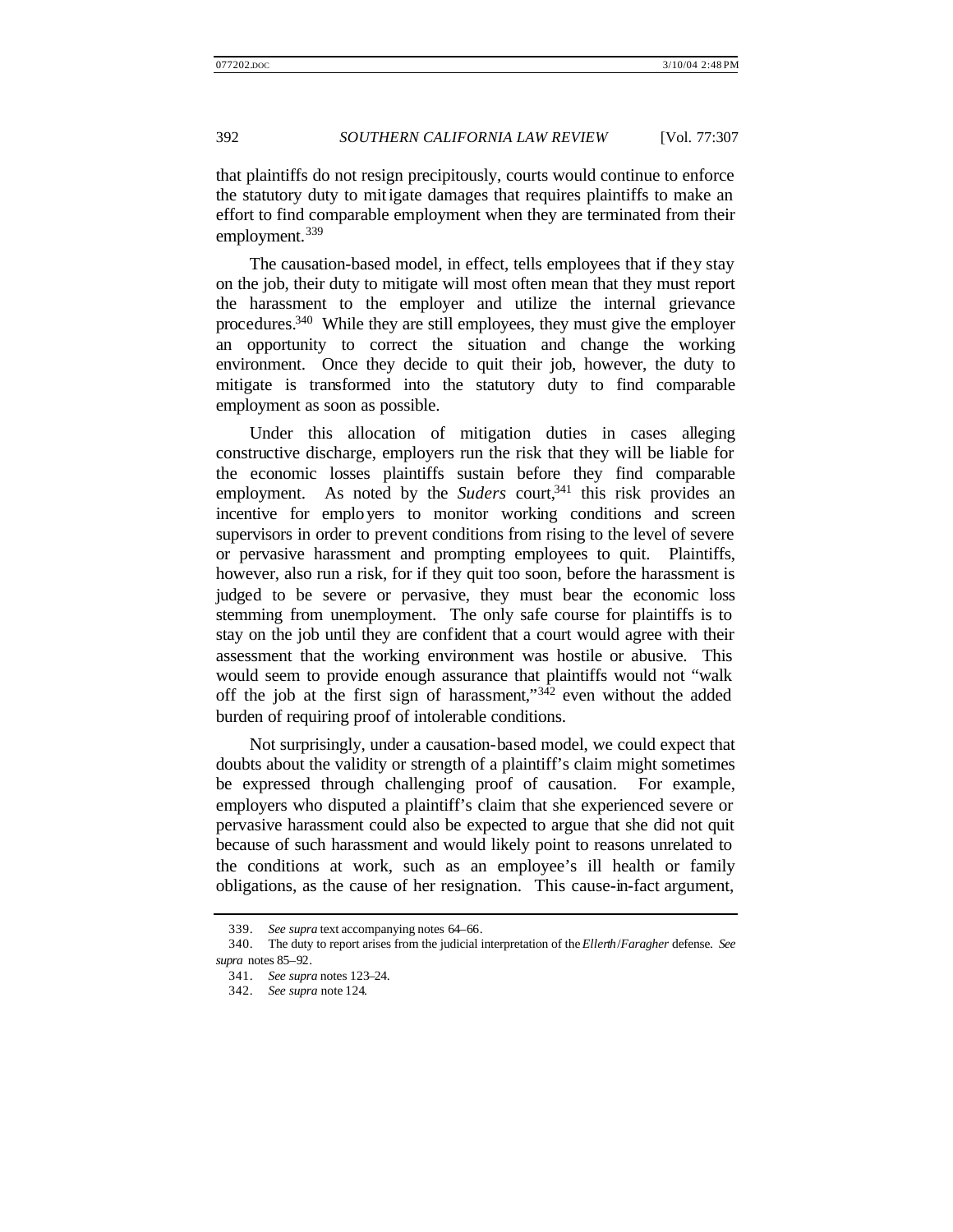however, potentially arises in any case of disparate treatment where the plaintiff must tie the discriminatory conduct to the harm she alleges. In this regard, constructive discharge cases do not seem to pose any special difficulties with respect to proof of cause-in-fact.<sup>343</sup>

The more intriguing question is whether the notion of proximate cause ought to be imported into Title VII to limit employers' liability in constructive discharge cases. Employers could argue that they should not be liable if a plaintiff's resignation was unforeseeable, unexpected, or not the natural or probable consequence of the working conditions she confronted (i.e., if it were not the proximate cause of the hostile working environment). As it does in torts, the proximate cause question goes beyond the factual inquiry of whether there is a connection between two events and entails normative judgments about the quality of the defendant's action and its relationship to the plaintiff's injury. <sup>344</sup>

In the context of constructive discharge, proximate cause would likely be reduced to the question of whether it was reasonable for the plaintiff to quit under the circumstances. This inquiry bears a similarity to the intolerability standard because both ask whether the plaintiff should have endured more discriminatory treatment before deciding to quit and potentially invite the factfinder to focus yet again on the objective severity of the working conditions and whether the plaintiff took measures to mitigate her harm. Thus, the objections to the intolerability standard, discussed above,<sup>345</sup> might equally apply to assessments of proximate cause under a causation-based model.

In constructive discharge cases, I would argue that a compelling argument can be made for allowing employees the right to quit whenever they are confronted with a legally actionable hostile environment. This is tantamount to taking the position that, as a matter of law, resignation is a foreseeable and not an unexpected response to being subjected to severe or pervasive harassment (i.e., that proximate cause is established without a case-by-case inquiry). Admittedly, such a judgment is not simply an empirical matter, although the fact that employees often quit their job because of harassment adds considerable strength to this position.<sup>346</sup> Instead, the decision to establish proximate cause as a matter of law stems from policy considerations—specifically, that employers ought to pay for

<sup>343.</sup> *See* LINDEMANN & KADUE, *supra* note 259 (discussing proof of causal connection in constructive discharge cases).

<sup>344.</sup> *See supra* note 142.

<sup>345.</sup> *See supra* Part III.E.

<sup>346.</sup> *See supra* note 14.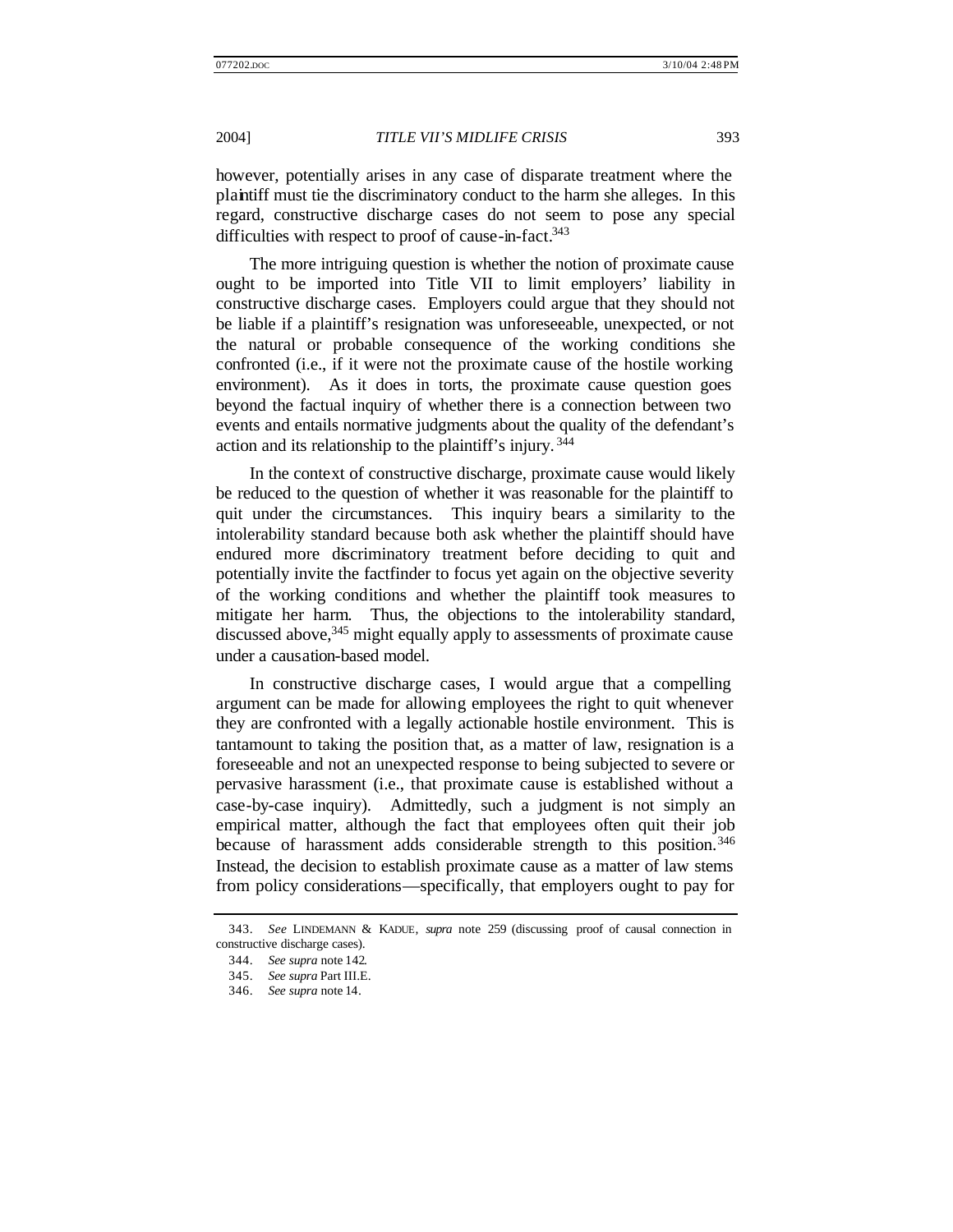the economic consequences of supervisor-created hostile environments. Similar to tort cases in which an original tortfeasor is held responsible for the subsequent conduct of medical professionals or the actions of other foreseeable intervening actors that flow normally from the original wrongful action,  $347$  it seems fair to hold an employer responsible when an employee responds to persistent harassment by quitting her job. Analyzing constructive discharge using the language of proximate cause, rather than proof of intolerability, suggests that in the context of employment discrimination (and similar to torts), those who violate the law should be held responsible for all causally related harms, except in truly unusual cases where the connection between the discrimination and the harm is too remote, attenuated, or improbable to warrant recovery.

In the minority of constructive discharge cases in which plaintiffs quit in response to discrete discriminatory actions—such as a discriminatory refusal to promote, a demotion, or a cut in pay—there arguably is more room for a case-by-case proximate cause limitation, in addition to proof of cause-in-fact. In contrast to a hostile environment case in which the plaintiff has already proved an aggravated form of discrimination by establishing the existence of severe or pervasive harassment, a plaintiff in a discrete discrimination case could conceivably quit because of minor but actionable discrimination. In such a case, courts could require plaintiffs to prove that the discrimination was a proximate cause of their resignation, thus allowing employers to escape liability in those unusual situations where only the most sensitive employee would quit when exposed to such a non-severe form of discrimination. The causation-based model thus uses proximate causation, a familiar and flexible concept, to screen out those cases that courts seemed most concerned about when they first developed the intolerability standard.<sup>348</sup> In my view, it represents an improvement over the intolerability requirement because it conforms to the general structure of proof in Title VII cases (i.e., discrimination, causation, and damages), is consistent with the statutory language of Title  $VII$ ,  $349$  and does not treat constructive discharge as a distinctive claim that requires yet another doctrinal framework.

<sup>347.</sup> *See* DOBBS, *supra* note 142, § 192, at 481 (discussing proximate cause cases involving foreseeable intervening actions).

<sup>348.</sup> *See supra* text accompanying notes 51–61.

<sup>349.</sup> The Supreme Court has recently expressed its reluctance to impose a heightened proof requirement in Title VII cases absent explicit statutory authorization. *See* Desert Palace, Inc. v. Costa, 123 S. Ct. 2148, 2153–54 (2003) (holding that there is no requirement of direct evidence in mixedmotivation cases).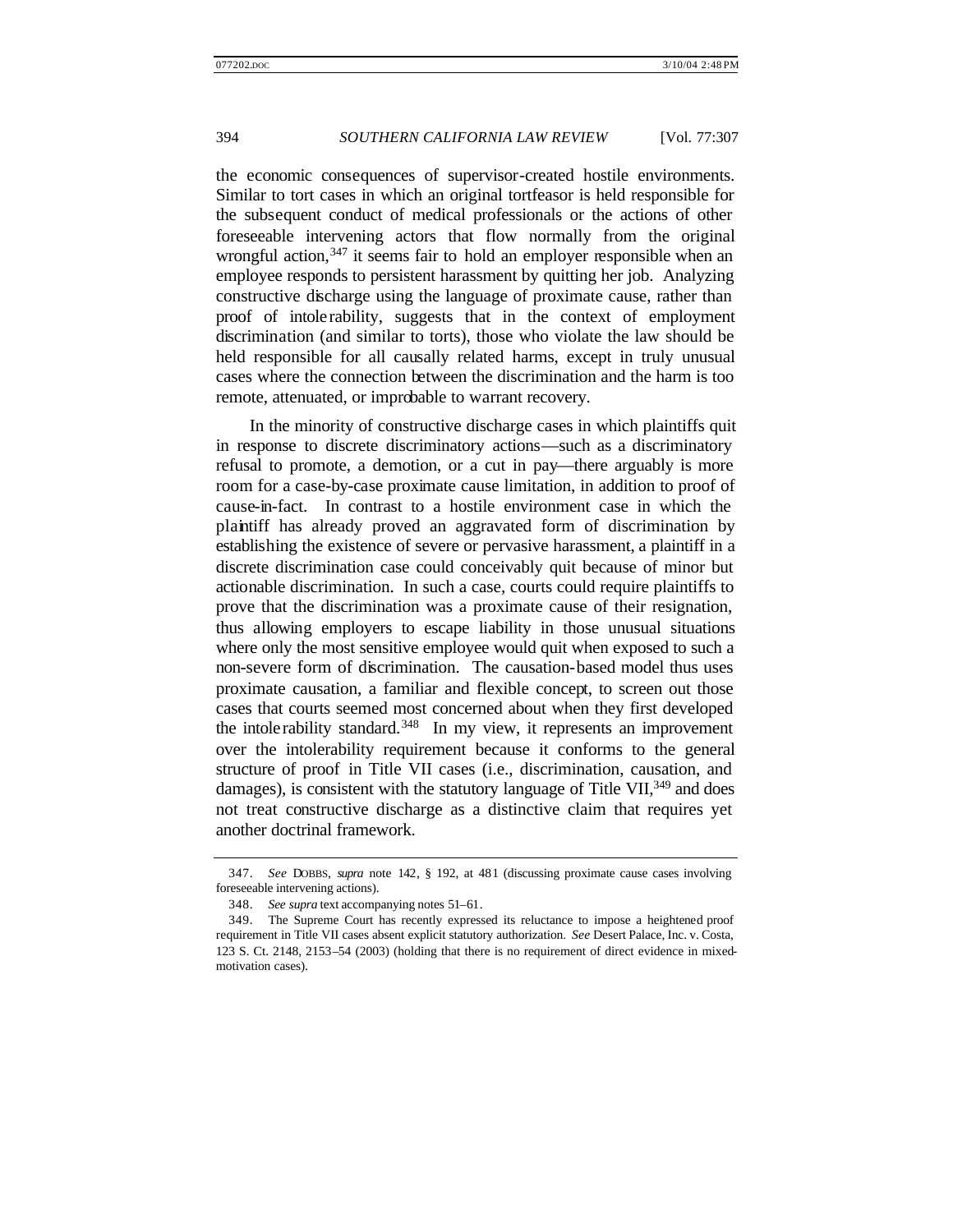Finally, in a small but not insignificant way, the causation-based model would redirect Title VII away from formalism by placing greater emphasis on the informal organization, the actual behavior of employees, and the effects of employer behavior. This move away from formalism has the potential to cut down on the inc idence of sexual harassment because it addresses the prevailing norms and practices in the workplace and seeks to prevent courts from minimizing or misdiagnosing the problem. The causation-based model also attempts to curb the courts' enthusiasm for privatization of Title VII enforcement. By confining the *Ellerth*/*Faragher* defense to pure hostile environment cases that do not entail a claim of constructive discharge, the model would provide a remedy for the average employee who decides to quit when faced with a hostile environment and lacks faith in the fairness and efficacy of the employer's internal grievance system. The model could also aid in the quest to simplify Title VII law by providing a more streamlined version of constructive discharge that focuses on the key elements of discrimination, causation, and damages.

#### VII. CONCLUSION

Despite its recurring nature, constructive discharge has proven extremely difficult for the courts to handle. The claim defies easy categorization because it is situated on the boundary between disparate treatment and harassment and produces a mix of economic and psychological harm. Not surprisingly, courts have tried to push the claim into one framework or the other, without thoroughly analyzing the doctrinal and policy implications of their choice. They are sometimes influenced in their choice by the cognitive association of constructive discharge with sexual harassment and women's injuries. Now that the prototypical constructive discharge victim is a sexual harassment victim, there is a danger that the economic harm suffered by such employees will be eclipsed by the psychological harm that prompted the plaintiff to quit. My dissection of constructive discharge along the five doctrinal axes that most often surface in the case law convinces me that there is nothing in the nature of the claim that dictates its placement into any one of Title VII's frameworks of liability. In this area of Title VII law, the boundaries are overlapping and permeable.

Beneath the classification dilemma surrounding constructive discharge are familiar policy questions that have arisen in other contexts, particularly in hostile environment/sexual harassment litigation. Central to deciding how to classify constructive discharge is the substantive choice of whether to apply strict liability or negligence in such cases. Equally important is